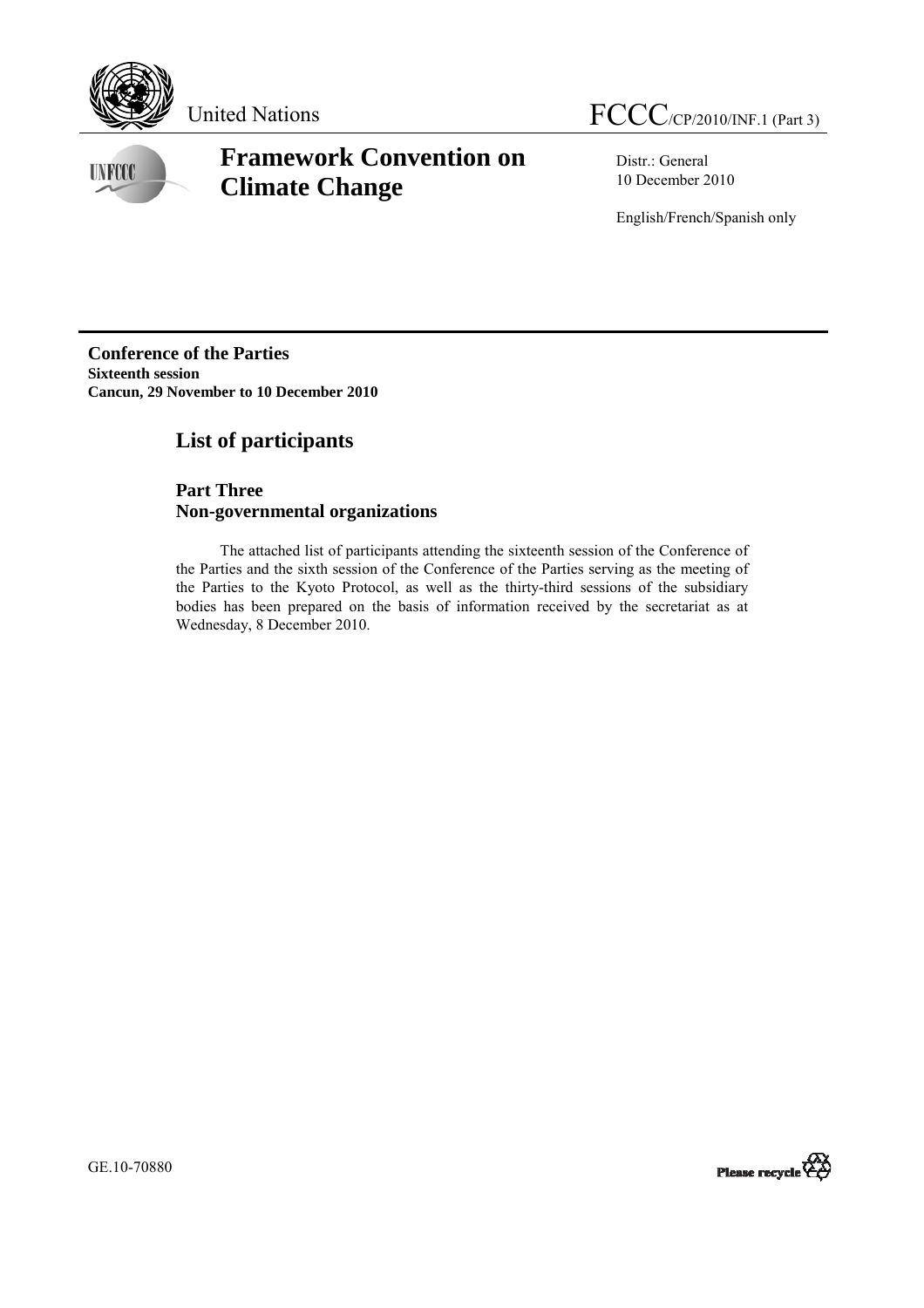### **Participation statistics**

|                                                                                                                                                                                                                             |                | States/Orgnizations Registered Participants |
|-----------------------------------------------------------------------------------------------------------------------------------------------------------------------------------------------------------------------------|----------------|---------------------------------------------|
| Parties                                                                                                                                                                                                                     | 192            | 5183                                        |
| Observer States and entities having received a<br>standing invitation to participate as observers in the<br>sessions and the work of the General Assembly and<br>maintaining permanent observer missions at<br>Headquarters | $\overline{c}$ | 9                                           |
| <b>Total Parties + observer States and</b><br>entities                                                                                                                                                                      | 194            | 5192                                        |
| United Nations Secretariat units and bodies                                                                                                                                                                                 | 28             | 265                                         |
| Specialized agencies and related organizations                                                                                                                                                                              | 18             | 210                                         |
| Intergovernmental organizations                                                                                                                                                                                             | 47             | 351                                         |
| Non-governmental organizations                                                                                                                                                                                              | 594            | 4560                                        |
| <b>Total observer organizations</b>                                                                                                                                                                                         | 687            | 5386                                        |
| Media                                                                                                                                                                                                                       | 568            | 1270                                        |
| <b>Total participation</b>                                                                                                                                                                                                  |                | 11848                                       |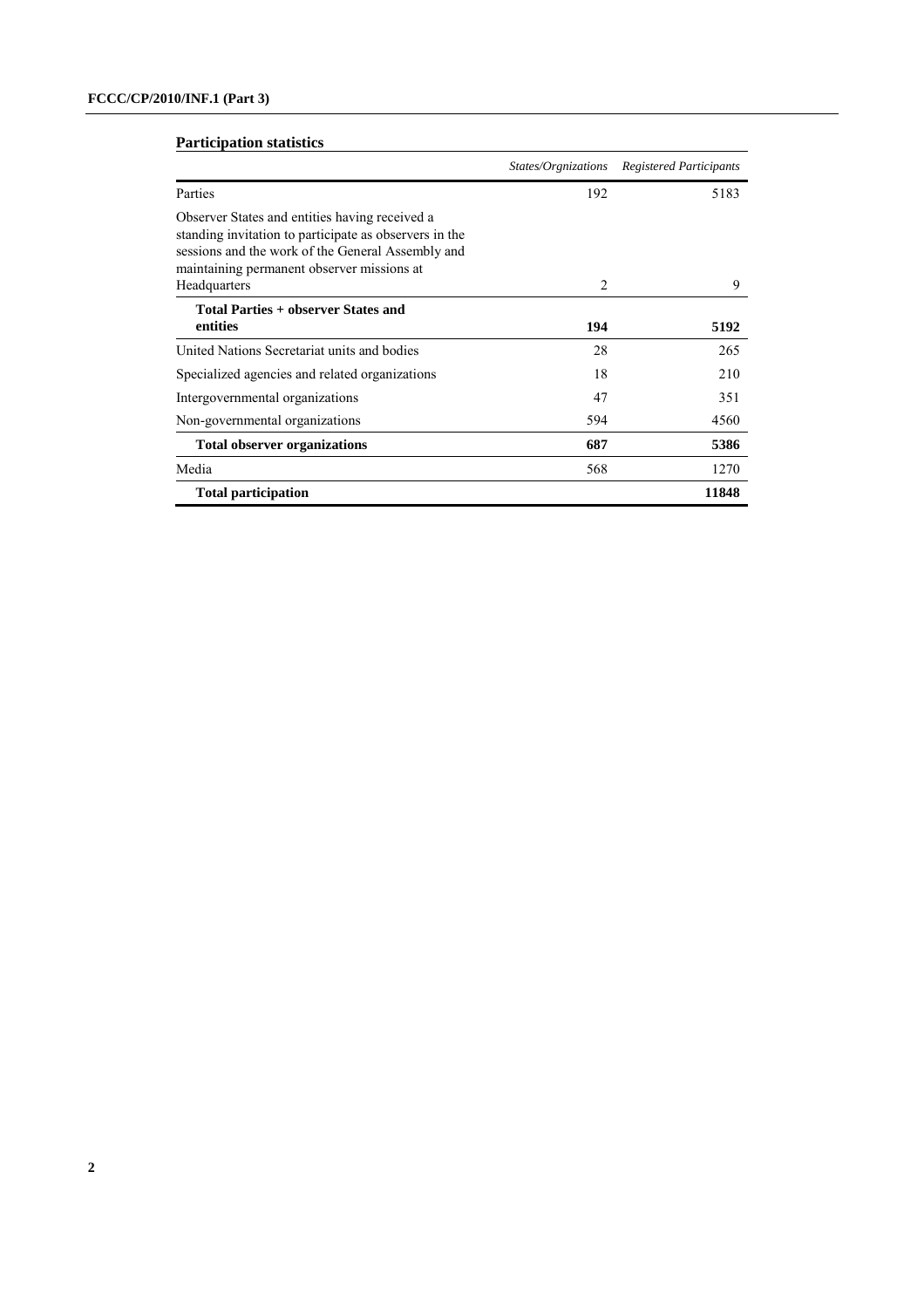## **Non-governmental organizations**

### **Abibimman Foundation**

Mr. Ram Nitesh Jaldu

### **Academy for Educational Development**

Ms. Carmen E. Tedesco Programme Officer, Climate Change Initiatives Center for Environmental Strategies

Mr. Richard Bossi Vice President Center for Environmental Strategies

Ms. Mindy Ellen Feldbaum Director of Workforce Development National Institute of Work and Learning

Ms. Taj Sheriff Energy Team

Ms. Jessica Ayers

Ms. Esther Saxon

#### **AccountAbility Strategies**

Mr. Alex MacGillivray Associate Fellow Research

### **ACICAFOC**

Mr. Jose Alberto Chinchilla Cascante Executive Director

Ms. María Ruth Martínez Rodríguez

Ms. Inocenta Macz Caal

Mr. James Mesh

Mr. Fausto Francisco Hernández Cruz

Mr. Juan Carlos Ocampo Zamora

Mr. Rubén Pasos Cedeño

Ms. Rebeca Ismael Poveda

Ms. Yanel Venado Jiménez

Mr. Ghan Shyam Pandey Federation of Community Forestry Users, Nepal

Mr. Brikha Bahadur Shahi Federation of Community Forestry Users, Nepal

#### Mr. Julio Alexis Argueta Argueta

Mr. Suvas Chandra Devkota Federation of Community Forestry Users, Nepal

Mr. Krishna Prasad Lamichhane Federation of Community Forestry Users, Nepal

Mr. Ganesh Bahadur Karki Federation of Community Forestry Users, Nepal

Ms. Bharati Kumari Pathak Federation of Community Forestry Users, Nepal

Mr. Jog Raj Giri

Mr. Ram Prasad Paudel Federation of Community Forestry Users, Nepal

Mr. Jorge Emilio Sosa Chi Asociación de Comunidades Forestales de Petén

Mr. Juan Enrique Funes Alvarado Asociación de Comunidades Forestales de Petén

Mr. Julio César Escalante Rodríguez

Asociación de Comunidades Forestales de Petén

Mr. Manuel de Jesús Recinos Casasola Asociación de Comunidades Forestales de Petén

Mr. Alfonso Esteban Caal

Mr. Alberto Jesús Belmonte

Mr. Francisco Echevarría Pantaleón

Mr. Álvaro Atanasio López

Mr. José Arturo Santos Godoy

Ms. Greylis Noguera

Mr. Luis Alberto Góngora Juárez Asociación de Comunidades Forestales de Petén

Mr. Adalberto Padilla

Mr. Arisio Genaro Celso

Mr. Lorenzo Tinglas

Mr. Alberto Salas Ávila

Ms. Elsa Bol

Mr. Imerio Vicente Lobo Caniche Utz Che

### **ACT Alliance - Action by Churches Together**

Ms. Aino Pennanen Policy Officer Development

Mr. Carlos Javier Cardenas Martinez Regional Representative Agricultural Sciences

Sr. Medardo Ernesto Gómez Soto Bishop Medardo Gomez Coordination of ACT Regional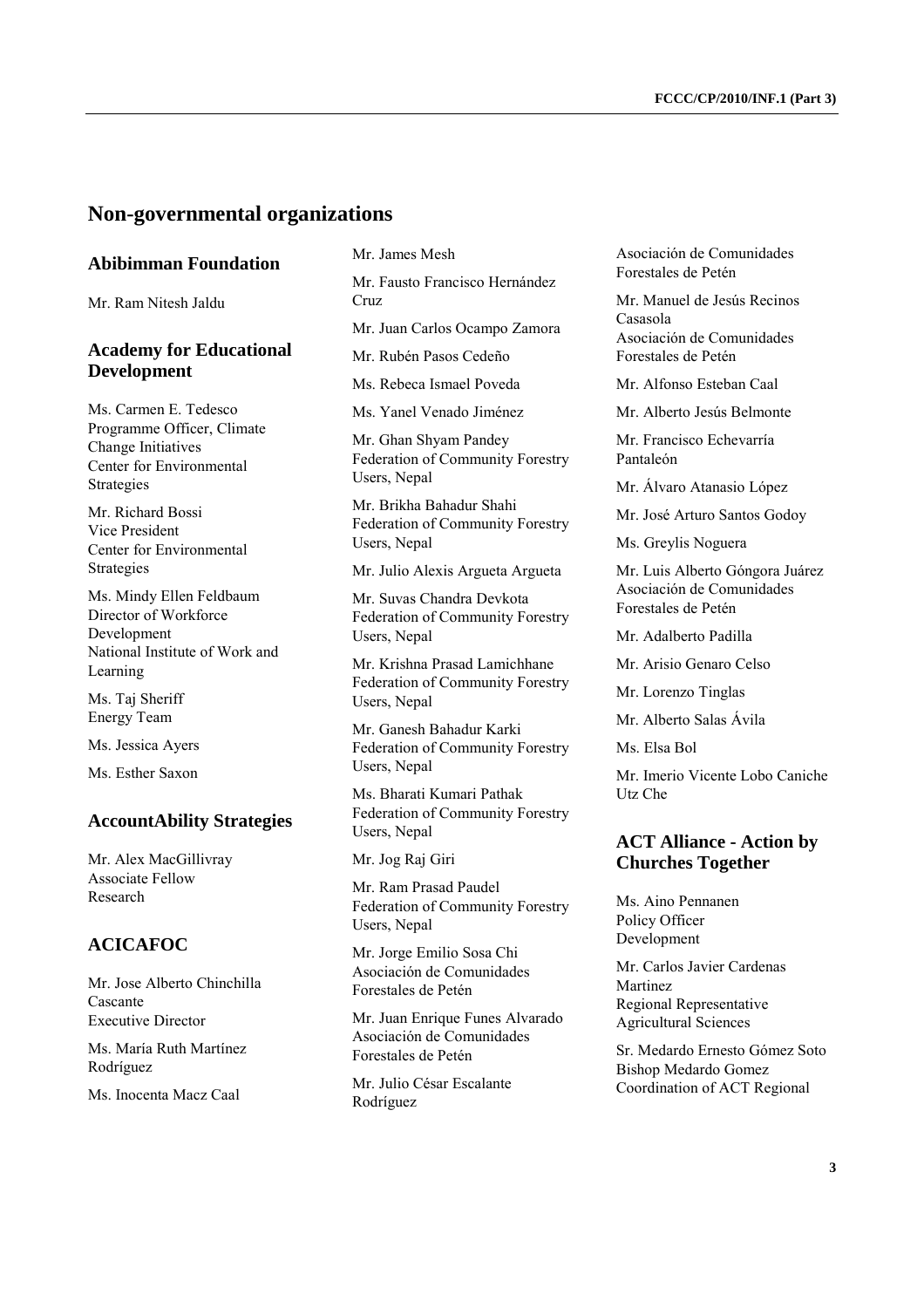### **ACT Alliance - Action by Churches Together (continued)**

Mr. Alberto Miranda Natural Resource Secretary Union of Intercultural Communities Bolivia

Sr. Francisco Javier Rivera Cruz Responsable de Incidencia en Políticas Públicas Políticas Públicas, Programa de Fortalecimiento de Capacidades en Gestión de Riesgos (PFC-GR) and ACT Regional

### **Action Against Hunger**

Mr. Philippe Crahay

Ms. Agnès Chamayou

Mr. Jose Luis Vivero Pol

Mr. Christophe Buffet

Ms. Marie Bessières CoordinationSud

### **Action for a Global Climate Community**

Ms. Nicola Catherine Peart

Ms. Kirsty Schneeberger

### **Action pour la taxation des transactions pour l'aide aux citoyens**

Ms. Amélie Canonne

Ms. Geneviève Azam

Mr. Christophe Aguiton

Ms. Hélène Cabioc'h

Mr. Nicolas Chidlovsky

Ms. Fanny Simon

Ms. Jeanne Planche

### **ActionAid International**

Ms. Ilana Solomon Policy Analyst Policy & Campaigns ActionAid International - USA

Mr. Harjeet Singh Emergency Adviser, Asia and Americas International Emergencies & Conflict Team ActionAid International - India

Ms. Kirsten Hjørnholm Sørensen Political Advisor Policy & Campaigns

Mr. Mohammed Sajid Raihan Manager, CCA-DRR Risk Reduction Theme ActionAid International - Bangladesh

Ms. Ama Marston Programme Manager Bretton Woods Project

Mr. Alcé Jean-Baptiste Human Security Coordinator Programme ActionAid Haiti

Mr. Mario Diaz Programme Manager Programme

Mr. Macdonald Michel Food Security Coordinator Food Security ActionAid Haiti

Ms. Jane Ivy Pearl Nurse Volunteer Policy

#### **Adelphi Research**

Mr. Dennis Tänzler Senior Project Manager Climate and Energy Department

Mr. Aki Kachi Project Manager

### **Alliance for Responsible Atmospheric Policy**

Mr. Dave Stirpe Executive Director

Mr. Steven Bernhardt Honeywell International

Mr. Mack McFarland Environmental Fellow DuPont

Mr. Tom Catania Whirlpool Corporation

### **Alliance for Rural Electrification**

Mr. Simon Rolland Policy Manager

#### **Alliance to Save Energy**

Ms. Kateri Callahan President

Ms. Alexandra Straub Associate, Executive Affairs

Ms. Marcia Pappas Devaney Director, Public and Corporate Relations

Ms. Laura Van Wie McGrory Director, International Programs

Mr. Floyd DesChamps Senior Vice President, Policy and Research

Ms. Monica Frassoni President

Mr. Robert Dixon Senior Vice President and Global Head, Efficiency and Sustainability Building Technologies Division Siemens Industry, Inc.

Mr. Jake Jones Executive Director - EA Americas External Affairs Daimler AG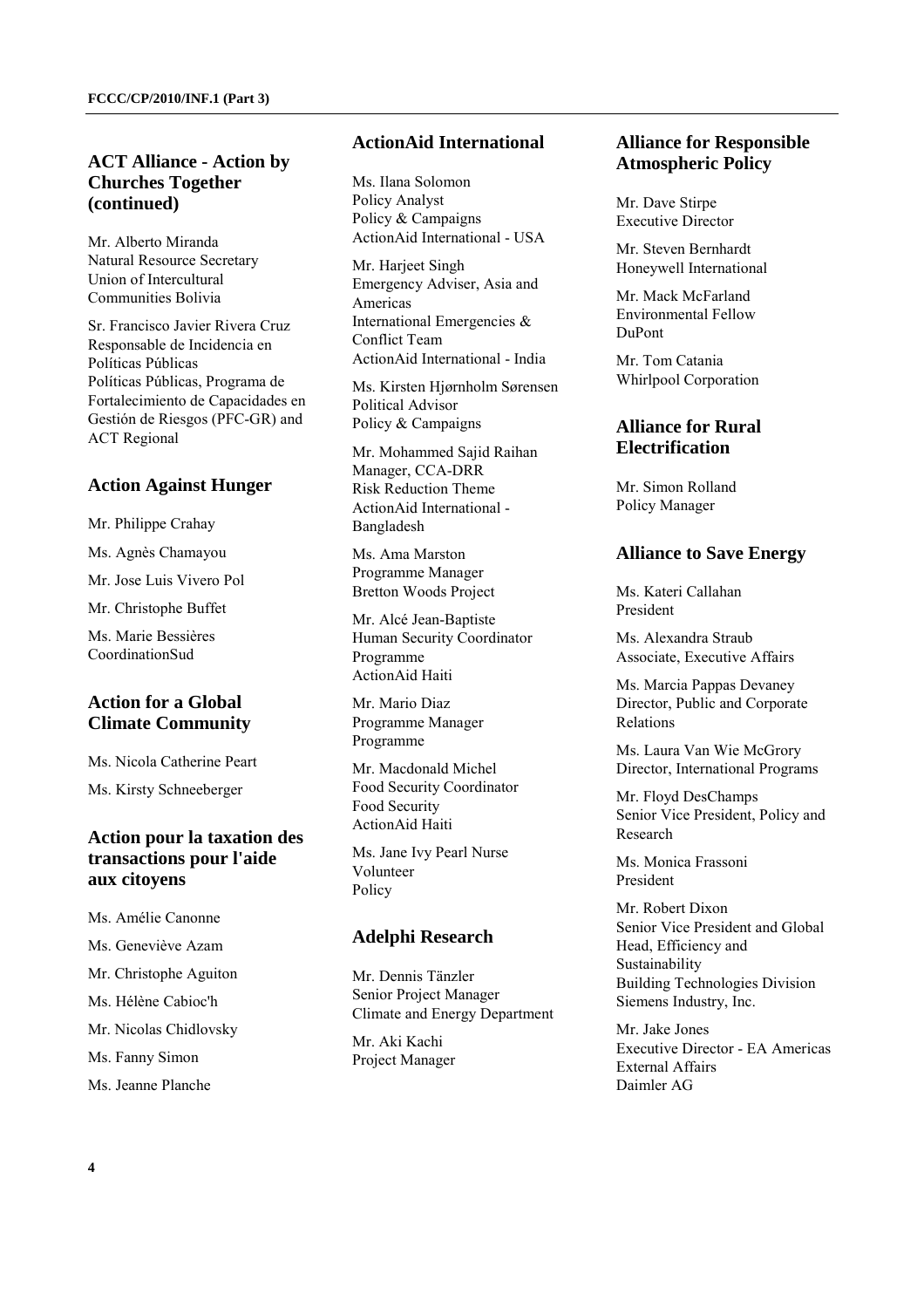## **Amazon Conservation Team**

Ms. Anita Yuen Product Marketing Director Google.org

Ms. Clara Rivera Rodriguez Product Marketing Manager Google.org

Ms. Tanya Keen Program Manager Google Earth Outreach

Ms. Raleigh Seamster Program Manager Google Earth Outreach

Mr. Sean Askay Developer Advocate Google Earth Outreach

Ms. Kate Hurowitz Manager Communications and Public Affairs

### **Amazon Environmental Research Institute**

Mr. Daniel Curtis Nepstad Coordinator International Program

Mr. Paulo Roberto De Souza Moutinho Director

Ms. Tracy Lee Johns Policy Advisor International Program Amazon Envinronmental Research Institute

Mr. André Nahur Researcher Climate Change Program

Ms. Elsa Renee Huaman Mendoza Manager Regional planning

Ms. Claudia Margret Stickler

Mr. Evan W. Johnson Consultant Forum on Readiness for REDD

### **Amazon Institute of People and the Environment**

Sra. Brenda Brito do Carmo Executive Director and Adjunct Researcher Research

Mr. Carlos Souza Jr Senior Researcher

Mr. Paulo Amaral Senior Researcher Research

Ms. Priscilla Santos Auxiliar researcher Research

Sra. Alice Thuault Analist Forest Governance Instituto Centro de Vida

## **American Chemical Society**

Mr. Anthony Tomaine

Ms. Leah Block

## **American Intellectual Property Law Association**

Mr. Adam Burrowbridge

### **American Society of International Law**

Ms. Elizabeth Burleson Visiting Professor Florida State University

Mr. Cesare Romano Professor of Law Loyola Law School

## **American University**

Mr. David Hunter Washington College of Law Mr. Simon Nicholson

Ms. Julie Maldonado School of International Service

Mr. Paulo Lopes

Mr. Winfield Wilson

Mr. Braunson Virjee Washington College of Law

Ms. Ashley Gardana Washington College of Law

Mr. Lawrence Palmer Washington College of Law

Ms. Meredith Waters Global Environmental Policy

Ms. Yin Zou

Ms. Sherri Liang College of Arts and Sciences

Ms. Vesper Hubbard

Ms. Elizabeth Schmitt School of Public Policy

Ms. Julia Rotondo Global Environmental Politics

Ms. Melina Mendoza

Ms. Alisha Edmonson

### **Amigos de la Tierra Asociación Civil**

Sra. Maria Del Rocio Alejandra Bauza Meneses

Sr. Roberto De La Peña Cevallos

Sr. Jesús Antonio Rojas Méndez

Mr. Adrián Martínez Espitia Amigos de la Tierra

### **Arab Forum for Environment and Development**

Mr. Najib Saab Secretary General Secretariat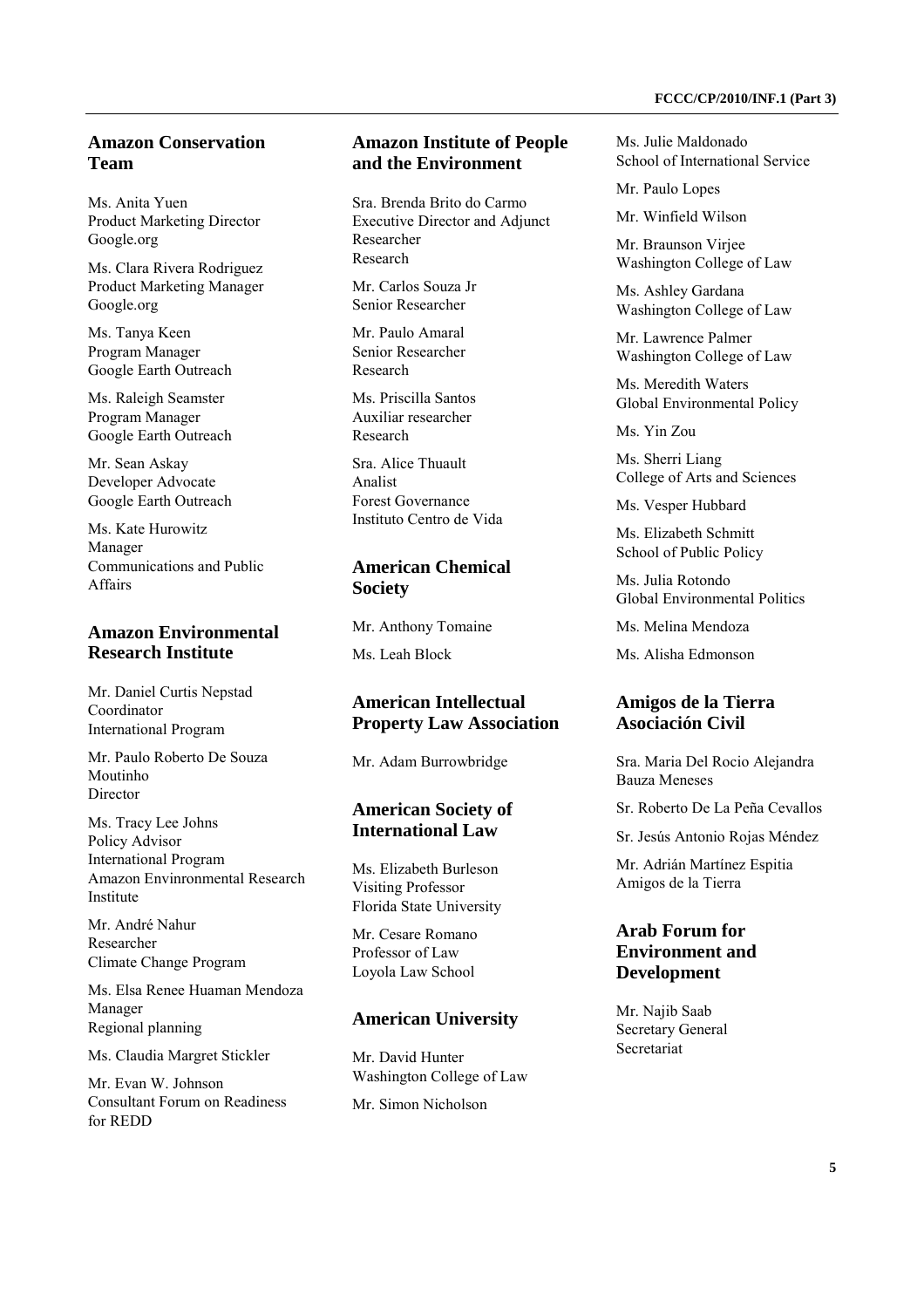## **Arab Forum for Environment and Development (continued)**

Mr. Reda El Chaar CSR consultant Secretariat

Ms. Nora AlAmer Consultant CC-CSR

### **Artists Project Earth**

Mr. Kenny Young Founder and Trustee

Ms. Lorna Howarth Development Director

Mr. Robin Swan Networking Co-ordinator

### **Asahi Glass Foundation**

Mr. Tetsuro Yasuda Secretary General

### **Asociación AK Tenamit**

Ms. Mirza Shol Cucul Board Member Advocacy

Mr. Stephen Dudenhoefer Cheif Technical Advisor Advocacy

Mr. Carlos Enrique Batzin Chojoj Director Saqbe Advocacy

Mr. Martin Coc Caal Vice President Aprosarstun Advocacy

Mr. Elías Israel Pop Cucul Director Aj' Ilol Kiche Climate Change Advocacy

Mr. Carlos Rafael García Bulux Representative Cantones Totonicapan Climate Change Advocacy

Mr. Rigoberto Degaiza Dogirama Tecnico Ne Drua

### **Asociación Cubana de las Naciones Unidas**

Ms. Azalia Loipa Arias Gonzalez Coordinator of Environment Sustainable Develepoment,Desertification,Dro ugt and Climate change

### **Asociación Cubana de Producción Animal**

Ms. Teresita Zambrana Alvarez Chief, Environment

## **Asociación Española de la Industria Eléctrica**

Sra. Cristina Rivero Fernández Head, Environment and Climate Change Department Environment and Climate change

Sr. David Corregidor Sanz Deputy Director, Environment and Climate Change Environment and Sustainable Development ENDESA Energía S.A.

Sr. Luis Torres Basabe Climate Change Manager Environment and Sustainable Development ENDESA Energía S.A.

Sr. Eduardo Rubio Delegado Area Latinoamericana

Sra. Ester Beatriz Fandiño Secretaria Ejecutiva Comité Argentino de la CIER

### **Asociación Interamericana para la Defensa del Ambiente**

Sra. Astrid Puentes Co-Executive Director Executive Direction

Sr. Andres Pirazzoli Legal Consultant Climate Change Program

Ms. Polly Grace Volunteer Attorney Climate Change Program

Sra. Maria Antonieta Bocanegra Aguilar Administrative Assistant Executive Direction

### **Assembly of First Nations**

Mr. Eric Morris Regional Chief - Yukon Region

Mr. Stuart Wuttke Environment Director

### **Association des clubs des amis de la nature du Cameroun**

Mr. Raphaël Hanmbock Regional Coordinator of the African Network for a Climate Community in the West and Central Africa

Mr. Jean Paul Kodna Kodna Youth Coordinator Department of Water and Climate Change

Mme Henriette Essama Owono Communication Officer Department of Gender and Climate Change Association feminine pour le droit et l'environnement au Cameroun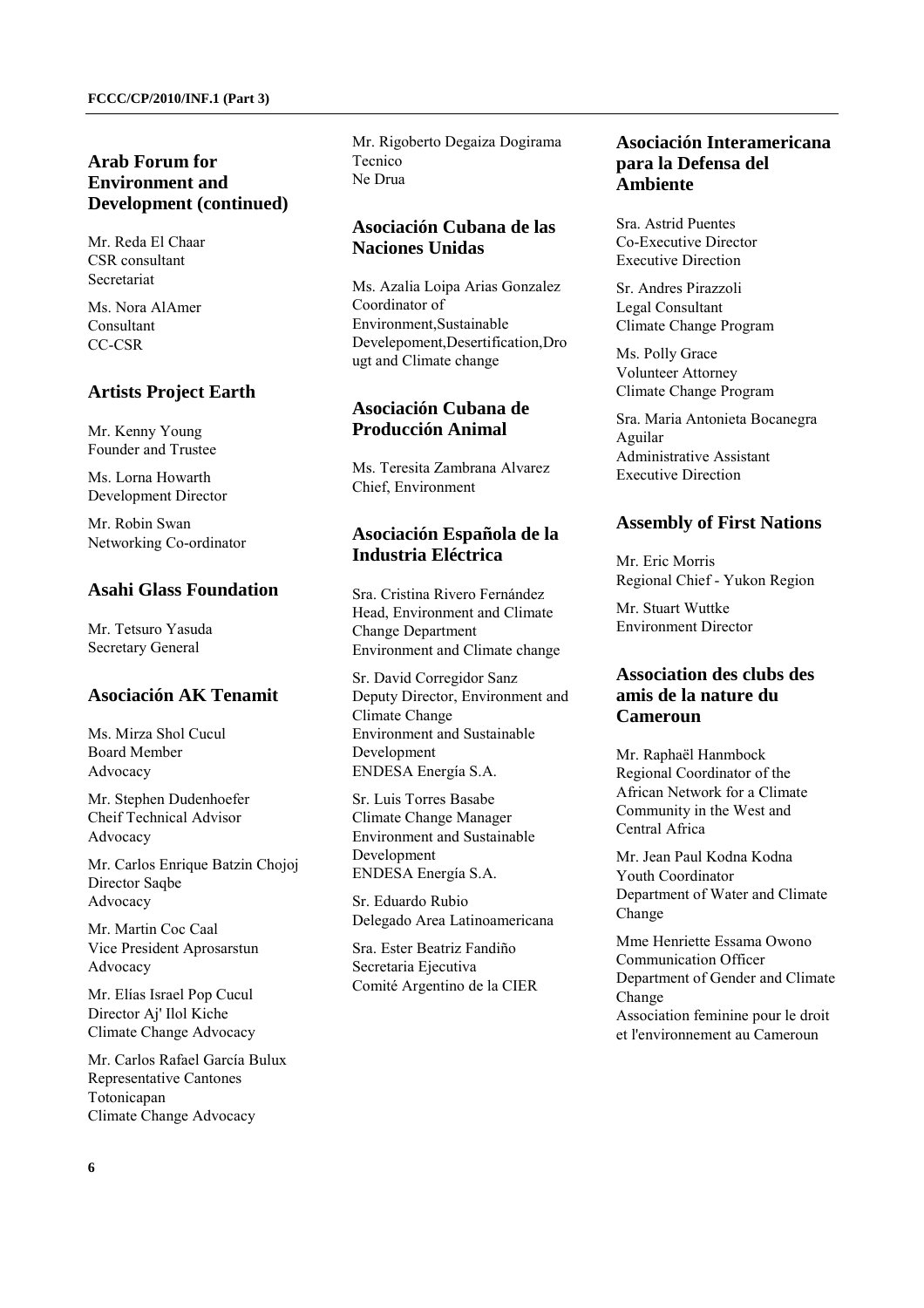## **Association of American Geographers**

Mr. Michael Urban

Mr. Jonathan Gehrig

Mr. Joel Wainwright

Mr. John Tiefenbacher

Mr. Brandon Derman

### **Association pour la promotion de la recherche sur l'economie de carbon**

Ms. Marine Marie Louise Michele Martinez Etudiant

Mme Atika Ben Maïd Etudiant

Mr. Sylvain Roger Rene Lassonde Etudiant

### **Association québécoise de lutte contre la pollution atmosphérique**

M. René Audet Conseiller scientifique

M. Patrick Bonin Coordonnateur énergie-climat

Mme Eloïse Savoie Administrator

### **Association tunisienne des changements climatiques et du développement durable**

Mr. Yadh LABANE President

### **Australian Coal Association**

Mr. Peter Morris Director of Economic Policy

### **Australian Conservation Foundation**

Mr. Donald Henry Chief Executive Officer

Mr. Owen Pascoe Climate Change Campaigner Climate Change Program

## **Australian Industry Greenhouse Network**

Mr. Michael Hitchens

Ms. McCarthy Cassandra Anne Xstrata Coal

Mr. Brendan Pearson Deputy Chief Executive Australian Minerals Council

### **Australian National University**

Ms. Hayley Louise Stevenson College of Asia and the Pacific

Mr. Jonathan Richard Pickering Mr College of Arts and Social Sciences

Mr. Peter John Wood Dr College of Asia and the Pacific

Ms. Marie Anne Waschka Knowledge Adoption Manager National Climate Change Adaptation Research Facility

Mr. Anthony Guy Capon Professor

## **Australian Youth Climate Coalition**

Ms. Ellen Sandell General Manager

Ms. Jane Stabb Policy Director Ms. Heather Bruer Ms. Sheena Watt Ms. Sophie Trevitt Ms. Chloe Aldenhoven Mr. Daniel Spencer Ms. Lucy Manne Ms. Abbey Shillingford Ms. Natasha Lay Mr. Cameron Suttie Mr. Oday Kamal Ms. Claire Snyder Ms. Penelope Ward Ms. Natalie Ross-Lapointe Ms. Luana Bosanquet - Heays

### **Avaaz Foundation**

Ms. Slater Jewell-Kemker Videographer

Mr. Iain Keith UK Campaigner

Mr. Matthew Leonard

Mr. Mario Lopez - Alcala Mexico Campaign Consultant

Mr. Benjamin Margetts Australia Campaigner

Mr. David Sievers US Campaigner

### **Baltic and International Maritime Council**

Mr. Lars Robert Broegger Pedersen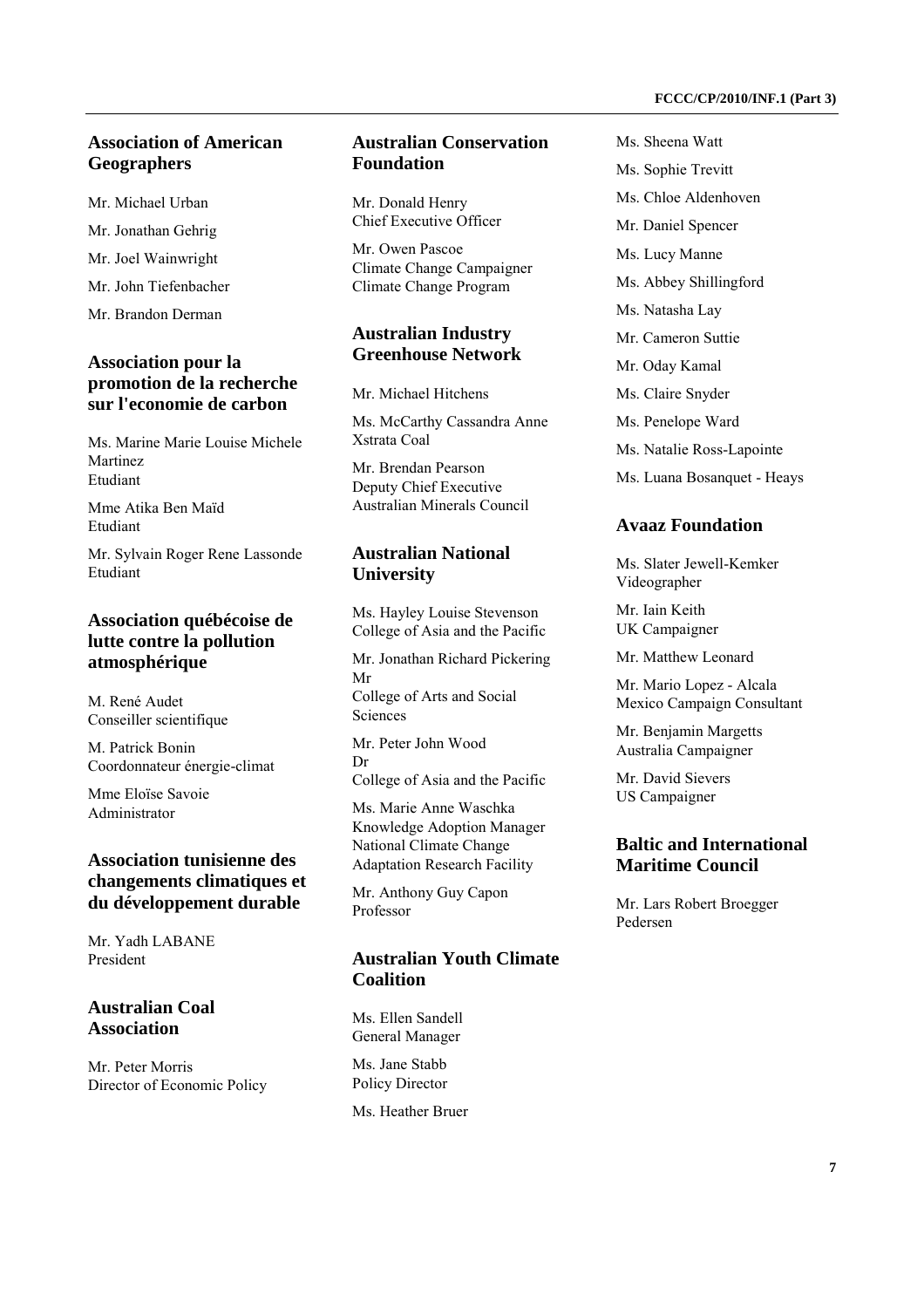### **Bangladesh Centre for Advanced Studies**

Mr. Mizanur Rahman Bijoy Coordinator NABOLOK

Mr. AKM Atiqur Rahman Executive Director Climate Change

Mr. M. Abdus Salam Chief Executive Gana Unnayan Kendra

## **Basque Centre for Climate Change**

Mr. Ibon Galarraga

Mr. Unai Pascual

### **Bellona Foundation**

Mr. Mark Bonner Bellona Foundation

Mr. Dale John Seymour

Mr. Robert John Pegler Regional Representative Europe Bellona Foundation

H.E. Mr. Jose Maria Figueres Bellona Foundation

Mr. Paal Frisvold Chairman Bellona Europe

Ms. Tone Knudsen

Ms. Anne Karin Saether

Ms. Alicia Kay Kersting Bellona Foundation

Mr. Magnus Borgen

Mr. Jonathan Temple Director, USA Office

## **BioRegional Development Group**

Mr. Daniel Viliesid Corral

Ms. Sue Riddlestone Executive Director

Ms. Freya Seath Researcher to the Director

## **Biotechnology Industry Organization**

Mr. Brian Lowry Monsanto Co.

### **BirdLife International**

Mr. John Lanchbery Principal Climate Change Adviser Sustainable Development The Royal Society for the Protection of Birds

Ms. Melanie Coath Senior Climate Change Policy **Officer** Sustainable Development The Royal Society for the Protection of Birds

Ms. Melanie Heath Senior Adviser, Climate Change BirdLife International Secretariat

Mr. Robert Munroe Climate Change Officer

Sra. Rosa Ma Vidal Directora Adjunta

Sr. Efraim Antonio Acosta Lugo

Sr. Israel Amezcua Torrijos

Mr. Leon Alan Bennun Policy

## **Blue Green Alliance Foundation**

Ms. Yvette Pena Lopes Ms. Kelly Schwinghammer Mr. Deron Lovaas Ms. Andrea Delgado Fink Ms. Ann Notthoff

### **Boston University**

Ms. Elizabeth Lokey Aldrich Assistant Professor Department of Public Policy and Administration Boise State University

Ms. Emily Faith Cross Student Department of Atmospheric **Sciences** University of Illinois at Urbana-Champaign

Mr. Elliott Verreault Student International Business Bishop's University, Canada

Mr. David Schatz Student School of International Sevice American University

## **Boticário Foundation for Nature Protection**

Mr. Andre Rocha Ferretti Program Officer Biodiversity Conservation

Mr. Guilherme Zaniolo Karam Environmental Projects Analyst Biodiversity Conservation

## **Brahma Kumaris World Spiritual University**

Ms. Jayanti Murli Kirpalani

Ms. Yolanda Martha Moreno Sanchez Regional Team Co-ordinator

Ms. Graciela Del Carmen Barbachano Herrero Administrator BK Yucatan

Ms. Julia Grindon-Welch NGO Representative New York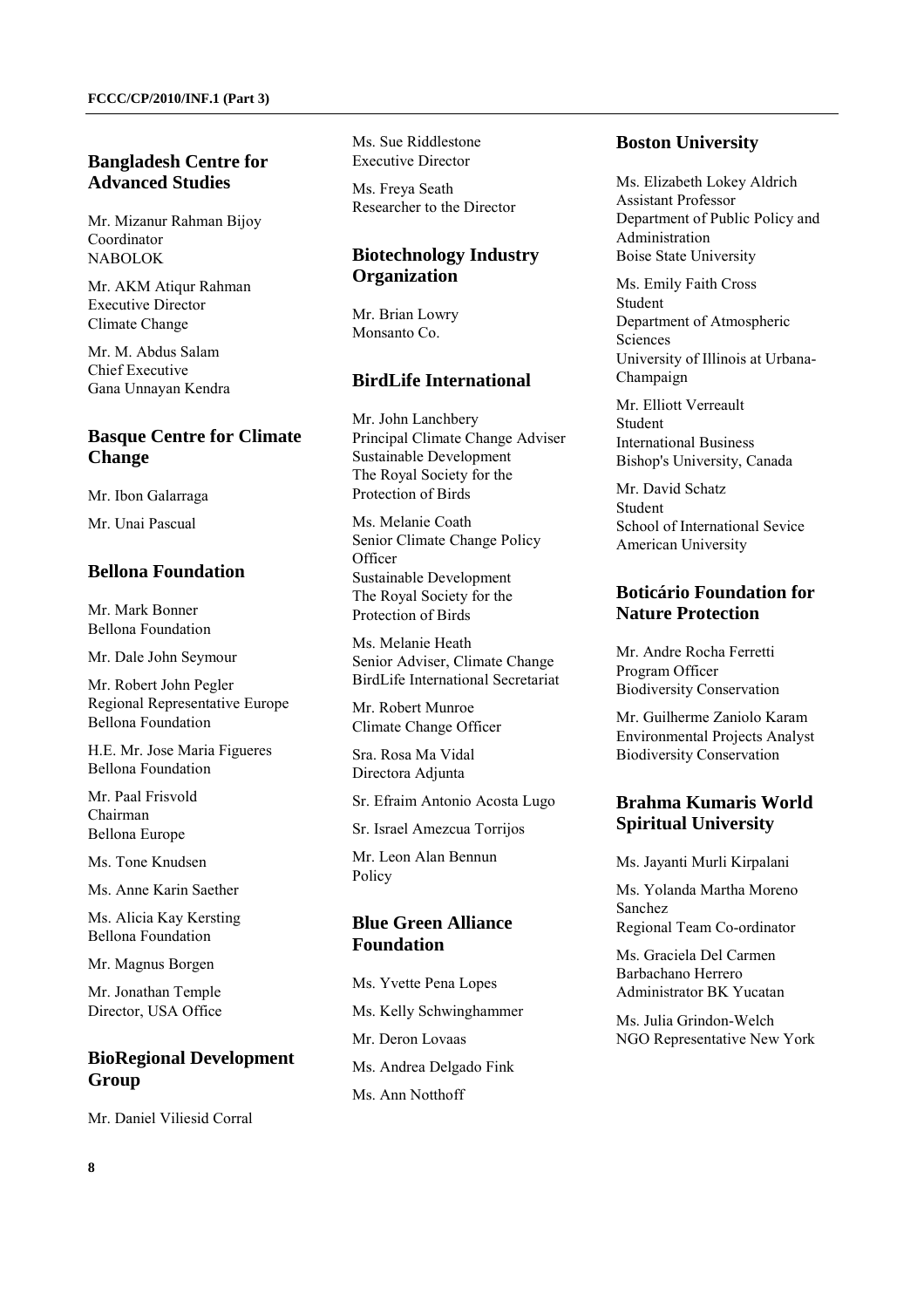### **Brahma Kumaris World Spiritual University (continued)**

Ms. Luciana Marques de Souza Ferraz National Coordinator Brazil

Mr. Joachim Albert Hans Pilz Advisor Renewable Energy

Ms. Sonja Maria Ohlsson National Coordinator Denmark Brahma Kumaris World Spiritual University - Denmark

Ms. Valerie Anne Bernard UN Representative Geneve

Mr. Piero Senatore Musini Organic farmer

Ms. Patricia Milagros Iturregui Byrne Climate Change Consultant

Mr. Renaud Russeil Security Quality, Environment Manager

Ms. Usha Jevan National Coordinator South Africa

#### **Brighter Green, Inc.**

Ms. Mia MacDonald Executive Director

Ms. Justine Simon

Ms. Sangamithra Iyer

Ms. Hope Ferdowsian

Ms. Dawn Moncrief

Ms. Seble Nebiyeloul-Kifle

Mr. Wan Park

### **British Council**

Ms. Daniela Aravena

Mr. Camilo Andres Jimenez Giraldo Climate Champion

Ms. Mariana Diaz

Mr. Pedro Gandolfo Soares

Ms. Tania Yaoska Guillén Bolaños Climate Champion

Ms. Marisela Blanco

Ms. Nolana E. Lynch Climate Champion

Mr. Rory Moody

Ms. Linh Phuong Pham Climate Champion

Ms. Angella Katatumba Climate Champion

Mr. Wilson Ang Climate Champion Science & Climate Change

Ms. Maria Vuorelma Climate Champion

Mr. Mahrizal Paru

Mr. Hasan Abdullah Towhid Climate Champion

Ms. Jony Mainaly Climate Champion

Mr. Steven Jeremy Lipscombe Climate Change Project Officer, China Science & Climate Change

Ms. Rebecca Louise Nadin Director, China Science & Climate Change

Mr. Christopher Howard Palmer Climate Generation

Mr. David Viner Global Programme Leader Climate Change and Society

Ms. Prudence Violet Willats Climate Change Project Officer, China Science & Climate Change

Ms. Ana Irene Contreras Gutiérrez Contracts and Partnerships Director, Mexico

Mr. Agastya Muthanna Climate Champion

Mr. Bruce Callow Partner - Odyssey 2050

Mr. Yinghan Ding Climate Champion

Mr. Chong Wai Kenneth Wong Climate Champion

Mr. Jonathan James Alexander

#### **Brookings Institution**

Ms. Katherine Sierra Senior Fellow Global Economy and Development

Mr. Nathan Hultman Fellow Global Economy and Development

#### **Brot für die Welt**

Ms. Sophia Wirsching

Ms. Halyna Zalucky

Mr. Tessema Hirbaye Webilo

Ms. Norma Balcazar Silva

Mr. Hugo Icu Peren

Ms. Ligia del Rosario Briones Valenzuela

Mr. Rodrigo Jr. Regonil Anoran Secretary General

Ms. Anita Kukreti

Ms. Alicia Sarmiento Sánchez

Ms. Vilma Nora Gutierrez Madueño

Mr. Dario Kenner

### **Brown University - Watson Institute**

Mr. John Timmons Roberts **Director** Center for Environmental Studies Brown University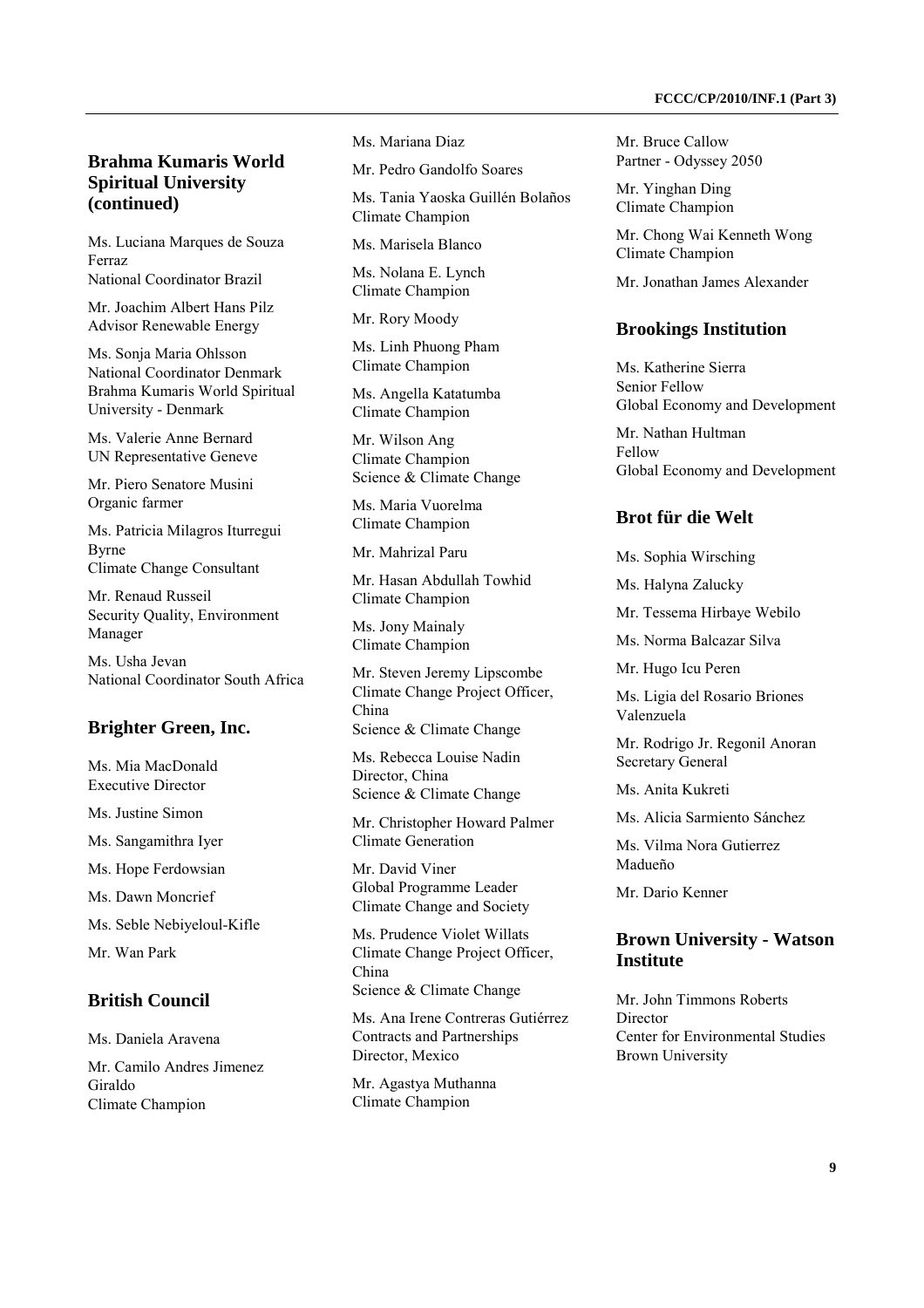### **Brown University - Watson Institute (continued)**

Mr. Guy Edwards Research Fellow Center for Environmental Studies Brown University

Mr. David Ciplet student Sociology Brown University

Mr. Robert Brulle Drexel University

Ms. Sara Mersha Student Center for Environmental Studies Brown University

Mr. Spencer Lawrence Brown University

Ms. Michelle Levinson Student Brown University

Ms. Emily Kirkland Latin American Platform on Climate

Ms. Arielle Balbus Brown University

Mr. Adam Kotin Brown University

Ms. Maria-Cecilia Pineda Brown University

Ms. Christine Ackerson The Robert S. Strauss Center for International Security and Law The University of Texas at Austin

### **Business Council for Sustainable Energy**

Ms. Lisa Jacobson President

Ms. Laura Tierney Senior Policy Associate

Mr. Jack Thirolf Policy Associate Mr. Marc Stuart

Mr. John Bode American Wind Energy Association

Ms. Ellen Carey Executive Assistant to the CEO American Wind Energy Association

Mr. Peter Kelley Vice President Public Affairs American Wind Energy Association

Ms. Elizabeth Salerno Director, Industry Data and Analysis Public Poilcy American Wind Energy Association

Mr. Robert Tippmann Associate Director Consulting **EcoSecurities** 

Mr. Ken Mentzer President EEPolicy Group

Mr. Arturo Raúl Echeverría President Business Coalition for Energy Efficiency in Buildings (AEAEE )

Mr. Horst Biedermann President CESARUS, sprl

Mr. Bernard Tod Delaney President First Environment Inc.

Mr. Jeffrey Moe Director, Global Policy and Advocacy Center for Energy Efficiency and Sustainability Ingersoll Rand

Ms. Jennifer Mattes Director Global Public Affairs Johnson Controls

Mr. Clay Nesler Vice President Global Energy and Sustainability Johnson Controls

Mr. Reiner Spatke Vice President Government Relations Europe Johnson Controls

Mr. Mark Wagner Vice President Government Relations Johnon Controls

Mr. James Wolf Jupiter Oxygen Corporation

Mr. James Randolph Evans Partner McKenna, Long and Aldridge LLP

Ms. Joanne Zimolzak Partner McKenna, Long and Aldridge LLP

Ms. Judith Amber Leonard Managing Director MEG LLC

Mr. Irving Martin Mintzer Principal MEG LLC

Ms. Molly Gavin Senior Director International Government Affairs Qualcomm Incorporated

Mr. Phil Wadsworth Vice President & Legal Counsel, Global IP Legislation Qualcomm Incorporated

Ms. Jill Gravender Director Climate Change Services, Western Region Science Applications International Corporation (SAIC)

Ms. Martha Duggan Vice President, Government and Regulatory Affairs United Solar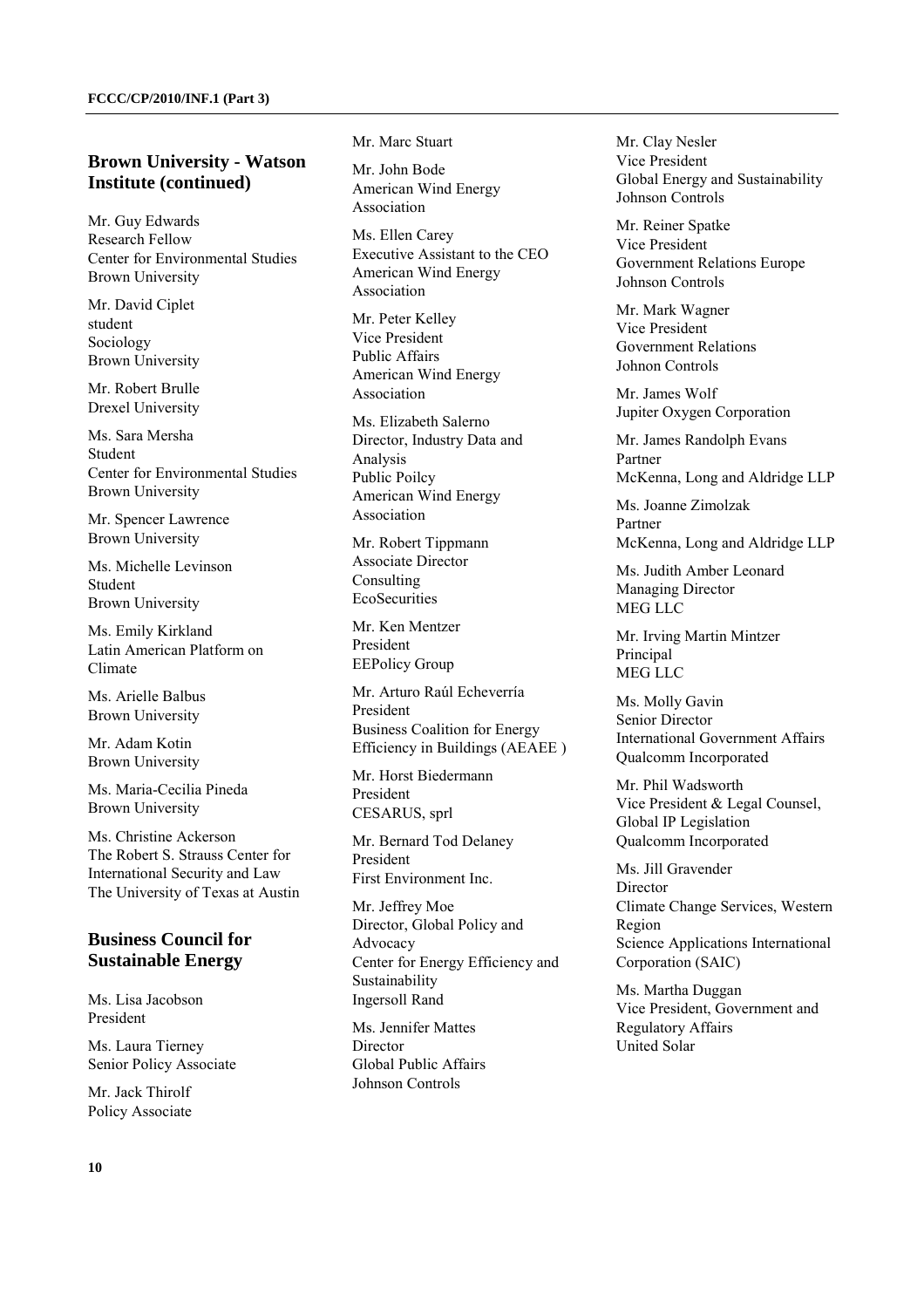### **Business Council for Sustainable Energy (continued)**

Mr. Douglas McLennan Project Manager National Aeronautics and Space Administration

Mr. Robert Roller Vice President Business Development BetaLED, a Division of Ruud Lighting

Mr. Paul Frankel Managing Director CalCEF Innovations -California Clean Energy Fund

Ms. Ladeene Freimuth Ceres, Inc.

Ms. Elizabeth Singleton The Dow Chemical Company

Mr. Jeff Cohen Senior Vice President, Science & Policy EOS Climate

Mr. Stephen Hogan Executive Vice President and General Manager Solar Spire Corporation

Ms. Holly Gordon Vice President, Legislative and Regulatory Affairs SunRun Inc.

Mr. Joseph J Tyrrell Manager, Government Affairs 3M Renewable Energy Division 3M Company

Ms. Denise Bode Chief Executive Officer American Wind Energy Association

### **Business Council of Australia**

Ms. Maria Tarrant Director Policy

Ms. Lorraine Stephenson

### **Business Environment Council Ltd.**

Mr. John Robert Gibson Consultant Climate Change Business Forum

Ms. Pui Yee Teresa Au Member of Executive Committee Climate Change Business Forum

### **Business Roundtable**

Mr. Chris Keuleman Manager, Government Relations International Paper

#### **BUSINESSEUROPE**

Mr. Folker Franz **Director** Industrial Affairs

Ms. Laura Gallego Responsible of Climate Change area Climate Change Department Confederation of Employers and Industries of Spain

Mr. Karl Buttiens General Manager Technology Environment and Global CO2 Strategy ArcelorMittal

#### **Canadian Bar Association**

Mr. Michael Samuel Hebert Attorney n/a Beament Green

Ms. Christie Jeannine Kneteman Law Student Torys

Mr. Marty Peter Venalainen Associate McMillan LLP

### **Canadian Parks and Wilderness Society**

Mr. Christopher Paul Henschel National Manager, Domestic and International Policy

### **Canadian Wildlife Federation Inc**

Mr. Wade Luzny CEO Executive

Ms. Karen Luzny Volunteer/Spouse of CEO

Ms. Luba Mycio Mommers Director of Education Education

Ms. Fragile Gbego-Tossa Education Manager Education

Ms. Heather Robison Media and Event Coordinator Communications

Mr. Yves Jean CWFLI Fellow Learning Institute

Mr. Richard Mrazek CWFLI Fellow Learning Institute

Mr. Grant Gardner CWFLI Fellow Learning Institute

Mr. Leo Elshof CWFLI Fellow Learning Institute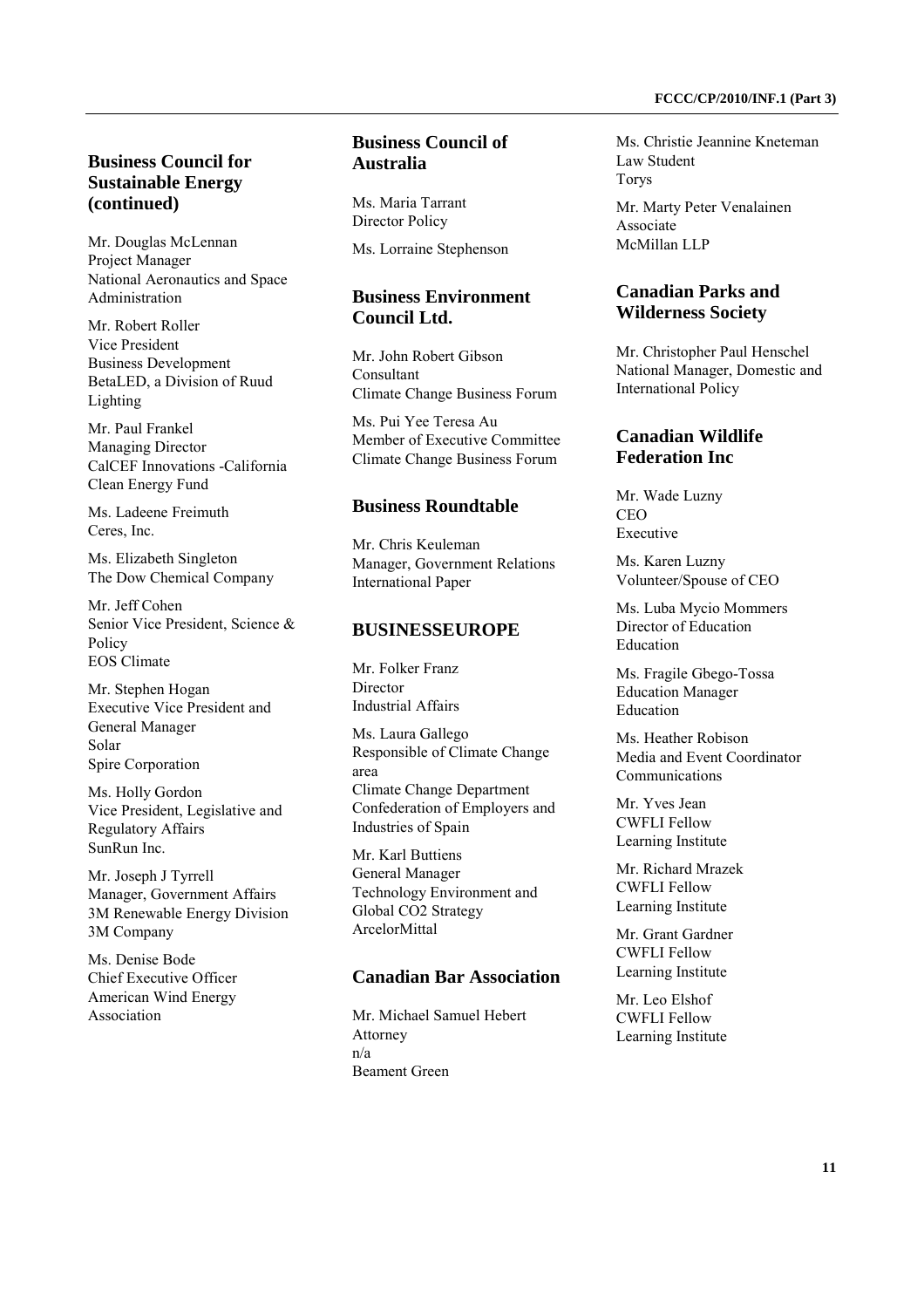## **Canadian Wildlife Federation Inc (continued)**

Mr. George Gallant Film-maker Contracted with Canadian Wildlife Federation

Ms. Sarah Jones Conservation Researcher Conservation

## **Capacity Building International**

Mr. Hinrich Mercker Head of Department Department Environment, Energy and Water

Mr. Sebastian Abel Senior Project Manager Department Environment, Energy and Water

Mr. Daniel Marc Rossetto Vice President Global Commodities J.P. Morgan

## **Carbon Capture and Storage Association**

Mr. Luke Lloyd Warren International Policy Executive

Ms. Tanya Morrison International Government Relations Manager, Climate Change Shell International Limited

Ms. Katherine Thomasson International Government Relations Analyst Climate Change Shell International Limited

Mr. Graeme Sweeney Executive Vice President – CO2 Shell International Limited

Mr. Tsuyoshi Nakamura Mitsubishi Corporation International Plc

Mr. Norio Suzuki Mitsubishi Corporation

Mr. Kazuo Inada Mitsubishi Corporation International Plc

Mr. Norio Matsunaga Mitsubishi Corporation

Ms. Lindene Patton Chief Climate Product Officer Zurich Financial Services

Mr. Ioannis Chrysostomidis Senior Consultant

Mr. Roberto Frau

Ms. Barbara Blakely-Rodriguez Senior Director Shell Mexico

Mr. Nicholas Welch Global CCS Institute

Ms. Joan MacNaughton Senior Vice President Power and Environmental Policies Alstom Power

Mr. Shuji Matsumoto Mitsubishi Corporation

Mr. Kenneth Rivlin Allen and Overy

Mr. Paul Daniel Zakkour

### **Carbon Disclosure Project**

Ms. Zoe Tcholak-Antitch Vice President

Mr. Takejiro Sueyoshi

Mr. Giovanni Barontini

Ms. Louise Mary Rix Project Development Manager Forestry for Life

Ms. Simone Erenesto da Silva de Oliveira Zahran

Ms. Sheila Prado Saraiva

### **Carbon Markets and Investors Association**

Mr. Miles Austin Director

Mr. David Michael Bess **Director** Policy and Strategy Unit Camco

Mr. Gareth Phillips Chief Climate Change Officer Sindicatum Carbon Capital

Mr. Christian del Valle Director, Environmental Markets

Mr. Pierre Ducret

Mr. Steven Gray Vice President, Carbon Finance Climate Change Capital

Mr. Andrew Hedges Partner Banking Norton Rose LLP

Ms. Stephanie Kwan Senior Climate Change Manager Sindicatum Carbon Capital

Mr. Jonathan Shopley Managing Director The CarbonNeutral Company

Mr. Jon Williams Partner Sustainability and Climate Change PricewaterhouseCoopers LLP

Mr. Stephen Abrams Head of Implementation **EcoSecurities** 

Ms. Luz Abusaid **Origination** Emissions BNP Parisbas

Mr. Hervé Allegre Managing Director for Investments

Ms. Alina Averchenkova **Director** KPMG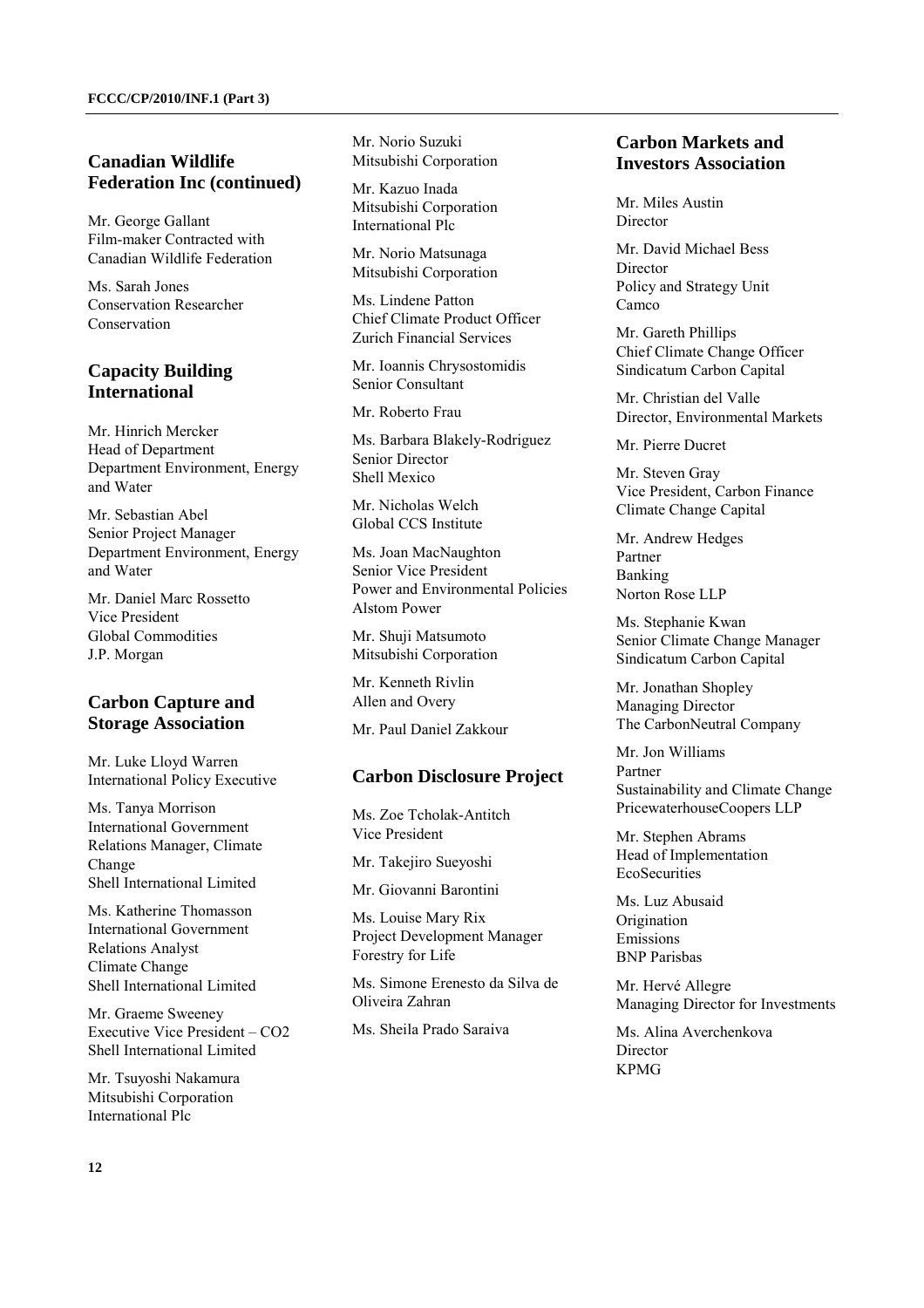## **Carbon Markets and Investors Association (continued)**

Mr. Timothy Baines Associate Banking Departmet 3 Norton Rose LLP

Ms. Helle Merete Bank Jorgensen US Sustainability Advisory Leader Advisory Pricewaterhouse Coopers India

Mr. Ben Caldecott Head of UK and EU Policy Climate Change Capital

Ms. Cecilia Cardenas Managing Director Communications Standard & Poor's Corporation

Mr. Peter Dale Senior Project Manager Implementation **EcoSecurities** 

Ms. Ariane de Dominicis Senior Investment Manager Department of Investment in carbon assets CDC Climat

Mr. Gregory Dunne CEO (Chief Executive Officer) Less Carbon

Mr. Rupert Edwards Head, Research and Market Analysis Policy and Market Research Climate Change Capital

Ms. Sumalee Khosla Senior Principal Consultant Consulting **EcoSecurities** 

Mr. Jérôme Malka Managing Director ORBEO

Mr. Eoin Martin Policy and Strategy Unit Camco

Ms. Lucy Mortimer Global Manager, CDM & JI Business CDM & JI TFS Green

Mr. Charles Purshouse Vice President - Carbon Services North America Camco

Ms. Naseem Walker Head of Climate Change Services Climate Change & Sustainability KPMG LLP

Mr. David Wargin Director Communications Standard & Poor's Corporation

Mr. Michael Wilkins Managing Director, Ratings Global Carbon Markets Standard & Poor's Corporation

#### **CarbonFix e.V.**

Mr. Pieter van Midwoud

Mr. Moriz Vohrer Chairman of the Technical Board CarbonFix Standard

Mr. Manfred Vohrer

Ms. Monika Vohrer

Mr. Eduard Merger UNIQUE Forestry Consultants GmbH

#### **CARE International**

Mr. Charles Ehrhart

Mr. Poul Erik Lauridsen Climate Change Advocacy Coordinator

Mr. Philip Franks

Mr. Raja Jarrah Senior Policy Adviser

Ms. Tonya Marie Rawe Policy Senior

Ms. Sandra Bulling Senior Media Officer

Ms. Tine Rossing

Ms. Tamara Plush

Ms. Katherine Major

Ms. Ingrid Arias

Mr. Jose Pacheco

Ms. Nella Vanessa Canales Trujillo

Mr. Segundo Davila Muñoz

Mr. Geoffrey Odhiambo Onyango

Ms. Maria Belen Cordovez Gonzalez

Mr. Taufiq Alimi

Mr. Tuahiru Muhammad Baba

Ms. Ruth Chepkemoi Mitei

Mr. Víctor Emilio Sánchez Campos

#### **Caritas Internationalis**

Ms. Christine Campeau Climate Change and Food Security Advisor Climate Justice

Ms. Martina Liebsch Director of Policy

Ms. Anne-Sophie Legge

Mr. José Wilfredo Cervantes Rubio Environmental Coordinator Caritas Honduras

Mr. Martin Lago Project Technician

H.E. Mr. Gustavo Rodríguez Vega CEPS President, Bishop of Nuevo Laredo Mexico Caritas Mexicana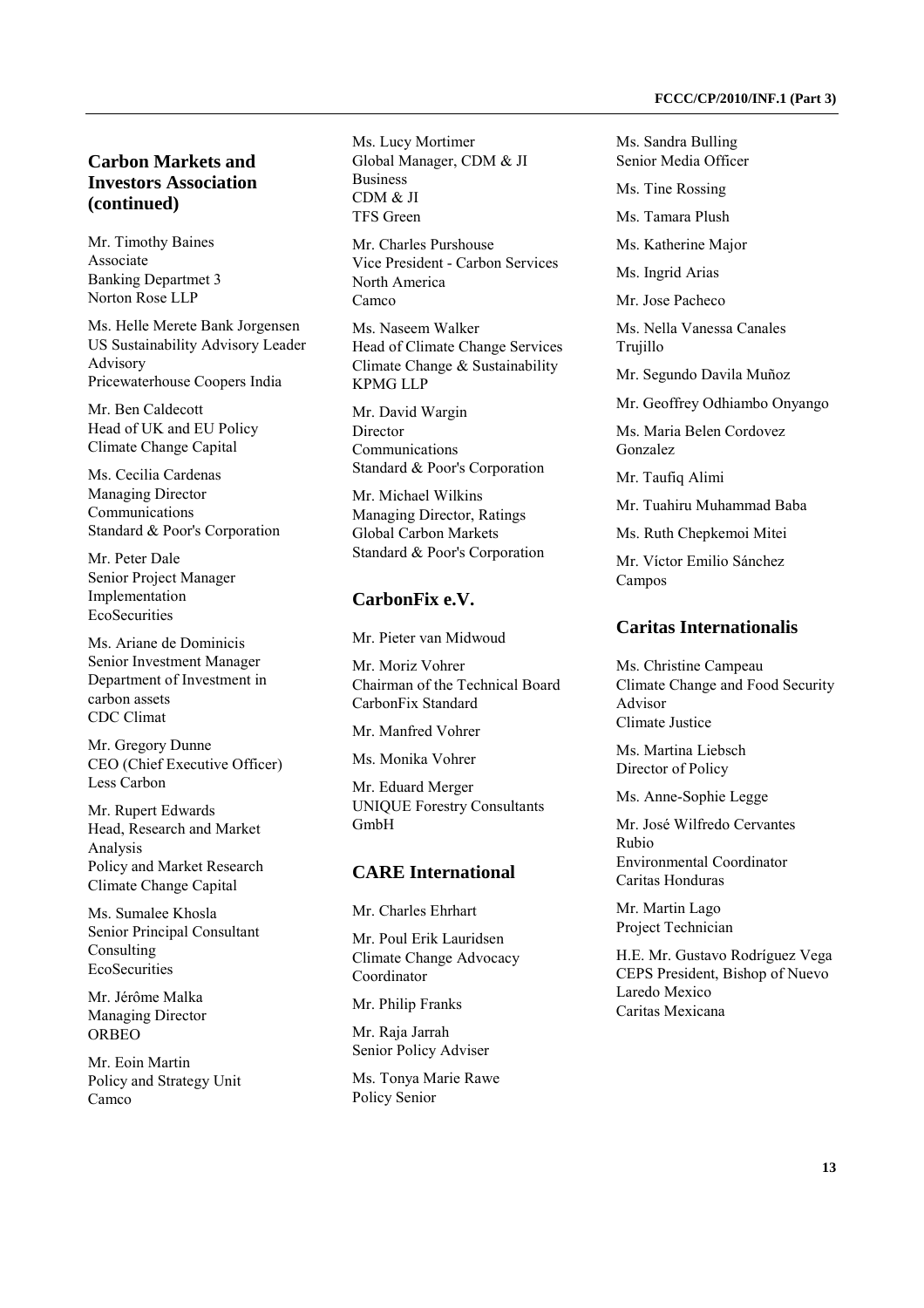### **Caritas Internationalis (continued)**

Mr. Armando Flores Navarro Secretario Ejecutivo de la CEPS-Caritas Mexicana Caritas Mexicana

Mr. Pedro Arellano Aguilar Secretario Adjunto de la CEPS Caritas Mexicana

Mr. Adalberto Saviñón Diez de Sollano Asesor de Caritas Centro Lindavista A.C.

Mr. Salvador Urteaga Gutierrez Pastoral Social Diócesis de Ciudad Guzmán Mexico

Mr. Alberto Arciniega Rossano Comunicación CEPS Caritas Mexicana

Mr. Alberto Montoya Martin del Campo Asesor de la CEPS Centro de Estudios Estrategicos Nacionales A.C.

Mr. Patricio Enrique Sarlat Flores Coordinador de la Provincia Yucatán Caritas de Yucatán

Ms. Alexis Barnett Scottish Catholic International Aid Fund

## **Carnegie Endowment for International Peace**

Mr. William Chandler Adjunct Senior Associate Energy and Climate

Mr. David Burwell **Director** Energy and Climate

## **Carnegie Institution for Washington**

Mr. Gregory Asner Principal Investigator Global Ecology

## **Catholic Institute for International Relations**

Ms. Petra Elinor Kjell Environment Policy and Advocacy **Officer** 

Ms. Danielle Morley Executive Secretary Freshwater Action Network

Ms. Margaret Beal Von Vogt Advocacy and Communications DW Progressio

Sra. Ana Carolina Amaya Tobar Cordinadora del Programa de Gestion Ecologia de Riesgos y Cambio Climatico Gestion Ecologia de Riesgos y Cambio Climatico Unidad Ecologica Salvadorena

Mr. Henricus Petrus Josephus van Schaik Programme Coordinator International Cooperative Programme on Water and Climate

### **CEE Bankwatch Network**

Mr. Petr Patočka

## **Center for Biological Diversity**

Ms. Rosemarie Braz Climate Campaign Coordinator

Mr. Kevin Bundy Senior Attorney Climate Law Institute Ms. Kassia Siegel Director Climate Law Institute

Mr. Matthew Vespa Senior Attorney, Climate Law Institute

Ms. Shaye Wolf Climate Science Director Climate Law Institute

Ms. Abbey Baker Intern Climate Law Institute

## **Center for Clean Air Policy**

Mr. Michael Comstock Coordinator of International Climate Dialogue

Mr. Mark Houdashelt

Mr. Timm Kragenow Director, CCAP Europe

Ms. Diana Movius Senior Policy Analyst

### **Center for Climate Strategies, Inc.**

Ms. Rhonda Shamin Binda Senior Advisor to Special Representative for Global Intergovernmental Affairs Office of Global Intergovernmental Affairs Department of State

Ms. Anne Devero Director of International Programs

Mr. Zachary Friedman Program Associate

Mr. Jay Prabhakar Gore Science Advisor Office of the Special Representative for Global Intergovernmental Affairs Department of State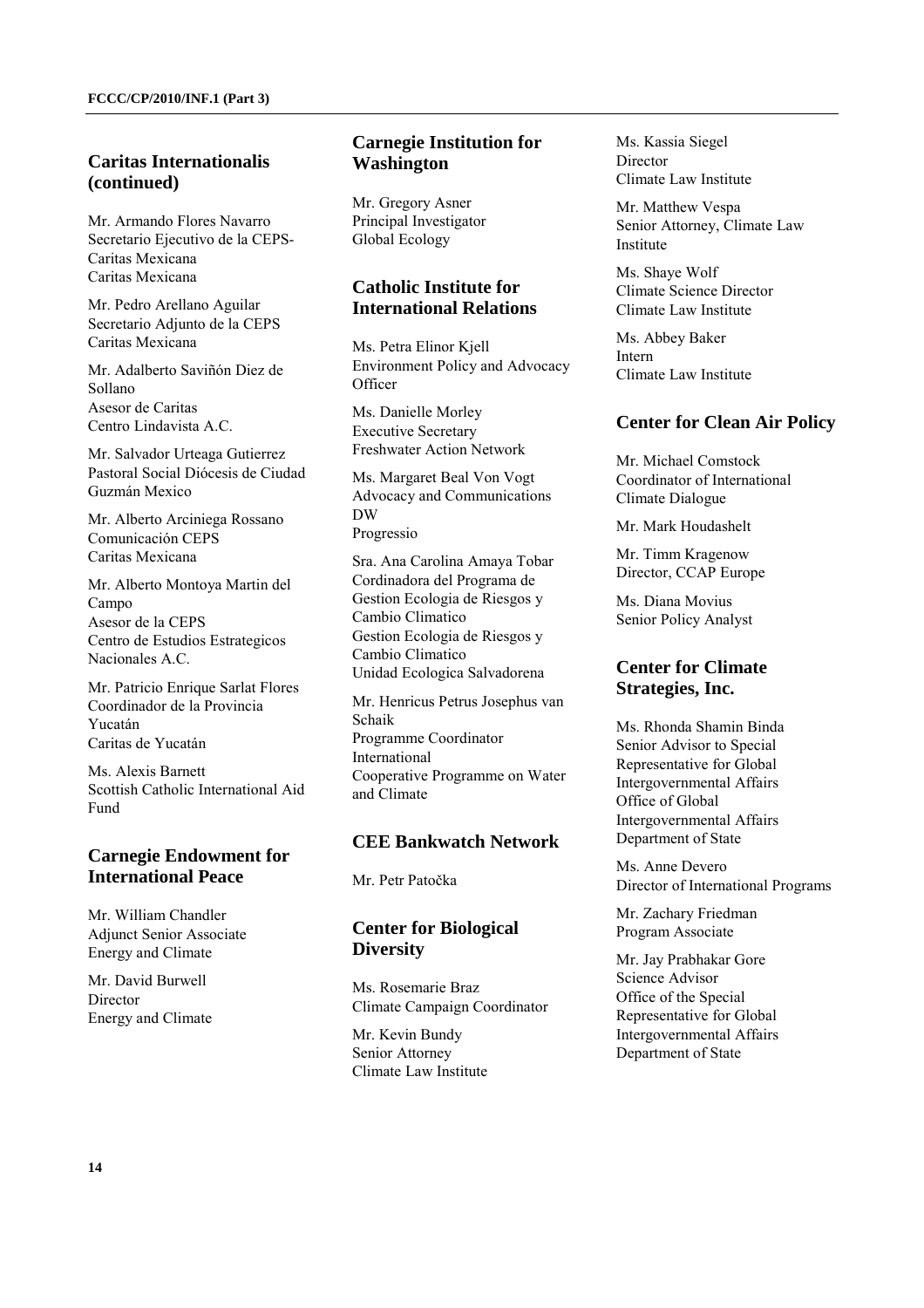## **Center for Climate Strategies, Inc. (continued)**

Mr. Eric Moya

Mr. Thomas Peterson President and CEO

Mr. William Blaine Richardson Governor State of New Mexico

Mr. Mario Vazquez Director of Planning and Technical Assistance Border Environemnt Cooperation Commission

Ms. Michelle Wyman Senior Advisor

Mr. Gonzalo Augustin Bravo Verra

## **Center for Environmental Information, Inc.**

Ms. Elizabeth Thorndike Designated Contact Point

Mr. James White Scientific Adviser

## **Center for International Climate and Environmental Research**

Mr. Petter Haugneland

## **Center for International Environmental Law**

Mr. Carroll Muffett President and CEO

Mr. Stephen J. Porter Director, Climate Change Programme

Ms. Kristen Hite Staff Attorney, Climate Change Programme Climate Change Program

Ms. Niranjali M. Amerasinghe Staff Attorney, Climate Change Programme Climat Change Program

Ms. Alyssa Johl

Ms. Erika Lennon American University

Ms. Laura Gayle Drummond American University

Mr. Peter Christopher Kyle American University

Ms. Sarah Joanmarie Bury American University

Mr. Richard Denyer Lord

## **Center for Natural Resource Studies**

Mr. Anowar M. Hossain Advocacy Expert Advocacy Concern World Wide Bangladesh

### **Center for Policy Research**

Ms. Katha Kartiki Research Associate Climate Initiative

## **Centre de coopération internationale en recherche agronomique pour le développement**

M. Bruno Locatelli

Ms. Aurore Viard-Cretat

Sra. Mariana Calandra CLARIS-LPB

### **Centre for Community Economics and Development Consultants Society**

Ms. Alka Awasthi Co-Director Economic Justice

Mr. Sharad Joshi Chief Functionary Rural Development

Mr. Adrian Ruiz Carvajal Interm Climate Change

Mr. Subhash Chander Purohit Coordinator Policy

Mr. Leonardus Roubos Consultant FTN Asia

Mr. Hanuman Sahay Sharma Coordinator Policy

Ms. Prem Lata Thanvi Policy Coordinator

Ms. Manju Bala Joshi Co-Director Programme Operation

Mr. Kishan Gour Coordinator Policy

Mr. Vinod Shankar Dave Chairperson Social Development

Mr. Kailash Chandra Vijayvargiya Consultant Policy

Ms. Asha Vijayvargiya Coordinator Policy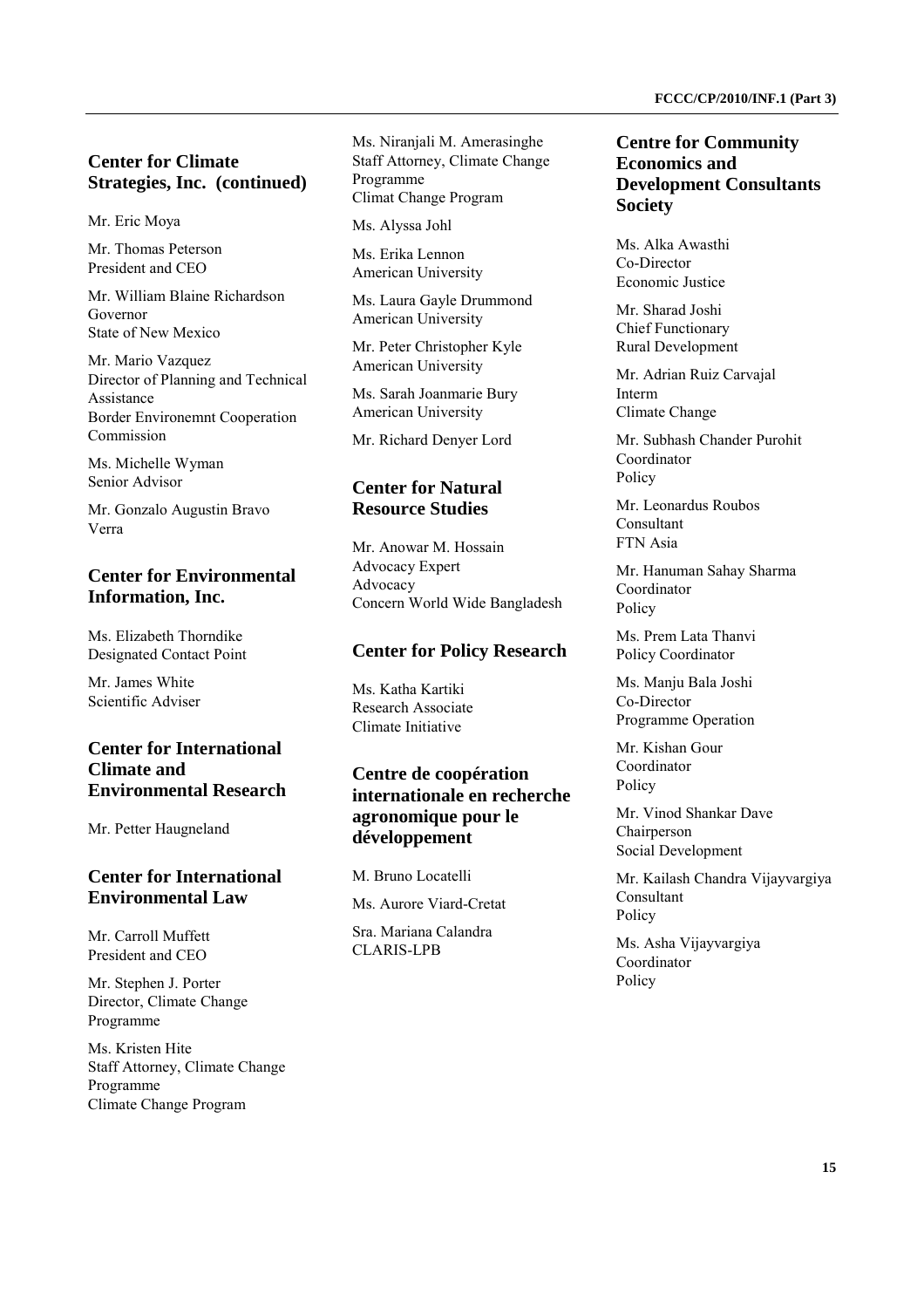## **Centre for European Policy Studies**

Mr. Gaston Meskens Associate Energy and Climate Change

Ms. Eva Wollenberg

### **Centre for International Sustainable Development Law**

Mr. Sébastien Jodoin Lead Counsel

Mr. Markus Gehring Lead Counsel International Trade, Investment and Competition Law

Ms. Sarah Mason-Case Associate Fellow

Ms. Konstantia Koutouki Lead Counsel Natural Resources

Mr. Benoit Mayer Legal Research Group Climate Change and Migrations Law

Mr. Myron Frankman Senior Research Fellow

## **Centre for Science and Environment**

Mr. Chandra Bhushan Deputy Director

### **Centro Agronómico Tropical de Investigación y Enseñanza**

Mr. Bastiaan Theodoor Maria Louman Lider Climate Change Program Research and Development

Ms. Joselyn Hoffmann Communication Officer Mr. Raffaele Vignola principle researcher Research and Development

Mr. Miguel Cifuentes Researcher Research and Development

Mr. Guillermo Arturo Navarro Monge Director Latin American Chair of Forest Policy and Economics Research and Development

Mr. Francisco Alpizar Coordinator Governance and Socioeconomics of Environmental Goods and Services Program Research and Development

Mr. Carlos Muñoz Policy Specialist and Research Fellow Research and Development

Ms. Carolina Cepeda Gomez Consultant Research and Development

Mr. Victor Manuel Milla Quesada Consultor Research And Development

## **Centro Alexander von Humboldt**

Mr. Víctor Manuel Campos Cuvas Regional Coordinator Climate Action Network - Latin America

Mr. Per Bergholdt Jensen Comunicator Comunication Area

Ms. Mónica Augusta López Baltodano Advocacy Officer Lobby and Advocacy Area.

Mr. Dennis Humberto Meléndez Aguirre Lobby and Advocacy Officer Lobby and Advocacy Area

Ms. Maria Isabel Olazabal Prera Assessor

Ms. Tania Gabriela Osejo Carrillo Assessor

Mr. Antonio José Ruiz Meléndez Advocacy Officer Incidencia

Mr. Toni Kristian Sandell Advisor Lobby and Adbocacy Area.

### **Centro de Transporte Sustentable de México Asociacion Civil**

Ms. Telma Castro

Mr. Salvador Herrera Adjunct Executive Director Genral Direction

Ms. Adriana de Almeida Lobo Executive Director General Direction

Mr. Jorge Macias Senior Specialist Air Quality and Climate Change

Ms. Hilda Martínez Air Quality and Climate Change **Director** Air Quality and Climate Change Director

Ms. Gabriela Niño Air Quality and Climate Change Coordinator Air Quality and Climate Change Department

Ms. Alejandra Rangel manager Mobility and Urban Development

Ms. Alejandra Villaroel

## **Centro Mexicano de Derecho Ambiental**

Ms. Sandra Leticia Guzmán Luna Coordinator Air and Energy Programme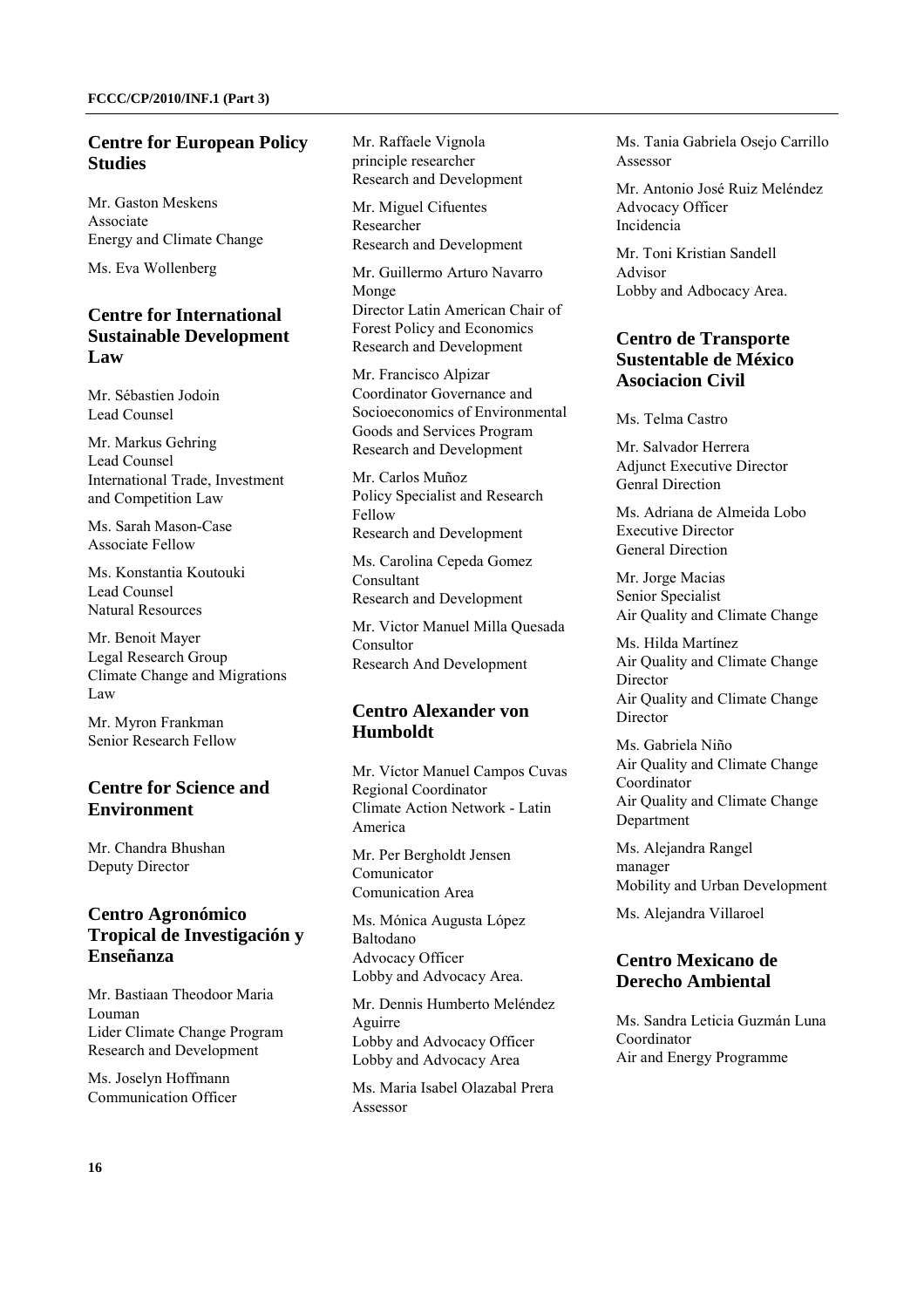### **Centro Mexicano de Derecho Ambiental (continued)**

Mr. Gustavo Adolfo Alanis Ortega President

Ms. Monica Contreras Lawyer Air and Energy Program

Ms. Claudia Gómez-Portugal M. Coordinator of Forestry Development Forestry

Mr. Juan Carlos Carrillo Fuentes Coordinator Strategic Programs

Ms. Alejandra Serrano Pavón Regional Director Southeast Office

Ms. Samantha Namnum García General Director Central Office

Mr. Alexis Bartrina Pineda Comunications Central Office

Ms. Raquel Campo Miranda Lawyer Southeast Office

Mr. Olegario Carrillo Meza Consultant Center Office

Ms. Liliana Morales Rodríguez International Relations Central Office

Ms. Araceli Dominguez Rodriguez Consultant Southeast Office

Mr. Jorge Armando Morales Novelo Economist Central Office

Mr. Mauricio Madrigal Pérez Consultant Southeast Office

Mr. Jose Maria Valenzuela Robles Linares Sustainable Development Expert Center Office

#### **Ceres, Inc.**

Ms. Anne Kelly Co-Director Policy Program

Mr. Peyton Fleming Director Communications Program

Ms. Susan Burrows Senior Manager, Investor Relations Investor Program

Ms. Sarah Severn Director of Corporate Responsibility Nike

### **Chamber of Commerce of the United States of America**

Mr. Stephen Daniel Eule Vice President for Climate and Technology

Ms. Julie Becker

### **China Association for Science and Technology**

Mr. Yingnan Liang Deputy Director General International Affairs

Mr. Michael Glantz

Mr. Jiansheng Qu

Ms. Chenchen Wang Program Manager International Affairs

Mr. Jing Xiong

Mr. Qian Ye

### **China NGO Network for International Exchanges**

Mr. Heming Wang Mr. Ke Wang Ms. Yinghua Zhang

#### **Christian Aid**

Ms. Mariana Paoli

Ms. Sarah Spinney

Ms. Sol Oyuela

Mr. Mohamed Adow

Mr. Ram Kishan

Ms. Edith Montero

Ms. Catharina Maria Kivits Interchurch Organisation for Development Cooperation

Ms. Cecilia Johanna Maria Nieuwenhuis Interchurch Organisation for Development Cooperation

Mr. Carl-Henrik Olaison Jacobsson Church of Sweden

Mr. Andreas Ulfsax

Mr. Moises Saul Moraga Amador

Mr. Mattias Soderberg Dan Church Aid

Mr. Alexander Sjöberg Church of Sweden

Ms. Guri Storaas Norwegian Church Aid

Mr. Jens Aas-Hansen Norwegian Church Aid

Ms. Anne Marieke Schwencke World Council of Churches

Ms. Silje Margrete Ander Norwegian Church Aid

Mr. Isaiah Kipyegon Toroitich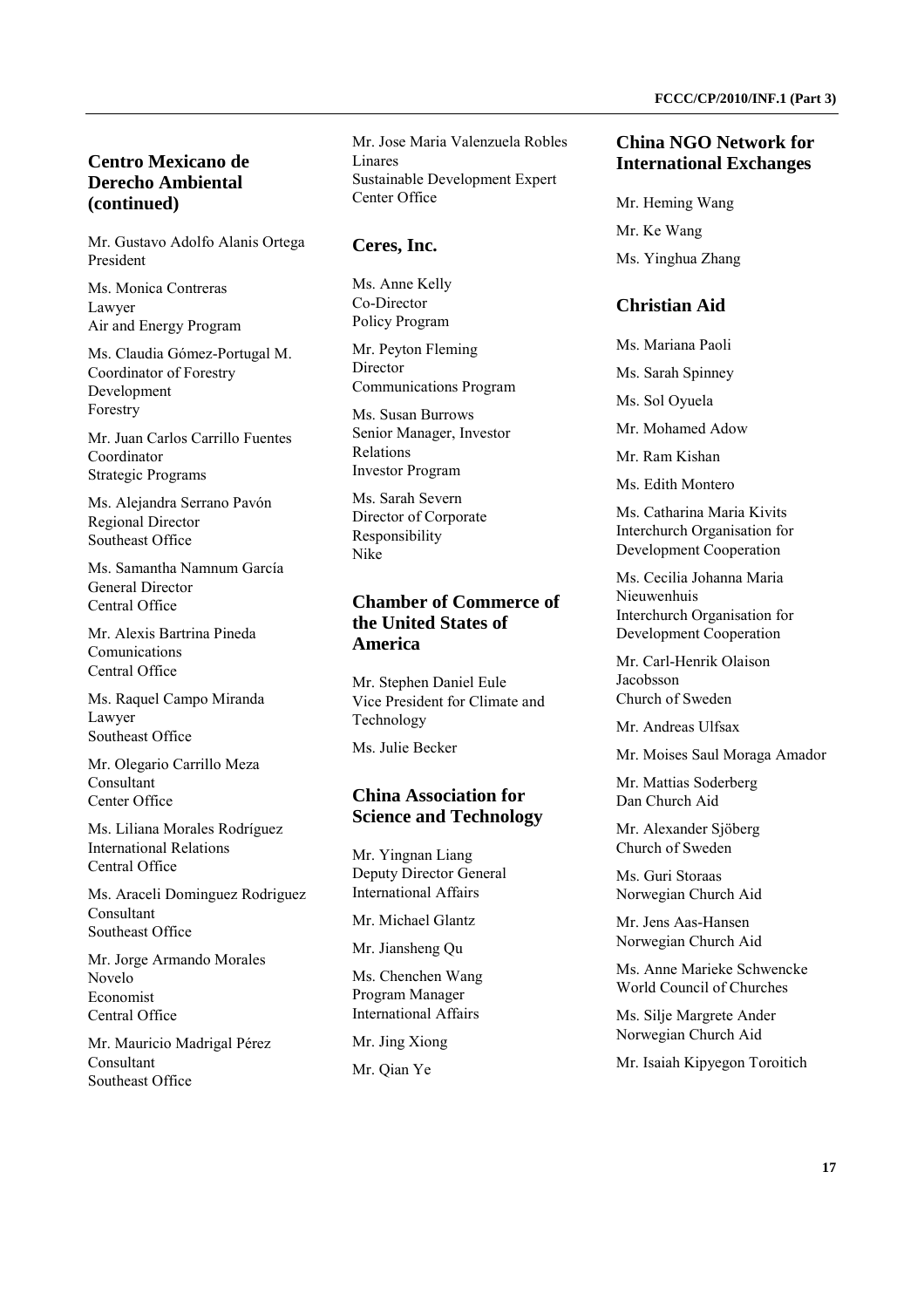### **Christian Aid (continued)**

Ms. Rocio Emma Carmen Valdeavellano Roca Rey

Ms. Begaim Budaichieva Resource Centre for Elderly

Mr. Ilichbek Kulnazarov Unison

Mr. Rowena Fernandez Bolinas

Mr. José Emeterio Urbina Castillo Asociación Colectivo Poder y Desarrollo Local

Mr. Sergio Rafael Saenz Lopez Movimiento Comunal Nicaraguense

Mr. Araya Asfaw Horn of Africa Regional Environment Centre

Mr. Walberto Baraona Consejo Nacional de Ayullus y Marcas del Quollasuyo

Mr. Marcos Nordgren Ballivián

Mr. Pedro Moye

### **Church Development Service**

Mr. Richard Brand Senior Policy Adviser, Climate and Energy

Ms. Sabine Minninger Consultant Climate and Energy Desk

Mr. Michel Takam Executive Secretary Action pour un développement équitable, intégré et durable

Mr. Wolfgang Seiss Latinamerica Desk Officer

Mr. Hugo Aguilar Ortiz Legal Advisor Servicios del Pueblo Mixe

### **Citizen's Movement for Environmental Justice**

Mr. Yong Shin Park Ms. Boyoung Cho Mr. Jungpil Lee Mr. Kang Oh Lee Ms. Jiwon Ha Ms. Su Jin Yim Mr. Wangjin Seo Ms. Hea Ae Kim Mr. Yong Mo Cho

## **Citizens Alliance for Saving the Atmosphere and the Earth**

Mr. Mitsutoshi Hayakawa Managing Director

Mr. Masato Horie

Mr. Hiroji Isozaki

Mr. Akio Ito

Ms. Hiroko Kanehira

Mr. Chihei Karasawa

Mr. Kazumoto Kawano

Ms. Yoshii Mayu

Ms. Yuri Okubo Climate Policy Adviser

Mr. Keisuke Sakamoto

Mr. Masatake Uezono

### **Civil Power Africa**

Ms. Eziaku Nwachukwu

Mr. Reginald Oranye Director of Projects

### **Clean Air Foundation**

Mme Ljudmila van der Marel President

### **Clean Air Task Force**

Mr. Jonathan Banks

### **Clean Energy and Safe Environment Initiative**

Mr. Ewah Eleri Executive Director Policy

Mr. Huzi Ishaku Mshelia Executive Director Policy

#### **Clean Energy Group**

Mr. Ross Tyler SEF Alliance

Ms. Jessica Morey

## **Clean Energy Nepal**

Mr. Pankaj KC Program Director Program Head

Mr. Abhishek Shrestha Strategy member Strategy team Nepalese Youth for Climate Action

Ms. Alina Pokhrel

Ms. Hilary Janet-Fay Bowman

### **Climate Action Network - Europe**

Ms. Ulriikka Aarnio Senior Policy Officer

Mr. Patrick Finnegan Coordinator Greenhouse Ireland Action Network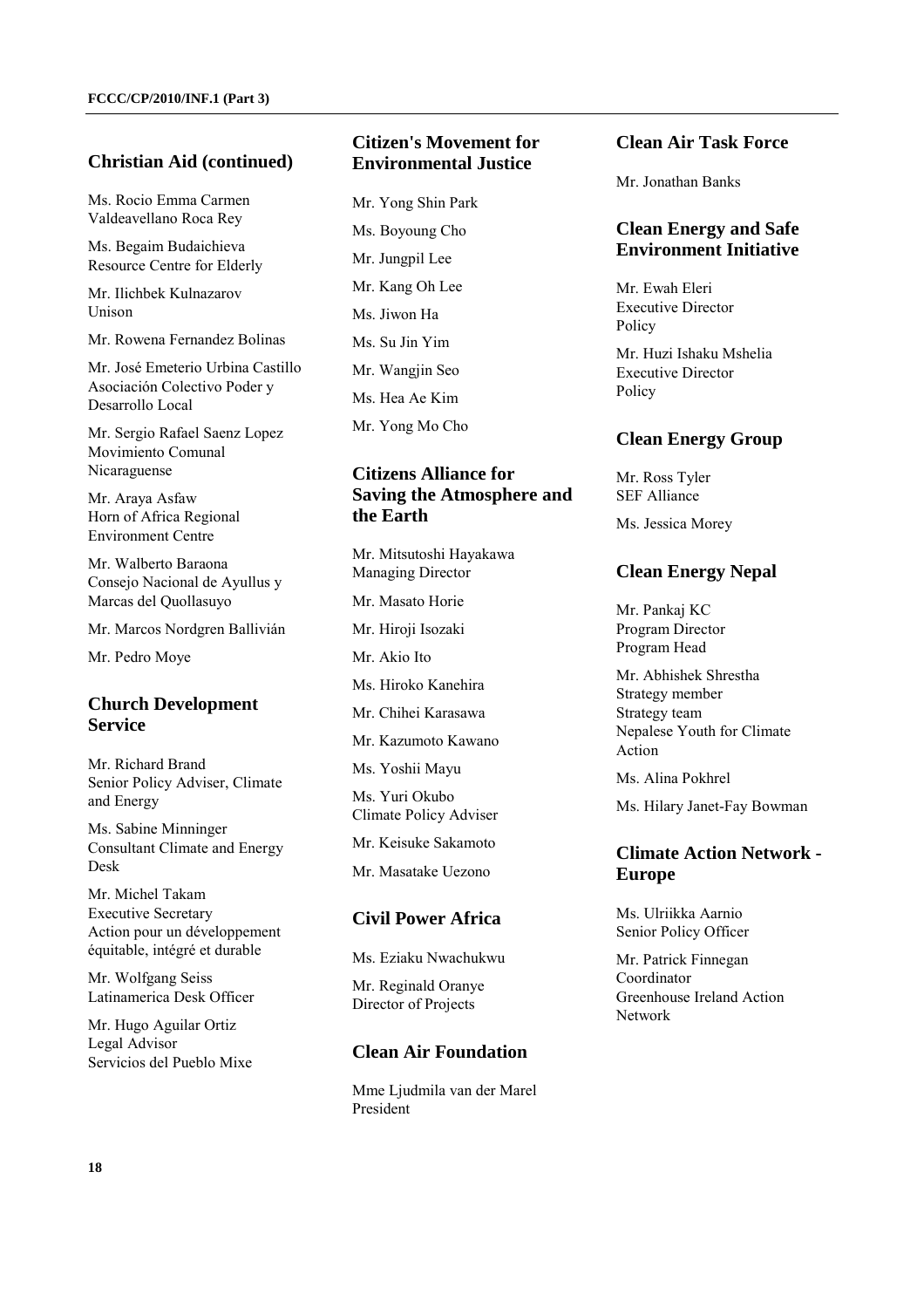## **Climate Action Network - Europe (continued)**

Mr. Reinhold Pape Policy Officer Air Pollution and Climate Secretariat

Ms. Erica Hope Policy Officer

Mr. Matthias Duwe Director

Mr. Tomas Wyns Policy Officer

## **Climate Action Network - Latin America**

Mr. Raul Chacon Movimiento Ciudadano Frente Al Cambio Climático

Mr. Victor Nomberto

Ms. Lei Chu

### **Climate Action Network Australia**

Ms. Georgina Frances Woods International Coordinator

Mr. Philip Ireland

Mr. Phillip Glendenning Edmund Rice Centre

Ms. Maria Tiimon

Mr. Toani Wiram Benson

### **Climate Action Network Canada**

Mr. Graham Saul Executive Director

Ms. Hannah McKinnon Communications Coordinator

Mr. John Thomas Dillon Canadian Ecumenical Justice Initiatives

Ms. Gillian Emily McEachern Environmental Defence Canada

Mr. Ian Timothy Carey Environmental Defence Canada

Mr. Travis Allan Climate Change Lawyers Network

Mr. Stéphane Paquin

### **Climate Action Network International**

Mr. David Turnbull **Director** 

Ms. Julie-Anne Richards Policy Coordinator

Ms. Montana Burgess Program Coordinator Climate Action Network Canada

Mr. Alexander Birk Petersen Ege Program Assistant

Mr. Hunter Cutting Communications Director

Mr. Enrique Maurtua Konstantinidis Program Assistant

Mr. Raman Mehta Program Manager Action Aid India

Mr. Srinivas Krishnaswamy Board of Directors Member Climate Action Network - South Asia

Mr. Sanjay Vashist Director Climate Action Network - South Asia

Mr. Geoffrey Nansove Kamese Programme Officer, Chemicals Management, Energy and Climate Change National Association of Professional Environmentalists

Mr. Gerardo Honty Reasercher CLAES

#### **FCCC/CP/2010/INF.1 (Part 3)**

Ms. Xiaojing Fei Project Office Institute of Environment and Development

Mr. Isaac Kabongo Chairperson CAN-Uganda and Executive Director Ecological Christian Organisation

Ms. Colette Bénoudji Coordinator Lead Tchad

Ms. Aditi Chadha Kapoor Director Alternative Futures

Mr. Rajendranath Awotar Executive Director Mauritius Council for Development, Environmental Studies and Conservation

Ms. Miriam Talwisa Youth Plus Policy Network-Uganda

Mr. Ruben Mario Caffera Cosenza Amigos del Viento

Mr. Miguel Rementería Secretaría Foro del Buen Ayre

Mr. Ange-Benjamin Brida Executive Director Envisciences

Mr. Sanjeev Bhanja Director of Programs Evangelical Fellowship of India Commission on Relief

Ms. Maike Pilitati President Kiribati Climate Change Connections

Mr. Anthony Wolimbwa Action Coalition For Development And Environment

Mr. Raunak Kalra Policy Coodinator Indian Youth Climate Network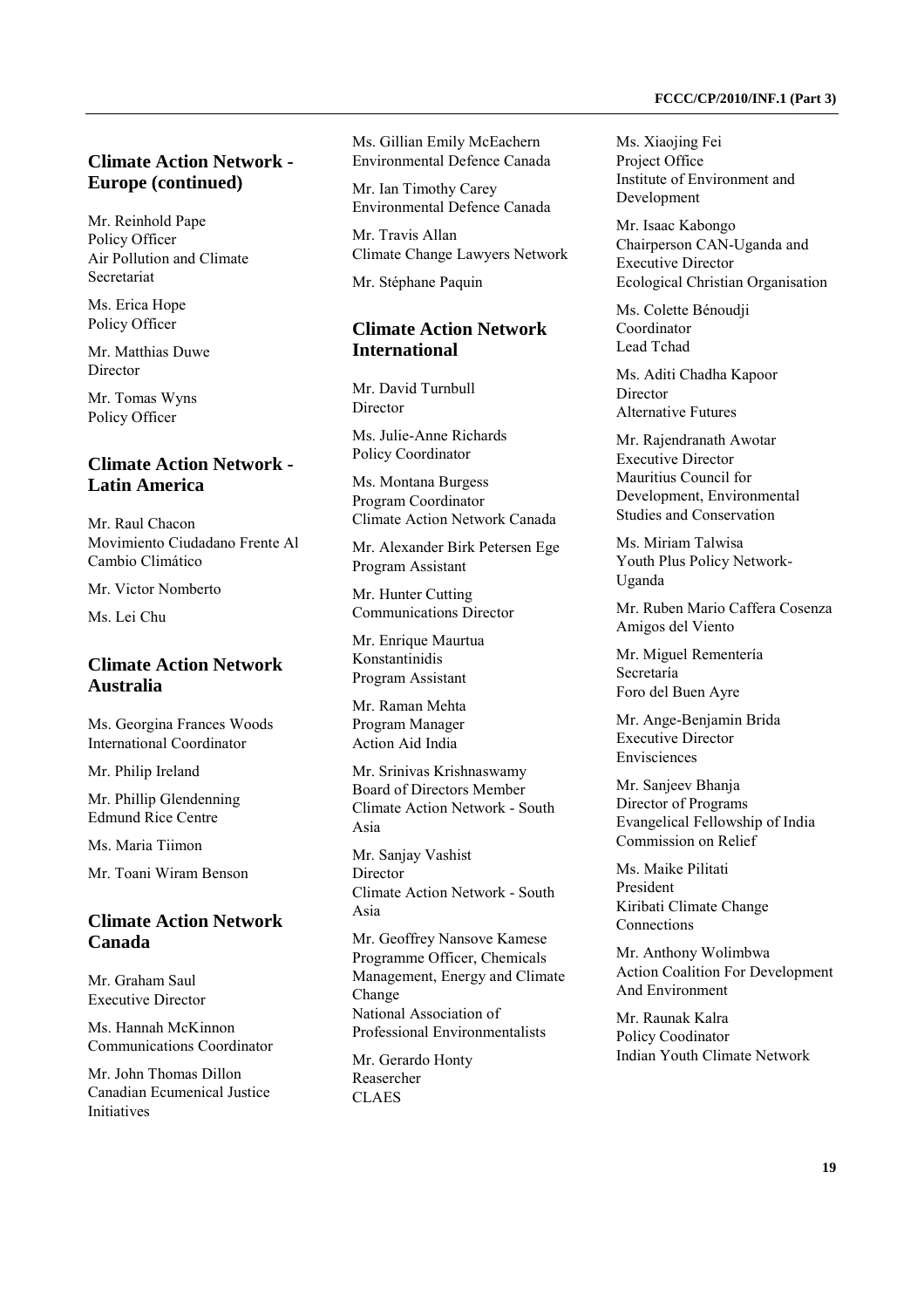### **Climate Action Network International (continued)**

Mr. Ranga Nadeera Pallawala Mohottige Don Steering Committee Member Climate Action Network - South Asia

Ms. Paola Vasconi Reca Coordinadora Programa Medio Ambiente Fundación TERRAM/ ACCIÓN

Ms. Priti Rajagopalan Policy Coordinator Indian Youth Climate Network

### **Climate Action Network Southeast Asia**

Mr. Gurmit Singh Regional Coordinator

#### **Climate Action Reserve**

Ms. Linda Adams Secretary Environmental Protection Agency State of California

Mr. Andrew Sarosh Altevogt Senior Manager, Climate Programs California Environmental Protection Agency

Mr. Jean-Philippe Brisson Counsel Linklaters

Mr. Derik Broekhoff Vice President of Policy

Ms. Joy Cernac Programme Assistant

Mr. Max DuBuisson Business Development Manager

Ms. Lauren Faber Assistant Secretary for Climate Change California Environmental Protection Agency

Mr. Gary Gero President

Mr. Michael Gibbs Deputy Secretary for Climate Change California Environmental Protection Agency

Ms. Maria Elena Giner Comision de Cooperacion Ecologica Fronteriza

Mr. Henrik Hasselknippe Managing Director, Global Product Development Green Exchange International

Ms. Linda Katehi-Tsegrounis Chancellor Davis University of California

Ms. Jessica Kelly California Environmental Protection Agency

Ms. Margret Kim California Air Resources Board

Mr. Joel Levin Vice President of Business Development

Mr. Ricardo Martinez Deputy Secretary, Border Affairs Environmental Protection Agency State of California

Mr. John Melby The Melby Group

Mr. Aram Allen Nadjarian Advisor to the Secretary California Environmental Protection Agency

Mr. John Nickerson Director of Forestry

Mr. Trevor Taniguchi Special Advisor to the Secretary California Environmental Protection Agency

### **Climate Alliance Austria**

Mr. Christian Finger Projektmanager

### **Climate Analytics GmbH**

Ms. Henrike Doebert Project Manager

### **Climate Institute**

Sr. Luis Roberto Acosta Ramos Director of Latin American Regional Activities

Mr. John-Michael Cross Director of Research

Sr. Carlos Jose Diaz Leal International Liaison

Sr. Jaime Joel Gutierrez Arroyo

Mr. Nasir Khattak

Sr. Joan Poch Nadal

Sra. Aurora Elena Ramos Senior Advisor

Mr. Moises Michel Rosengaus Moshinsky

Mr. Crispin Tickell

Mr. John C Topping Jr President

Sr. Pablo Alfaro Zerecerro

### **Climate Institute (Australia) Limited**

Mr. Erwin Jackson Director, Policy and Research

Mr. William McGoldrick Manager Policy & Research

#### **Climate Policy Center**

Mr. Rafe Pomerance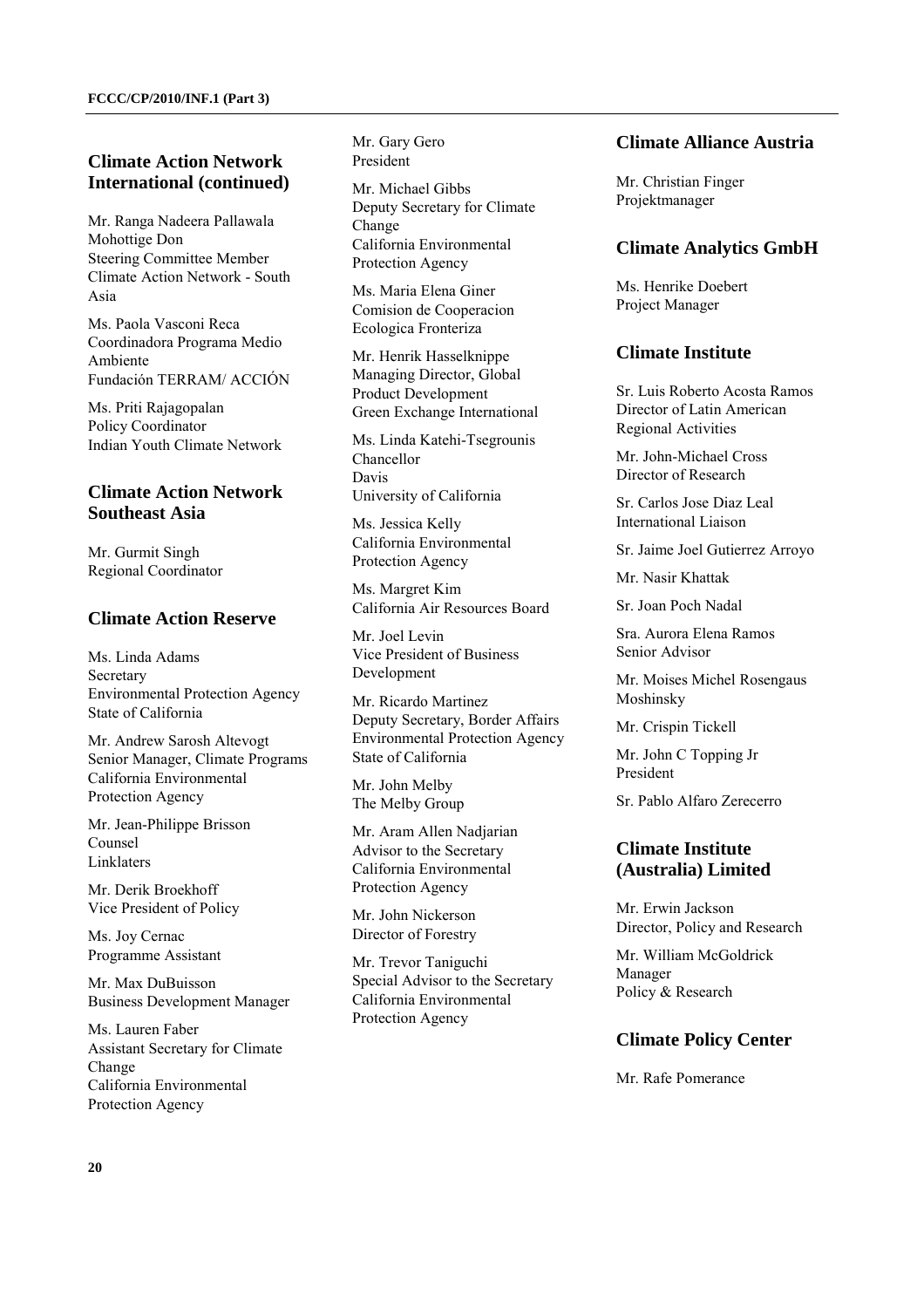### **Climate Policy Center (continued)**

Ms. Luisa Molina

Ms. Pamela Pearson Director, International Cryosphere Initiative

Mr. Jichong Wu UN Foundation

Ms. Elena Kobets

Ms. Marie-Vincente Pasdeloup UN Foundation

Mr. Xinran Qi

Ms. Nithya Ramanathan

Ms. Taiya Smith

Ms. Amy Sticklor

#### **Climate Strategies**

Mr. Michael Grubb

Mr. Jon Price Managing Director Centre for Low Carbon Futures

### **ClimateNet**

Mr. Martin Stadelmann Researcher, Institute of Political Science University of Zurich

Ms. Paula Monica Castro Pareja Researcher, Institute of Political Science and Center for Comparative and International Studies University of Zurich

Mr. Michel Köhler Perspectives GmbH

Mr. Matthias Krey Managing Director, Switzerland Perspectives GmbH

Mr. Stefan Wehner Perspectives GmbH Mr. Nelson Sam Global Managing Director, Advisory Services PointCarbon

Ms. Ingunn Storro

Ms. Carina Heimdal

Mr. Philip Martin Hardwick Global Commodities J.P. Morgan

#### **climatepolicy.net e.V.**

Mr. Niklas Höhne Chairman

Ms. Martina Jung Member

Ms. Katja Eisbrenner Member

Ms. Marion Vieweg Member

Mr. Walter Murray Ward

Mr. Markus Hagemann Treasurer Member

Mr. Donovan Escalante Member

Mr. Kornelis Blok Member

Mr. Martin Gehring Member

Ms. Jacqueline Gehring-Fasel Member

### **Club of Madrid**

Ms. Luciana Silvestri Climate Change Project Manager

### **Coastal Association for Social Transformation Trust**

Mr. M.Rezaul Karim Chowdhury Chief Moderator EquityBD

Mr. Golam Mortoza Advisor EquityBD

Mr. Awal Abdul Advisor Advocacy

#### **College of the Atlantic**

Ms. Doreen Stabinsky Professor

Ms. Tara Allen

Ms. Angeline Annesteus

Ms. Anjali Appadurai

Ms. Lindsay Britton

Ms. Mariana Calderon

Sr. Moises Flores Baca

Ms. Lurette Paulime

Mr. Graham Reeder

Ms. Ayla Yandow

#### **Colorado State University**

Ms. Gillian Bowser Ms. Melinda Clarke

Mr. Keith Paustian

Ms. Bette Loiselle National Science Foundation

#### **Columbia University**

Mr. Haresh Bhojwani Mr. Elie Chachoua Mr. James Hansen Ms. Molly Hellmuth Mr. Shivsharan Someshwar Mr. Stephen Zebiak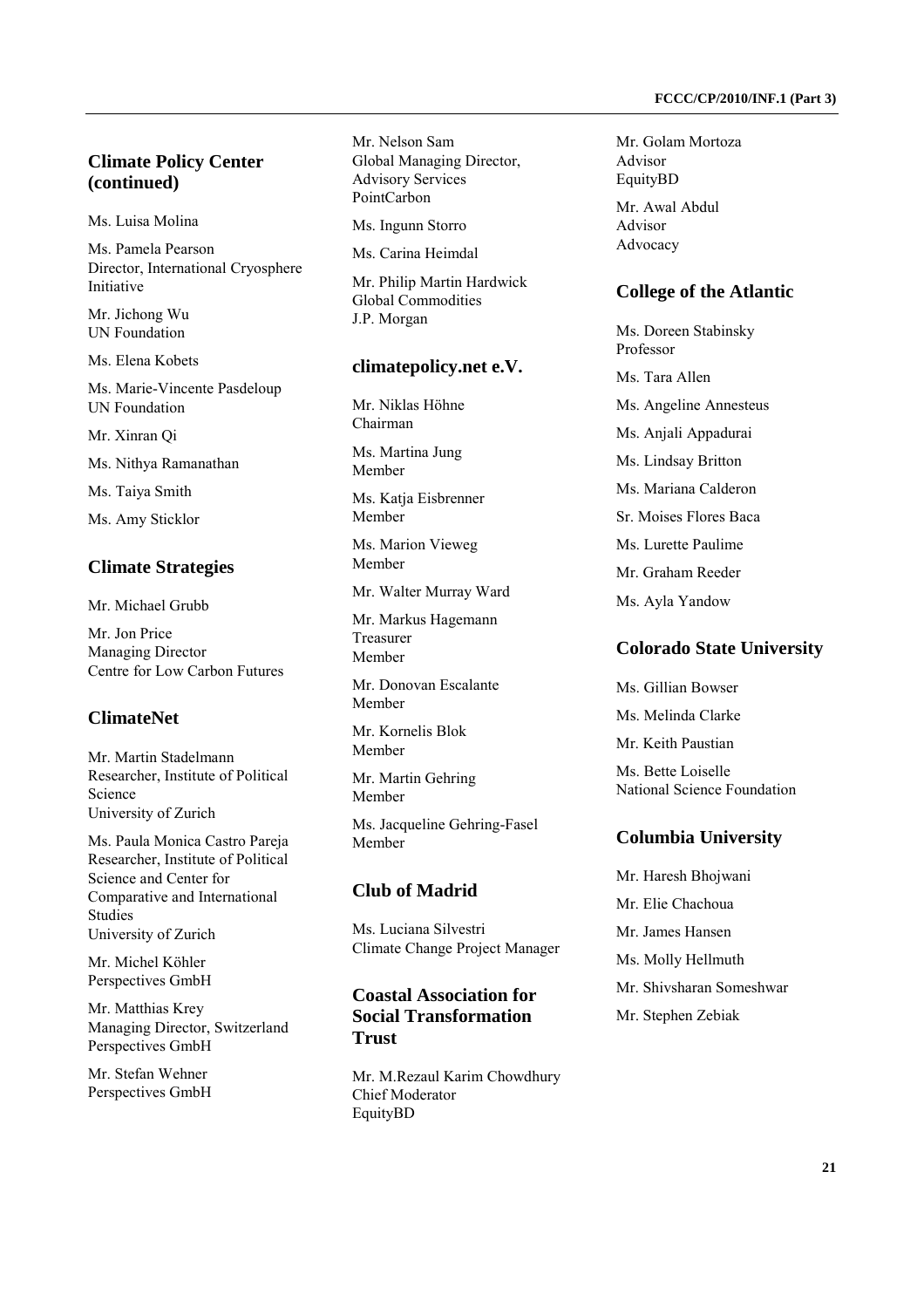### **Committee for a Constructive Tomorrow**

Mr. Craig Rucker Executive Director

Ms. Christina Wilson Midwest Director

Mr. Roy Spencer Senior Advisor

Mr. David Rothbard President

Mr. Christopher Walter Monckton Senior Adviser

Mr. Michael Henry Goetz Legal Director

Mr. William Gilles National Director

Mr. Ryan Sorba National Field Director

Ms. Jeri Goetz

Mr. Joshua Nadal

Mr. Sean Niemic

Mr. Victor Black

## **Commonwealth Club of California**

Mr. Greg Dalton Founder Climate One

Ms. Caroline Moriarity Sacks Operations Manager Climate One

## **Community Forestry International**

Mr. Mark Poffenberger Executive Director

Ms. Marcia Gowen Trump Principle Associate International Economic Growth Division Abt Associates, Inc

Mr. Rodolfo Camacho Principle Associate Evnironment and Natural Resources Abt Associates, Inc

Mr. Constantin Abarbieritei Vice President Economic Growht Divsion Abt Associates, Inc

## **Competitive Enterprise Institute**

Mr. Tim Phillips President Americans for Prosperity

Ms. Kathleen Engdahl Director of Programs Americans for Prosperity

Mr. Edmund Frank Americans for Prosperity

Mr. Patrick Moore Director Greenspirit International Foundation

Mr. Tom Tevlin **Director** Greenspirit International Foundation

Mr. Joachim Figueiredo Director Greenspirit International Foundation

## **Confédération européenne des propriétaires forestiers**

Mr. Lennart Ackzell

## **Confederation of Danish Industry**

Mr. Lars Bach Jensen Climate Policy Adviser

Mr. Lars Amadou Dyrhagen Vice President Group Corporate Public and Industry Affairs

Mr. Thomas Christian Nordil Senior Consultant

Mr. Stig Peter Christensen

Ms. Dinne Smederup Hansen Senior Project Manager

## **Confederation of European Paper Industries**

Mr. Marco Mensink

Mme Teresa Presas

## **Confederation of Indian Industry**

Mr. Roop Salotra President and CEO

Mr. Raghupathy Sundaresan Senior Director and Head CII-Sohrabii Godrei Green Business Centre

### **Conseil de la jeunesse de la communauté française**

Ms. Pauline Remouchamps

## **Consejo Civil Mexicano para la Silvicultura Sostinible, A,C.**

Mr. Sergio Madrid Zubiran Executive Director Executive Director

Mr. Jose Ivan Zuniga Perez Tejada Communications Director Communications and Projects

Mr. Marco Antonio Gonzalez Ortiz Director General GAIA

Mr. Gustavo Sanchez Valle Regional Chief Payments for Environmental Services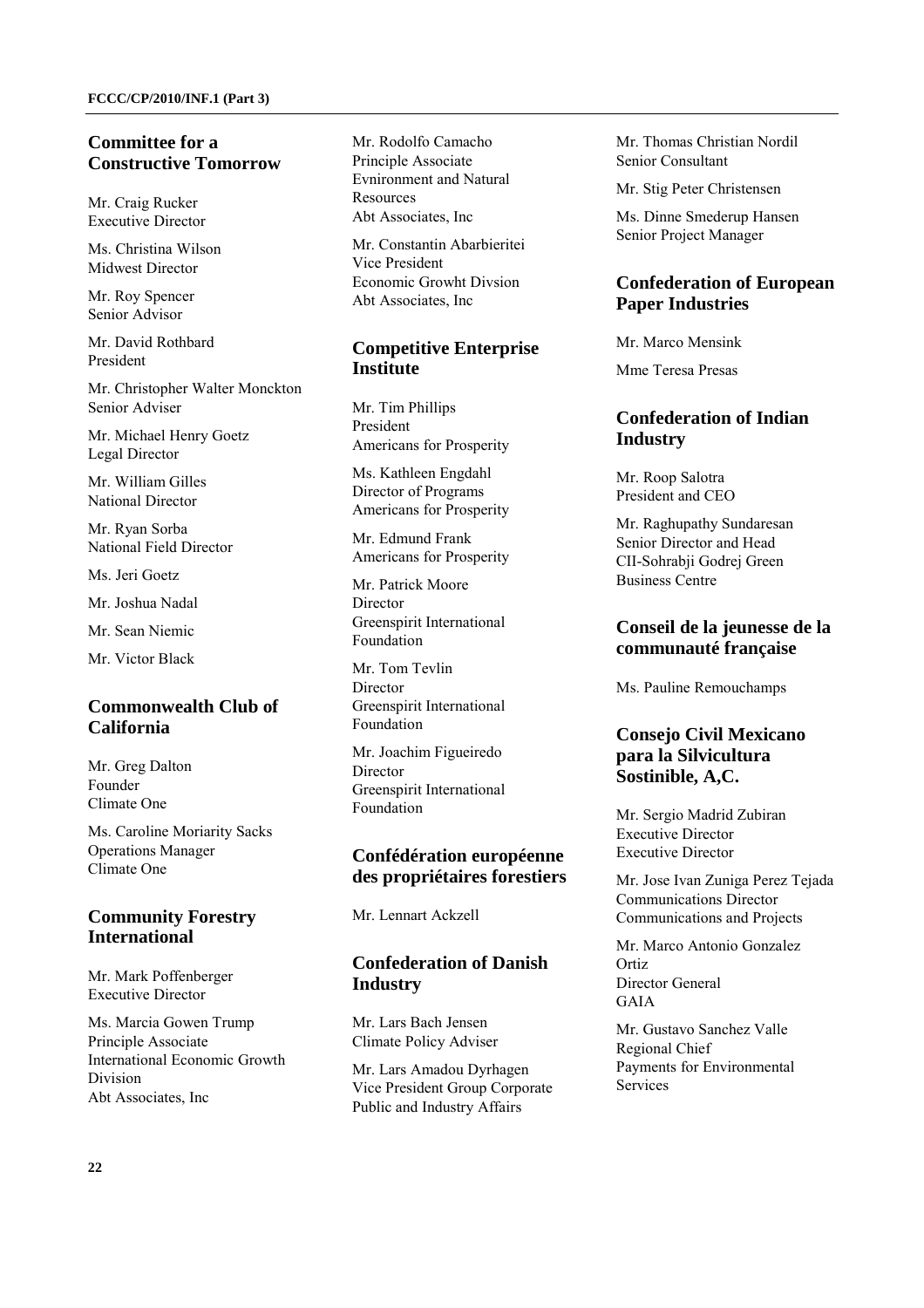### **Consejo Civil Mexicano para la Silvicultura Sostinible, A,C. (continued)**

Mr. Santiago Enriquez Soltero

Ms. Gabriela Lozada Bosque

### **Consejo Consultivo Nacional para el Desarrollo Sustentable**

Sra. Gladys Josefina Aguirre Balza Consejera Representante de Nucleo

Ms. María Andrade Hernández Consejero Representante de Núcleo

Sra. Martha Beatriz Armenta Gamez Consejera Representante de Nucleo

Sra. Frida Ashuh Monayer Coordinadora Admva. PNUD-Semarnat

Sra. Martha Maria del Rayo Calderon Garcia Consejera Representante de Nucleo

Sr. Roberto de Jesús Calzada Pereira Consejero CCDS Núcleo Campeche

Mr. Aradit Castellanos Vera Consejero Coordinador de Nucleo BCS

Sra. Josefina Maria Cendejas Guizar Consejera Coordinadora de Nucleo Michoacan

Mr. Jesús Antonio Cuellar Jimenez Consejero Representant de Nucleo

Ms. Rosa María Delgado Martínez Consejera Representante de Nucleo

Mr. Rafael Duran García Consejero Presidente Regional

Mr. Hector Hugo Escobar Saucedo Estudiante Universidad Autonoma de Coahuilla

Ms. Angélica García Dávila Enlace Regional PNUD-Semarnat

Mr. Alvaro Garcia Hernandez Consejero Representante de Nucleo

Sra. Martha Teresa Gonzalez Renteria Consejero Representante de Nucleo

Sr. Leon Mauro Gutierrez Ferretis Consejero Coordinador de Nucleo Tabasco

Sra. Raquel Gutierrez Najera Consejera Presidenta Regional

Sr. Francisco Javier Guillermo Guzman Roa Consejero Representante de Nucleo

Mr. Ricardo Henkel Reyes Consejero CCDS Núcleo Edo de México

Sra. Maria de Lourdes Hernandez Rodriguez Consejera Coordinadora del Nucleo Tlaxcala

Sra. Lorena Herrera Duran Consejera CCDS N.L.

Ms. María Rafaela Justo Elias Consejera CCDS Jalisco

Mr. Octavio Adolfo Klimek Alcaraz Consejero Representante de nucleo

Sra. Rebeca Maltos Garza Consejera Representante de Nucleo

Mr. Jorge Alberto Marquez Vazquez Consejero CCDS Tabasco

Mr. Rafael Martínez Blanco Coordinador General PNUD-Semarnat

Mr. Gerardo Martínez Guzmán Enlace Regional PNUD-Semarnat

Mr. Juan Raymundo Mayorga **Cervantes** Consejero Representante de Nucleo

Sra. Ana Lilia Medina Delgado Enlace Regional PNUD-Semarnat

Sr. Eric Merino Campos Consejero Coordinador de Nuceo Morelos

Sr. Jose Antonio Montes Vargas Consejero Coordinador de Nucleo de Guerrero

Sra. Sandra Urania Moreno Andrade Consejera Representante de Nucleo

Sra. Norma Yolanda Mota Palomino Consejera Presidente Regional

Ms. Alicia del Carmen Nuñez Turriza Consejera CCDS Yucatán

Sra. María Laura Ortiz Hernandez Consejera Representante de Nucleo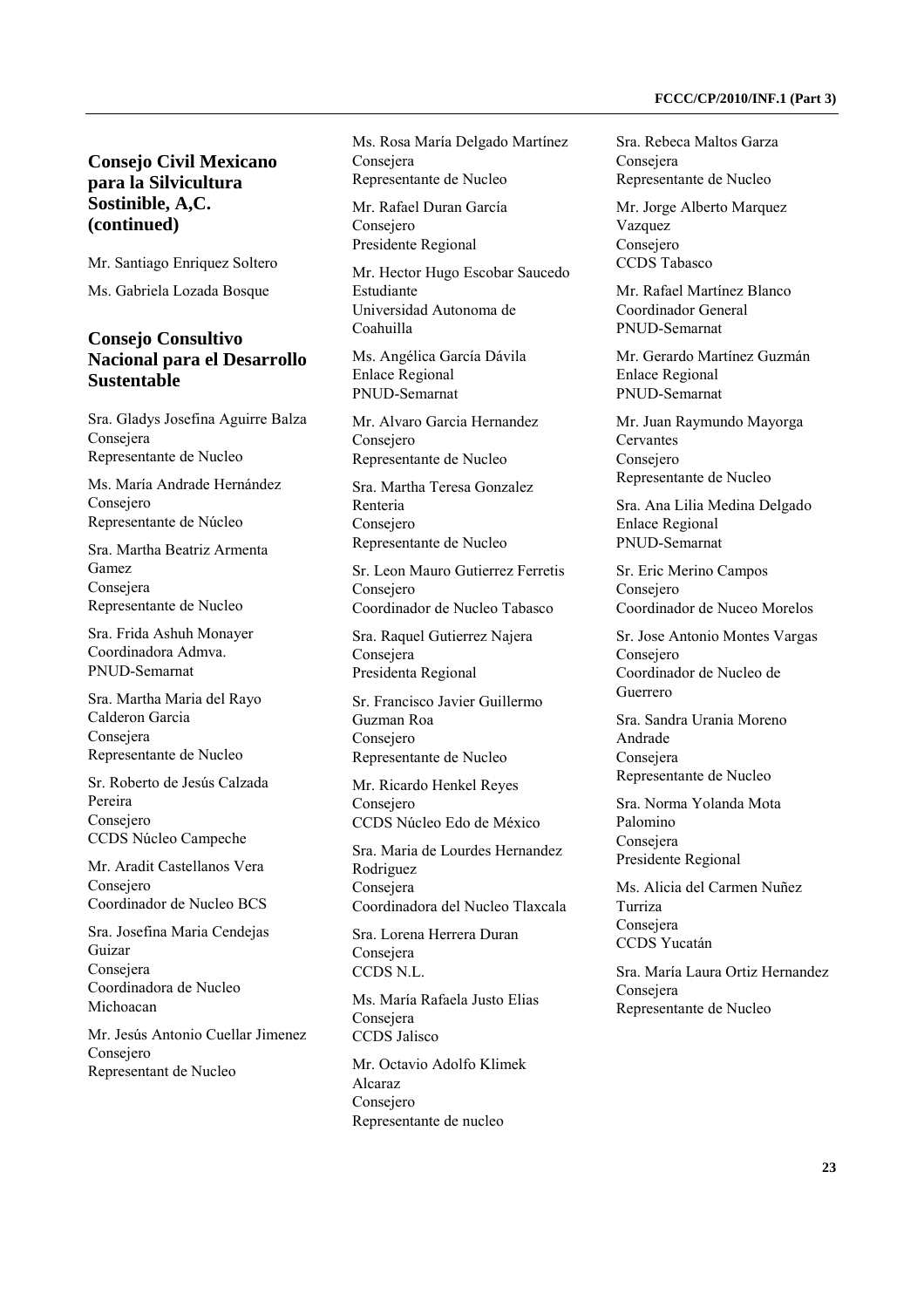Mr. Ezequiel Padilla Picos Consejero Representante de Núcleo

Mr. Arturo Javier Palero Castro Enlace Regional PNUD-Semarnat

Mr. Francisco Pamplona Rangel Consejero Grupos Principales

Sr. Carlos Oliverio Pantoja Consejero Coordinador de Nucleo Guanajuato

Ms. Ariana Peña Sánchez Consejera Grupos Principales

Mr. Leodan Portes Vargas Consejero Representante de Núcleo

Mr. Saul Lorenzo Ramirez Bautista Consejero Representante de Nucleo

Ms. Zaira Angelica Reyes Maldonado Consejera CCDS Veracruz

Ms. Lizbeth Reyes Robledo Estudiante Universidad Autonoma de Coahuilla

Sra. Maria Cruz Rivera Rodriguez Consejera Representante de Nucleo

Mr. Carlos Eliseo Roano Ornelas Consejero CCDS BCN

Ms. María del Carmen Rodea Centeno Coordinadora de enlace Nacional PNUD- Semarnat

Ms. María del Rocío Romero Lima Consejera Grupos Principales

Ms. Tania Romero Lopez **Consejera** Representante de Nucleo

Mr. Mario Manuel Romero Tinoco Consejero Representante de Nucleo

Sra. Yamel Guadalupe Rubio Rocha Consejera Coordinadora de Nucleo Sinaloa

Sra. Amorita Ivonne Salas Westphal Consejera Grupos Principales

Mr. Salvador Salazar Herrera Consejero Representante de Nucleo

Mr. Pablo Santiago Sánchez Azcorra Consejero Representante de Núcleo

Ms. Martha Elena Sosa Bocardo Consejera CCDS Coahuila

Sra. Rosario del Carmen Sosa Parra Consejera CCDS Núcleo Yucatán

Mr. Alejandro Sosa Reyes Consejero Grupos Principales

Mr. José Angel Tomasis Garcia Consejero Representante de Nucleo

Mr. Angel Sendic Tovalin Castillo Consejero Representa de Nucleo

Sr. Fernando Treviño Montemayor Consejer0 Coordinadora de Nayarit

Sr. Francisco Valdes Perezgasga Consejero Representante de Nucleo

Ms. Verona Valencia García Consejera Representante de Núcleo

Sra. Elizabeth Judid Vasquez Perez Consejera CCDS - Oaxaca

Sra. Maria Rosalia Margarita Vass Soto Consejera Coordinadora de Nucleo Estado de Mexico

Ms. Veronica Vazquez García Consejera Grupos Principales

Sr. Rodrigo Vera Vazquez Consejero Coordinador de Nucleo Tamaulipas

Sr. Martin VIlla Ibarra Consejera Coordinador de Nucleo Sonora

Sr. Guillermo Jorge Villalobos Zapata Coordinador Coordinador de Campeche

Mr. José Carmelo Zavala Álvarez Consejero Presidente Regional

Sra. Martha Elba Abundes Velasco Investigadora Cambio Climático

Sra. Silvia Alonso Felix Investigadora Cambio Climático

Sra. Zoe Anand

Sra. Aurelia Annino Solidaridad Internacional Kanda

Sra. Maria Elena Arcos Rodriguez

Mr. Edmundo Arias Torres Integrante del Consejo Internacional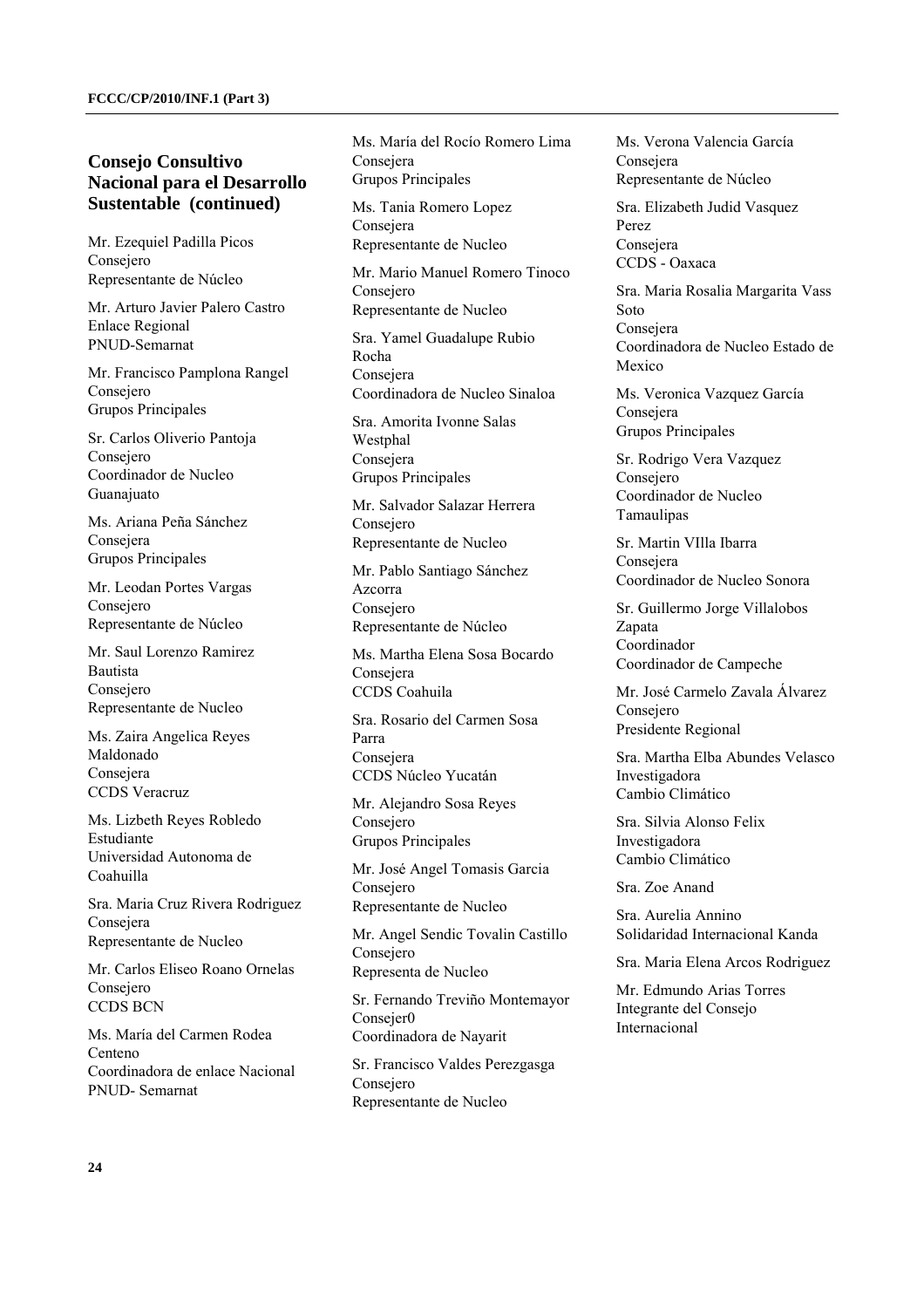Sra. Rosa Maria Armendariz Muñoz Confederación Nacional Campesina de Indígenas y Productores Rurales, A.C.

Sra. Jeannette Arriola Sanchez Investigadora Cambio Climático

Sr. Raúl Ávila Guzmán Unidad Coordinadora de Participación Social y Transparencia Secretaría de Medio Ambiente y Recursos Naturales

Sr. Mauro Ramón Ballesteros Figueroa

Sr. Luis Felipe Barba Berlanga

Sr. Hugo Barranco Pedraza Caritas Mexicana Pastoral Social

Sra. Mónica Lizbeth Barrera Vara Canacero

Sr. Isidoro Barreto Juarez Cultura y Ecologia Turistica de Colima, A.C.

Sr. Cesar Gerardo Barrios Martinez Rojas Amigos de Sian Ka'an, A.C.

Sra. Isabel Cristina Bello **Ontiveros** Coordinadora Cambio Climático

Sr. Angel Hernan Bernal Sarabia Investigador Cambio Climático

Sr. Carlos Buenfil Mañe Parque Aak

Sr. Ramon Butron Armendariz Asociacion Nacional de Silvicultores Indigenas, Campesinos y Pequeños Propietarios de la Republica Mexicana A.C.

Sra. Consuelo Castro Salinas Coordinadora Cambio Climático

Sra. Georgina Ceballos Acosta Parque Aak

Sra. Elba Cepeda Lestrade

Sra. Gemma Cervantes Torre-Marín

Sra. Margarita Chávez Alcazar

Sra. Ana Cecilia Conde Álvarez Consejo Consultivo de Cambio Climático

Sra. Virginia Louise Cox Union Internacional de Arquitectos

Sr. Jose Alberto Cuatzil Sandoval

Sr. Juan José Cubría Trujillo

Ms. Amelia del Rocío de la Mora Garnica Coordinadora Cambio Climático

Ms. Gabriela De la Peña Romero Subdirectora Internacional

Mr. Valentin De la Rosa Sanchez Consejero Grupos Principales

Sr. Gian Carlo Delgado Ramos

Sr. Victor Antonio Diaz Chavez Iniciativa Ambiental Mexicana A.C

Ms. Clara Diez de Sollano Enriquez Investigadora Cambio Climático

Sr. Carlos Humberto Duran Flores Consejo Estatal Agropecuario de Chihuahua

Sra. Atene Margarita Durán González Unidad Coordinadora de Participación Social y Transparencia Secretaría de Medio Ambiente y Recursos Naturales

Sra. Alejandra Elvira Borja

Sr. Hugo Esquinca Farrera Director Internacional

Sr. Jorge Dionisio Etchevers Barra Consejo Consultivo de Cambio Climático

Sra. Monserrat Gallardo Ibarra Voces Ambientales

Sra. Rosa Laura Garcia Martinez

Sr. Sergio García Sánchez

Sr. Julio Garduño Colin Consejo Tecnico Consultivo de la LFFAROSC

Sra. Reyna Alejandra Gil Hernandez Investigadora Investigación

Sra. Jasmine Gomez Lopez Investigador Cambio Climático

Sr. Jacinto Gomez Mont Avalos

Sra. Constanza Gomez Mont Valpeoz

Sra. Yolanda Alejandra Gomez Nava Investigadora Internacional

Sra. Maria Guadalupe Gonzalez Chavez

Sr. Edgar Javier González Gaudiano Consejo Nacional de Educación Ambiental para la Sustentabilidad

Sr. Javier Gonzalez Hernandez Caritas Mexicana Pastoral Social

Sr. Melquisedec González Juárez

Sra. Mónica Paulina González Portillo Consejo Consultivo de la Comisión Nacional para el Desarrollo de los Pueblos Indígenas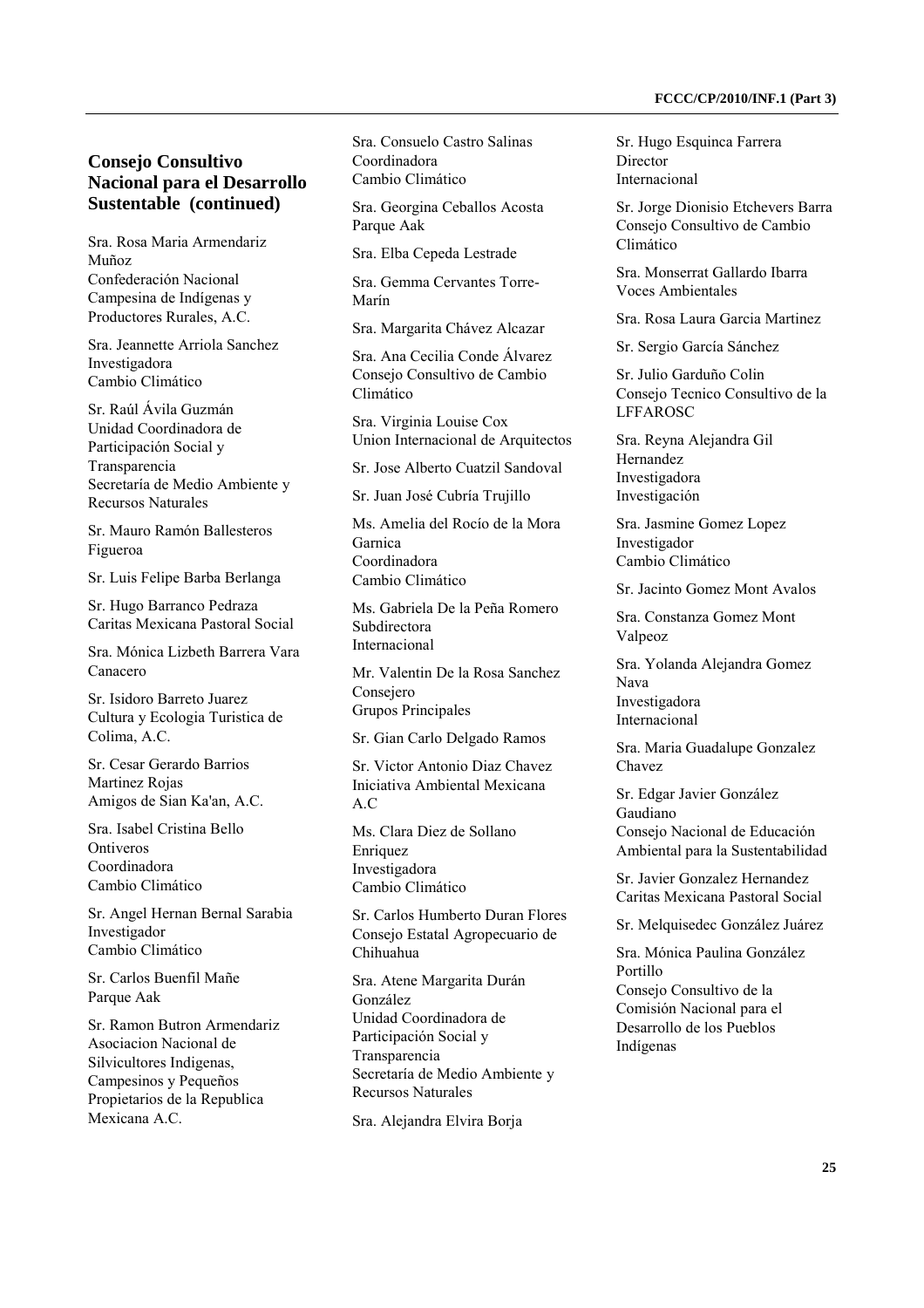Sr. Boris Graizbord Consejo Consultivo de Cambio Climático

Sr. Carlos Heredia Zubieta Investigador Cambio Climático y Migración

Sra. María Guadalupe Hernández Balderas CCE-Irapuato

Sr. Rafael Hernandez Zarate Caritas Mexicana Pastoral Social

Sra. Mireya Atzala Imaz Gispert

Sr. David Izquierdo Alcalde Fundacion Eudes A.C.

Sr. Jorge Jiménez Montejo

Sra. Leticia Victoria Lara Ramirez

Mr. Luis Enrique López Cardiel Investigador Cambio Climático

Sra. Myrna Lili Lopez Monsalvo

Sr. Marco Antonio Loustaunau Caballero

Sra. Laura Ofelia Marquez Sandoval Red Zacatecana por el Cambio Climatico

Sr. Juan Carlos Martínez Rivera S.O.S Tierra

Sr. Carlos Meade de la Cueva Yaxche Arbol de la Vida en Carrillo Puerto

Sr. Angel Azael Melo Baza

Sr. Gabriel Alfonso Menchero Villegas Apoyo Informática

Mr. Claudio Méndez Investigador Cambio Climático

Sr. German Mendez Cardenas El Hombres sobre la Tierra A.C

Sra. Sandra Berenice Mendoza Barrera Red Zacatecana por el Cambio Climatico

Sr. Gerardo Dasyel Mendoza Capetillo Its one Humanity.org

Sr. Rodrigo Mendoza Martinez Foro permanente por la defensa de nuestros Ecosistemas Peninsulares Merida Yucatan

Sr. Jorge Karin Mijangos Maganda Fundacion Mexico Silvestre

Sr. Martin Miretti Marino

Sr. Angel Daen Morales Garcia BioFutura A.C.

Sr. Jonatan Job Morales Garcia BioFutura A.C.

Sra. Myrna Morales Márquez

Sr. Sergio Andres Moreno Cabrera Ciencia Social Alternativa A.C. KOOKAY

Sra. Elizabeth Guadalupe Mosqueda Rivero Colectivo Sinergia

Sra. Maria Teresa Munguia Gil Investigadora Cambio Climático

Sr. Ricardo Ochoa Sosa

Sr. Leodan Osorio Tepisil

Sra. Maria Guillermina Pech Pech Consejera CCDS Quintana Roo

Sr. Jose Antonio Piña Arenas Consejo Tecnico Consultivo de la LFFAROSC

Mr. Francisco Plancarte y García Naranjo Sector Privado Internacional

Ms. Jackeline Pous Investigadora Investigación

Sra. Adriana Puente Montes Investigadora Cambio Climático

Sr. Gilbert Aroldo Quijano Molina Fundacion Mexico Silvestre

Sra. Lorena Gladys Ramirez Márquez Investigadora Cambio Climático

Ms. Karla Irene Ramos Flores Consejera Representante del sector de las organizaciones de jovenes Consejo Nacional de Educación Ambiental para la Sustentabilidad

Sr. José Luis Real Dueñas

Sra. Luisa Emilia Reyes Zuñiga Equidad y Genero

Sra. Bertha Alicia Rivas Lucero Consejo Estatal Agropecuario de Chihuahua

Sra. Maria del Carmen Rivera Cruz Consejera Representante de Nucleo

Sr. Mauricio Rivero Borrell Donath Union Internacional de Arquitectos

Sr. Hilario Valenzuela Robles Linares Investigador Cambio Climático

Sr. José Clemente Rueda Abad

Sra. Martha Isabel Ruiz Corzo Grupo Ecologico Sierra Gorda I.A.P.

Sra. Adelaida Salas Salazar Foro permanente por la defensa de nuestros Ecosistemas Peninsulares Merida Yucatan

Sra. Rosario Adriana Salinas Gomez

Sra. Manyi Sanchez Hidalgo Fundacion Eudes A.C.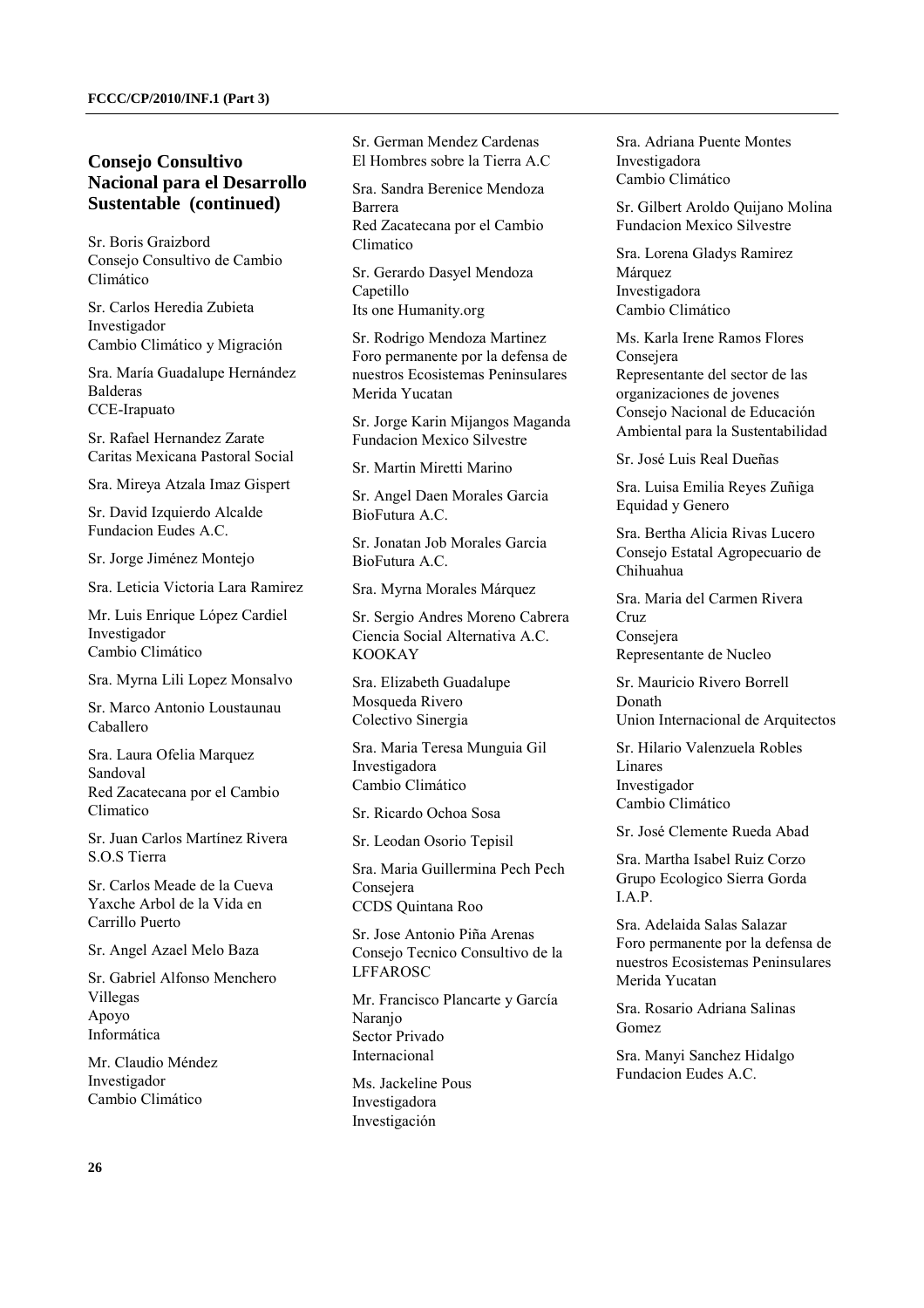Sr. Paul Martin Sanchez Navarro Centro Ecologico Akumal

Sra. Anabel Rosalia Solano Limón S.O.S Tierra

Sra. Ana Pricila Sosa Ferreira Universidad del Caribe

Mr. Francisco Suárez Hernández Director Medio Ambiente

Sr. Victor Alberto Sumohano Ballados Yaxche Arbol de la Vida A.C.

Sra. Cruz Arcelia Tánori Villa

Sr. Miguel Angel Trejo Rangel Jovenes por el Manejo Costero

Sra. Gilda Aurora Trujillo González

Sra. Maricarmen Uc Parque Aak

Sra. Anais Vermonden Thibodeau Universidad Nacional Autonoma de Mexico

Sra. Martha Margarita Villanueva Ramírez

Ms. Brenda Berenice Villegas Valenzuela Investigador Internacional

Sra. Nancy Walker Olvera Ciencia Social Alternativa A.C. KOOKAY

Ms. Adriana Nelly Correa Sandoval

Sr. Luis Fernando Diaz Reynoso

Sr. Alejandro Raúl Elizondo Gómez CESIAL.

Mr. Ernesto Christian Enkerlin Hoeflich

Sr. José Luis Espinosa Piña Diputado del Partido Accion Nacional Cámara de Diputados

Sr. Adolfo Fernandez Tellez Consejo Consultivo de Desarrollo Sustentable

Sr. Octavio Galindo Solano Planeta Caoss

Sra. Graciela Gallardo Garcia

Sr. Xóchitl Gálvez Ruiz High Tech

Ms. Diana Graizbord

Sra. Beatriz Eugenia Gutierrez Ortega

Sr. Federico Lage Ramirez Presidencia

Ms. Maria Luisa Martinez Gutierrez

Sr. Carlos Mier Salgado Presidencia

Sr. Roberto Tomas Miklos Ilkovigs Instituto Nacional de Asesoria Especializada

Mr. Cristian Becerra Monroy

Sr. Israel Montes de Oca Velázquez Planeta Caoss

Sr. José Morales González CESIAL.

Sr. Salvador Morelos Ochoa Centro Educación y Capacitacion para el Desarrollo Sustenable

Sra. Mónica Araceli Ochoa Balcázar Planeta Caoss

Sr. Samuel Olan Perez

Sr. Roberto Olivares Asociacion Nacional de Empresas de Agua y Seneamiento de Mexico

Sr. Roberto Orozco Galvez

Mr. Victor Manuel Perez Gomez

Sr. Pablo Quiroga Fernandez Presidencia

Sr. Miguel Eslava Ramírez

Sr. Nicolas Federico Roitman Asociacion de Entes Reguladores de Agua y Seneamiento de las Americas

Sr. Eduardo Javier Solis Sanchez Asociacion Mexicana de la Industria

Sra. Alejandra Isabel Tapia Cruickshank Fundación Desarrollo Sustentable

Sr. Arturo Uribe Avin CESJAL

Mr. Margarito Sánchez Valdes

Sra. Belén Erendira Zarate Sierra

### **Conservation International**

Ms. Rebecca Chacko Climate Policy Director

Ms. Preeya Rampersaud Environmental Policy Coordinator CI- Guyana

Mr. Agustin Silvani

Mr. Frederick Boltz

Mr. Jonah Busch Post Doctoral Fellow in **Economics** 

Ms. Hannah Campbell Senior Manager, Climate Adaption Policy

Mr. William Candela Graphic Designer GMC-Communications + Membership

Mr. Johnson Hugo Cerda Shiguango Indigenous Adviser CCG-Indigenous and Traditional Peoples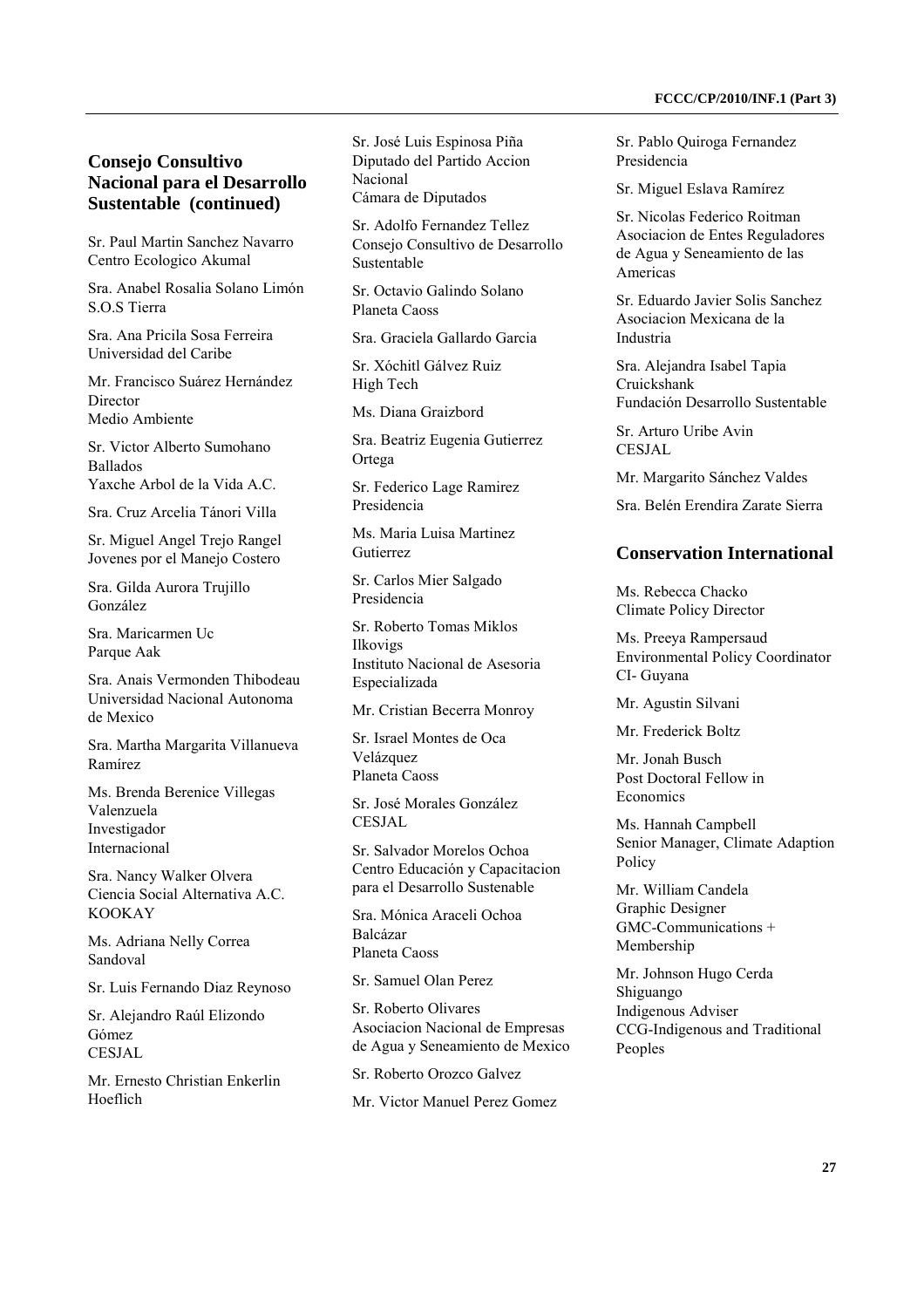### **Conservation International (continued)**

Mr. Stephen Crooks

Ms. Joanna Clare Durbin Director Climate Community and Biodiversity Alliance CELB-Business Practices

Mr. Juan Carlos Franco Guillen Climate Change Coordinator CI- Mexico

Ms. Carolyn Hicks Senior Manager, Finance and **Operations** 

Mr. David Hole Climate Change Researcher Science and Knowledge

Mr. Toby Janson-Smith Senior Director, Forest Carbon Markets CELB-Business Practices

Ms. Patricia Yakabe Malentaqui International Media Manager GMC Strategy and Media

Mr. Patrick Opoku Manu Help Desk and Training Director IT-Global Support Services

Ms. Kimberly A. McCabe US Media Manager Strategy and Media

Ms. Jennifer Ann McCullough Senior Manager, Strategic Engagement

Mr. Russell Alan Mittermeier President

Mr. Manuel Oliva Director, US Climate Policy

Ms. Katrin Ann Olson Senior Manager Corporate Communications CELB

Mr. Jean Philippe Palasi Director, European Policy Conservation International - Belgium

Mr. Stavros Papageorgiou Project Manager Forest Carbon SK-Global Change and Ecosystem **Services** 

Mr. Cándido Walfre Pastor Saavedra Programs Manager CI- Bolivia

Ms. Emily Pidgeon

Ms. Tatiana Ramos

Mr. Haja Rasambainarivo

Ms. Milagros Sandoval Environment Policy Coordinator Conservation International - Peru

Mr. Peter Allan Otto Seligmann Chairman and Chief Executive **Officer** 

Ms. Darcy Smith International Climate Coordinator

Ms. Aya Uraguchi

Ms. Yatziri Zepeda Ecosystems Services Coordinator CI- Mexico

Mr. Olaf Jay Zerbock Adivsor Climate Change **Initiatives** Global Change and Ecosystem Services

Sr. Sergio O. Saldaña-Zorrilla Centro de Ciencias de la Atmósfera Universidad Nacional Autonoma de Mexico

### **Construction, Forestry, Mining and Energy Union**

Mr. Michael O'Connor National Secretary

Mr. Robert Smith Adviser

Mr. Leigh Tilmouth Adviser

### **Consultative Group on Biological Diversity**

- Ms. Sandra Smithey
- Mr. Samuel Passmore
- Ms. Nancy Youman
- Mr. Steven Randazzo
- Ms. Beatrice Schell

### **Cooperation internationale pour le développement et la solidarité**

Mr. Sergio Marelli **Director** Volontari del mondo - FOCSIV

Ms. Astrid Schwietering Advocacy and Campaign Officer

Ms. Cliona Elizabeth Sharkey Policy Officer Trócaire

Mr. Marco Gordillo Zamora Campaigns Officer Manos Unidas

Ms. Claudia Beltrán Carrillo Campaign Officer Manos Unidas

Ms. Gweneth Barry Head of Policy Catholic Fund for Overseas Development

Mr. Heinz Georg Krekeler MISEREOR, German Catholic Bishops' Organisation for Development Cooperation

Mr. Jasber Singh Catholic Fund for Overseas Development

Mr. Erwin Alvarado Quintana Asesor en Agricultura

Mr. Joel Francis Audefroy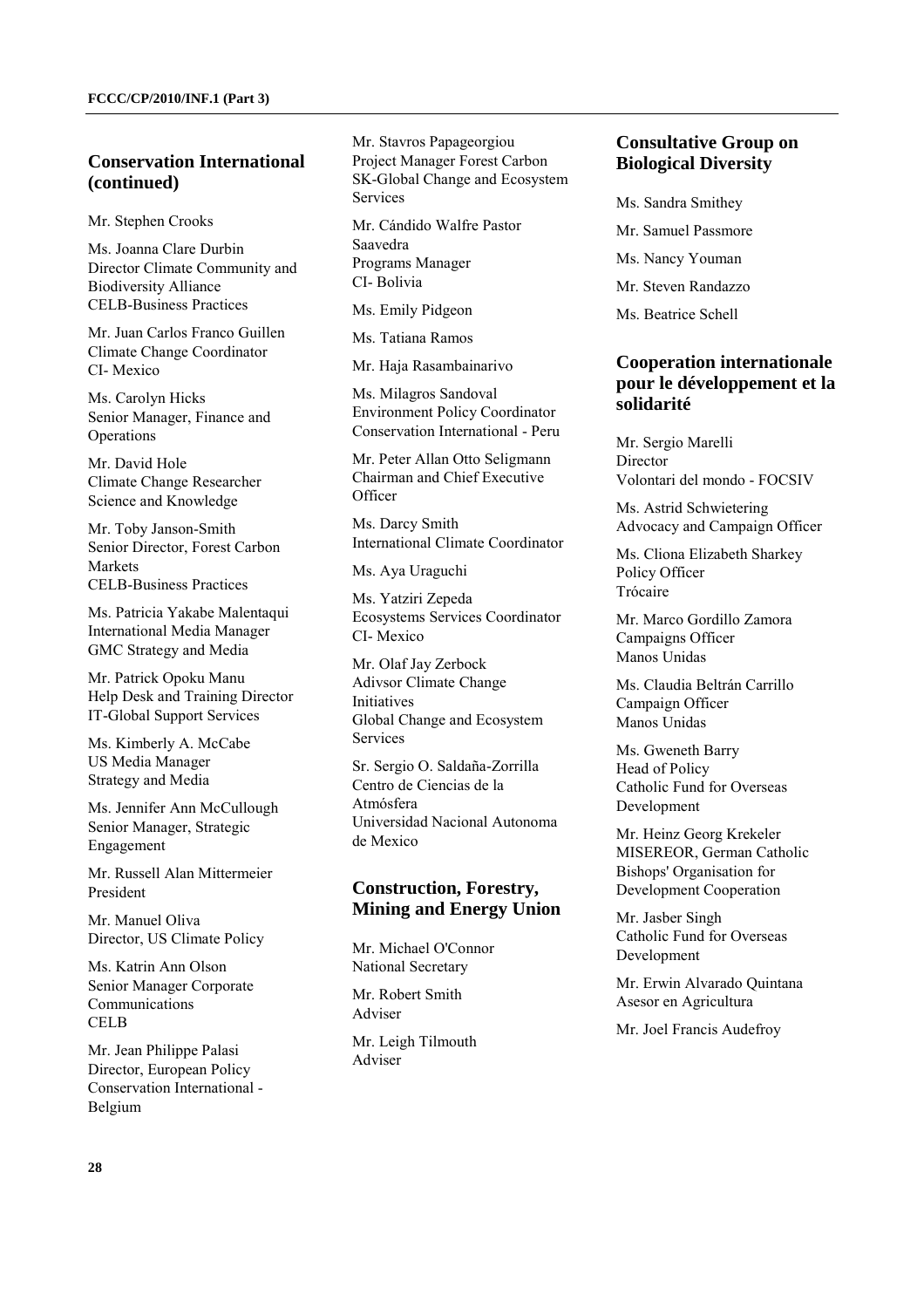### **Coordinating Body of Indigenous Organizations of the Amazon Basin**

Sra. Josien Aloema Tokoe Coordinator of Human, Political and Social Rights

Sra. Sonia Bone de Sousa Silva Santos Vice Coordinator Coordenação das Organizações Indígenas da Amazônia Brasileira

Sr. Mauro Cinta larga

Sra. Janeth Nelly Cuji Gualinga

Mr. Diego Ivan Escobar Guzman Coordinator, Territories, Environment and Natural Resources

Sra. Natalia Greene

Sr. Tomás Huanacu Tito

Mr. Juan Carlos Jintiach Arcos Lic Area coordiantor International cooperation

Sr. Miguel Palacín Quispe

Sr. Tito Puanchir

Mr. Juan Reategui Silva Technical Adviser

Sr. Marlon Rene Santi Gualinga

Sr. José Delfín Tenesaca Caguana

Sra. Jenny Vaca

Mr. Edwin Vásquez Campos Coordinador General

#### **Cornell University**

Mr. Christopher Lehmann Professor Crop and Soil Sciences

Mr. Sean Sweeney Director Global Labor Initiative Ms. Jill Kubit Asst. Director Global Labor Initiative

Ms. Lara Skinner Research Associate Global Labor Initiative

Mr. Youcef Msaid PhD Candidate **Economics** 

Mr. Benjamin Leard PhD Candidate Applied Economics and Management

Ms. Jennifer Hadden PhD Candidate Government

Mr. Samuel Bell PhD Candidate Applied Economics and Management

Mr. Michael Walsh PhD Candidate Biological & Environmental Engineering

Mr. Sam Bosco Horticulture

Ms. Amy Hetherington Graduate Student Natural Resources

Mr. Joel Landry Graduate Student Applied Economics and Management

Ms. Natalie Meltzer Intern Global Labor Initiative

Ms. Laurie Atienza Undergrad Industrial Labor Relations

Ms. Kathleen Alvey Undergraduate Student College of Agriculture and Life Sciences

Mr. Jesse Steberger Undergraduate Student College of Agriculture and Life Sciences

Ms. Sherry Martin Undergraduate Student College of Agriculture and Life **Sciences** 

Ms. Denise Robbins Undergraduate Student College of Agriculture and Life **Sciences** 

Ms. Sarita Upadhyay Undergraduate Student College of Agriculture and Life Sciences

Ms. Lucia von Reusner Undergraduate Student College of Agriculture and Life Sciences

Ms. Natalie Zandt Undergraduate Student College of Agriculture and Life **Sciences** 

Mr. Mark Lawrence Communications Cornell Center for a Sustainable Future

### **Council on Foreign Relations**

Mr. Michael Levi David M. Rubenstein Senior Fellow for Energy and the Environment/Director of the Programme on Energy Security and Climate Change Science and Technology

### **CropLife International**

Ms. Isabelle Coche Manager, Stakeholder Relations

Mr. Michael Hoevel Farming First

Mr. Aaron Smethurst Policy Officer, Intellectual Property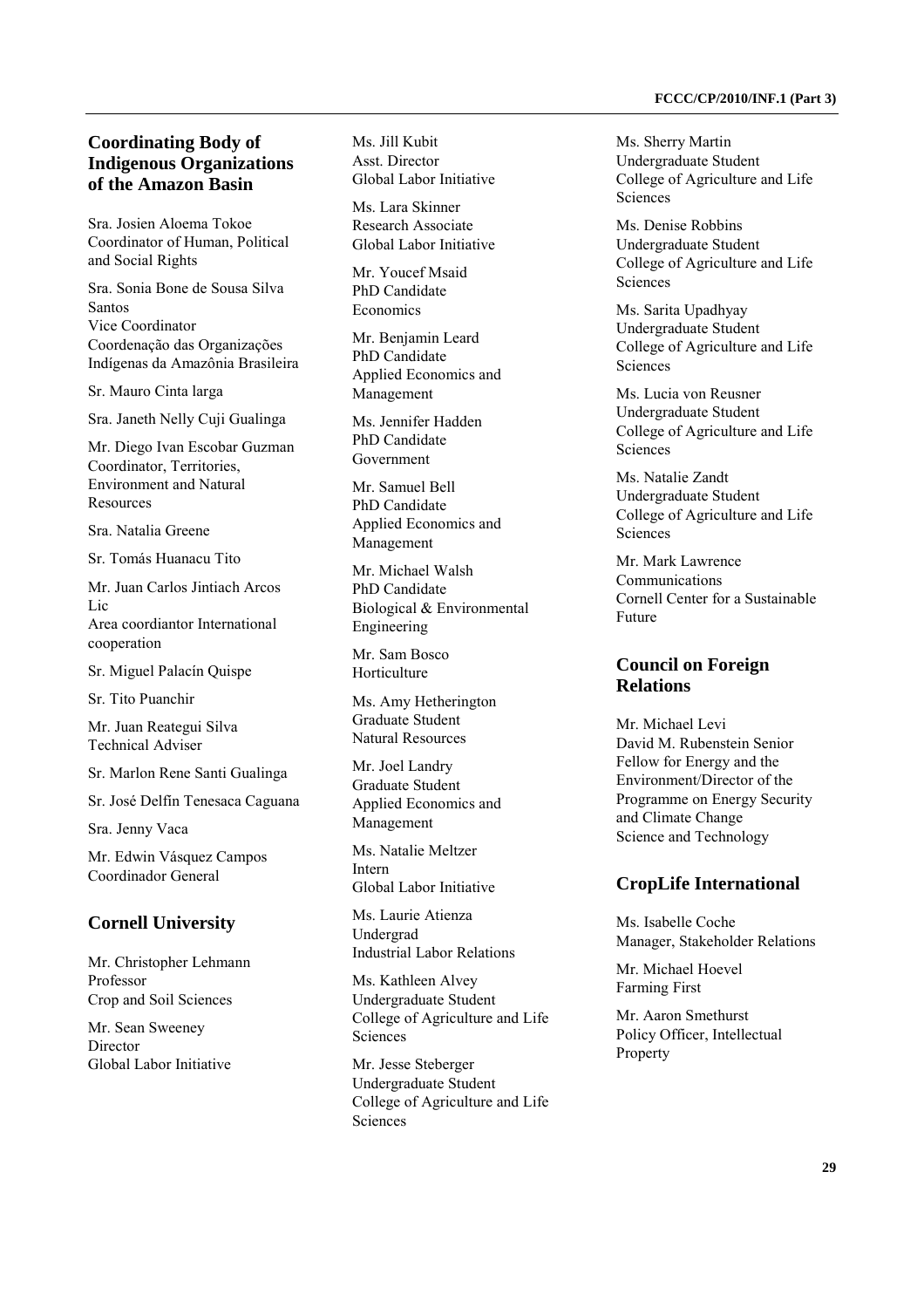### **Danish 92 Group - Forum for Sustainable Development**

Mr. Troels Dam Christensen Coordinator

Mr. Peter Andreas Klenow With Climate Project Coordinator

Ms. Tove Maria Ryding Climate Officer

Ms. Tasia Spangsberg Christensen

Mr. Jesper Løvenbalk Hansen

## **Danish Society of Engineers**

Ms. Pernille Hagedorn-Rasmussen Policy Advisor Policy and Communication

Ms. Alison Cooke The Institution of Mechanical Engineers

Mr. Brian Vad Mathiesen

## **Dartmouth College**

Mr. Anant Sundaram Professor Tuck School of Business

Ms. Patricia Palmiotto **Director** Tuck School of Business

Mr. Karsten Barde student Tuck School of Business

Mr. James Meditz Student Tuck School of Business

Ms. Momoka Osako Student Tuck School of Business

Mr. Dawson Wayne Her Many Horses Student Tuck School of Business

Ms. Wynne Catherine Washburn Student

## **David and Lucile Packard Foundation**

Mr. Christopher Elliott Executive Director Climate and Land Use Alliance ClimateWorks

Mr. Daniel Zarin Director of Programs Climate and Land Use Alliance ClimateWorks

## **Defenders of Wildlife**

Mr. Noah Matson Vice President for Climate Change Climate Change

## **Demand Response and Smart Grid Coalition**

Mr. Danny Delurey Ms. Vananh Le Mr. John Delurey Ms. Robin Delurey

Mr. Keegan Delurey

Ms. Alexandra Vitard Quesnel Honeywell Inc.

Ms. Deborah Rachlis

Mr. Hiram Ward Camp

Ms. Kara Saul Rinaldi

### **DePaul University**

Mr. Hugh Bartling

### **Development Fund**

Ms. Gitte Motzfeldt Climate Change Advisor International Department Mr. Andrew Kroglund Director of Information and Policy Department of Information and Policy

Ms. Anja Meland Rod Programme Officer International Department

Ms. Elin Cecilie Ranum Programme Coordinator International Department

Mr. Mulugeta Berhanu

Mr. Sergio Romeo Alonzo Recinos

Ms. Damaris Judith Rodriguez Calero

Mr. Silver Freddy Borge Gutierrez

Mr. Miguel Angel Figueroa Alva

Mr. Gyan Bandhu Sharma

Mr. Rolando Alfonso Herrera Torres

## **Dharma Drum Mountain Buddhist Association**

Ms. Tan Yee Wong UN Representative International Relations

## **Dickinson College**

Ms. Kelly Rogers Fellow Center for Sustainability

Ms. Andrea Dominguez Fellow Center for Sustainability

Mr. Philip Rothrock Fellow Center for Sustainability Education

Mr. Juan Carlos Soriano Yabar Student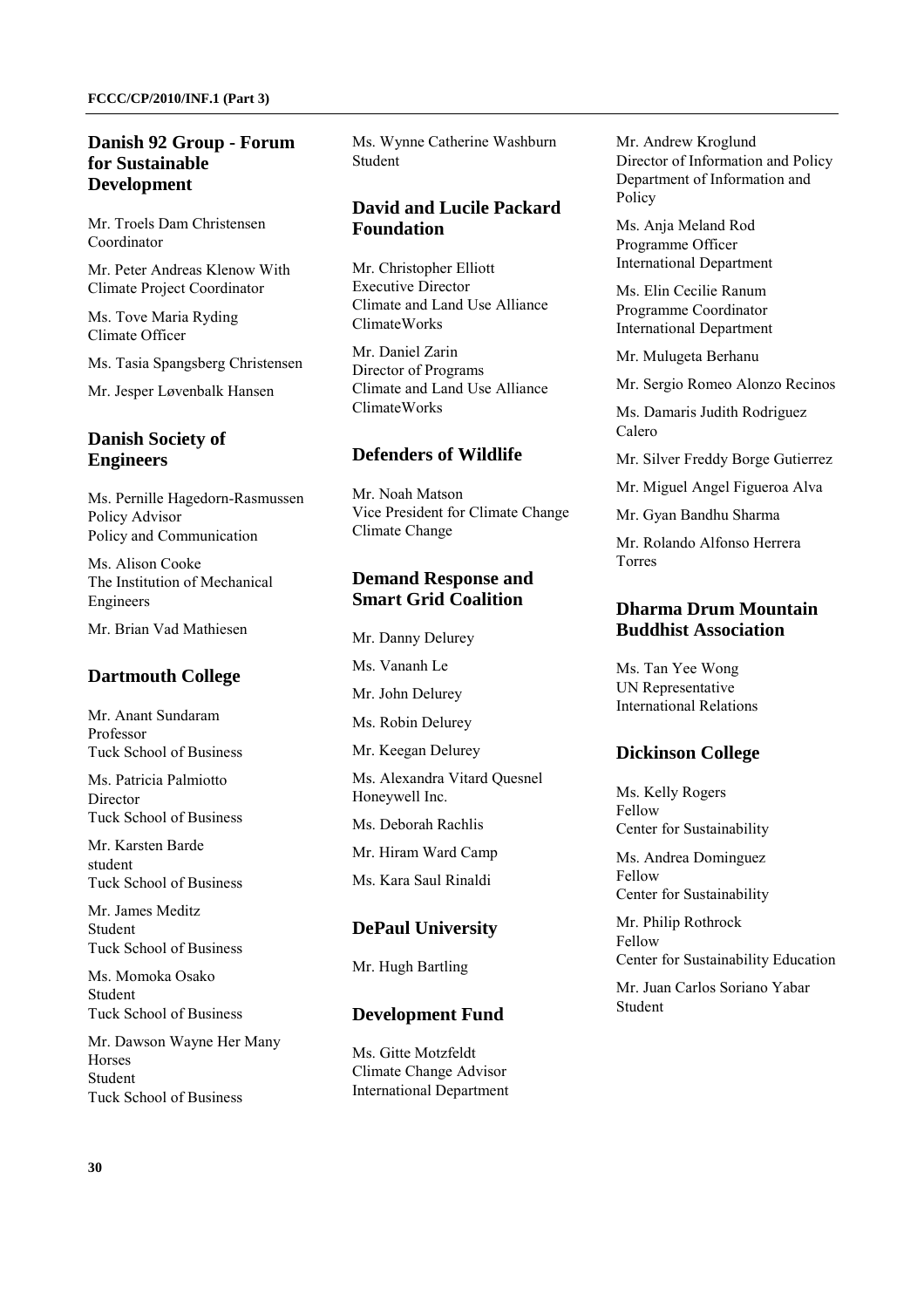### **Duke University**

Ms. Lydia Olander Director of Ecosystem Services Programme Nicholas Institute for Environmental Policy Solutions

Mr. Brian Murray Director for Economic Analysis Nicholas Institute for Environmental Policy Solutions

Mr. Peter McCornick Director of Water Policy Nicholas Institute for Environmental Policy Solutions

Mr. Jonas Monast Co-Director, Climate Change Policy Partnership Nicholas Institute for Environmental Policy Solutions

Mr. Charles Rice Kansas State University

Ms. Colette Watt Research and Staff Assistant Nicholas Institute for Environmental Policy Solutions

Ms. Claire Fieseler Junior Fellow, Ocean and Coastal Policy Nicholas Institute for Environmental Policy Solutions

Mr. Trevor Nace Student Nicholas School of the Environment

Ms. Monica La Student Nicholas School of the Environment

Ms. Jana Holt Student Nicholas School of the Environment

Mr. Luis Jimenez Student Nicholas School of the Environment

Ms. Selene Castillo Student Nicholas School of the Environment

Ms. Anneliese Carbonell Praz Student Nicholas School of the Environment

Mr. Jeffrey Gustafson Student Nicholas School of the Environment

### **E+Co**

Mr. Bruce Usher Director Board

## **e8**

Mr. Luis Enrique Calzado Project Advisor

Mr. Felice Egidi Head of Regulatory Affairs ENEL

Mr. Andrea Falessi Head of Strategic Analysis and Planing International Institutional Affairs, External Relations ENEL

Ms. Adriana Paez Communications Coordinator

Ms. Melodie Cartel

### **Earth Child Institute**

Ms. Donna Goodman Executive Director

Ms. Mary Otto-Chang Regional Director Latin America and Caribbean Region

#### **Earth Day Network**

Ms. Kathleen Rogers President

Ms. Susan Bass Senior Vice President of Programmes and Operations Global Programme

Ms. Elizabeth Larson Director International Programs

Ms. Irene Farrow International Manager

Ms. Sara Valenzuela Associate Director of Political Advocacy Policy

#### **Earth Island Institute, Inc.**

Mr. Thomas Athanasiou Director EcoEquity

Ms. Victoria Loorz Project Director Kids vs Global Warming

Ms. Lilian Granados Energy Action Coalition

Ms. Anjali Helferty Energy Action Coalition

Ms. Laura Patricia Burke

#### **Earthjustice**

Ms. Erika Rosenthal Project Attorney International Program

Mr. Martin Wagner Managing Attorney International Program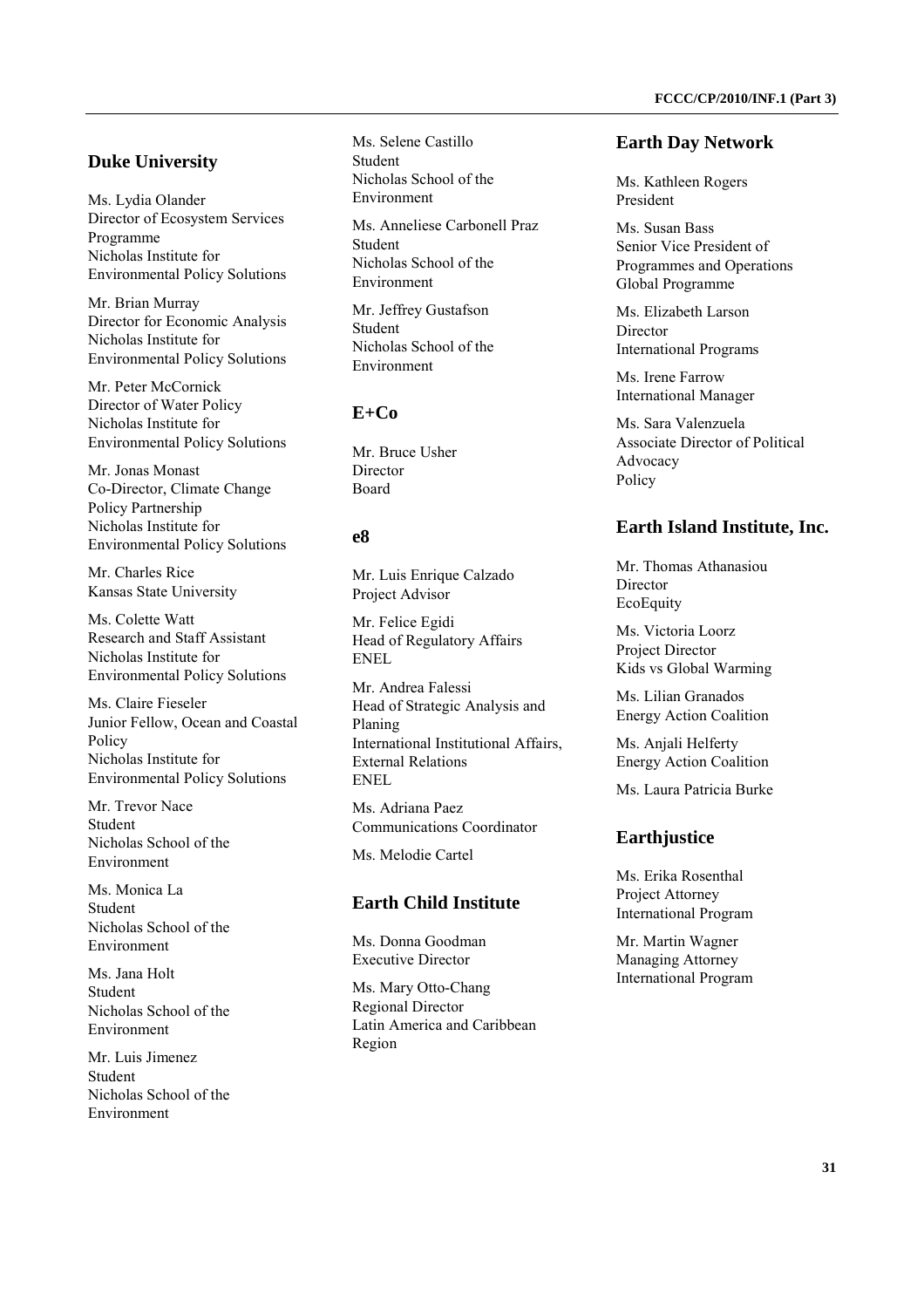### **Earthlife Africa Johannesburg**

Ms. Ferrial Adam Head of Research Energy and Climate Change Research

### **Earthwatch Institute**

Mr. Daniel Bebber Head of Climate Change Research

Sr. Arturo Budar **HSBC** 

Sr. Mario Gonzalez **HSBC** 

Sra. Lilia Gongora **HSBC** 

Sra. Lisseth Inza HSBC

Sr. Olinsser Paniagua **HSBC** 

Sr. Cristian Ramos **HSBC** 

Ms. Adriana Sanchez **HSBC** 

## **Eberhard Karls Universitat Tubingen**

Mr. Eiji Hatta President

Mr. Tsutao Katayama

Mr. Yukio Nishiyama

Mr. Naoto Yata

Ms. Aya Imai

Ms. Yurika Ito

Ms. Shiori Takano

## **Eco Valley Foundation for Applied Sustainability**

Mr. Vadim Sviridovich Strategy director Strategy and development

Mr. Gyorgy Kirs Personal Assistant Secretariat

### **EcoCarbon Incorporated**

Mr. Marshall Turner

Ms. Marina Georgiou

## **EcoLogic Development Fund**

Mr. Bryan Foster

### **Ecologic Institute**

Ms. Grit Martinez Senior Project Manager

Mr. Dennis Bray Helmholtz-Zentrum Geesthacht

Mr. Michael Mehling President, Washington Office

Mr. John Matthews Director, Freshwater Adaptation Climate Adaptation Network WWF - USA

Ms. Emily McGlynn

### **Ecology Center**

Ms. Sofia Trevino Women in Informal Employment Globalizing and Organizing

Ms. Antonia Vorner Network Coordinator CDM WATCH

Ms. Garima Gupta Project Coordinator Chintan Environmental Research and Action Group

Ms. Vatsala Chandrakant Gaikwad Wastepicker Stree Mukti Sanghatana

Ms. Supriya Dilip Bhadakwad Wastepicker Workgroup Coordinator GAIA

Ms. Lucia Fernandez Wastepicker Global Coordinator Women in Informal Employment Globalizing and Organizing

Ms. Maria Elena Vilella Policy Campaigner Waste and Climate Change Campaign Global Alliance for Incinerator Alternatives

Mr. Eduardo Giesen Amtmann

Ms. Christine Keith Development Coordinator GAIA

Ms. Justina Pena-Pan Program Officer Women in Informal Employment Globalizing and Organizing

Ms. Magdalena Donoso Global Alliance for Incinerator Alternatives

Mr. Severino Lima Junior Wastenicker Movimento Nacional de Catadores de Recicláveis

Ms. Brooke Lehman Programme Director Community Level Adaptation Network Global Justice Ecology Project, Inc.

Mr. Ntjanyana Simon Mbata Wastepicker Sector Specialist groundWork

Sr. Luís Eduardo Peréz Ponce de León Unión de Clasificadores y Recicladores del Uruguay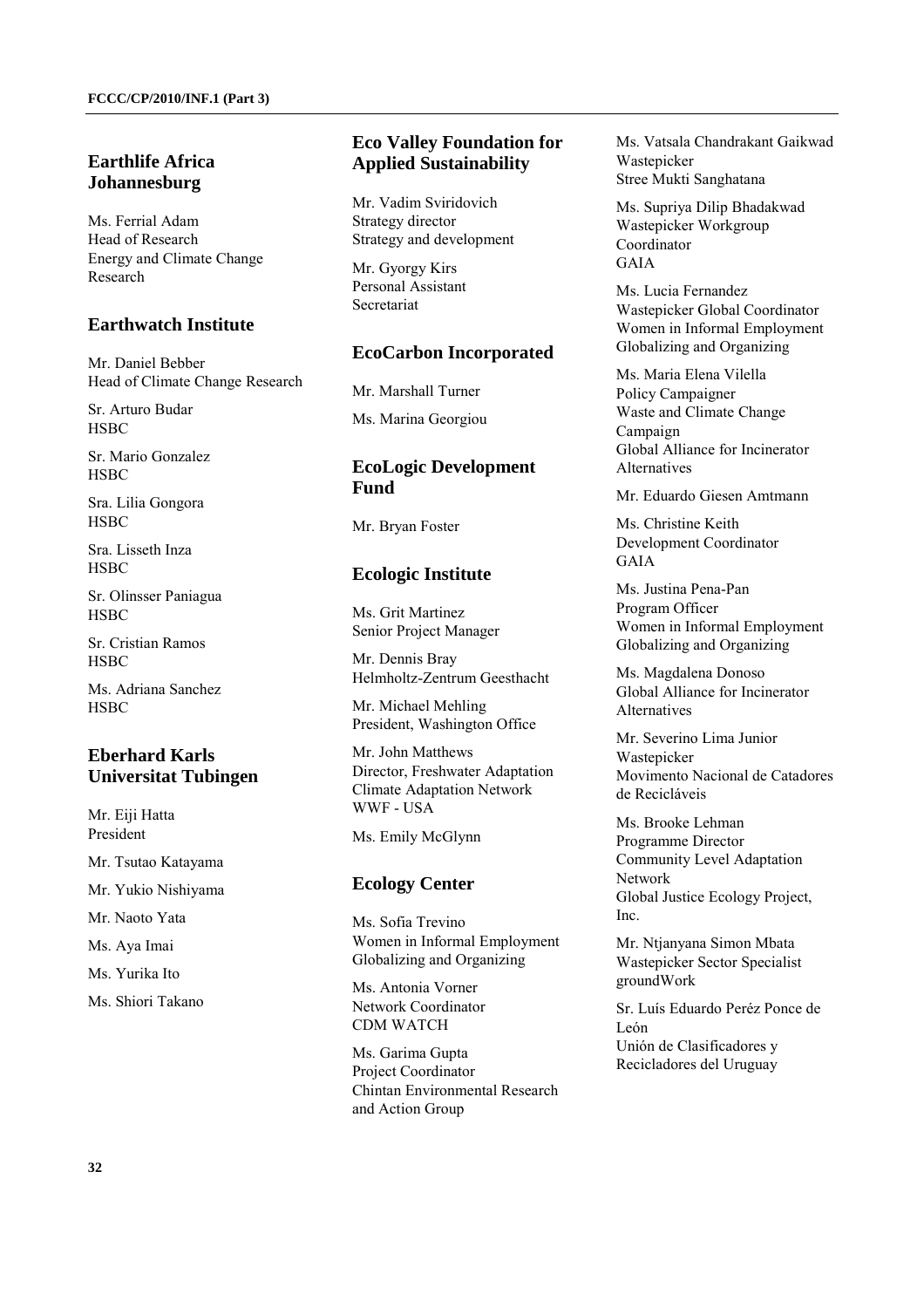### **Ecology Center (continued)**

Mr. Ananda Lee Tan

Mr. Silvio Ruiz Grisales Director, Colombian Wastepicker Association GAIAREC Asociación de Recicladores de Bogotá

Ms. Marlene Chacón Cubillo Project Coordinator Escazú Recicla

Sr. Exequiel Roberto Estay Tapia Representante Internacional Movimiento Nacional Recicladores Chile

Sra. Maria Leonor Llanes Red Nacional de Recicladores

Mr. José Santos Guevara Maradiaga Europe Coordinator Movimiento de vìctimas y afectados por el cambio climàtico

Sr. Jose Roberto Acosta Rodriguez Movimiento de vìctimas y afectados por el cambio climàtico

Sr. Carlos Eduardo Ochoa López Movimiento de vìctimas y afectados por el cambio climàtico

Sr. Josafat Flores Montiel Movimiento Ambientalista Prosalud Apaxco-atotonilco

Ms. Ahmina Maxey Project Coordinator East Michigan Environmental Action Council

Ms. Diana Seales Project coordinator East Michigan Environmental Action Council

### **ECONEXUS**

Ms. Teresa Anderson Information and Advocacy Officer The Gaia Foundation

Ms. Anne Maina

### **Economic Research Institute for Northeast Asia**

Ms. Enkhbayar Shagdar Associate Senior Research Fellow Research

### **Edison Electric Institute**

Mr. Eric Holdsworth Director, Climate Programmes

Mr. David Finnegan

Ms. Emily Fisher

Mr. Martin McBroom

Ms. Jeanette Pablo

Mr. Karl Moor

#### **Eikosphere Foundation**

Ms. Catherine Ann Cunningham Executive Director

Mr. Stan Stalnaker

Mr. James Patrick Dailey

Mr. Edgar del Olmo Mendez

### **Electric Power Research Institute**

Mr. John Novak Executive Director, Federal and Industry Activities Environment and Generation

#### **Energy Crossroads**

Ms. Yiting Wang

Ms. Ruiying Xu China Youth Climate Action Network

Mr. Guichuan Deng China Youth Climate Action Network

Mr. Xiaoli Xiong China Youth Climate Action Network

Mr. Rongtai Nala PR COP16TeamChinaYouth

Mr. Xi Ruan China Youth Climate Action Network

Ms. Yanyan Yang China Youth Climate Action Network

Mr. Yue Wang China Youth Climate Action Network

Ms. Yingao Chen COP16 Team China Youth

Ms. Na Guo COP16TeamChinaYouth

### **Energy Research Centre of the Netherlands**

Mr. Stefan Bakker Scientific Researcher

Ms. Helena Catharina de Coninck Energy Researcher, Group Manager

Mr. Xander van Tilburg Scientific Researcher

### **Environment Business Australia**

Ms. Mary Kate Hanlon Senior Analyst New Forests Pty Ltd

Mr. Sean Stafford Kidney Europe Manager Climate Risk

Mr. Michael Molitor Visiting Professorial Fellow Climate Change Research Centre, University of New South Wales

Mr. Joseph Thomas Carmody Denham Capital Asia Pacific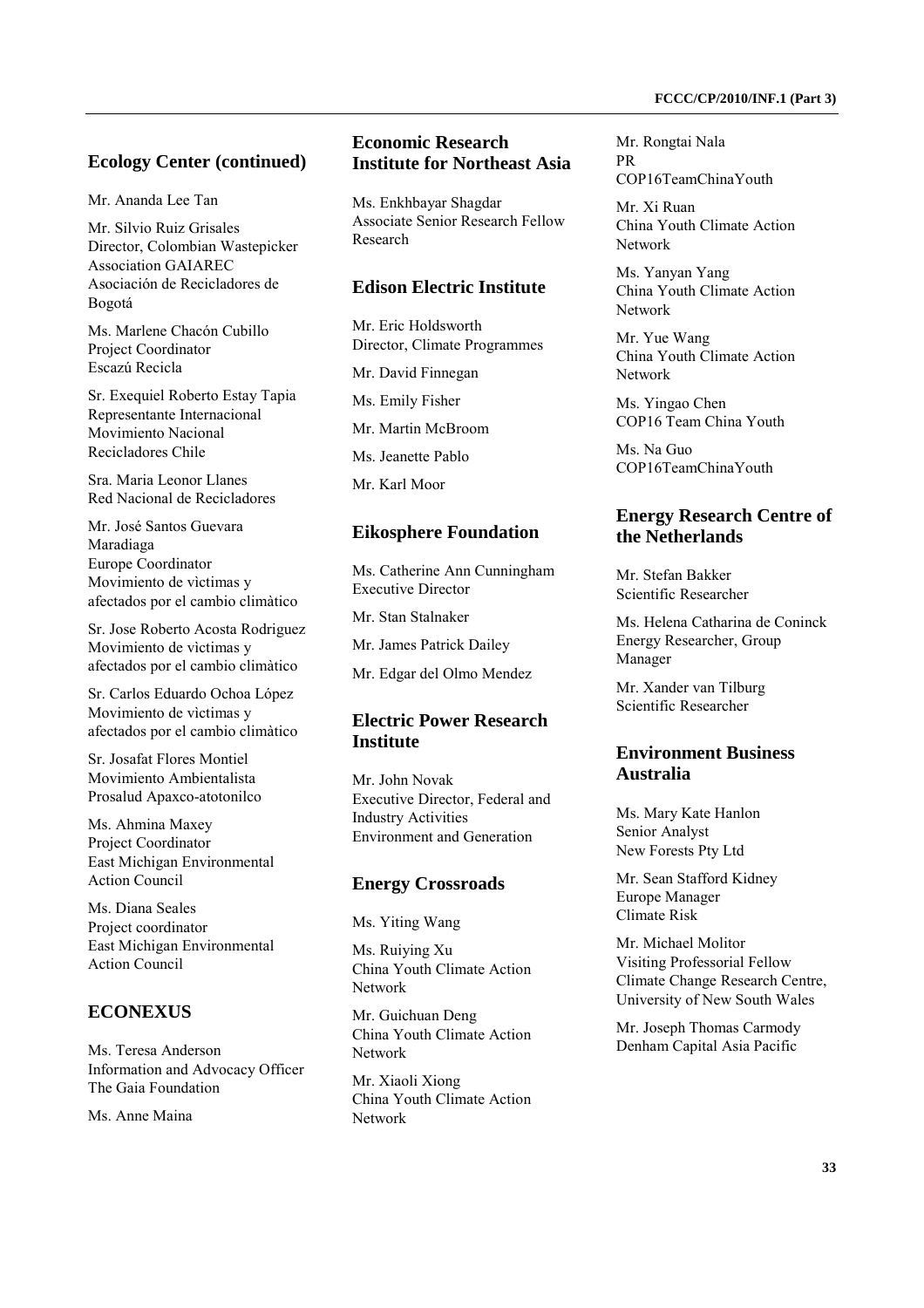#### **Environment-People-Law**

Ms. Maryana Bulhakova senior lawyer

### **Environmental and Energy Study Institute**

Ms. Claudine Schneider Board Member

Mr. Thomas R Casten Chairman Recycled Energy Development

Sr. Francisco Eduardo Castillo Montemayor

Sra. Barbara Hernandez Ramirez

Sr. Jacobo Jasqui Amiga

Mr. John H Noel III President Southern Alliance for Clean Energy

Mr. Robert Matthew Rutherford Rotec Design Ltd

Sra. Margie Sue Simon Fine

Mr. Antony Vaz Board of Advisors Climate Institute

### **Environmental Defense Fund**

Mr. Gustavo A. Silva-Chávez International Climate Change Policy Analyst

Mr. Richie Ahuja Programme Manager, India

Mr. Daniel Craig Anderson Program Assistant

Mr. Daniel Anand Raj Andrew Consultant

Ms. Millie Chu Baird Geoengineering Project Director

Ms. Miriam Rozlyn Chaum Economic Policy Fellow

Mr. Stephen Whitt Cochran Vice President - Climate and Air

Ms. Jenny Alexandra Cooper International Climate Policy Associate

Mr. Cornelis Johannes Hendrikus Coziinsen Consultant

Mr. Mikhail Esteves Consultant

Ms. Sun Fang Project Manager

Mr. Matthew Campman Frades Consultant

Mr. Jason Funk Conservation Analyst

Ms. Jennifer Ann Haverkamp Managing Director, International Policy and Negotiations

Ms. Melissa Carey Heissenbuttel Climate Change Policy Specialist

Mr. Christopher William Meyer Amazon Project Coordinator

Ms. Molly Moore Consultant

Mr. Stephan Lane Schwartzman Director - Tropical Forest Policy

Ms. Hao Wang Project Manager

### **Environmental Investigation Agency**

Ms. Inés Dhayneé Orbegozo Sanchez

Sra. Deborah Delgado Pugley

Ms. Lisa Handy Senior Policy Adviser

Ms. Andrea Johnson Director, Forests Campaign

Mr. Samuel LaBudde U.S. Director, Climate Policy

Mr. Andrew Miller

Ms. Leila Soraya Salazar

### **Environmental Management for Livelihood Improvement Bwaise Facility**

Mr. Robert Bakiika Deputy Executive Director

### **Environmental Markets Association**

Mr. Joel Bluestein Sr Vice President Fuel and Carbon Markets ICF International

Ms. Anne Choate Vice President Climate Change Sustainability Division ICF International

Mr. Craig Ebert Senior Vice President

### **Environmental Quality Protection Foundation**

Mr. I-Chan Cheng Research Fellow

Mr. Ying-Shih Hsieh Chairman

Ms. Hsiao-Yu Liu Research Fellow

Mr. Chung-Ming Liu Member of the Board

### **Environmental Services Association of Nova Scotia**

Mr. Kevin Bulmer Manager, Global Markets Atlantic Canada Opportunities Agency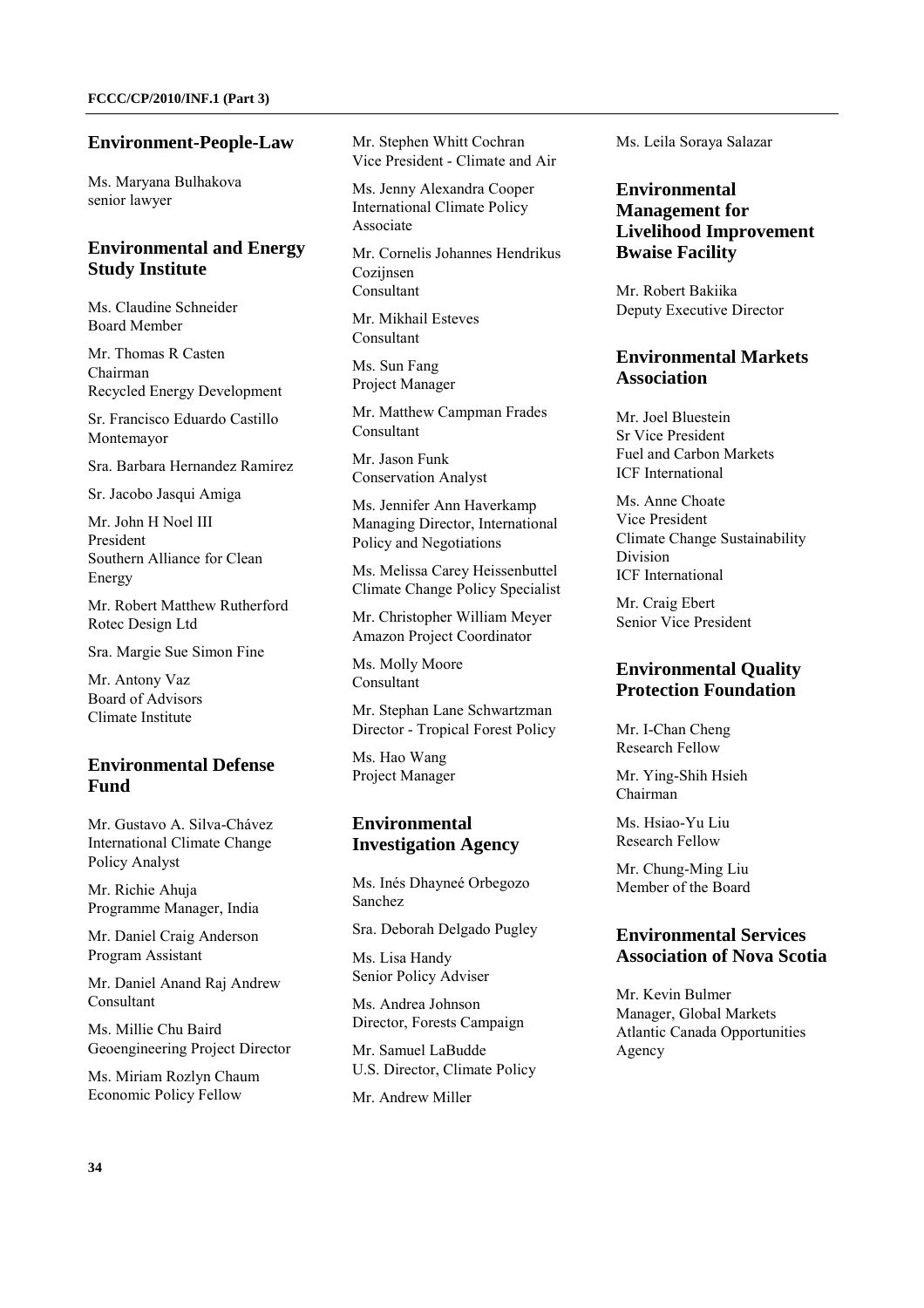## **Environmental Services Association of Nova Scotia (continued)**

Ms. Gay Harley Public Advocacy and Carbon Management Scotian Carbon Services

Ms. Carolyn Hatcher Trade Commissioner Department of Foreign Affairs and International Trade

Ms. Stephanie Lessard Business Development Officer NH3 Canada

Mr. Robert Leth CEO, Director of Business Development NH3 Canada

Mr. Jeff Libis International Business Developer LED Roadway Lighting Limited

Ms. Lillian MacPherson Sustainable Food Coordinator The Wooden Monkey

Mr. Robert Niven President Carbon Sense Solutions Inc.

Mr. Jorge Pereira VP Sales LED Roadway Lighting Limited

Mr. Scott Travers  $CEO$ Minas Basin Pulp and Power

Ms. Jennifer Wagner Analyst Carbon Sense Solutions Inc.

Mr. Christian Weisenburger Carbon Sense Solutions Inc.

### **Environnement et Developpement du Tiers-Monde**

Mr. Secou Sarr Coordinator Energy

Mr. Libasse Ba Programme Coordinator

Ms. Touria Dafrallah

Mr. Mamouda Moussa na Abou

Mr. Boubacar Fall

#### **Environnement Jeunesse**

Mme Annie Chaloux Chargée de cours

Mme Daniela Margarita Levasseur

Mr. Vincent Talbot

### **Equiterre**

Mr. Steven Guilbeault Coordonateur général adjoint Général

Mr. Hugo Seguin Conseiller principal Choix collectifs

Mme Marie-Ève Roy Coordonatrice Communication

Mme Isabelle Gobeil Stagiaire Choix collectifs

M. François Tanguay

M. Julien Chamberland choix collectifs

### **ETC Foundation**

Ms. Ana Victoria Rojas Blanco Mr. Ian Tellam

#### **EURELECTRIC**

Mr. John Frederick Scowcroft Head, Environment and Sustainable Development Policy Unit

Mr. William Stanley Kyte Adviser, Sustainable Development E.ON UK

Mr. Jean-Yves Caneill Project Manager Electricité de France

Mr. Hans Ten Berge

Ms. Charlotte Soendergren Danish Energy Association

Mr. Lars Aagaard Moeller Danish Energy Association

Ms. Joelle Damon

Mr. Giuseppe Montesano ENEL

Mr. Simone Mori ENEL

Ms. Anne Charlotte Bolle Statkraft AS

### **Euro-Mediterranean Center for Climate Change**

Mr. Alessandro Cirone Researcher Climate Impacts and Policy Division

### **European Business Council for Sustainable Energy**

Mr. John Palmisano Commercial Director Carbon Positive

Mr. Ignacio Campino Representative of the Board of Management for Sustainability and Climate Change Deutsche Telekom AG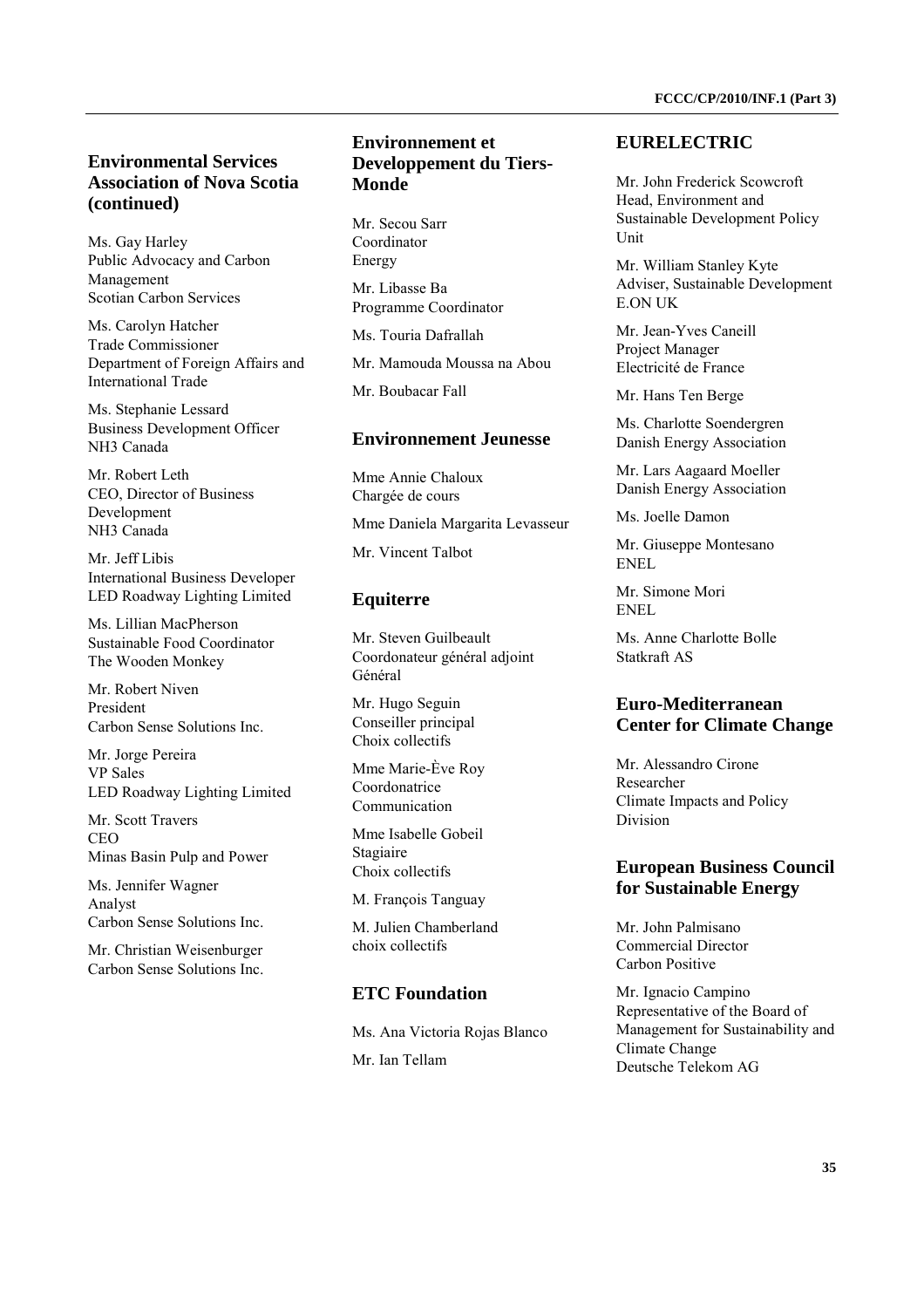### **European Business Council for Sustainable Energy (continued)**

Mr. Jörg Doppelfeld Future Camp GmbH

Mr. Roland Geres Managing Director FutureCamp GmbH

Mr. Rainer van Loon Head of Project Climate Protection and Emissions Trading EnergieAgentur.NRW

Mr. Andreas Kohn FutureCamp GmbH

Ms. Cathrine Sachweh Research & Policy ORBEO Germany GmbH

Ms. Rosemary Anne Bissett Head of Sustainability & Risk Governance Group Regulatory Affairs, Operational, Compliane, Group Risk National Australia Bank

Ms. Jennifer Maree Lauber Head, Environmental Treasury Solutions Wholesale Banking National Australia Bank

Mr. Andres Rivera Director RAMP Carbon

Mr. Richard Chleboski Vice President Strategy and Business Development Evergreen Solar, Inc.

## **European Chemical Industry Council**

Mr. Jorge Juan Soto Delgado

Mr. Raymond Garrity Baker Senior Director

Regulatory & Technical Affairs American Chemistry Council

Mr. Shigetaka Fujii Director Production & Technology Center Mitsui Chemicals Inc.

Ms. Ana Luiza Monteiro Eisenhauer Manager New Low Carbon Business The Dow Chemical Company

Mr. Motozo Yoshikiyo General Manager Technical Affairs Dept. Japan Chemical Industry Association

### **European Climate Foundation**

Mr. Jules Kortenhorst  $CEO$ 

Mr. Joerg Haas Programme Director, Climate Diplomacy

Mr. Charlie McElwee Program Officer, Policy ClimateWorks Foundation

Ms. Maria Blazogiannaki Associate Energy Strategy Centre

Mr. Marcel Brinkman Associate Principal McKinsey and Company

Ms. Magolis Briones-Velazquez Associate Program Officer for the Environment Program in Mexico The William and Flora Hewlett Foundation

Ms. Barbara Buchner Director Climate Policy Initiative Venice

Mr. Nikola Franke Programme Assistant

Mr. Christian Schumer McKinsey and Company Mr. Alejandro Villegas-Lopez Program Officer for the Environment Program in Mexico The William and Flora Hewlett Foundation

### **European Photovoltaic Industry Association**

Mr. Fernando Anton Anton

Ms. Eleni Despotou

Mr. Benjamin, Gabriel Fontaine

Mr. Daniel Fraile Montoro

Ms. Paula Llamas

Ms. Simone Sweerts

### **European Wind Energy Association**

Mr. Rémi Gruet Climate Change Advisor Policy

### **European Youth Forum**

Mr. Ben Vanpeperstraete Board Member

Ms. Michaela Salome Christina Hogenboom Dutch National Youth Council

Mr. Gabe Van Wijk Dutch National Youth Council

Mr. Giovanni Circella Association des Etats Généraux des Etudiants de l'Europe

Mr. Usman Mushtaq International Federation of Medical Students' Associations

### **Ev-K2-CNR Committee**

Ms. Elisa Maria Vuillermoz SHARE Project Executive Coordinator

Mr. Paolo Bonasoni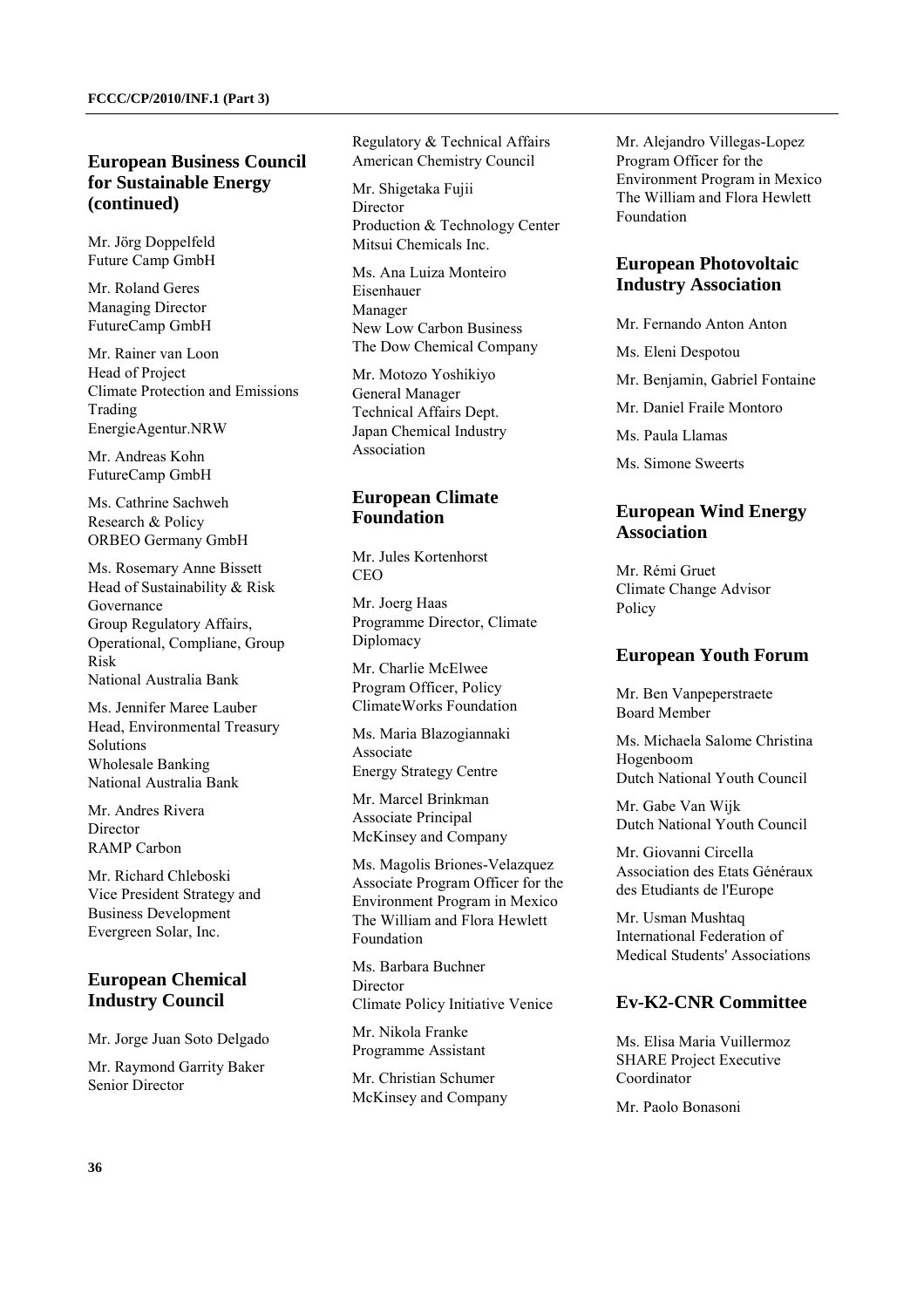# **Fairwatch Association**

Mr. Alberto Zoratti president

# **Fauna and Flora International**

Mr. Cahyo Nugroho National Coordinator for Biodiversity and Sustainable Agriculture FFI Indonesia

# **Feasta Ltd**

Mr. John Fearghal Duff Senior Policy Advisor

Ms. Brigitte Mayer

Mr. Willy Mayer President The UsitawiNetwork Foundation

# **Federation of Electric Power Companies**

Mr. Ichiro Maeda Member, Subcommittee on Global Environment Japan Business Federation

Mr. Kazuhiko Matsumura Manager Siting and Environmental Department

Ms. Sumie Nakayama Senior Manager, Clmate Strategy Corporate Planning and Administration Department Electric Power Development Co. Ltd.

Mr. Takashi Ninomiya Environmental Affairs Dept Shikoku Electric Power Co,Inc

Mr. Kuniyuki Nishimura Mitsubishi Research Institute Inc.

Mr. Hoku Saito Tohoku Electric Power Co. Inc Ms. Keiko Sato

Ms. Alisa Schackmann Assistant International Affairs and Environment Department

Mr. Yoshinori Ueda Manager, Global Environment Group Environment Department The Kansai Electric Power Company

Mr. Giacomo Valentini

Mr. Kenichiro Yamaguchi Mitsubishi Research Institute Inc.

Mr. Shintaro Yokokawa Assistant Manager, Global Environment Group Environmental Department The Kansai Electric Power Company

# **Federation of German Industries**

Mr. Joachim, Dieter, Erwin Hein Climate Department, Sustainable Development

Mr. Jörg Rothermel Verband der Chemischen Industrie e.V.

Mr. Achim Ilzhöfer Bayer AG

Mr. Thomas Becker BMW Group

Mr. Uwe Schriek Siemens AG

Mr. Wolfgang Ulrich Gregor Osram GmbH

Ms. Eva Krüger

Ms. Christine Brunner Siemens AG

Mr. Andreas Klugescheid BMW Group

# **Federation of Indian Chambers of Commerce and Industry**

Ms. Rita Roy Choudhury Ms. Suchismita Mukhopadhyay Mr. Puneet Katyal Mr. N. Krishnamoorthy Mr. Deepak Madhukar Zade Mr. Dewakar - Mr. Debasis Mukerjee Mr. Prashant Modi

Mr. Dnyaneshwar Khashaba Mane

# **Federation of Young European Greens**

Mr. Lorentz Andreas Tovatt

# **FERN**

Mr. Alexander Marr Executive Director The Wilderness Society

Mr. Maixent Fortunin AGNIMBAT EMEKA Forum pour la gouvernance et les droits de l'homme

Mr. Nabaraj Dahal Practical Solution Nepal

Ms. Kate Dooley Forests adn Climate campaigner

Mr. Dil Raj Khanal Federation of Community Forestry Users, Nepal

Mr. Benson Owuor Ochieng Consultant

# **Finnish Institute of International Affairs**

Mr. Antto Juhani Vihma Researcher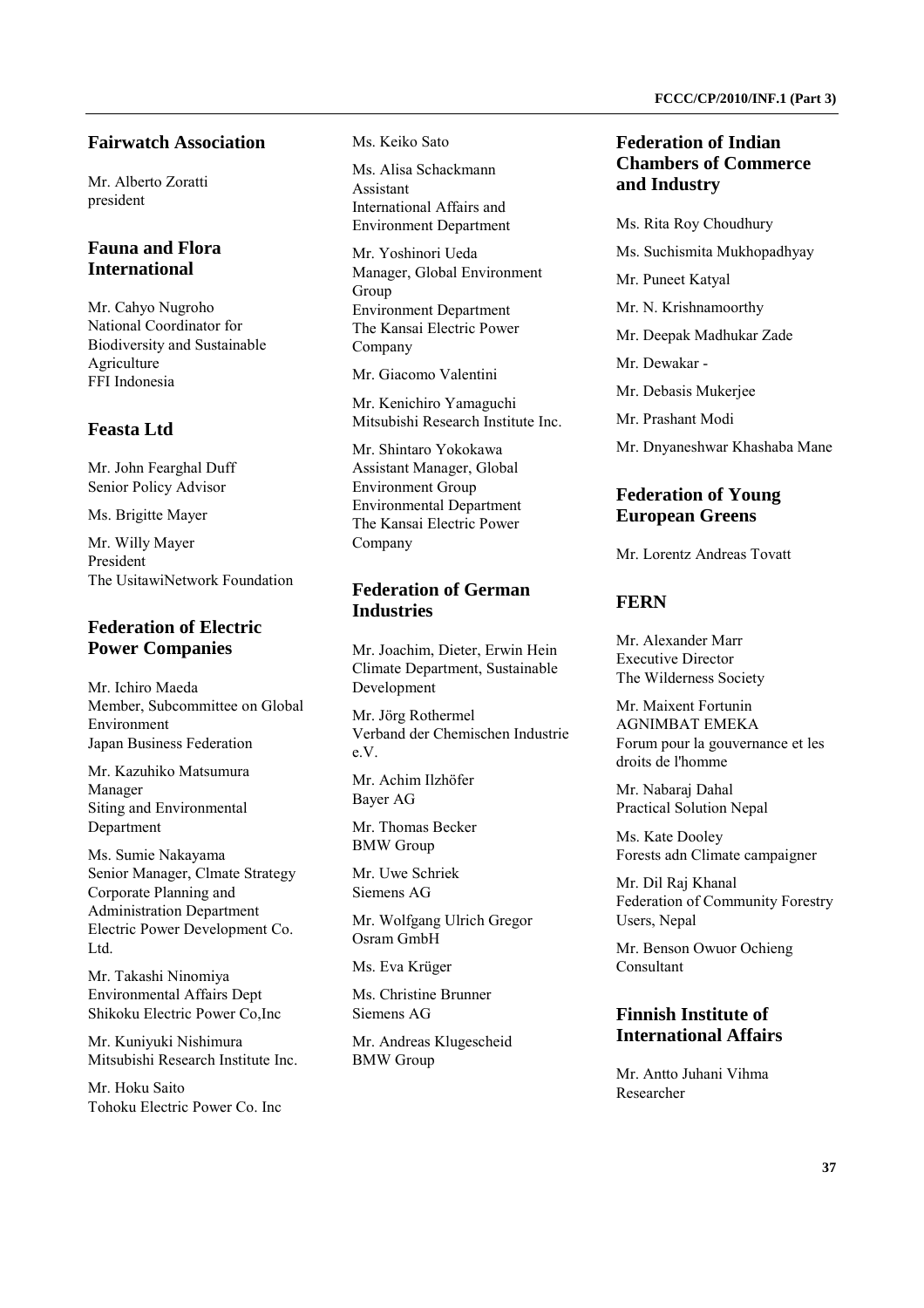#### **Focus on the Global South**

Ms. Nicola Mary Bullard Coordinator Climate Programme

Ms. Jocelyne Marie-Françoise Riffaud Focus on the Global South

Ms. Szu-ying Chen Focus on the Global South

Ms. Dorothy Grace Guerrero

Ms. Faikham Harnnarong

Ms. Virginia Suarez Pinlac

Ms. Maria Veronica Villa Arias

Ms. Rebecca Leonard Focus on the Global South

## **Fondation Nicolas Hulot**

M. Benoit Faraco Climate change

## **Food, Agriculture and Natural Resources Policy Analysis Network**

Ms. Lindiwe Majele Sibanda Chief Executive Officer & Head of Mission

Ms. Sharon Alfred

Mr. Fungayi Simbi Programme Manager: CAADP

Ms. Lindelwe Doris Ndlovu Consultant

Mr. Charles Mushizi Communications

## **Ford Foundation**

Mr. Pablo Farias Vice President

Mr. David Kaimowitz

Mr. Peter Riggs Sustainable D

# **Forest Peoples' Programme**

Ms. Maria Josee Artist

Ms. Elvia Beltran Villeda

Mr. Carlos Chex

Mr. Emmanuel Freudenthal Environmental Governance

Mr. Hugo Jabini Association of Saramacca Authorities

Mr. Francesco Martone Policy Advisor, Responsible Finance Programme Responsible Finance Programme

Ms. Maria Berenice Sanchez Lozada Red Indigena de Turismo de Mexico

Mr. Cecilio Solis Librado

Mr. Messe Venant Association OKANI Cameroon

Mr. Matthieu Yela Bonketo Coordinateur

# **Forest Stewardship Council**

Mr. Stefan Salvador Policy Manager Policy and Standards Unit

Mr. Gregory Jean Policy Officer Policy and Standards Unit

Mr. Eric S. Palola

Mr. Arturo Escobar Communications Officer Communications Unit

Ms. Anakarina Perez Oropeza Communications Officer Communications Unit

Mr. Francis Putz

## **Forest Trends Association**

Mr. Michael Jenkins President

Ms. Winnie Wing Yee Lau MARES

Mr. Rhett Butler Mongabay.com

Mr. David Diaz Forest Carbon Associate Ecosystem Marketplace

Sra. Gael Almeida Garcia Noriega

Ms. Katherine Hamilton Director Ecosystem Marketplace

Mr. David Tepper

Mr. Phuc Xuan To Forest Trade and Finance

Mr. Seth Shames

# **Foundation for International Environmental Law and Development**

Ms. Joy Hyvarinen **Director** 

Mr. Christoph Schwarte Staff Lawyer

## **Foundation for the Rights of Future Generations**

Mr. Wolfgang Gründinger Spokesperson

## **France nature environnement**

Ms. Eglantine Goux International Forest Governance **Officer**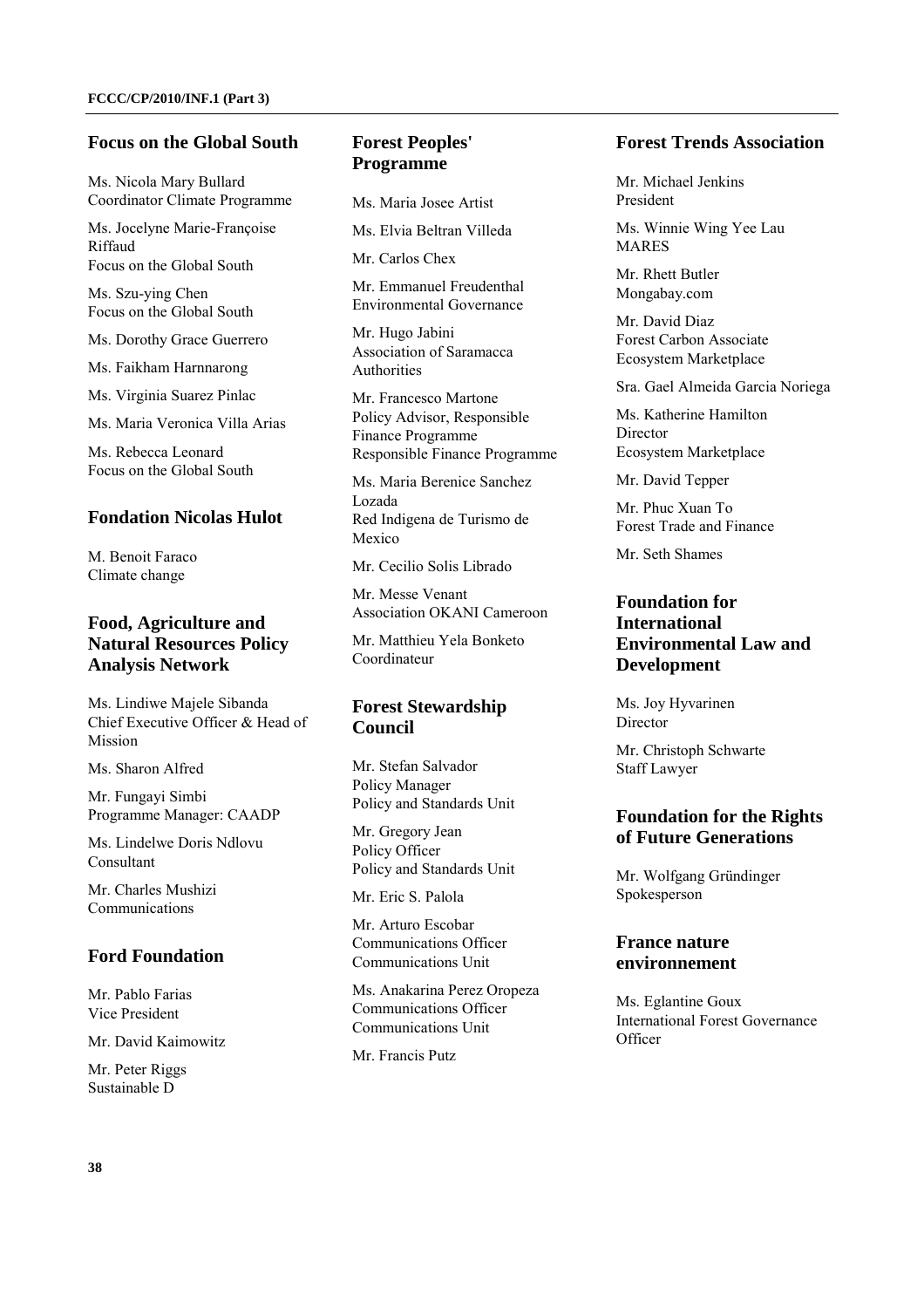#### **Franciscans International**

Mr. Bernd Beermann environmental advocacy officer advocacy

Mr. Sean Mc Donagh Advocacy Officer Environment

# **Freedom from Debt Coalition Inc.**

Mr. Armando Jr. Bordamonte Campaign staff

Mr. Victor Morillo Campaign Staff

Ms. Lydinyda Nacpil Vice President

Mr. Bibiano Jr. Rivera Board Member

#### **Friedrich Schiller University Jena**

Ms. Erika Romijn Partner University

## **Friends of the Earth International**

Mr. Nnimmo Bassey Chair

Mr. Asad Rehman Policy Analyst

Ms. Katherine Alexis Horner Policy Analyst

Ms. Karen Orenstein Policy Analyst

Ms. Gita Parihar

Mr. Yuri Onodera

Ms. Sarah-Jayne Clifton

Ms. Lucia Schild Ortiz

Ms. Karin Irene Nansen Ricca

Mr. Ricardo Arnoldo Navarro Pineda Mr. Isaac Rojas Ms. Jessica Ciacci Ms. Siziwe Khanyile Mr. Domingo Manuel Lechon Mr. Hemantha Withanage Mr. gianluca sambucini Ms. Mayuko Yanai Mr. Manuel Graf Mr. Alejandro Gonzalez Mr. Ahfi Wahyu Hidayat Mr. Javier Balderas Castillo Mr. Luka Tomac Mr. Nicholas Joseph Berning Policy Analyst Ms. María de las Mercedes Camps González Mr. Henry Rummins Ms. Marlijn Dingshoff Mr. José Elosegui Mr. Ian Illuminato Mr. Ji Hyun Lee Mr. Hubert Weiger Mr. Ruediger Rosenthal Mr. Anders Schroder Ms. Viviana Tipiani Yarleque Mr. Peter Rottner Mr. Marco Lauro Cadena Ms. Tamina Christ Ms. Susann Scherbarth **Fundación Ambiente y** 

# **Recursos Naturales**

Ms. Maria Eugenia Di Paola Executive Director

Mr. Bernardo Damian Voloj Coordinator Global Change

Mr. Pedro Tarak

Mr. Ramiro Fernandez

Mr. Andres Abecasis

Sr. Pablo Frere

Sr. Ricardo Bertolino

Sra. Rosa Maria Matos Ferreira

Sra. Maribel Cabrera Alfaro

#### **Fundación Amigos de la Naturaleza**

Ms. Natalia Valentina Calderón Angeleri Head, Climate Change and Environmental Services **Department** 

Mr. Joerg Seifert-Granzin Senior Adviser, Climate Change and Environmental Services

Ms. Veronica Ibarnegaray Sanabria Teamleader Adaptation Unit

Mr. Humberto Gomez Cervero Executive Director

Mr. Darko Daniel Vespa Moreno

Ms. Diana Castro Benetti AVINA

Mr. Rafael Luna AVINA

#### **Fundación Argentina a las Naciones Camino a la Verdad**

Ms. Graciela Rosa Yanovsky President

Ms. Adriana Beatriz Yanovsky Vice President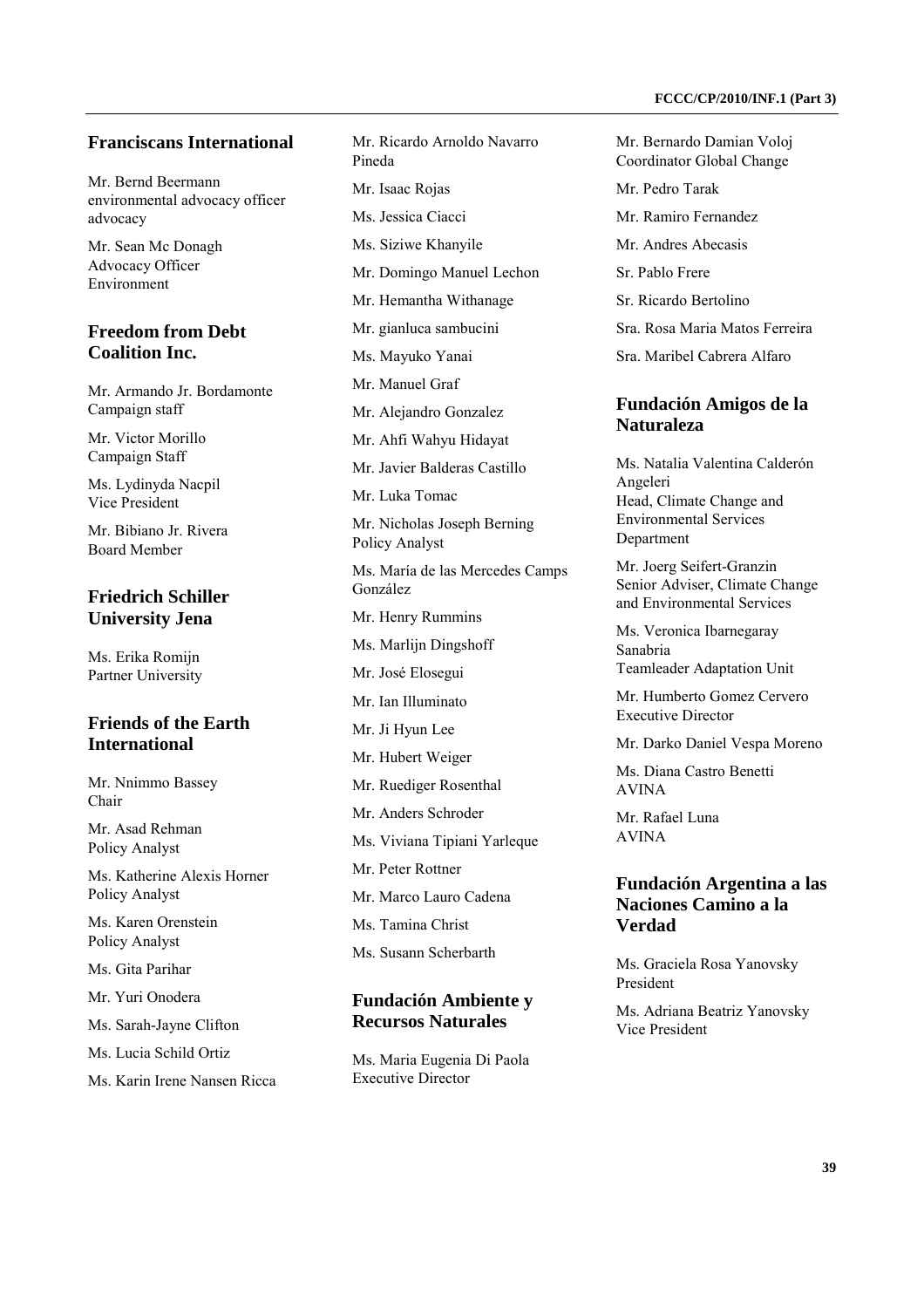# **Fundación Argentina a las Naciones Camino a la Verdad (continued)**

Ms. Patricia Rosana Palazzi Secretary

Ms. Claudia Andrea Palazzi Assistant Secretary

Ms. Marisa Viviana Vergara Assistant Treasurer

Mr. Saùl Yanovsky Treasurer

Ms. María Lujan Aybar

Ms. Vanessa B. Piña

Ms. Natalia Lorena Piña

Mr. Marcelo Adrian Laino

Mr. José Ariel González

#### **Fundación Bariloche**

Ms. María Celeste Martínez

Mr. Thomas B Johansson

#### **Fundación Biosfera**

Mr. Horacio Pablo de Balaustegui Director of Department Climate Change

Mr. John Cory Connolly Professional, Environmental Policies Assistance Climate Change

## **Fundación de Iniciativas de Cambio Climático**

Sra. Suyapa Concepcion Zelaya Amaya Executive Director Executiv Address

Sra. Silvia Xiomara Gomez Robleda President Board

Sra. Blanca Isidra Amaya Vice President Board

Sra. Sandra Emilia Muñoz Reyes Training Advisor Executive Address

Sra. Danne Yakeline Chavez Membreño Asistente Tecnico Zona Norte Direccion Ejecutiva

## **Fundación Futuro Latinoamericano**

Sra. Mónica Andrade Coordinator Climate Change

Ms. Maria Nela Curi Chacón **Director** Strategic Initiatives

Mr. Pablo Larco Ortuño

Ms. Yolanda Kakabadse

Ms. Marion Khamis

Mr. Yan Speranza Gonzalez

Ms. Claudia Martínez Zuleta

Mr. Manuel Rodríguez Becerra

Ms. Gloria Inés Tejada Pardo

Mr. Gerardo Ardila

Mr. Luis Zambrano González

Mr. Pablo Ricardo Baños Trujillo

# **Fundacion IPADE (Instituto de Promocion y Apoyo al Desarrollo)**

Sra. Barbero Sierra Celia Development Education

Sra. Aranzazu García Gangutia Communication Development Education

Sra. Eva María Vicente Morales Development Education

Ms. Anne - Marie Melster

Mr. Gustavo Martinez Balleste

Mr. Francisco Javier Velasco Vela

Ms. Elionora Isunza Gutierrez

# **Fundación para la Promoción del Conocimiento Indígena**

Mr. Marcial Arias Secretario General Secretaria General

Sra. Florina Lopez Miro Coordinadora Nacional Red de Mujeres Indigenas sobre la diversidad biologica

Mr. Onel Masardule **Director** Direccion Ejecutiva

# **Fundación Privada Empresa & Clima**

Sra. Elvira Carles Directora Dirección

Sra. Dinnorah Suarez Empresa Miembro Fundación Privada Empresa & Clima Canarias Sostenible

Sr. Jaume Josa Empresa Miembro Fundación Privada Empresa & Clima Inno-Terra, S.L.

Sr. Alejandro de Juanes Empresa Miembro de la Fundación Privada Empresa & Clima Inclam CO2

Sr. Jaime Ferrando Empresa Miembro de la Fundación Empresa & Clima Opex Energy Operación y Mantenimiento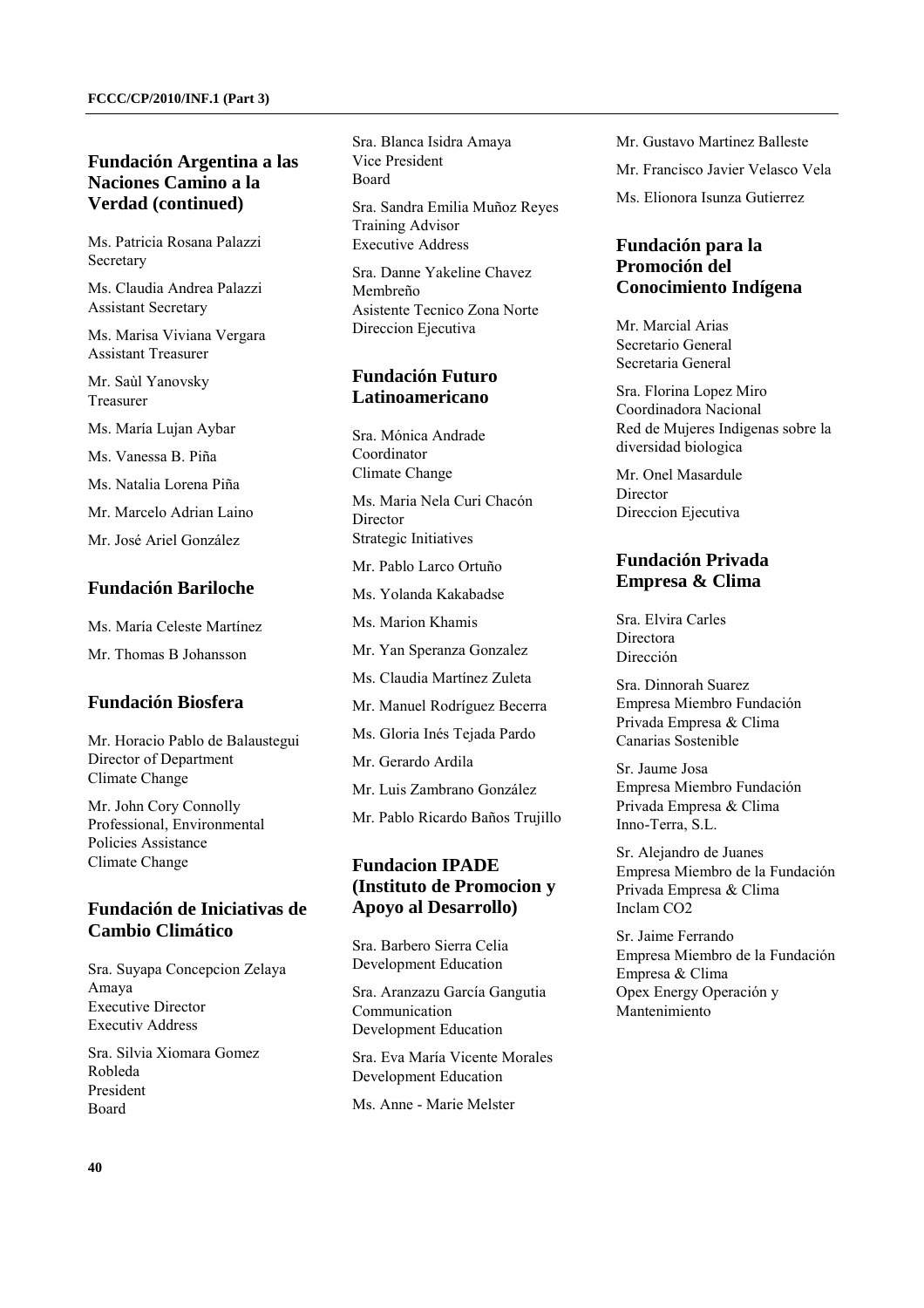## **Fundación Privada Empresa & Clima (continued)**

Sra. Gisela Lorán Empresa Miembro de la Fundación Privada Empresa & Clima Taller de Ingeniería Ambiental, S.L.

Sr. Josep Lluís Salazar Miembro de la Fundación Privada Empresa & Clima Decanato Colegio Registradores Cataluña

# **GenderCC - Women for Climate Justice**

Ms. Marion Rolle Coordinator

Ms. Sharmind Neelormi Steering Committee

Ms. Maira Zahur Researcher Gender Disaster Network

Ms. Gotelind Gisela Alber Board Member

Ms. Felicia Marie Davis United Negro College Fund

Ms. Claudia Gimena Roa Avendaño FUNDAEXPRESION - Fundación de Expresión Intercultual

Ms. Kelebogile Nthite

Ms. Ana Filippini World Rainforest Movement

Ms. Eunice Stella Warue Environment and Sustainable Development Institute

Ms. Andrea Isabel Guzmán Arroyo

Ms. Ma. Nina Lourdes Somera

Ms. Anjum Nahed Chowdhury Gana Unnayan Kendra

Ms. Jacqueline Cetline Patterson Women of Color United

Ms. Saquina Filimone Mucavele

Ms. Sherry Lyn Owens Colorado State University

#### **Georgetown University**

Ms. Victoria Arroyo Executive Director Georgetown Climate Center

Ms. Tsinu Tesfaye Administrative Assistant Georgetown Climate Center

Mr. John Jared Snyder Assistant Commissioner Department of Environmental Conservation State of New York

Ms. Robin Schlaff Special Counsel to CommissionerChair NYS Sea Level Rise Task Force, Co-Chair, NYS Climate Action Plan, Adaptation Technical Workgroup Department of Environmental Conservation State of New York

Ms. Nancy Dea Fenno Boyd Deputy State Design Engineer Dept. of Transportation Washington State

#### **German Agro Action**

Mr. Robert Grassmann Senior Adviser

Mr. Michael Kühn Senior Adviser, Climate Change

#### **German Development Institute**

Ms. Chinwe Ifejika Speranza Mr. Marcus Kaplan Mr. Fariborz Zelli

#### **German Emissions Trading Association**

Mr. Ulrich Sawetzki Chief Executive Officer Energy Technology Solutions GmbH

Ms. Rachel Mountain Head of Global Marketing Marketing **EcoSecurities** 

Mr. Jose Castro **EcoSecurities** 

#### **German Marshall Fund of the United States**

Mr. Thomas Kleine-Brockhoff Director of Policy Programs Policy Programs

Mr. Thomas Legge Program Officer Climate and Energy

Ms. Tessa Paganini Program Assistant Climate and Energy

Ms. Elizabeth Zelljadt Senior Analyst Carbon Market Research North America Point Carbon

Mr. Andrew Stevenson Research Assistant Resources for the Future

Mr. Andrew Fishbein Program Associate Congressional Relations

Ms. Christina Elvers Program Associate Brussels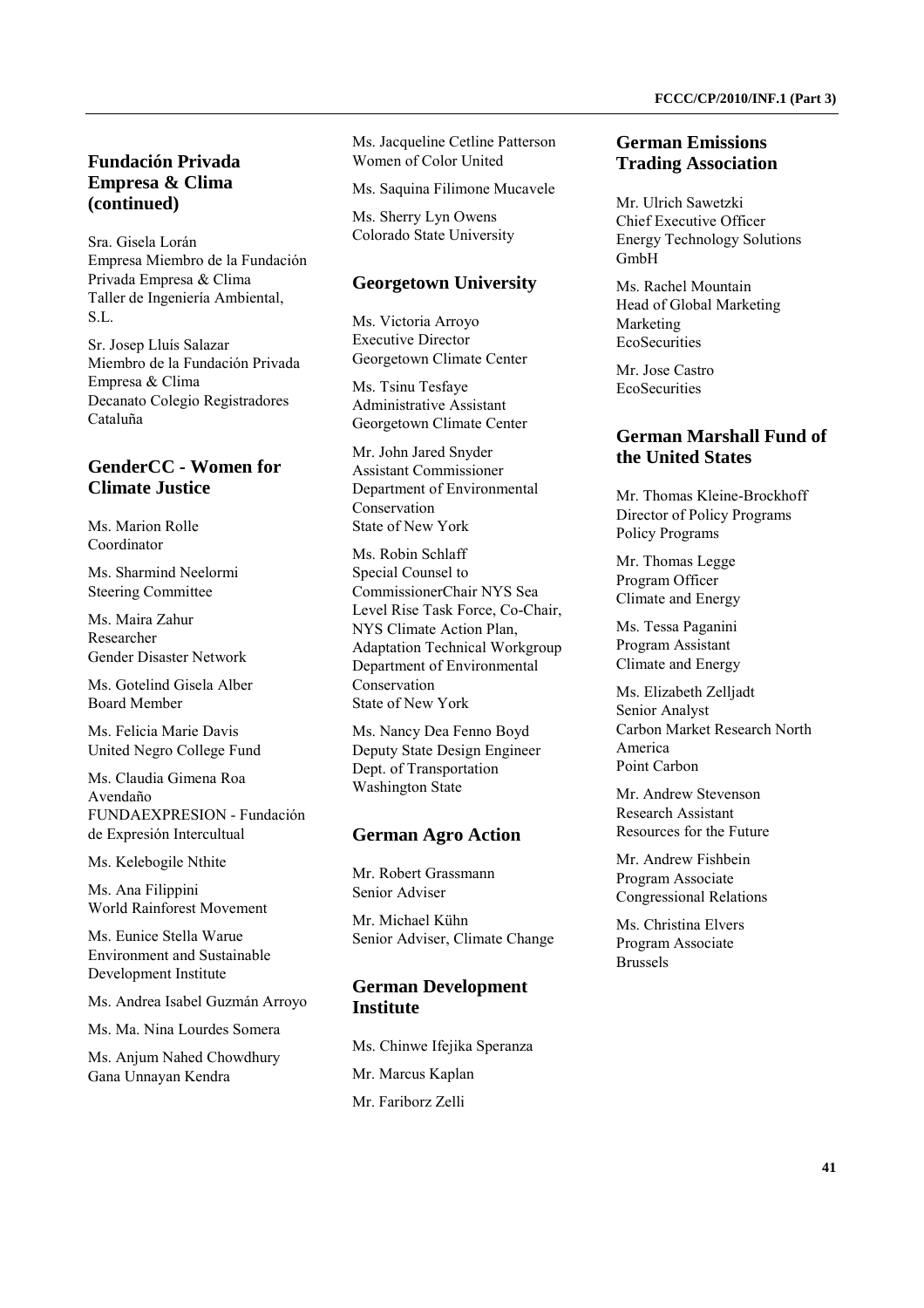# **German NGO Forum on Environment and Development**

Mr. Jürgen Maier Director

Mr. Diego Martinez-Schuett

Ms. Natasha Solveig Hurley

Ms. Eva Maria Filzmoser Project Coordinator CDM-Watch

Ms. Maria Gonzalez Valencia

#### **GERMANWATCH**

Mr. Jan Patrick Andreas Burck Climate Policy Adviser

Ms. Qian Cheng Climate Policy Adviser

Ms. Kristin Gerber Project Manager, Mainstreaming of Climate Risks

Mr. Christoph Hessling Climate Policy Advisor

Ms. Maria Manez Climate Policy Advisor

Ms. Denise Margaret Santos Matias Climate Policy Advisor

Mr. Klaus Milke Chairman of the Board

Ms. Lindsay Anne Parker Climate Poligy Advisor

Mr. Manfred Treber Senior Adviser, Climate and Transport

## **Global Campaign for Climate Action**

Ms. Kelly Joy Rigg Executive Director

Mr. Paul Horsman Campaigns Director Ms. Julia Sanchez National Campaigns Coordinator

Ms. Aslihan Tümer Campaigner Climate and Engergy

Mr. Karl Burkart

Ms. Claire Carlton

Ms. Kathy Karam Outreach Coordinator

Ms. Johanna Leffler Strategy Coordinator Avaaz Foundation

Mr. Raul Gabriel Benet Keil

Mr. Joshua Wiese Negotiator Tracker

Mr. Lo Sze Ping

Ms. Alexandra Stark

Ms. Laura Tyrer

Ms. Joanna Dafoe Negotiator Tracker Climate Action Network Canada

Ms. Yang Furong

Mr. Andrea Cinquina Negotiator Tracker

Mr. Humberto Jaramillo

Ms. Anna Collins Negotiator Tracker

Ms. Deborah Leighty

Ms. Juliana Aziz Miriani Russar Negotiator Tracker

Mr. John Quigley

Ms. Leela Raina Negotiator Tracker

Ms. Anne-Marike van Schaik

Ms. Emily Nevins

Ms. Andrea Isabel Arzaba Diaz

Mr. Haoming Huang

Mr. Thomas Matagne

Mr. Liu Shangwen

Ms. Ni Yijing Ms. Wang Xiaona Mr. Feng Lun Ms. Lina Li Ms. Meng Si Ms. Shi Yina Mr. Li Bo Ms. Zhang Min

Mr. Osver Jaime Polo Carrasco

## **Global Canopy Programme**

Mr. Charlie Parker Policy Analyst Policy Programme Manager

Mr. Andrew William Mitchell Executive Director

Ms. Angela Almassy Research Analyst

Ms. Carolina Elia Networks and Communications **Officer** 

Mr. Arnaud Viel **EcoSecurities** 

#### **Global Ecovillage Network**

Mr. Albert Bates Ms. Maria Antonieta Martinez Ros Mr. Hector Everaldo Reyes Alcalá Ms. Aili Adelita Pyhälä

## **Global Environment Centre Foundation**

Mr. Yoshihiro Mizutani Director Project Division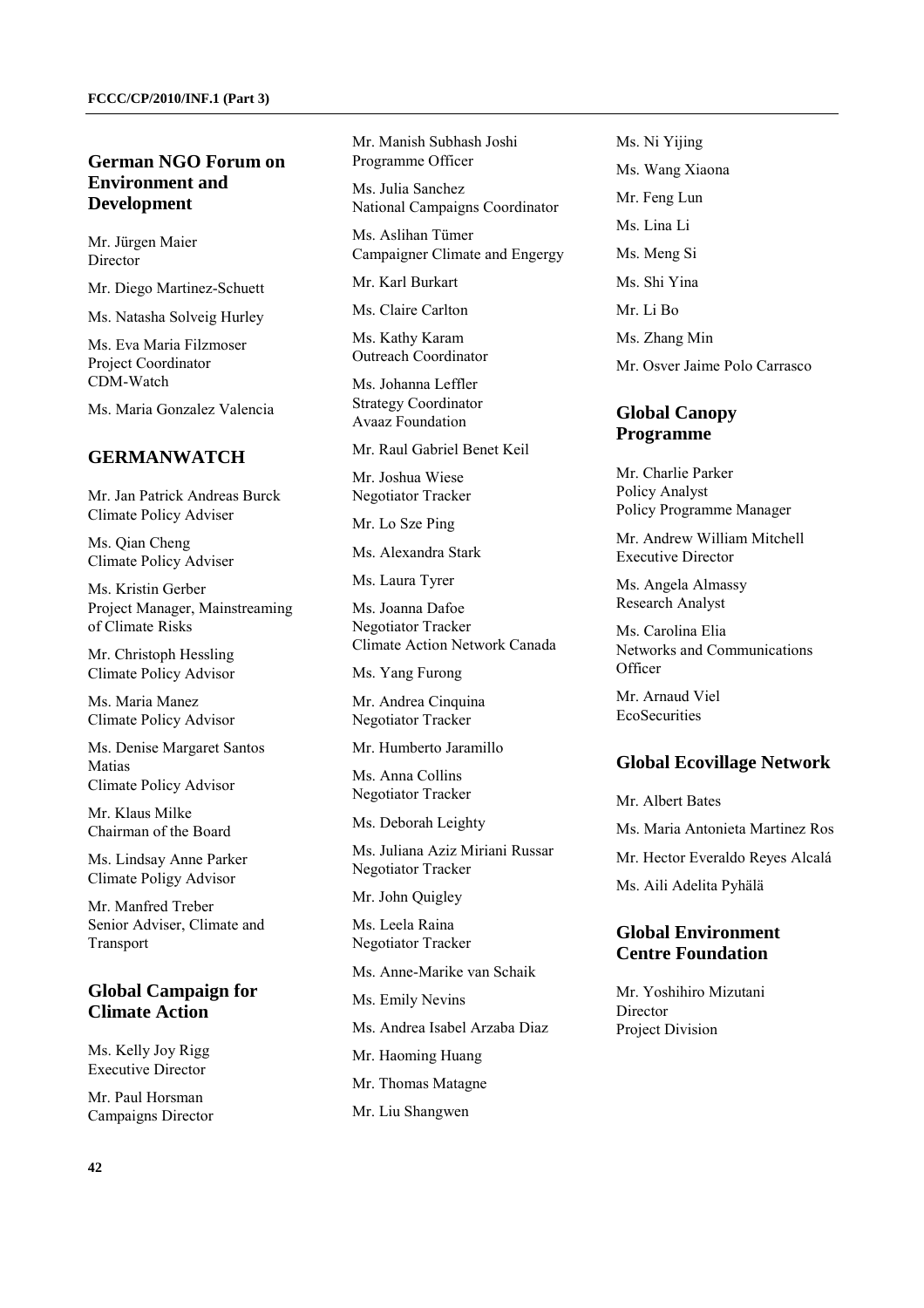# **Global Environment Centre Foundation (continued)**

Mr. Tomoya Motoda Programme Officer Carbon Management Department

Mr. Osamu Bannai Carbon Management Department

# **Global Environmental Forum**

Mr. Satoru Mizuguchi

#### **Global Environmental Institute**

Ms. Jiaman Jin Executive Director

Ms. Dongying Wang Program Officer

Ms. Qingchan Yu Program Officer

Ms. Cuiping Liao

Mr. Jian Lin

Mr. Feng Qian

Ms. Lancui Liu

Ms. Iin Li

Ms. Yuezi Yu Executive Dean Shanghai RDR Scientific Research and Development Institute

Ms. Muyun Hu Peking University Law School

#### **Global Exchange**

Ms. Shannon Kathleen Biggs Director Rights-Based Organizing

Ms. Payal Prithvish Parekh Climate Program Director

Climate International Rivers Network

Ms. Carleen Pickard Associate Director

Ms. Sanda Everette

## **Global Forest Coalition**

Mr. Fiu Mataese Elisara chairperson

Mr. Murray Christopher Finlet Gauntlett Regional Focal Point

Ms. Mary Louise Fuentebella Malig Board Member

Mr. John Blessing Karumbidza alternate regional focal point

Mr. Andrey Laletin Coordinator, Underlying Causes Programme

Ms. Simone Lovera Bilderbeek Executive Director

Ms. Camila Moreno national focal point

Mr. Deepak Rughani regional focal point

Mr. Joseph Weber

# **Global Industrial and Social Progress Research Institute**

Mr. Mitsuo Arai Director

Mr. Mitsutsune Yamaguchi Project Professor Research Center for Advanced Science and Technology The University of Tokyo

Mr. Katsuhide Nanya Director for Nagoya Office

Mr. Hiroyuki Hayashi Director

Ms. Noriko Irie Senior Researcher

#### **Global Justice Ecology Project, Inc.**

Ms. Anne Petermann Executive Director

Ms. Hallie Boas

Ms. Aja Lippincott Office and Programs Coordinator

Ms. Shannon Gibson Researcher

Mr. Hiroshi Kanno

Ms. Arlene Kanno

Ms. Lindsey Gillies

Ms. Sylvia Ribeiro Guazzo

#### **Global Legislators Organisation for a Balanced Environment**

Mr. Timothy Stephen Kenneth Yeo Mr. Martin Charles Horwood Ms. Serys Marly Slhessarenko Mr. Adam Matthews Mr. Rafael Jiménez-Aybar Ms. Kiti Sofia Vihavainen Ms. Marika Susanna Ala-Kurikka Ms. Metka Cavka Ms. Judith Leora Pena Ms. Marie Lefrançois Mr. Lasse van Aken Ms. Femke Lisanne de Jong Mr. Dirk van den Bosch Ms. Kira Boe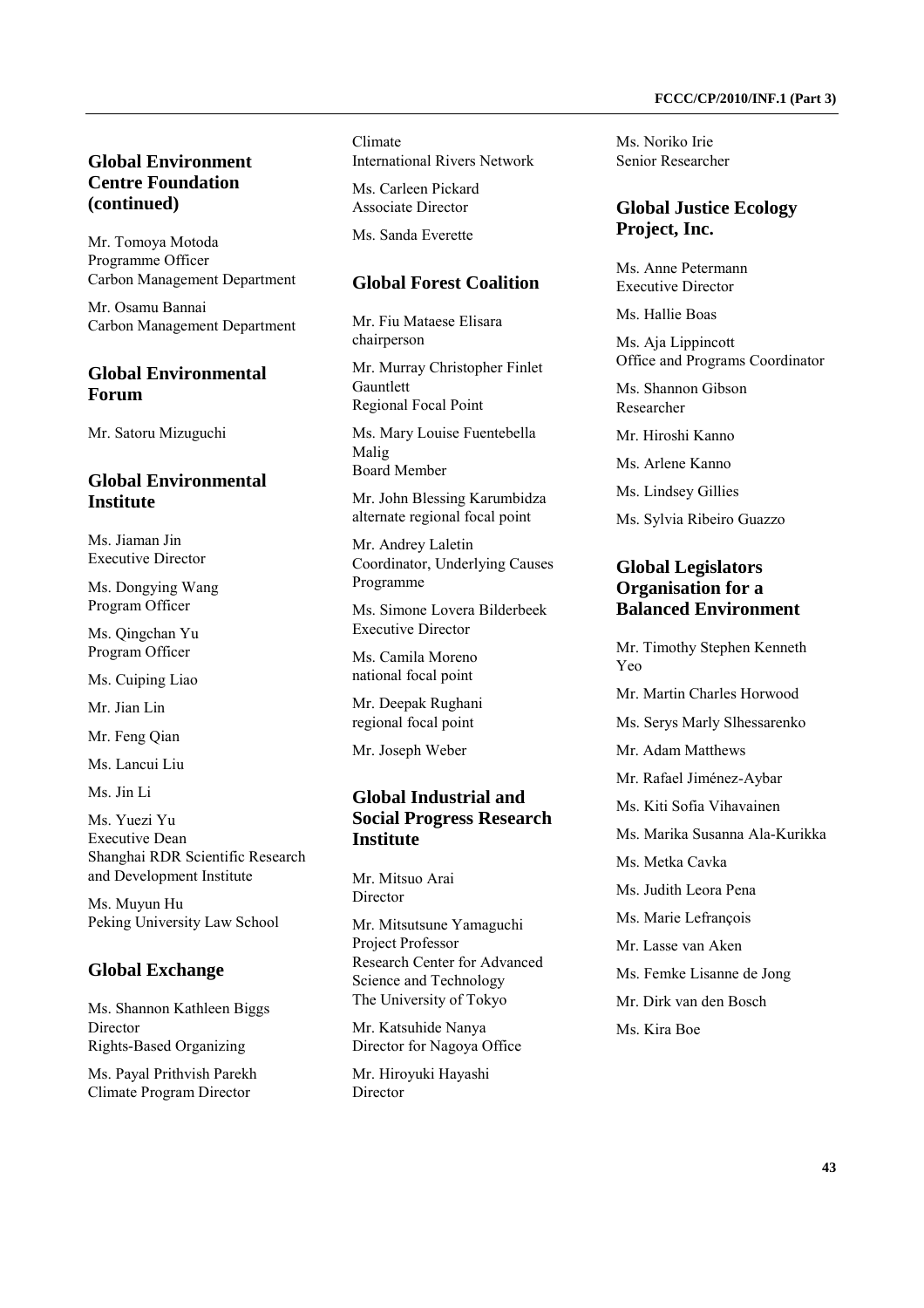## **Global Marshall Plan Foundation**

Mr. Frithjof Michael Finkbeiner Secretary General

Mr. Felix Maximilian Finkbeiner

Mr. Emilio Miridis Monroy Plant-for-the-Planet Foundation

Ms. Alessa Miridis Monroy Plant-for-the-Planet Foundation

Mr. Kjell Kühne Independent

Ms. Constanza Madero Antopia Plant-for-the-Planet Foundation

Ms. Maria Elida Antopia Saucedo Plant-for-the-Planet Foundation

Mr. Gregor Hintler Plant-for-the-Planet Foundation

Ms. Camila Mariscal Osorio Plant-for-the-Planet Foundation

Ms. Renatta Nicole Lalieu Remus Plant-for-the-Planet Foundation

Ms. Ana Paula Ramirez Hernandez Plant-for-the-Planet Foundation

Mr. Carlos Gonzalez Martinez Plant-for-the-Planet Foundation

Mr. Brian James Schmidly Representant Desertec

Mr. Emiliano Garza Garcia Plant-for-the-Planet Foundation

Ms. Carolina Castellanos Tarin Plant-for-the-Planet Foundation

Ms. Lucy Amelia Emerson-Bell Kids vs. Global Warming

Mr. Jorgo Miridis Plant-for-the-Planet Foundation

Ms. Elizabeth Virginia Mosqueda Rodríguez

Ms. Maya Moure Peña Independent

# **Global Peace Initiative of Women**

Ms. Joan Brown Campbell

Ms. Joan Chittister

Mr. Richard Cizik

Ms. Brianne Chai-Onn

Mr. Sraddhalu Ranade

Ms. Dena Finn Merriam Founder and Convener

Ms. Marianne Marstrand Burkhar

#### **Global Public Policy Institute**

Mr. Michael Coren Fellow

Mr. Leonard de Klerk Fellow

Ms. Margaret Dick Fellow

Ms. Iria Fernandez-Bobes Garcia Fellow

Mr. Jeff Horowitz Fellow

Mr. Glenn Hurowitz Fellow

Sr. Juan Jose Martinez Fellow

Sr. Roberto Montero Fellow

Mr. Robert O'Sullivan Fellow

Sra. Monica Pena Galan Fellow

Mr. Morten Prehn Sorenson Fellow

Mr. Alexander Rau Fellow

Ms. Charlotte Streck Vice Chair of the Board

Sr. Gerardo Vergara Asenjo Fellow

Mr. Moritz Kaspar Karl von Unger Fellow

Mr. Daniel Weingarten Fellow

## **Global Risk Forum GRF Davos**

Mr. Marc Stal Project Coordinator

#### **Global Wind Energy Council**

Mr. Stephen Gregory Sawyer Secretary General

Mr. Carmen Becerril Martínez Acciona Energía

Mr. Miguel Ángel Alonso Acciona Energía

Ms. Magdalena Garcia Mora Acciona Energía

Mr. Paz Nachón López Acciona Energía

Mr. Ramón Fiestas Hummler

Ms. Shruti Shukla Policy Director

Mr. Michael Norman Zarin Vestas

Ms. Nicola Melchiotti ENEL

Mr. Casiopea Ramírez Melgar ENEL

Mr. Jorge Antonio Landa Bonilla

Ms. Rina Bohle Zeller Vestas

Ms. Sarah Bryce

Mr. Mauricio Andres Trujillo Vera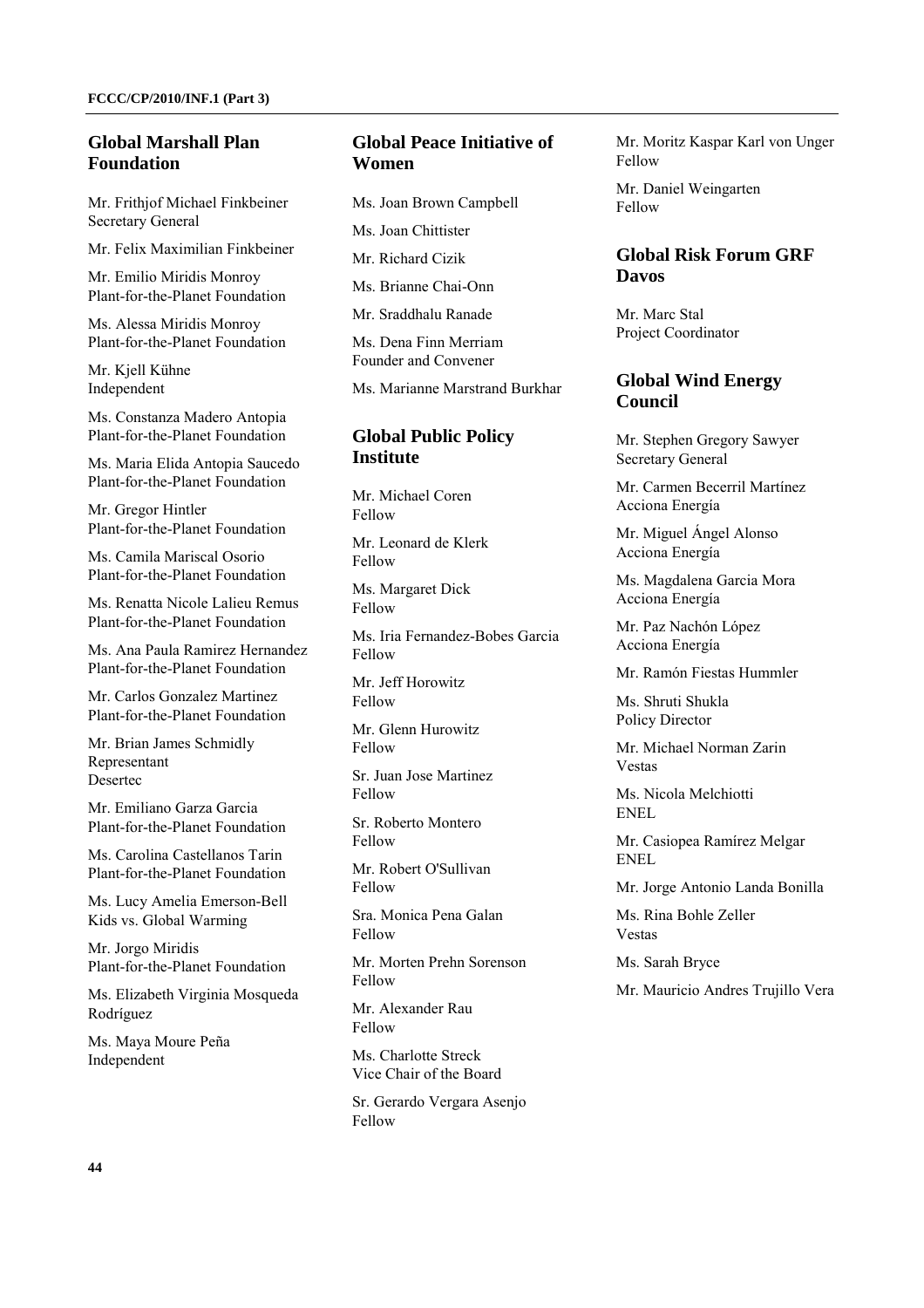#### **Global Witness Limited**

Ms. Chloe Fussell Assistant Campaigner, Forests and Climate

Mr. Richard Jacobsen Forest Policy Advisor

Mr. William Simon Kyte Forest Campaigner

Mr. Donald Lehr Adviser

Mr. Stephen Leonard

Mr. Maurice Odhiambo Makoloo Consultant

Ms. Shruti Mehrotra Senior Campaigner, Climate Change

Mr. Tom Picken Team Leader, Industrial Forest Uses

Ms. Rosalind Reeve Head of Delegation Climate & Forests

Mr. Davyth Harold Stewart Lawyer and Senior Campaigner

# **Good Governance for Social Development and the Environment Foundation**

Mr. Buntoon Srethasirote Director

Ms. Supranee Jongdeepaisarl Director Program on Public Welfare(Division 3) Thailand Research Fund

Mr. Chalotorn Kansuntisukmongkol Ph.D Faculty of Economics Thammasart University

Ms. Niramon Sutummakid Assoc. Prof.

Faculty of Economics Thammasart University

Mr. Chayan Tantivasadakarn Associate Professor Faculty of Economics Thammasart University

#### **GoodPlanet**

Mr. Ruy Korscha Anaya de la Rosa Mr. Nicolas Metro

## **Gordon E. and Betty I. Moore Foundation**

Ms. Heather Wright Programme Officer Environmental Conservation Programme

Mr. Luis Solorzano Program Director Environmental Conservation Program

Mr. Dan Winterson Program Director Enviornment Program

Ms. Rebecca Moore Manager, Google Earth Outreach & Google Earth Engine Google Earth Engine Google Inc.

Mr. Noel Gorelick Software Engineer Google Earth Engine Google Inc.

Mr. David Thau Sr. Developer Advocate Google Earth Engine Google Inc.

Mr. Matt Hancher Software Engineer Google Earth Engine Google Inc.

#### **Green Belt Movement**

Mr. Peter Ndunda

- Ms. Benine Peninah Muriithi
- Ms. Francesca de Gasparis
- Mr. Benjamin Kimani Kiuru

Mr. Peter Eredics

Mr. Jackson Kimani Director, Kenya Clinton Climate Initiative William J. Clinton Foundation

# **Green Club**

Mr. Yang-Chien Chang

Ms. Yi-Chun Lai Student Environment

Ms. Yu-Lin Huang Student Environment

Ms. Ya-Chih Lo Student Environment

Mr. Liang-Yi Chang Student Environment

Ms. Chen Yung Student Environment

Ms. Hsin-chun Hu Engineer Technology

Mr. Hua-shan Tai Professor Safety Health

Mr. Jiun-horng Tsai Professor Environmental Engineering

Mr. Cheng-feng Lee Assistant Professor Recreation Management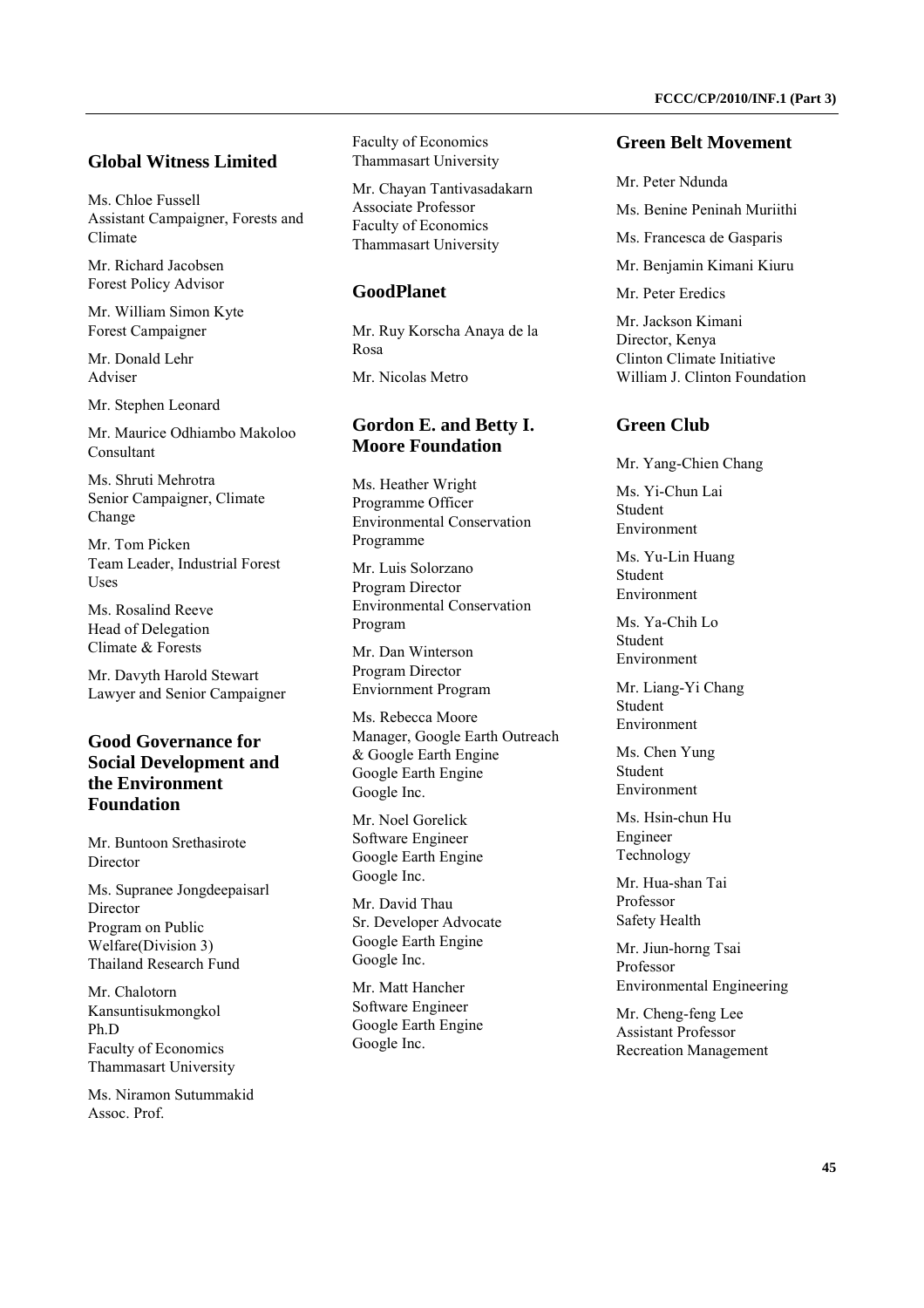#### **Green Club (continued)**

Mr. Shis-ping Lin Section Chief Foreign Students

Mr. Yu-lung Chen Lecturer Continuing Education

Mr. Guo-Jan Hung

Mr. Lei Yang

# **Green Cross International**

Ms. Michelle Laug Communications Executive

#### **Green Economics Institute**

Ms. Michele S. Gale de Oliveira Director

Ms. Katherine Black

#### **Green European Institute AISBL**

Ms. Åsa Romson Member of Parliament, Sweden

#### **Green Institute Limited**

Ms. Adriana Mugnatto-Hamu

Ms. Elizabeth Evans May Canadian Greens

Ms. Nyssa Christine McLeod

Mr. Frederick John Twilley Australian Green Instute

Ms. Patricia Aileen Warwick

#### **Green Korea United**

Mr. Hyung-jin Son Ms. yu-jin Lee Ms. Hyun Joo Lee

Ms. Keal Ye Cho Ms. Hyun Joo Chung Mr. Dae Wung Kang Mr. Gwo-Jou Huang Mr. Yong Seok Ko Mr. Sang-Bok Youn Ms. Ye-ji Cheon

#### **Greenhouse Gas Management Institute**

Mr. Michael Gillenwater Executive Director

Mr. Tim Stumhofer

#### **Greenhouse Policy Coalition**

Mr. David Venables Executive Director

#### **Greenpeace International**

Mr. Wendel Hilde Luc Trio Climate Policy Coordinator

Mr. Frédéric Amiel Solar Generation International Coordinator

Mr. Gustavo Ampugnani Climate Campaigner Greenpeace - Mexico

Ms. María Patricia Arendar Lerner Executive Director Greenpeace - Mexico

Mr. Kyle Joshua Ash Senior Legislative Representative, Global Warming Program Greenpeace - USA

Mr. Ricardo Lacerda Baitelo Climate and Energy Campaigner Greenpeace - Brazil

Mr. John Bowler Forests Political Director Mr. Brady Bradshaw Youth Representative

Mr. Alejandro Cadena Cisneros Communications Officer Greenpeace - Mexico

Ms. Kristin Noelle Casper Legal Counsel, Campaigns and Actions

Mr. Mads Flarup Christensen Executive Director Greenpeace - Nordic

Mr. Erick Consejo Valenzuela IT Manager Greenpeace - Mexico

Mr. Gary Cook Campaigner

Mr. Roman Paul Czebiniak Political Adviser, Climate and Forests

Ms. Juliana da Veiga Lima Tinoco Press Officer

Mr. Deven Digwal Arya Public Engagement Campaigner Greenpeace - India

Ms. Nicole Figueiredo de Oliveira Climate Campaigner Greenpeace - Brazil

Mr. Jérôme Frignet Forest Campaigner Greenpeace - France

Ms. Karine Alexandra Gavand Climate and Energy Campaigner Greenpeace - France

Ms. Naomi Ursula Goodman Project Manager Political and Business

Mr. Casey Ryan Harrell Campaigner

Mr. Steven Bruce Herz Political Adviser, Climate Finance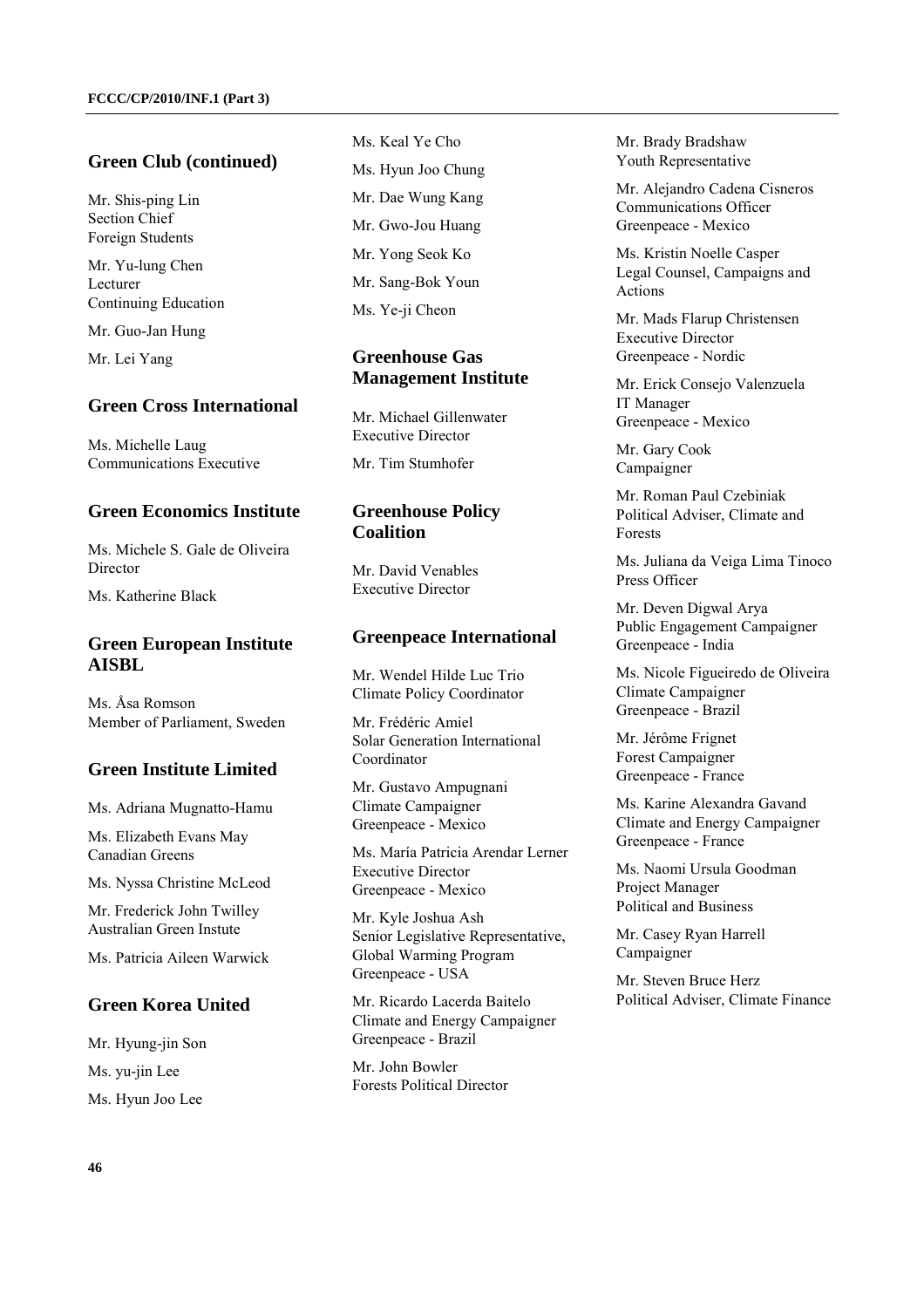#### **Greenpeace International (continued)**

Mr. Sune Højmann Scheller Communications Officer Greenpeace - Nordic

Ms. Alma Rosa Jazmín Martínez Human Resources Coordinator Greenpeace - Mexico

Mr. Martin Kaiser Climate Political Coordinator Greenpeace - Germany

Mr. Daniel Jacob Kessler Communications Manager

Ms. Kaisa Maija Ilona Kosonen Political Advisor, Climate Change

Ms. Melina Mewapun Laboucan-Massimo Climate and Energy Campaigner Greenpeace - Canada

Ms. Virginie Lambert-Ferry Climate and Energy Campaigner Greenpeace - Canada

Ms. Yan Li Climate and Energy Campaigner Greenpeace - China

Ms. Tina Loeffelbein Communications Officer Greenpeace - Germany

Mr. Héctor David Magallón Larson Forest Campaigner Greenpeace - Mexico

Mr. Bustar Maitar Deputy Project Leader, Global Forest Network, Indonesia Greenpeace South East Asia

Mr. Francisco Javier Manzano Garcia Volunteer Support Greenpeace - Mexico

Mr. Ismael Marino de la O Volunteer Support Greenpeace - Mexico

Ms. Sandra Martínez Platas Communications Officer Greenpeace - Mexico

Mr. Miguel Ramón Mejía Adame Greenpeace Youth Volunteer

Ms. Jessica Joyce Miller Communication Officer

Mr. Daniel Mittler Director, Political and Business

Mr. Andre Monteiro Amazon Campaigner Greenpeace - Brazil

Ms. Szabina Mozes Communication Officer

Mr. Kumaran Shunmugam Naidoo International Executive Director Greenpeace Netherlands

Mr. Alejandro Olivera Bonilla Oceans campaigner Greenpeace - Mexico

Mr. Siddharth Pathak Policy Officer Climate and Energy Greenpeace - India

Mr. Carlos Federico Piñeyro Nelson Legislative Liason Greenpeace - Mexico

Mr. Rodolfo Salomón Sánchez Guzmán Communications Officer Greenpeace - Mexico

Mr. Massimo Saracino Volunteer Support

Mr. Adam Maurice Shore Events Coordinator

Mr. Rolf Alexander Skar Greenpeace - USA

Ms. Zeldania Soriano ASEAN Political Advisor Greenpeace South East Asia

Ms. Melita Steele Climate & Energy Campaigner Greenpeace - South Africa

Ms. Claire Stockwell Consultant, Climate Law and Policy

Ms. Brenda Suárez Alvarez Youth Coordinator Greenpeace - Mexico

Mr. Joao Henrique Talocchi Climate and Energy Campaigner

Mr. Christoph Thies Forests Campaigner

Ms. Katia Karina Torres Gómez Volunteer Support Greenpeace - Mexico

Ms. Jodie Leigh Van Horn Campaigner

Ms. Aida Vila Rovira Climate & Energy Campaigner Greenpeace - Spain

Ms. Irene Wabiwa Kyembwa

Mr. Xiaojun Wang Communications Director Greenpeace - China

Mr. Paul Roger Winn Climate and Forest Campaigner Greenpeace - Australia

Ms. Ailun Yang Climate & Energy Campaign Manager Greenpeace - China

Mr. Chikara Yanome Toda Volunteer Coordinator Greenpeace - Mexico

Mr. Gerardo Mineo Yanome Vargas Logistics Support Greenpeace - Mexico

# **Greenriver**

Mr. Xin Yang President

Mr. Wen Deng Project Manager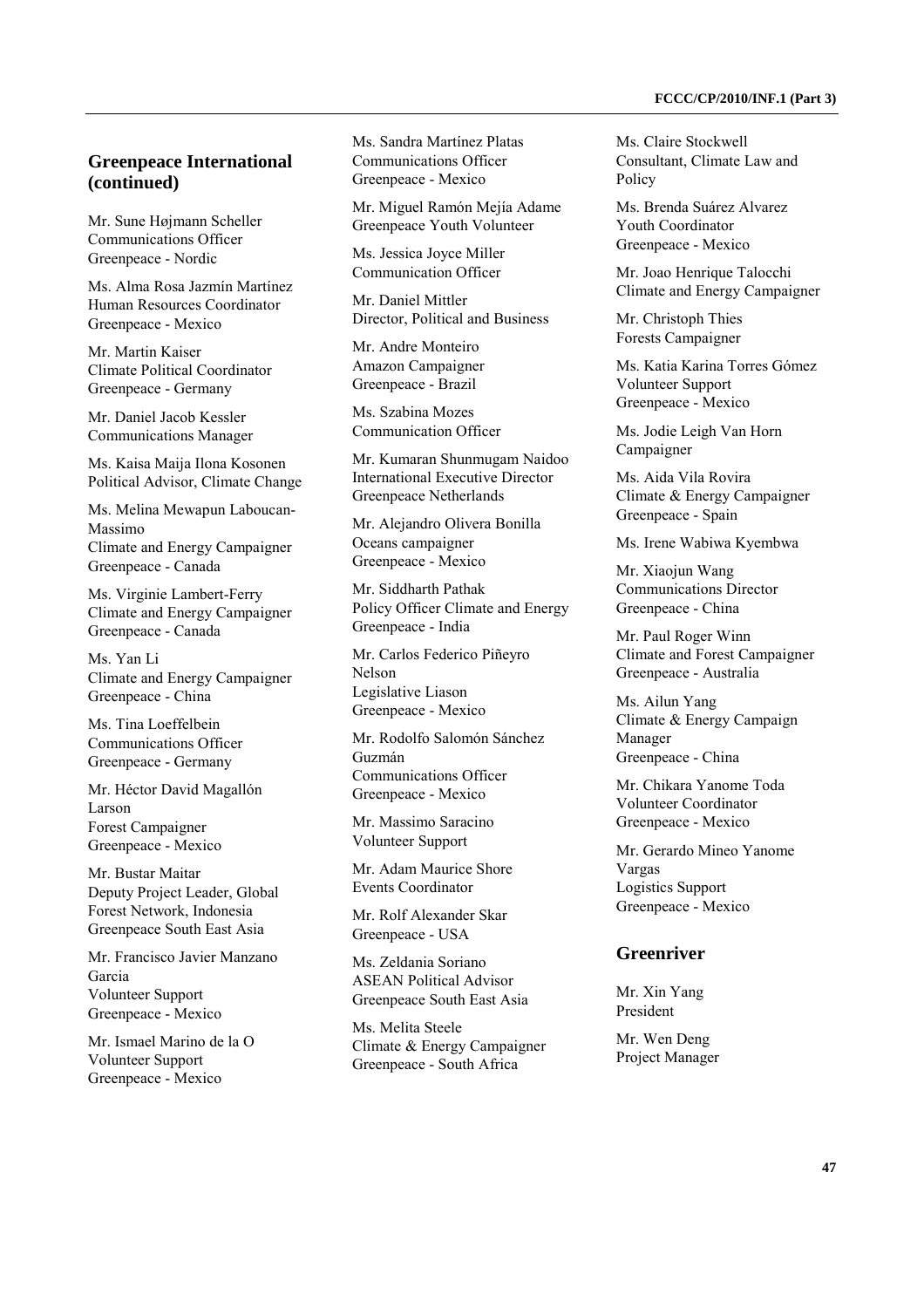#### **Greenriver (continued)**

Ms. Ya Tang project coodinator

Ms. Jun Xu Professor Sichuan University

Mr. Yang Xiong Senior Engineer Examination Department Shenzhen Municipal Engineering Consulting Center

Ms. Mei Han Doctor The People's Hospital of Golmud in Qinghai Province

Mr. Congxu Zhan General Manager General Manager Office Shenzhen Tianya Architecture Environment Technology Co.,LTD

# **Groupe Energies Renouvelables, Environnement et Solidarités**

Mr. Samuel Bryan Technical Director Climate Change Unit

Ms. Marion Verles Executive Director Nexus, Carbon for Development

Mr. Minh Cuong Le Quan Strategic Advisor Nexus

Ms. Raphaele Deau Communication Manager Climate Change Unit

Ms. Swan Fauveaud Manager Climate Change Unit

Mr. Willam Battye CDM Analyst Climate Change Unit

Ms. Claire Auzias Climate Change Unit

#### **Grupo de Trabajo Amazónico**

Mr. Benjamin Powell

Ms. Melanie Edwards

Mr. Leonardo Schlesinger

Ms. Letícia Campos Communication Advisor Communication Amazonian Working Group - GTA

#### **Harvard University**

Mr. Robert Stavins Director Harvard Project on International Climate Agreements

Mr. Robert Stowe Manager Harvard Project on Climate Agreements

Mr. Kenneth Richards Associate Director, Center for Research on Energy and the Environment School of Public and Environmental Affairs Indiana University

Mr. Jason Chapman Project Coordinator Harvard Project on International Climate Agreements

Ms. Joanna Stavins Harvard Project on International Climate Agreements

# **Health and Environment Alliance**

Ms. Pendo Maro Senior Climate and Energy Advisor **EU** HEAL and HCWH

Mr. Michael Wilks CPME Rapporteur on Environment health, Immediate Past President of CPME International Standing Committee of European Doctors - CPME

#### **Heinrich Böll Foundation**

Mr. Björn-A. Ecklundt Project Management International Environmental Policy

Ms. Ingrid Spiller

Mr. Dawid Danilo Bartelt **Director** Brazil office

Mr. Jiliang Chen Program Manager, Climate and Energy Beijing office

Ms. Annette von Schönfeld Department Head Latin America Department

Ms. Lili Dou Programme Officer Friends of Nature

Mr. Jorge Villareal Heinrich Böll Foundation - Central America Office

Mr. Patrick Schroeder Senior Advisor China Association for NGO Cooperation

Ms. Xiangying Shi Finance COP16TeamChinaYouth

Ms. Qian Tian Green Anhui Environment Development Centre

Ms. Hong-Ling Chang Golden Bridges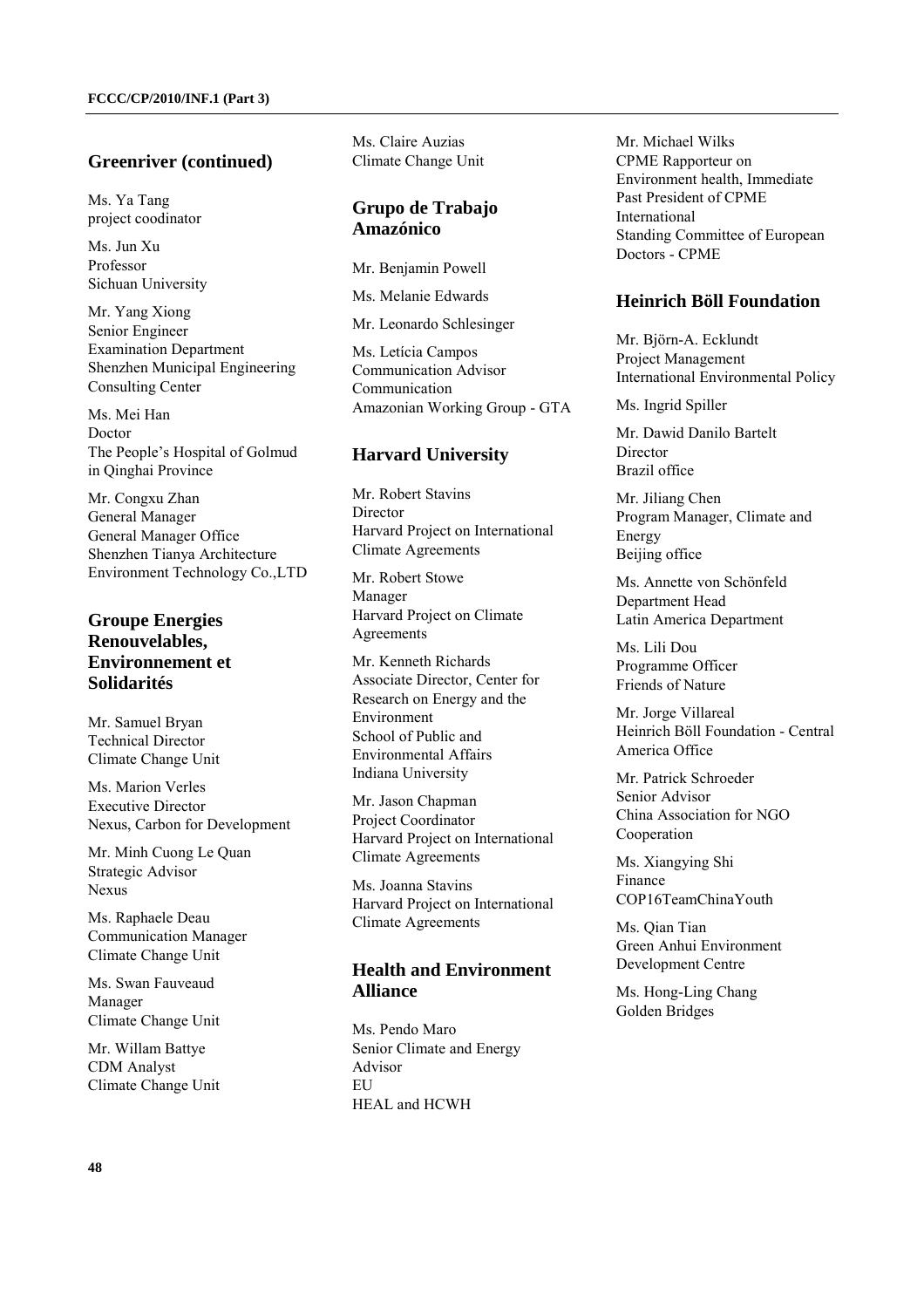# **Heinrich Böll Foundation (continued)**

Ms. Lilia Fuhr Department Head Ecology and Sustainable Development

Mr. Hezron Wahome Horn of Africa office

Mr. Jakob Kiessling

Mr. Jürgen Moritz

Ms. Vanessa Alejandra Pocasangre Mijango Heinrich Böll Foundation - El Salvador

Ms. Janne Rohe

Ms. Elena Nikulina Programme Coordinator, Ecology Heinrich Böll Foundation - Russia

Ms. Olga Podosenova Climate Coordinator Ural Ecological Union

Mr. Vladimir Slivyak Co-Chairman Ecodefense

Mr. Tigere Chagutah Cape Town office

Ms. Kulthoum Omari Sustainable Development Programme Manager Cape Town office

Mr. Tun Lwin Climate Watch Myanmar

Ms. Wanun Permpibul Programme Coordinator, Energy and Climate Policy in Thailand South East Asia Regional Office

Mr. Montree Chantawong TERRA

Mr. Ümit Sahin Green Thought Association, Turkey

Mr. Arne Jungjohann Programme Director, Environment and Global Dialogue Heinrich Böll Foundation - North America Office

Ms. Liane Schalatek Associate Director North America Office

#### **HELIO International**

Mme Helene Connor-Lajambe Honorary President

Mr. Rodney Janssen Chairman, Board

Ms. Ruth Ann McFarlane Treasurer Cumulative Environmental Management Association

Ms. Leticia Ozawa Meida Research fellow De Montfort University

M. Stéphane Pouffary Expert

Ms. Laura Williamson Project Director

#### **Huairou Commission**

Ms. Suranjana Gupta Program Coordinator Community Resilience Campaign Groots International

Sra. Ana Lucy Bengochea Martinez

Sra. Maria Teresa Rodriguez Blandon Fundacion Guatemala

Ms. Relinda Sosa **Director** CONAMOVIDI

Sra. Marling Haydee Rodriguez Cerros Union de Cooperativas las Brumas Sra. Alma Yolanda Nuñez Sra. Helida Marisol Ramos

Sra. Dalia Ixmukane Pop Tecun

Sra. Ana Maria Beatriz Castañeda Diego

Sra. Gloria Sanic Morales

Sra. Maura Antonia Olivera Acero Central de Bancos Comunales

#### **Humane Society International**

Mr. Alistair Graham International Biodiversity and Climate Change Adviser

Mr. Geoffrey Evans Animal Agriculture and Climate Change Specialist

#### **Ibon Foundation Inc.**

Mr. Gebremedhine Birega Dagaga Director Ethiopian Society for Consumer Protection

Mr. Richard Kimbowas Programme Officer Uganda Coalition

Ms. Maria Theresa Lauron Programme Manager International Department

Mr. Gilbert Roland Sape Programme Manager Pesticide Action Network - Asia and the Pacific - Malaysia

## **ICLEI-Local Governments for Sustainability**

Mr. Jørgen Abildgaard Chief Advisor On Climate Technical and Environmental Administration City of Copenhagen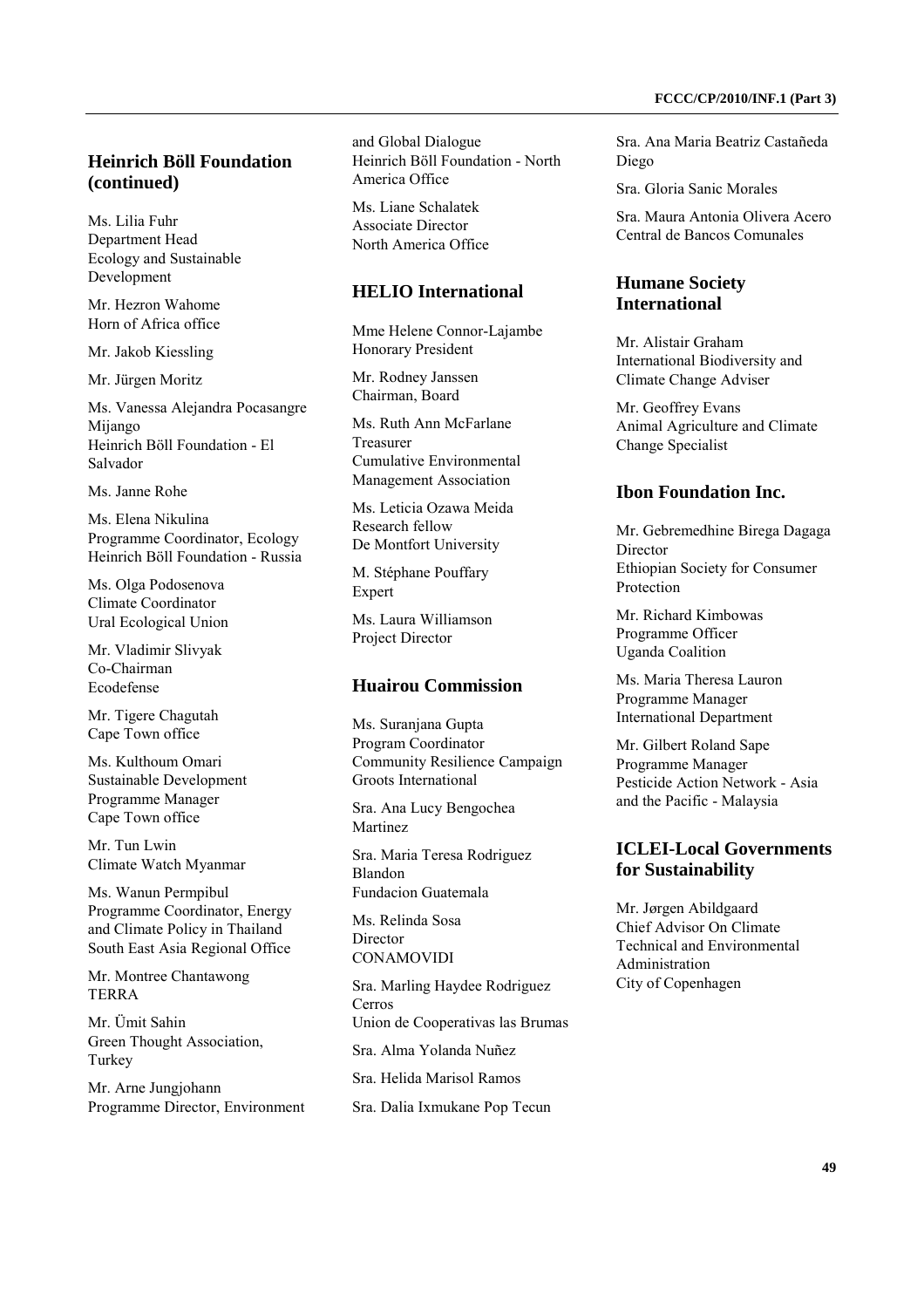## **ICLEI-Local Governments for Sustainability (continued)**

Ms. Itzel Alcérreca Corte Coordinadora de Programas y Proyectos International Council for Local Environment Initiatives - Latin America and Caribbean Secretariat

Sr. Arturo Altamirano Hurley Director General Dirección General de Asuntos Jurídicos H. Ayuntamiento de Benito Juárez Cancún

Mr. Yunus Arikan Manager

Ms. Barbara Avila Delgadillo Networking and film consultant TheWaterChannel

Mr. David Cadman Councillor and Director, Greater Vancouver Regional District, and President of ICLEI

Sr. Oscar Gustavo Cardenas Monroy Secretario del Medio Ambiente

Sr. Federico Celaya Gortari Director de información y gestión municipal del Centro Estatal de Desarrollo Municipal Centro Estatal de Desarrollo Municipal Estado de Sonora

Mr. Martin J. Chavez Executive Director, USA Office

Ms. Toshiko Chiba Coordinating Supervisor Bureau of Environment Tokyo Metropolitan Government

Mr. Myung-Rae Cho Professor University of DanKook

Sra. Concepción Colín Regidora de la Comisión de Turismo y Ecología

H. Ayuntamiento de Benito Juárez Cancún

Ms. Bertha Corte González Asesora ICLEI México

Sra. Martha Ruth del Toro Gaytan Secretaria de Medio Ambiente para el Desarrollo Sustentable Secretaria de Medio Ambiente para el Desarrollo Sustentable Estado de Jalisco

Sr. Ramon Delgado Aguirre Coordinador para el sureste International Council for Local Environment Initiatives - Latin America and Caribbean Secretariat

Sra. Martha Delgado Peralta Secretaria del Medio Ambiente Gobierno de la Ciudad de Mexico

Ms. Lizanda du Preez Professional Officer Energy and Climate Change

Ms. Anallely Flores Jiménez Jefa del Área Gestoría y Apoyo a MIPyMES Estado de Michoacán

Mr. Nepomuk Konrad Freiherr von **Ritter Director** KRITTER Advisory Services

Ms. Patricia Fuentes Sánchez Coordinadora de Relaciones Institucionales International Council for Local Environment Initiatives - Latin America and Caribbean Secretariat

Sr. Víctor Daniel García Elizalde Secretario Técnico Coordinación de medio ambiente Gobierno del Estado de Tlaxcala

Sra. Leticia García Polo Asistente de Presidencia Presidencia municipal Municipio de Puebla

Mr. Vidal Garza Cantú Director Ejecutivo Fundación FINES

Mr. Patrick Hays Mayor City of North Little Rock

Ms. Laura Yemili Heredia Ortiz Coordinadora de Asesores Secretaría de Recursos Naturales y Protección Ambiental Estado de Tabasco

Sr. Juan Ricardo Hernandez Morales Director de Ecología Dirección de Ecología Municipio de Aguascalientes

Sr. Rafael Igartúa Amuchástegui Coordinador de Asuntos Internacionales, Secretaría del Medio Ambiente Gobierno de la Ciudad de Mexico

Sr. Jose de Jesús Infante de Alba Asesor de la Presidenta Electa Municipio de Aguascalientes

Ms. Salem Anice Jones Global Administrator, ICLEI e.V.

Mr. Jeong-Soo Kim Director General of Environment Bureau Suwon City

Mr. Bo Asmus Kjeldgaard Mayor Technical and Environmental Administration City of Copenhagen

Mr. Emani Bharani Visweswara Kumar Excutive Director, South Asia

Sr. Román Lazcano Fernández Municipio de Puebla

Sr. José Eleazar López Araiza Alday Director General Dirección General de Medio Ambiente y Desarrollo Sustentable Presidencia municipal de León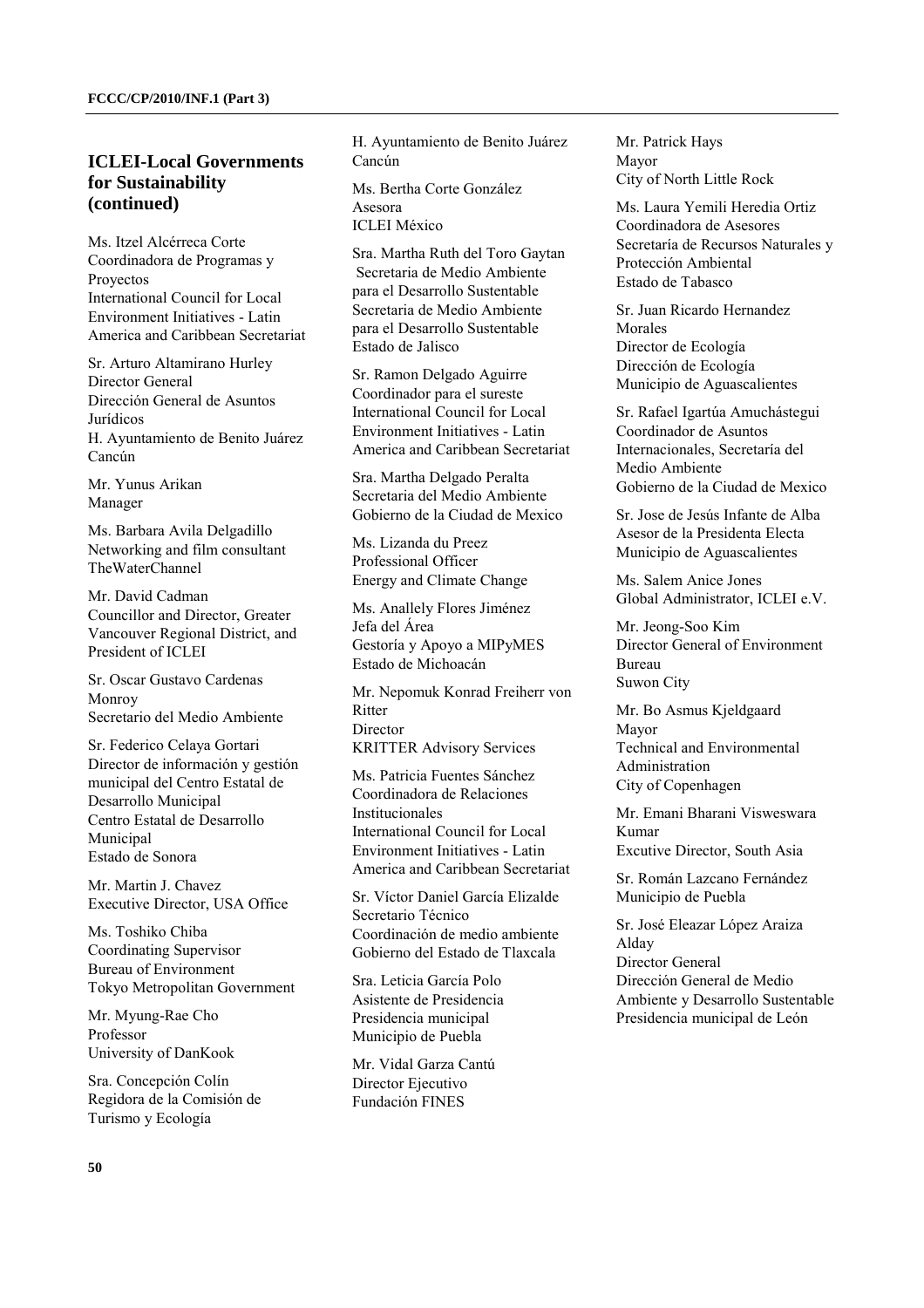# **ICLEI-Local Governments for Sustainability (continued)**

Sr. Sergio Loustaunau Velarde Vocal Ejecutivo Dirección General Comisión Estatal de Agua del Estado de Queretaro

Ms. Tine Lund Press Secretary Technical and Environmental Administration City of Copenhagen

Sra. María Verónica Manjarrez Colorado Coordinadora del centro estatal de estudios del clima Secretaría de Desarrollo Sustentable y Medio Ambiente Estado de Veracruz

Sra. Lorena Martínez Rodriguez Presidenta Municipal electa Presidencia municipal Municipio de Aguascalientes

Ms. Bertha Mohulatsi Member of Municipal Infrastructure Grand Committee Sol Plaatje Municipality

Ms. Dorothy Morudi Member of Social Development and Health Committee Sol Plaatje Municipality

Ms. Yuko Nishida Senior Staff Member Bureau of Environment Tokyo Metropolitan Government

Ms. Agnes Ntlhangula Chairperson of Social Development and Health **Committee** Sol Plaatje Municipality

Ms. Cathy Oke Member / Councillor of Melbourne ICLEI - Oceania

Sr. David Alejandro Parra Romero Director del Sistema de Monitoreo Ambiental Secretaria de Medio Ambiente para el Desarrollo Sustentable Estado de Jalisco

Mr. Eske Kock Pedersen Climate Officer City of Copenhagen

Sr. Fabian Pérez Flores Coordinador General Coordinación de Medio Ambiente Gobierno del Estado de Tlaxcala

Mr. César Reyna de la Madrid Coordinador Ambiental Metropolitano Estado de México

Sr. José Roch Vázquez Coordinador Estatal del Programa de Acción ante el Cambio Climático (SEDUMA) Secretaría de Desarrollo Urbano y Medio Ambiente (SEDUMA) Estado de Quintana Roo

Sra. Ana Romero Asesora Gobierno de la Ciudad de Mexico

Sra. Catalina Rosas Monge Secretaria Secretaría de Urbanismo y Medio Ambiente Estado de Michoacán

Mr. Carsten Rothballer Project Policy Officer

Sra. Graciela Saldaña Fraire Directora General Dirección General de Ecología Municipio de Benito Juárez

Sra. Analí Magali Soots Ortiz Apoyo Administrativo ICLEI México

Ms. Anke Stoffregen Communications and Dialogs ICLEI - World Secretariat

Mr. Kenji Suzuki Director for International Environment Cooporation Bureau of Environment, Tokyo Metropolitan Government Sra. María Teresa Tattersfield Yarza Oficial de Cambio Climático Misión Diplomática de El Reino Unido en México

Sr. Esteban Torres Briones Asesor en Eficiencia Energética ICLEI México

Mr. Arnulfo Valdivia Machuca Coordinador de Asuntos Internacionales Coordinación de Asuntos Internacionales del Estado de México

Mr. Gino van Begin Regional Director for Europe International Council for Local Environmental Initiatives - European Secretariat

Sra. Iris Vega Mendoza Secretaría de Medio Ambiente y Aprovechamiento Sustentable Gobierno del Estado de Campeche

Ms. Irene Vergara Cristobal Climate Policy Officer

Sr. Edgar Villaseñor Franco Director Ejecutivo International Council for Local Environment Initiatives - Latin America and Caribbean Secretariat

Sr. Blas Villegas Lara Director de la Agencia de Protección al Ambiente y Desarrollo Sustentable Agencia de Protección al Ambiente y Desarrollo Sustentable de Puebla

Mr. Heiner von Luepke climate change policy advisor Program Policy Advise Environment and Climate Change - Indonesia German Agency for Technical Cooperation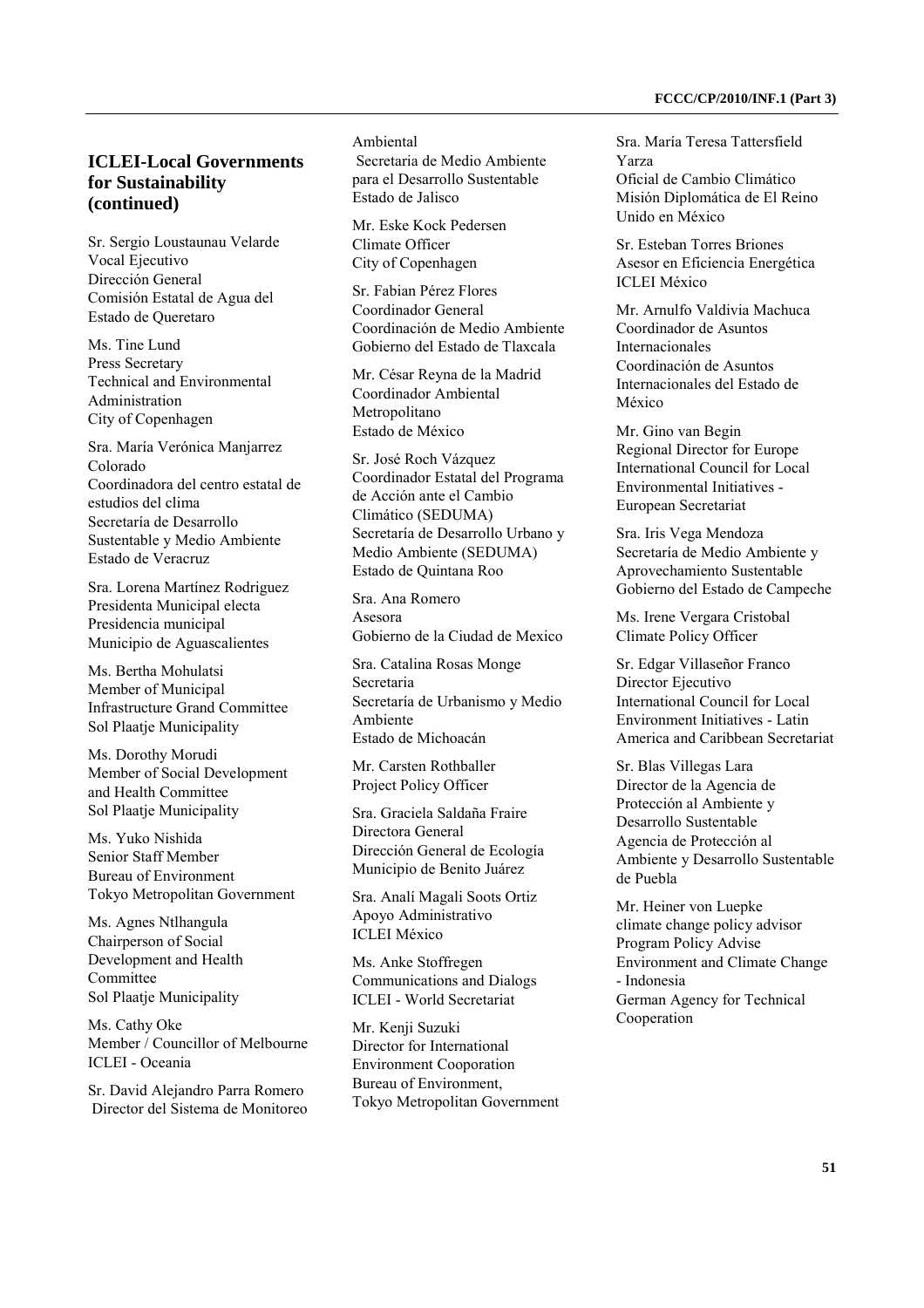# **ICLEI-Local Governments for Sustainability (continued)**

Mr. Mun Jong Yu Committee Chair Gyeonggi-do Local Agenda21

Mr. Patrick Burt Mayor of Palo Alto, California

Sr. Marcelo Ebrard Casaubon Gobernador, Gobierno del Distrito Federal Gobierno de la Ciudad de Mexico

#### **Imperial College London**

Mr. Eric Isai Ameca Y Juarez

#### **Industrial Technology Research Institute**

Mr. Hsin-Sen Chu Executive Vice President

Mr. Wen-Yan Chiau Consultant

Mr. Robert Jih-Chang Yang

Mr. Kuo-Tung Yang Consultant

Ms. Hui-Chen Chien Consultant

Ms. Kuei-Fang Wen Consultant

Mr. Wei-Ming Huang Consultant

Mr. Yi-Lin Wu Consultant

Ms. Mei-Hsuan Chiu Consultant

Ms. Hui-Fen Yeh Consultant

Mr. Chin-Kai Wang Consultant

Mr. Chih-Wei Wu Consultant

Mr. Liang-Tung Chen Consultant

Mr. Jiunn-Cheng Lin Consultant

Mr. Teng-Shi Yang Consultant

Ms. Taichen Chien Consultant

Ms. Wen-Thuen Wang Researcher

Mr. Wei-Hua Chen Consultant

Mr. Chien-Te Fan Professor

Mr. Young Ku Professor

Mr. Chien-Ming Lee Professor

Mr. Guang-Ming Chuang Consultant

Mr. Chien-Ping Lee Consultant

Mr. Tsang- Long Liao Consultant

Mr. Fang-Ming Hsu Consultant

Mr. Shin-Chih Shih Consultant

Mr. Chih Ta Yu Resaercher

Ms. Kuo-Ying Chiang researcher

Mr. Chen-Chiu Tsai Director

Mr. Wen-Cheng Hu Manager

Mr. Chung-Li Ma Researcher

Mr. Yu-Tsang Lu Researcher

Mr. Ching-Hui Lu Resercher

Mr. Chin-Chuan Liu Researcher

Ms. Li-Ling Li Researcher

## **IndyACT-The League of Independent Activists**

Ms. Lynda Arakelian

Mr. Sean Philip Smith Photographer Communications

Ms. Katherine Phyllis Shabb

Mr. Hamid Beheshti

Ms. Lama El Hatow Policy Officer

Ms. Mirna Haidar

Ms. Nina Jamal Policy Officer

# **Initiatives of Change International**

Mr. Christoph Martin Frick

Ms. Fabiola Benavente

Mr. Juan Carlos Kaiten Quintanilla

Mr. Rishab Khanna

Ms. Melanie Klein

Mr. Jose Carlos Leon Vargas

Ms. Lesley Jean Anderson

Ms. Paige Whitney Andrews Initiatives of Change

Ms. Colleen Marie Gibson

# **Innovation Center for Energy and Transportation**

Ms. Lucia Green-Weiskel Mr. Feng An Mr. Yufu Cheng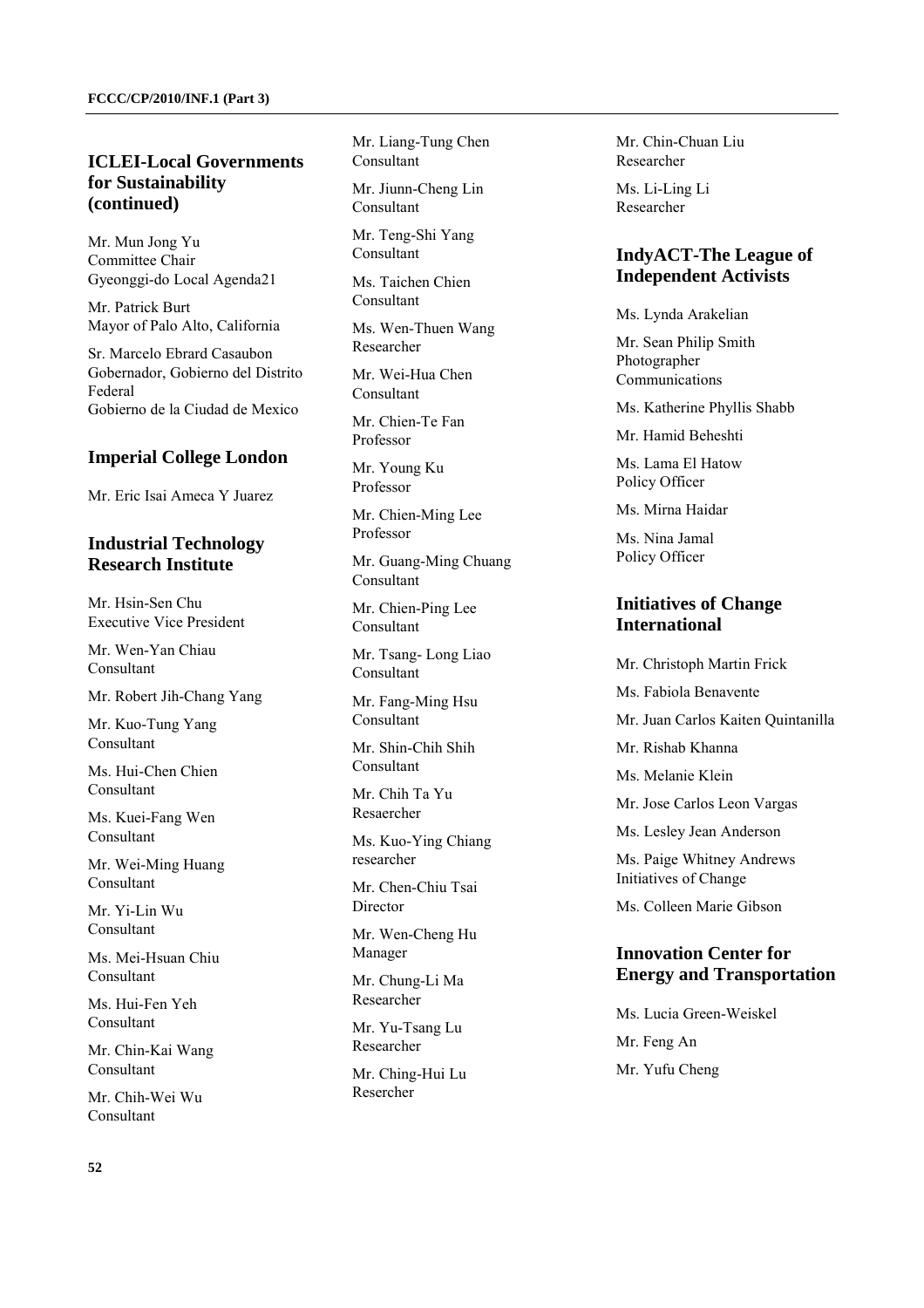# **Innovation Center for Energy and Transportation (continued)**

Ms. Fang Fang

Mr. Ryan Schuchard

Mr. Isaac Eddy

Mr. Zhengxi Li Guangzhou Exchange Group

Ms. Ursula Christina Becker

Mr. Stephan Maria Bundscherer

Ms. Yan Fang

Ms. Qiying Hu

Ms. Liping Kang

Mr. Dewen Mzz

Mr. Jonathan O'Bergin

Ms. Amy Sun

- Mr. Maosong Tang
- Mr. Biao Wang
- Ms. Lok-Yee Joyce Wong

Mr. Heli Xu

Mr. Fuqiang Yang

Mr. Hanwen Zhang

#### **Institute for Agriculture and Trade Policy**

Mr. James Harkness President

Ms. Shefali Sharma Senior Program Officer

Ms. Karen Hansen-Kuhn International Program Director

Mr. Steven Suppan Senior Policy Analyst

Mr. Benjamin Lilliston Communications Director

Ms. Shiney Varughese Senior Policy Analyst

Ms. Ramoncita Cecilia Martinez Senior Policy Fellow Center for Earth, Energy and Democracy at IATP

Ms. Ma. Estrella Banzuela Secretary General Asian Farmers Association for Sustainable Rural Development

Mr. José Bravo Toscano Executive Director Just Transition Alliance / Alianza por la Transición Justa

Mr. Cecil Darryl Corbin-Mark Deputy Director WE ACT for Environmental Justice

Ms. Michele Loreda Roberts Campaign and Policy Coordinator Advocates for Environmental Human Rights

#### **Institute for Conservation and Sustainable Development of Amazonas**

Mr. Mariano Colini Cenamo Executive Secretary

Ms. Mariana Nogueira Pavan Coordinator Climate Change and Environmental Services Program

Mr. Gabriel Cardoso Carrero Researcher Climate Change and Environmental Services Program

Mr. Lucio Pedroni CEO Carbon Decisions International

Ms. Sigrid Vasconez Davidsson Grupo Faro

Ms. Andrea Garzón Samper EcoDecision

Mr. Alain Muñoz

Ms. Maria Fernanda Alcobé Consultant

#### **Institute for Global Environmental Strategies**

Mr. Akio Morishima Special Research Advisor

Mr. Hironori Hamanaka Chair of the Board of Directors, IGES

Mr. Toshiro Kojima Special Adviser

Ms. Kyoko Miwa Senior Policy Researcher Climate Change group

Mr. Masanori Kobayashi Senior Coordinator, Programme Management Ofiice Programme Management Office

Ms. Linda Anne Stevenson Executive Science Officer, Secretariat Asia-Pacific Network for Global Change Research

Mr. Eric Zusman Policy Researcher Climate Change group

Ms. Jane Romero Policy Researcher Climate Change Group

Mr. Wataru Machida Associate Researcher Climate Change Group

Mr. Naoki Torii Associate Researcher Market Mechanism Group

## **Institute for Governance and Sustainable Development**

Mr. Paul Bledsoe

Mr. Mohamed Rida Derder Special Counsel for North Africa

Mr. Michael James Frizzell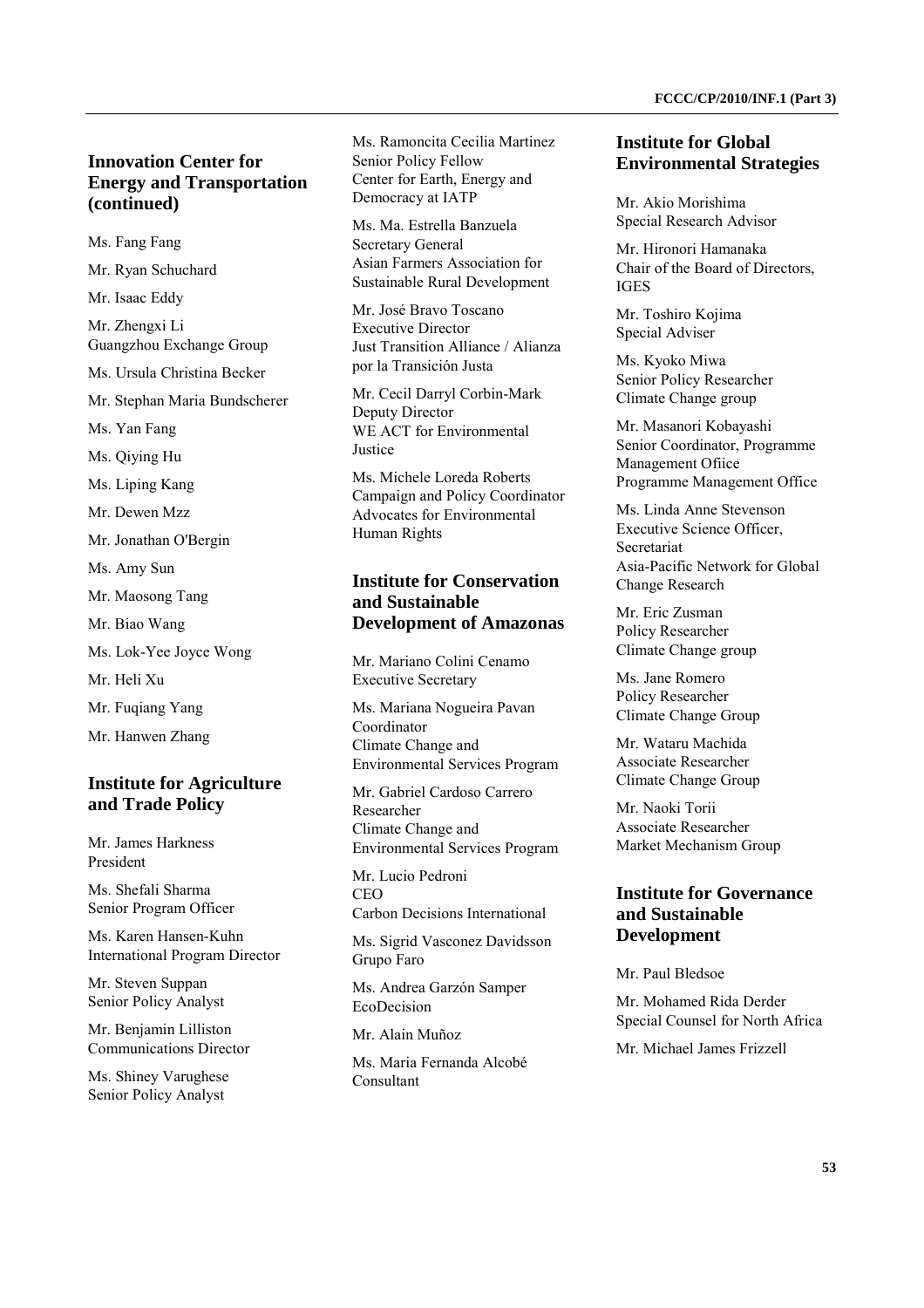## **Institute for Governance and Sustainable Development (continued)**

Sra. Romina Picolotti Presidente Centro de Derechos Humanos y Ambiente

Mr. Alex Rafalowicz

Mr. Matthew Stilwell Director of the European Office

Mr. Douglas Joseph Varchol

Ms. Alexandra Viets Communications Officer

Mr. Durwood Zaelke President

# **Institute for Public Policy Research**

Mr. Andrew Light

Mr. Richard Caperton

Mr. Bradford Gardner Johnson

# **Institute for Social and Environmental Transition**

Mr. Stephen Tyler Senior Associate

## **Institute for Sustainable Energy Policies**

Ms. Kuang-Jung Hsu

# **Institute for Transportation and Development Policy**

Mr. Rafael Acevedo-Daunas Especialista Lider de Transporte Transporte Banco Interamericano de Desarrollo

Mr. Juan Carlos Campos Becerril Centro Mexicano de Derecho Ambiental

Mr. Ramon J. Cruz Climate Policy Specialist Global Policy Program

Mr. Michael Replogle Director and Founder Global Policy Program

Mr. Juan Pablo Rico Garcia Mexico

Mr. Cristhian Ruiz de Azua Centro Mexicano de Derecho Ambiental

Mr. Xavier Trevino Theesz Mexico

# **Institute of Development Studies**

Mr. Blane Harvey Research Fellow Climate Change and Development Group

Ms. Fatema Rajabali Climate Change Convenor Knowledge Services

Ms. Alyson Brody BRIDGE Manager **BRIDGE** 

Ms. Georgina Aboud Gender Convenor Knowledge Services

Ms. Emmeline Skinner Social Development Adviser

Ms. Titilope Akosa Projects Coordinator Centre for 21st Century Issues

Ms. Anna Walnycki Climate Change and Development Group

# **Institute of Energy Economics, Japan**

Mr. Ryutaro Fukushima Manager Business & Product Development **Headquarters** Hitachi Zosen Co.

Mr. Hirokazu Ito Senior Fellow The 21st Public Policy Institute Keidanren

Mr. Tatsuya Masui Researcher

Mr. Naoki Matsuo

Mr. Akihiro Sawa Senior Executive Fellow The 21st Public Policy Institute Keidanren

Ms. Kumi Tsunoda Vice president Think Tank SophiaBank

Mr. Ryuzo Yamamoto Professor Fuji Tokoha University

Ms. Miki Yanagi

# **Institute of Environment and Sustainable Development in Agriculture, Chinese Academy of Agricultural Science**

Mr. Wei Xiong Ms. Jie Pan Ms. Zhaomin Kuang Mr. Guoqing Xie Mr. Xiji Wang Mr. Dawei Zheng Mr. Cai Dianxiong Ms. Zha Yan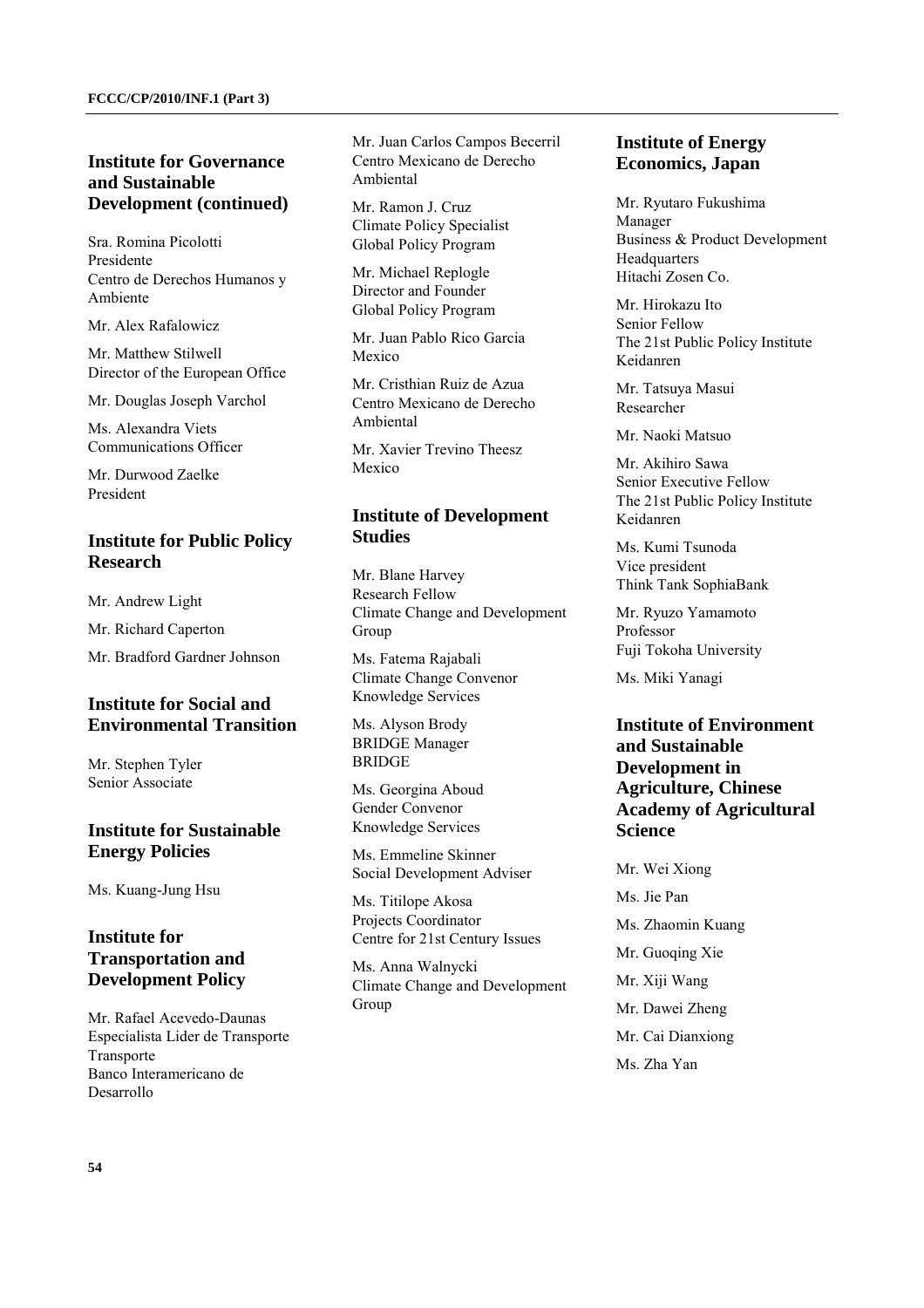#### **Institution for Transport Policy Studies**

Mr. Iwao Matsuoka Deputy Director Japan International Transport Institute

Mr. Hiroyuki Takeshita Deputy Director Japan International Transport Institute

Ms. Yuki Tanaka Director Japan International Transport Institute

Ms. Mayuko Homma Section Chief Japan International Transport Institute

Mr. Yuichi Abe Senior Consultant Social Science Consulting Unit Japan Nus Co., LTD

Mr. Kazutaka Oka Chief Consultant Environment, Natural Resources and Energy Mizuho Information and Research Institute

## **INTERCOOPERATION**

Ms. Verónica Gálmez Márquez Intercooperation Peru

#### **International Air Transport Association**

Mr. Paul Steele Director, Aviation and Environment Director General

Mr. Andreas Hardeman Assistant Director, Environment Policy and Outreach International Air Transport Association

Ms. Amy Bann Director, Environmental Policy Commercial Airplanes Boeing Company

Mr. Daniel Chereau Manager Environment ALTA - Latin American and Caribbean Air Transport Association

Mr. Michael Comber Director ICAO Relations International Air Transport Association

Mr. Jonathon Counsell Head of Environment Environment British Airways

Mr. Haldane Dodd Head of Communications Air Transport Action Group

Mr. Daniel Elwell Vice President Civil Aerospace International Coordinating Council of Aerospace Industries Associations

Mr. Matthew Gorman Sustainability Director Infrastructure & Sustainability BAA Ltd

Mr. Andrew Herdman Director General Office of the Director General Association of Asia Pacific Airlines

Mr. Athar Husain Khan General Manager, Policy, Infrastructure and Environment Association of European Airlines

Mr. Amitabh Khosla Country Director - India Member and Government Relations International Air Transport Association

Mr. Doug Lavin Regional Vice President Member and Government Relations International Air Transport Association

Mr. Antonio Martinez Salinas Country Manager Mexico International Air Transport Association

Mr. Conor McAuliffe Managing Director, Government Affairs International, Regulatory and Policy United Airlines

Mr. Xavier Oh Senior Manager Environmen Environment Airports Council International

Ms. Anna Patient Head of Projects & Membership Air Transport Action Group

Mr. Majdi Sabri Regional Vice President Member and Government Relations International Air Transport Association

Ms. Michelle Tovar Ramirez Customer Service Representative International Air Transport Association

Ms. Alina Vargas Assistant, Environmental Projects Environment International Air Transport Association

Mr. Kevin Welsh Environmental Affairs Regulatory Manager Environmental Affairs Air Transport Association of America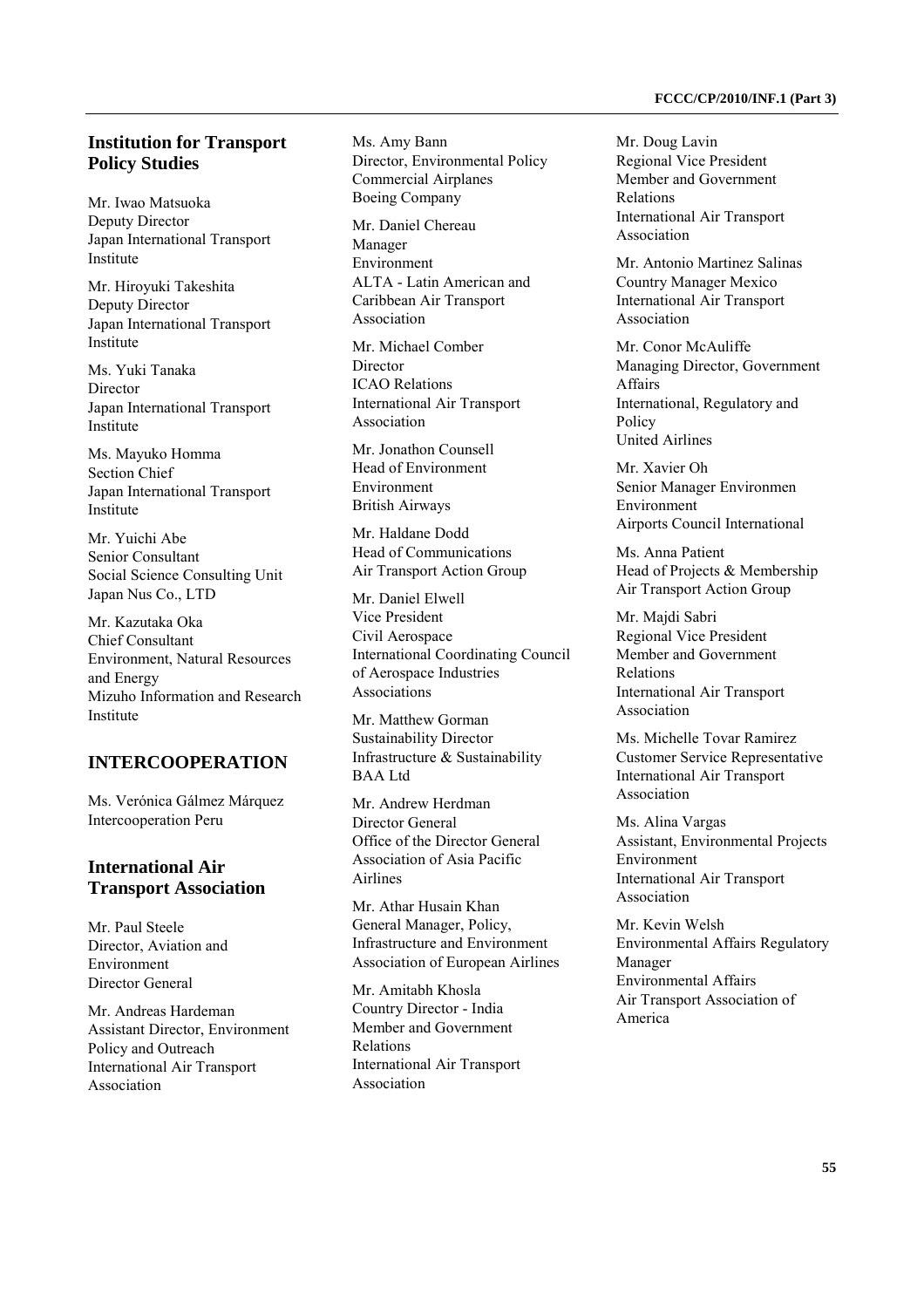# **International Air Transport Association (continued)**

Mr. Thomas Windmuller Senior Vice President and Corporate Secretary Member and Government Relations International Air Transport Association

Ms. Nancy Young Vice President, Environmental Affairs Environmental Affairs Air Transport Association of America

# **International Alliance of Indigenous and Tribal Peoples of the Tropical Forests**

Ms. Edna Kaptoyo

Ms. Ilenia Pérez Information officer International Alliance

Mr. Charles Topoth

Mr. Guillaume Peterson

Mr. Samwel Naikada

Ms. Alice Lesepen

#### **International Association for Natural Gas Vehicles**

Mr. Brett Jarman Executive Director

#### **International Association of Public Transport**

Ms. Heather Caroline Allen Senior Sustainable Development Manager

Mme Caroline Edant Sustainable Development Mme Gaël Mainguy Sustainable Development

Mr. Georgios Valentis Sustainable Development

## **International Association of Schools of Social Work**

Ms. Lena Dominelli Head, Disaster Relief Interventions Board Member

## **International Biochar Initiative**

Ms. Debra Ann Reed Executive Director Headquarters

Ms. Thea Whitman Assistant Research

Mr. James Lauder Fournier Assistant Biochar Engineering Corp

## **International Business Leaders Forum**

Mr. Stephen Kenzie Senior Programme Manager Programmes Team

Ms. Nicole Alexiev

## **International Center for Environmental Technology Transfer**

Mr. Morihiro Kurushima CTI Programme Manager

Mr. Taiki Kuroda Head, CTI Programme Secretariat

Mr. Peter Storey **Director** PPL International

Ms. Tsubasa Kawaguchi CTI Programme Secretariat

# **International Centre for Trade and Sustainable Development**

Mr. Ricardo Melendez Ortiz Chief Operating Officer

Ms. Ana María Kleymeyer Senior Adviser, Climate Change Negotiations

Ms. Ingrid Maria Sidenvall Jegou Global Platform Research Fellow

Mr. Ahmed Nihad Abdel Latif Intellectual Property and Technology Programme Manager

Mr. Joachim Monkelbaan Global Platform Programme **Officer** 

Mr. Christophe Olivier Bellmann Programmes Director

Ms. Cecile de Gardelle

Ms. Perla Alheli Buenrostro Rodriguez

# **International Chamber of Commerce**

Mr. Nick Campbell Arkema S.A.

Mr. Laurent Corbier AREVA

Mr. Brian Flannery Exxon Mobil Corporation

Ms. Norine Kennedy Vice-President, Environmental **Affairs** United States Council for International Business

Mr. Carlos Busquets

Ms. Andrea Bacher

Ms. Mary Kelly Communications Director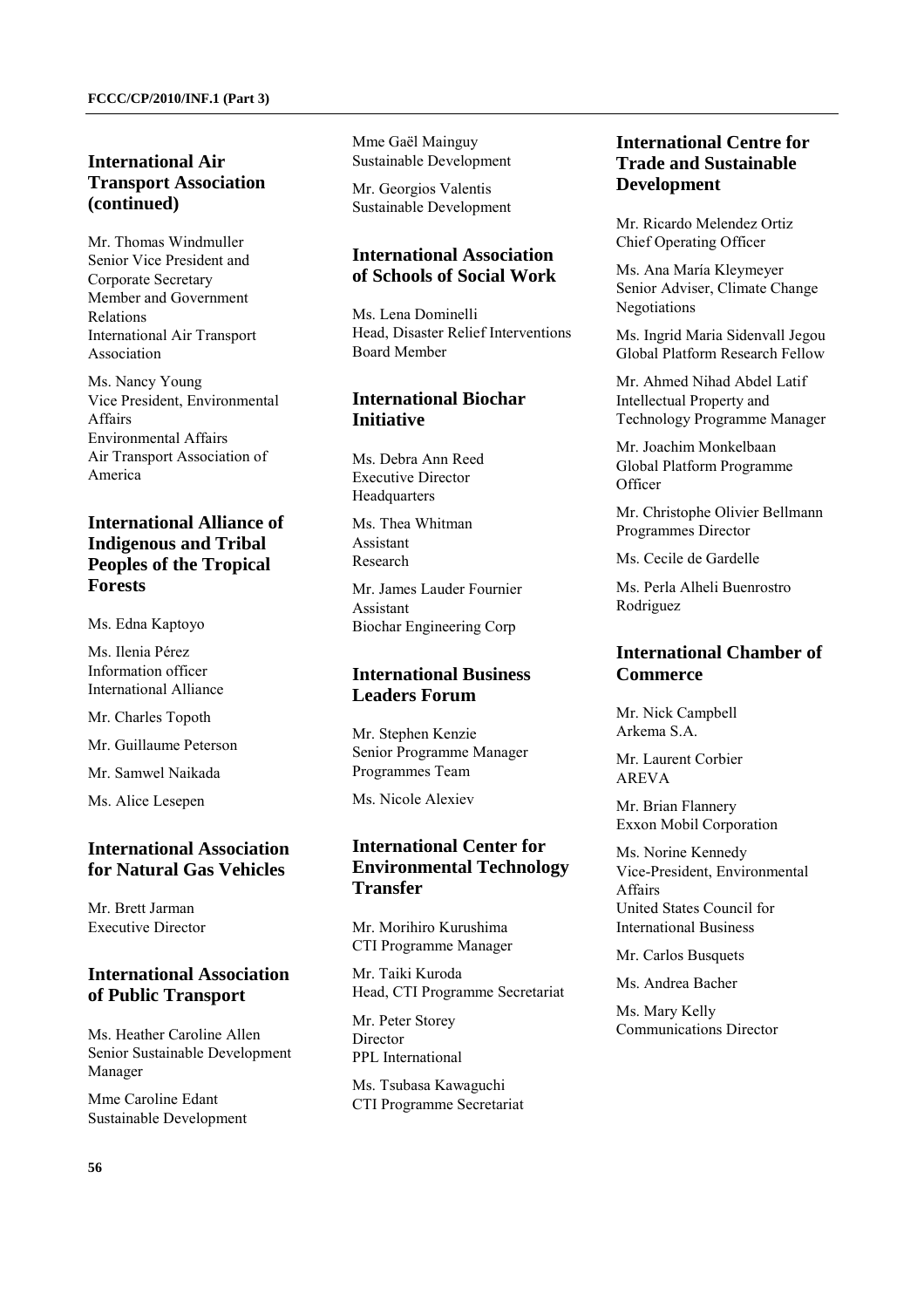#### **International Chamber of Commerce (continued)**

Ms. Christine Faure-Fedigan Senior Climate Advisor

Ms. Tina Launois Executive Assistant

Mr. Stephen John Lennon Divisional Executive (Corproate Services) **ESKOM** 

Mr. Patrice Rollet General Manager

Mr. Peter Robinson United States Council for International Business

Mr. Thaddeus Burns General Electric Company

Ms. Catherine Meade Harris Regional Representative-Europe Global CCS Institute

Ms. Laura Altamirano Lopez Senior Policy

Mr. Jean-Guy Carrier

Mr. Michael Kelly Deputy Managing Director and Director, Market Development World LP Gas Association

Mr. Daniel Basurto Partner Iniciativa para el Desarrollo Ambiental y Sustentable, SC

Mr. Thomas Antony Batchelor TouchDown Consulting sprl

Mr. Chen Kimball World LP Gas Association

Ms. Melanie Miller Touchdown Consulting

Mr. Norbert Behrens SASOL

Ms. Cynthia Renée Bouchot Socia Vilches and Becker, S.C.

Ms. Purificacio Canals International Projects Manager Taller de Ingeniería Ambiental, S.L.

Ms. Cecilia De La Macorra Public and Government Affairs Manager Exxon Mobil Corporation

Mr. Jorge Dieguez Santos DuPont

Mr. John Dillon Vice-President Canadian Council of Chief Executives

Ms. Maria Fernanda Garza Executive Vice-President

Mr. Jan Ferdinand Goede Environmental Manager SASOL

Mr. Edmond Frederic Grieger Escudero Abogado Von Wobeser y Sierra, S.C.

Mr. Pedro Guillen Environmental Consultant

Mr. Jacob Handelsman Senior Director, Internationa Trade American Forest and Paper Association

Ms. Heather Haydock Practice Leader, Energy and Climate Change AEA Technology Plc

Ms. Fathgaya Hoosain SASOL

Mr. Peter Pagano Vice-President, Environment World Steel Association

Mr. Courtland Truitt Peters Lawyer - International Working Program Plkc Advogados

Ms. Laura Patricia Rojas Gomez Manager of Acquisitions and New Projects Grupo Azucar Saenz

Mr. Rafael Rubio Manager, Institutional Relations World Steel Association

Mr. Israel Sades Socio Vilches and Becker, S.C.

Mr. Gerardo Villavicencio Diaz

Mr. Lorenzo Ysasi Martinez Vice President

# **International Chamber of Shipping**

Mr. David Tongue Director Regulatory Affairs ICS

Mr. Matthias Plotzke Advisor  $ICS$ 

Mr. Simon Bennett Director, External Relations ICS

# **International Climate Change Partnership**

Mr. Kevin James Fay Executive Director

Mr. Stephen Harper Intel Corporation

Mr. Thomas Werkema VP Government Activities Arkema Inc.

Ms. Connie Wozny

Ms. Engelina Jaspers Vice President, HP Environmental Sustainability Environmental Sustainability

Mr. Jacobo Esquenazi Manager, Government Affairs Government Affairs HP Mexico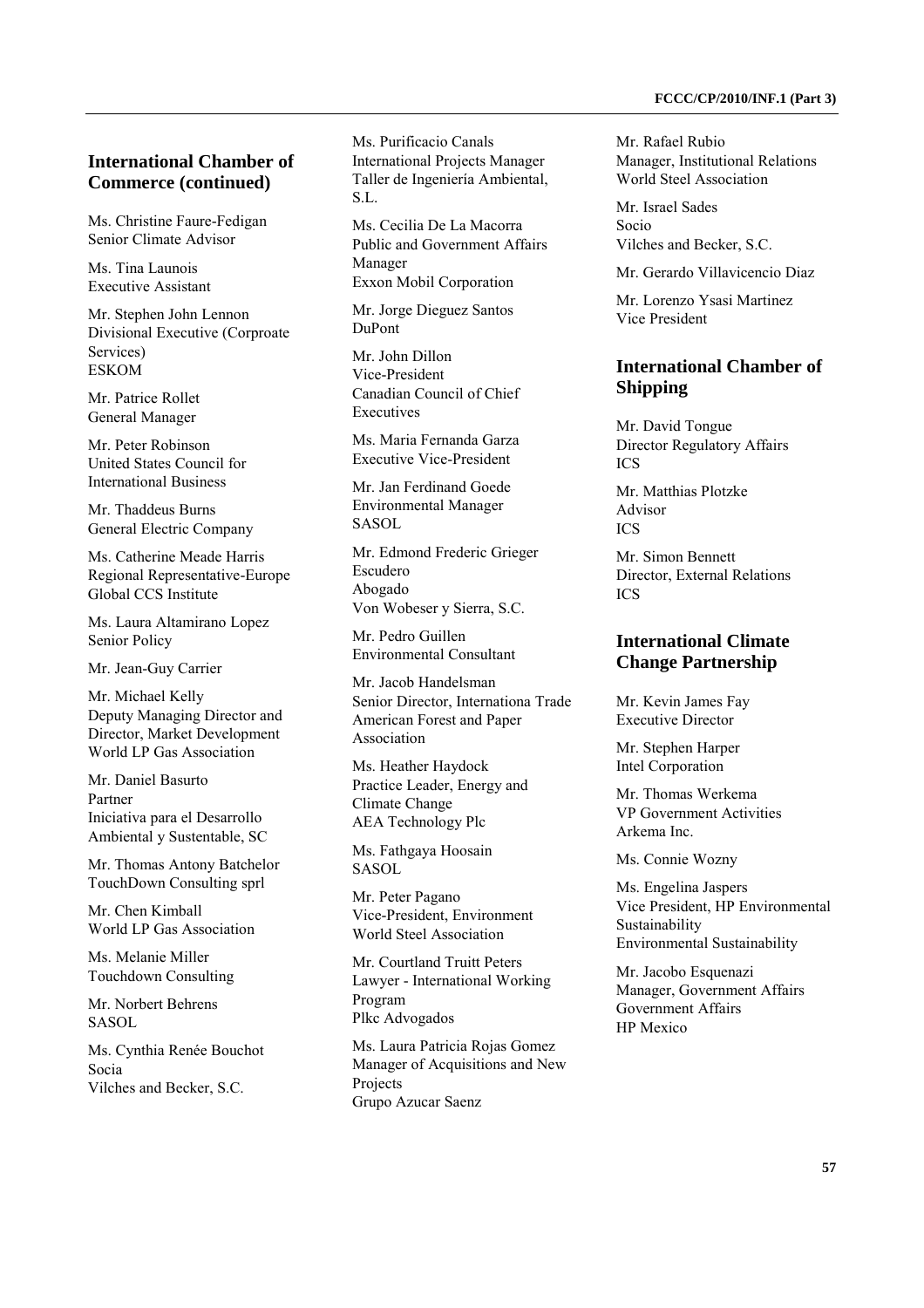## **International Coastal and Ocean Organization**

Mme Biliana Cicin-Sain

Ms. Miriam Balgos

Ms. Gwenaelle Hamon

Mr. Joseph Appiott

Ms. Kateryna Wowk

Ms. Vanessa Knecht

# **International Council for Adult Education**

Ms. Ana Agostino

Ms. Rosa Guadalupe Lizarde

Ms. Marcela Alicia Ballara Soto

Ms. Marta Benavides Marroquin

Ms. Monica Simons

# **International Council for Mining and Metals**

Mr. Andrew Mackenzie Senior Programme Director

Mr. Andrew Philpott Director, Strategic Relations Sandvik Mining and Construction Ltd

## **International Council for Science**

Ms. Adriana Maria Ignaciuk Scientific Officer Earth System Science Partnership

# **International Development Research Centre**

Mr. Evans Kituyi Program Officer Climate Change Adaptation in Africa program

Mr. Mark Redwood Program Leader Climate Change and Water program

M. Assize Touré Executive Director Centre de suivi écologique

Mr. Walter Ubal Eiordano Program Officer Climate Change and Water program

# **International Emissions Trading Association**

Mr. Imtiaz Ahmad Executive Director, Fixed Income Morgan Stanley UK Limited

Mr. Cedric Ammann Communications Officer

Mr. Henry Derwent President and Chief Executive **Officer** 

Mr. Masaya Inamuro Mitsui & Co., Ltd.

Mr. Lasse Nord Senior Vice President, Climate Policy Norsk Hydro ASA

Mr. José Luis Pastor Morate ENDESA Energía S.A.

Mr. Mark Andrew Proegler British Petroleum Company

Mr. Howard Lee Solsbery ERM

Ms. Kimberly Carnahan Policy Leader, Flexible Mechanisms

Ms. Marion Gilodi Manager Events & Conferences

Mr. David Lunsford Policy Leader, Emissions Trading

Ms. Hannah Rachel Mellman U.S. Policy Advisor

Ms. Noria Mezlef Chief Operating Officer

Ms. Simone Ruiz European Policy Coordinator

Ms. Lisa Spafford Conference Director

Ms. Katie Sullivan Canadian Policy Director

Mr. Keiron Allen BlueNext

Mr. Evan Anthony Ard Evolution Markets

Mr. Deepak Asher Director and Group Head, Corporate Finance Gujarat Fluorochemicals Limited

Mr. Jorge O. Barrigh ERM

Mr. James Malcolm Beagle Carbonflow

Ms. Kathrin Becker

Mr. Jose Luis Blasco Partner KPMG

Ms. Jane Christine Boles

Ms. Rossella Casavola Policy Analyst ENEL

Mr. John Lawrence Cohen Alstom Power

Ms. Patricia Ann Concessi Deloitte & Touche LLP

Mr. Simon Philip Davies Director KPMG

Mr. Renato De Filippo

Mr. Koenraad Alexander Dejonghe

Ms. Paola Del Rio Villegas

Ms. Elisabeth DeMarco Partner Macleod Dixon LLP

Ms. Heleen Devos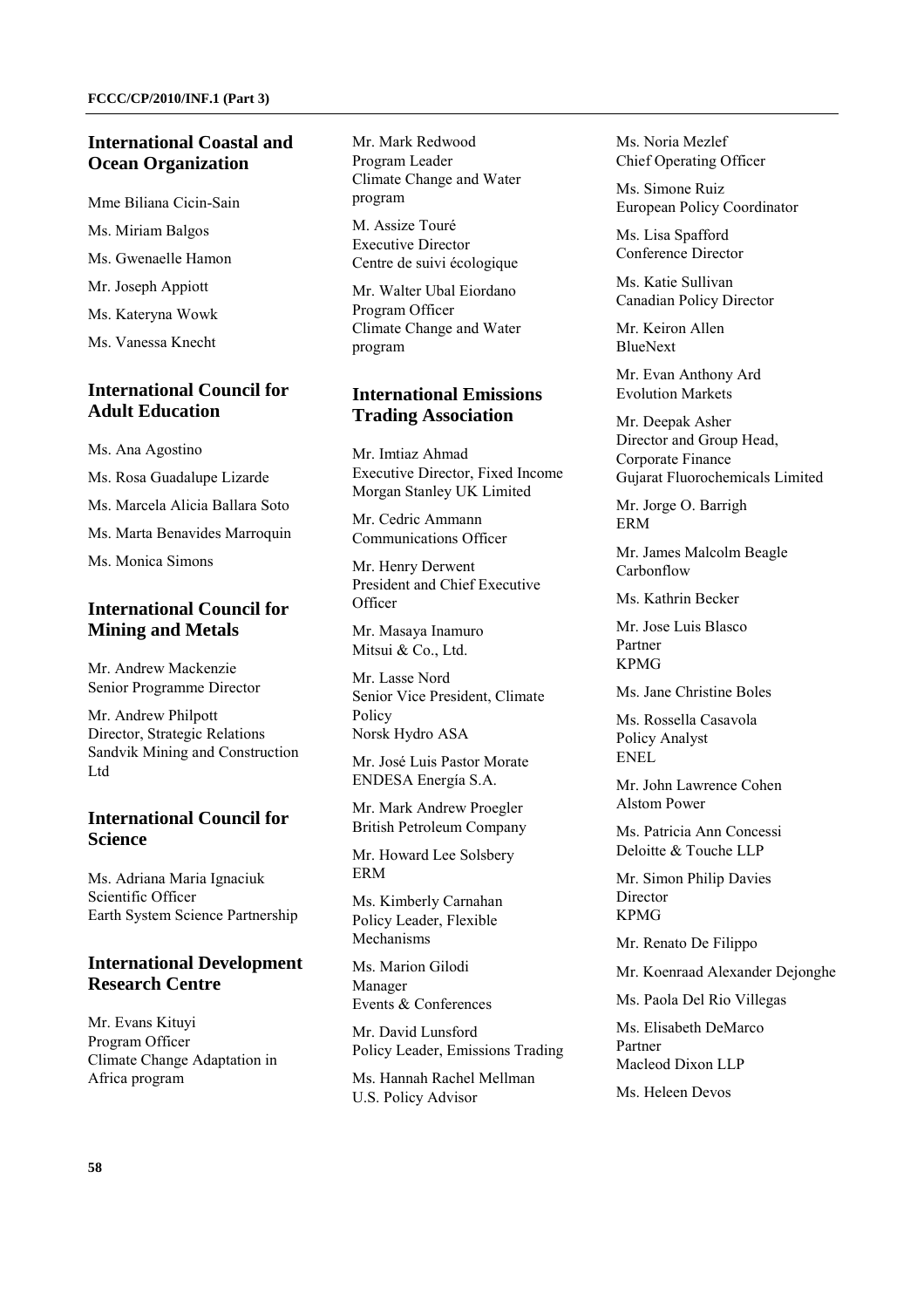# **International Emissions Trading Association (continued)**

Ms. Marion Dupont

Mr. Robert William Falls

Mr. Jose Raul Felix-Saul Baker & McKenzie

Mr. Thomas Collin Eustace Ferguson ERM

Mr. Oscar Alonso Fernández Taborda

Mr. Derrick L. Forrister Natsource LLC

Ms. Katrin Fuhrmann Senior Energy Market Analyst GDF Suez Energy Latin America

Ms. Rosanna Fusco

Mr. Richard J Gledhill Global Leader, Climate Change **Services** PricewaterhouseCoopers

Mr. Francisco Grajales Cravioto Vattenfall AB

Mr. Pierre Guigon BlueNext

Mr. Jonathan Hall SGS United Kingdom

Mr. Stephan Hild Head of CDM/JI Validation and Verification Contracts Carbon Management Service

Ms. Renske Klaske Ijtsma Strategy, Business Development and Stakeholder Management EON AG

Mr. Ichiro Keida

Mr. John Kendall

Ms. Edit Kiss Carbon Portfolio Manager Eneco Energy Trade

Mr. Odin Kurt Knudsen Managing Director J.P. Morgan

Mr. Noriaki Kobayashi Japan Quality Assurance Organisation

Mr. Michel Laffitte

Mr. Luc A. M. Larmuseau Regional Manager DNV Antwerp, Belgium

Mr. Mark Christopher Lewis Managing Director Global Carbon Markets Deutsche Bank AG

Mr. Luis Arturo Lopez Martinelli Business Unit Manager DNV Mexico City, Mexico

Mr. Sergio Lozano Garcia

Mr. Nicholas Frederick Main

Ms. Preeti Malhotra Alstom Power

Mr. Kenneth John Markowitz Akin Gump Strauss Hauer & Feld LLP

Mr. Jaime Martínez Mondragón ERM

Mr. Alexandre Marty

Ms. Ilona Claire Millar Baker & McKenzie

Mr. Marco Gerardo Monroy Rosas MGM International

Mr. Edmund Adam Muellerweiss Commercial Director Low Carbon Business Dow Chemical Company

Mr. Vincent Neate Partner KPMG

Mr. Duane Newman

Ms. Ronna Michelle Newton Perry Johnson Registrars, Inc.

Mr. Jong-Whan Noh

Mr. Adrian Parte Veolia Propreté

Mr. Stephanus Peters

Mr. Eduardo Alfredo Piquero MGM International

Mr. David Rapin BlueNext

Mr. Luis Robles AENOR

Mr. Alexander Röder Manager, Sustainability Model **CEMEX** 

Mr. Javier Romero Rio Deloitte

Mr. Philippe Rosier ORBEO

Mr. Richard Michael Saines Baker & McKenzie

Ms. Nirali Shah Senior Manager KPMG

Mr. Jeffrey Lynn Shumaker

Mr. Trevor Michael Sikorski

Ms. Amy Steen Managing Associate Linklaters

Mr. Scott Stone Associate Hunton and Williams LLP

Mr. Gray Edward Taylor Bennett Jones LLP

Mr. José Luis Tejera AENOR

Mr. Einar Telnes Senior Advisor Point Carbon

Mr. Michiel ten Hoopen Vattenfall AB

Mr. James Tenniswood

Mr. Douglas Vincent Tingey

Ms. Chisato Tone Mitsui & Co., Ltd.

Mr. Mark Charles Trexler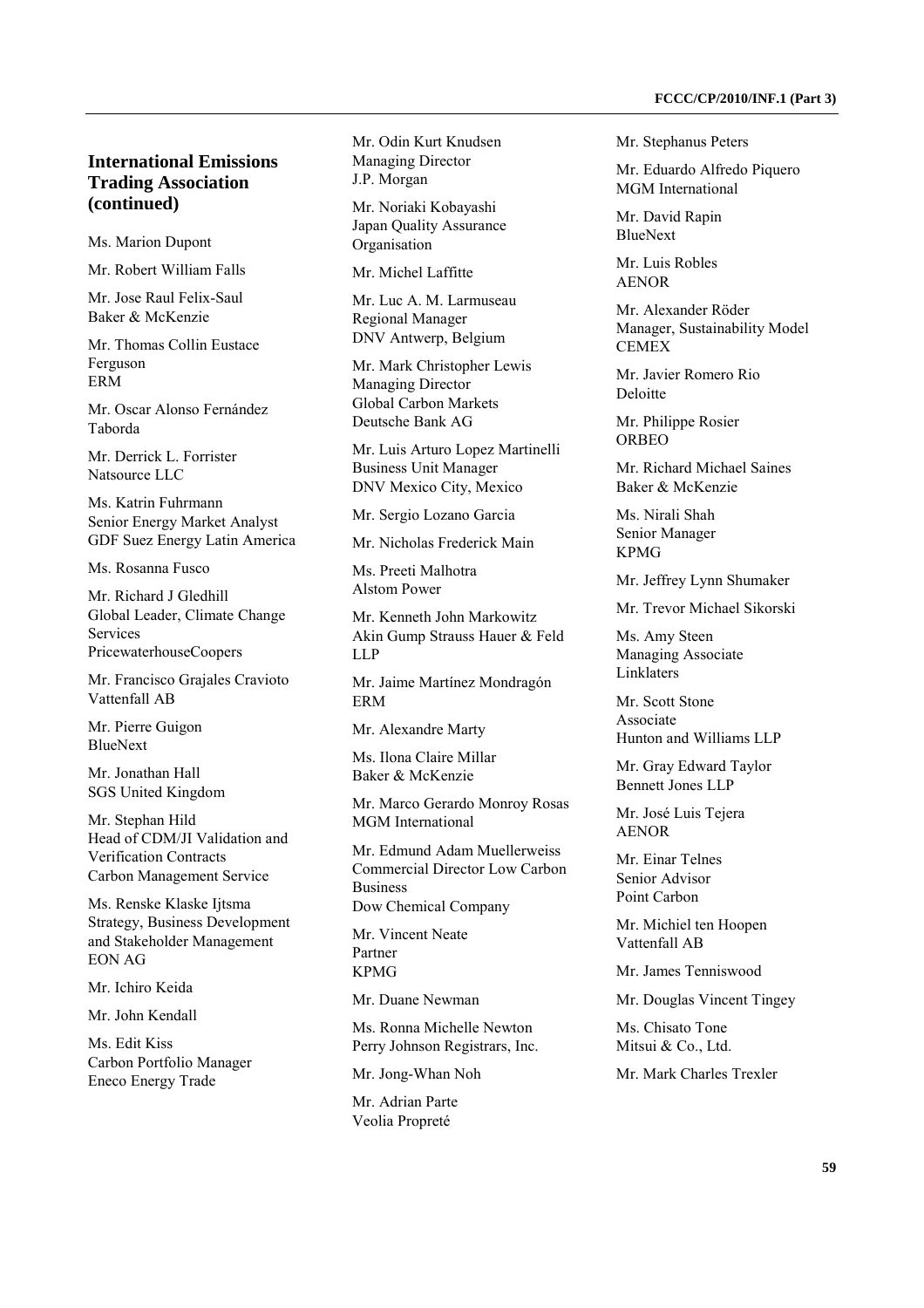# **International Emissions Trading Association (continued)**

Mr. Gyozo David Ungar

Mr. Luis Fernando Valdez Gonzalez. Perry Johnson Registrars, Inc.

Mr. Srikanth Venugopal TransCanada Energy Ltd

Mr. Adam Whitmore Head of Strategic Climate Change **Projects** Rio Tinto plc

Mr. Errick French Willis President and Chief Executive **Officer** Carbon Capital Management Ltd.

Mr. Siddharth Yadav SGS United Kingdom

Ms. Nina Zetsche Manager, Technical Assurance Noble Carbon Credits GmbH

Mr. David Antonioli  $CEO$ Voluntary Carbon Standard Association

Ms. Nina Halling

Ms. Jessica Henryson

Mr. Brett Ronald Janissen **Director** Meta Economics Consulting Group

Mr. Ruben Antonio Loy Ayala Ingeniero Responsable del MDL ( Responsible for CDM) LaGeo, s.A. de C.V.

Ms. Tiffany McCormick Potter

Mr. Jeremy G. Seager Program Manager Voluntary Carbon Standard Association

Mr. Giovanni Bertolino ENEL

# **International Federation of Liberal Youth**

Ms. Elizabeth Dubois

Mr. Kjetil Nyjordet Mr. Fadi El Masry Mr. Ryan Michael Sullivan Mr. Andres Agustin Fuentes

M. Nicolas Michel-Imbert

Mr. Ryan Robski

Ms. Julia Hawthornthwaite

Mr. Sven Mattias Johansson

# **International Federation of Medical Students' Associations**

Mr. Nicholas Watts Projects Coordinator

Mr. Arthur Cheung

Ms. Charlotte Carina Holm-Hansen

Mr. Sudhvir Singh

Ms. Gloria Daniela Andia Milan

## **International Federation of Organic Agriculture Movements**

Mr. Andre Leu Vice President

Sra. María Patricia Flores Escudero Regional Representative Regional Office

Mr. Hans Rudolf Herren President Millennium Institute

Ms. Ligia Maria Marchena Alpízar Technical Director Regional Program Corporacion Educativa para el Desarollo Costarricense

Mr. Bernd-Walter Neugebauer Director Vital Village e.G.

Ms. Julia Leu Member Organic Federation of Australia

Sr. Luis Guillermo Uribe Taboada Calibre University

## **International Fertilizer Industry Association**

Mr. Clyde Graham Vice-President Strategy & Alliances Canadian Fertilizer Institute

Mr. William Craig Herz Vice President, Scientific Affairs The Fertilizer Institute

# **International Food Policy Research Institute**

Mr. Gerald Nelson Senior Research Fellow Environment and Production Technology Division

Mr. Rodrigo Arias Assistant Professor Universidad Catolica de Temuco

Ms. Susan Buzzelli Communications Specialist Environment and Production Technology Division

Mr. Dyborn Charlie Chibonga Chief Executive Officer National Smallholder Farmers' Association of Malawi

Mr. Pascal Corbe Communications Officer Secretariat of the Global Donor Platform for Rural Development Global Donor Platform for Rural Development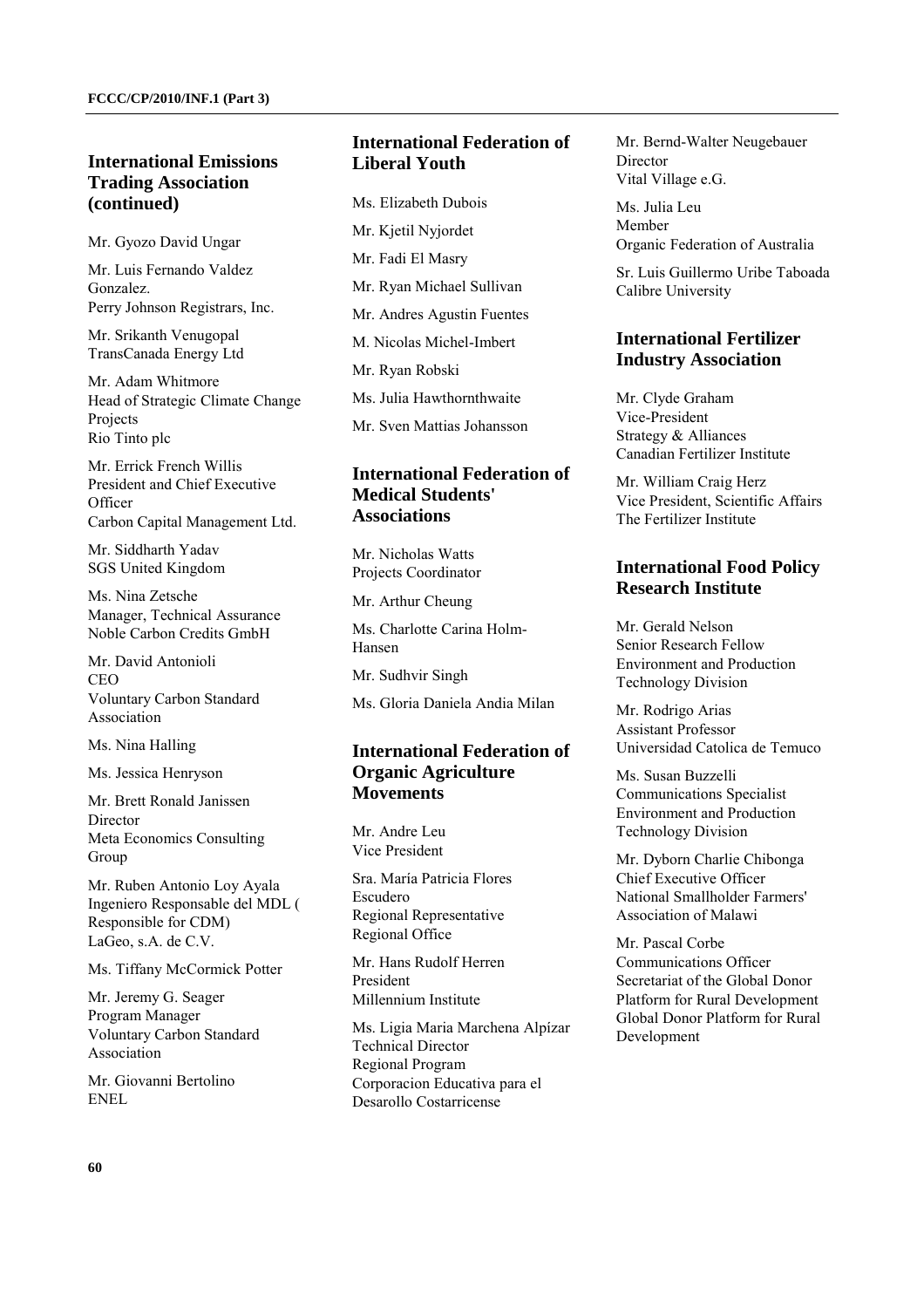Ms. Anette Engelund Friis Advisor Energy & Environment Division Danish Agriculture and Food Council

Mr. David Howlett Senior Research Fellow, Climate Change and Agriculture Africa College University of Leeds

Mr. Adlul Islam Senior Scientist Department of Agricultural Research Indian Council for Agricultural Research

Mr. Shaughn McArthur Junior Professional Officer Global Donor Platform for Rural **Development** Federal Ministry of Economic Cooperation and Development

Mr. Donald Charles McCabe Vice-President Ontario Federation of Agriculture

Mr. Greg Northey Director, Environment Policy Canadian Federation of Agriculture

Ms. Amanda Palazzo Senior Research Assistant Environment and Production Technology Division

Mr. Neil Rhodri Palmer Public Awareness Officer Corporate Communications and Capacity Strengthening Centro Internacional de Agricultura Tropical

Mr. Michael Rubinstein Head, Media Relations Communications

Mr. Nathan Russell Communications

Mr. Sam Bickersteth Senior Policy Adviser (Climate Change and Agriculture) Policy Division Department for International Development

# **International Forestry Students' Association**

Mr. Julius Adewopo UNFCCC Sub-Commission Head

Ms. Cathrine Steffy President University of Copenhagen

Ms. Yasemin Ozturk Liaison Officer Istanbul University - Faculty of Forestry

Mr. Torge Brodersen Executive Secretary Albert Ludwigs Universitat Freiburg

Mr. Juan Pablo Mejía Estupiñan University Districtal Francisco Jose de Caldas

# **International Forum on Globalization Inc.**

Mr. Victor Albert Menotti Executive Director

Mr. Bing Gong

Ms. Jiajun Dale Wen

Ms. Claire Greensfelder

Ms. Sara Aminzadeh

Ms. Victoria Santos

Mr. Brian Keane

- Ms. Justa Cabrera de Flores
- Ms. Karen Abella
- Ms. Keli Sally Cerquera Davila

#### **International Gas Union**

- Mr. Erik Gonder
- Ms. Carolin Jeanet Oebel
- Mr. Torstein Indrebø
- Mr. Abdul Rahim Hashim
- Mr. Sook Wah Ho
- Mr. Satoshi Yoshida
- Ms. Hege Marie Norheim
- Mr. Dag Trygve Enden
- Mr. Per Arne Solend
- Mr. Gerald Roland Linke
- Mr. Michael T. Eckhart

#### **International Hydropower Association**

Mr. Cameron John Ironside Programme Manager

Mr. Tigilau Husayn Muaulu Saili Policy Analyst

#### **International Indian Treaty Council**

Mr. Alberto Jose Saldamando General Counsel

Ms. Andrea Carmen Executive Director

Mr. Genaro Bautista Gabriel La Unidad de la Fuerza Indigena y Campesina

# **International Institute for Applied Systems Analysis**

Mr. Nebojsa Nakicenovic Director Global Energy Assessment (GEA)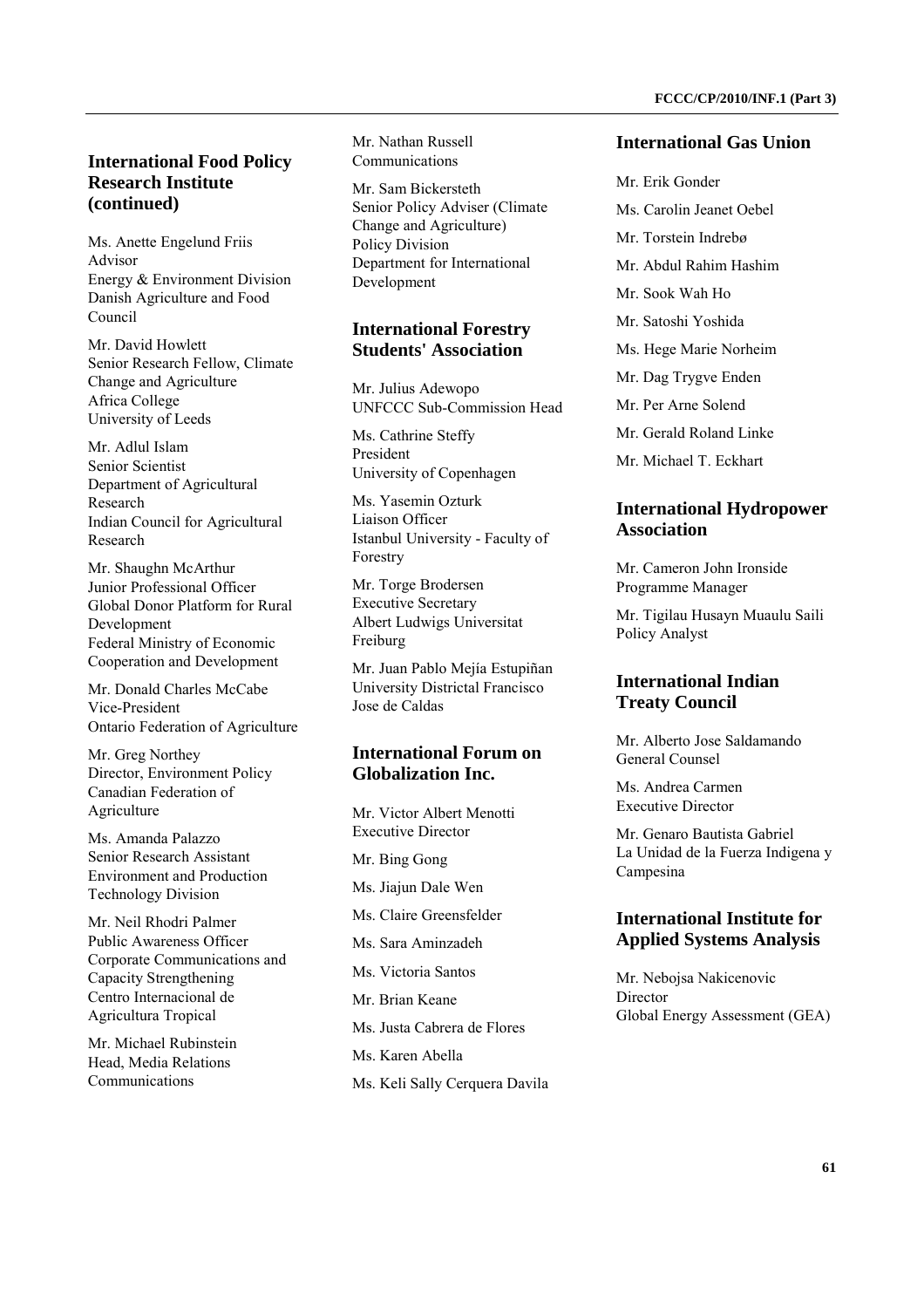# **International Institute for Applied Systems Analysis (continued)**

Mr. Luis Gomez-Echeverri Associate Director, Global Energy Assessment Programme Global Energy Assessment (GEA)

Mr. Florian Kraxner Research Scholar Forestry Program

Mr. Michael Obersteiner Research Scholar Forestry (FOR) Program

Ms. Leane Regan Press Officer Communications Department

Ms. Susan Riley Head Office of Sponsored Research (OSR)

# **International Institute for Environment and Development**

Ms. Achala Chandani Galle Abeysekara Pathiranage Researcher

Mr. Saleemul Huq Senior Fellow Climate Change Group

Mr. Simon MacDonald Anderson Head Climate Change Group

Ms. Anwara Begum Caritas Fisheries Program

Mr. Ian Burton Visiting Fellow

Ms. Hohit Seyoum Gebreegziabher Administrator Climate Change Group

Mr. George Kasali School of Technology Dept. of Chemical Engineering

Energy and Ennvironmental Concerns for Zambia

Ms. Nanki Kaur Researcher Climate Change Group

Mr. Krishna Lamsal Local Initiatives for Biodiversity, Research and Development

Ms. Vanessa McLeod Publications Manager Communications

Ms. Elvin Narocho Nyukuri Development Policy and Practice Open University

Ms. Hannah Kirsten Reid Senior Researcher Climate Change Group

Mr. Shepard Zvigadza ZERO Regional Environment Organisation

# **International Institute for Sustainable Development**

Mr. John Drexhage Director, Climate Change and Energy

Ms. Jessica Boyle Project Officer, Climate Change and Energy

Ms. Deborah Murphy Associate, Climate Change and Energy

Mr. Dave A. Sawyer Associate

Mr. Douglas Russell Associate, Climate Change and Energy

Mr. Franz Capra Tattenbach President and CEO

Mr. Dennis Tirpak Associate

Ms. Melissa Harris Research Assistant, Department of Geography and Political Science University of Western Ontario

Ms. Jo-Ellen Parry Manager, Climate Change and Energy

# **International Maritime Emission Reduction Scheme**

Mr. Andrzej Marian Stochniol Founder

# **International National Trusts Organisation**

Mr. Simon Molesworth Chairman

Mr. Oliver Maurice **Director** Membership Services and Development

## **International Network for Sustainable Energy**

Mr. Emil Bedi Coordinator

Mr. Raymond Manfred Myles Coordinator Integrated Sustainable Energy and Ecological Development Association

# **International Organisation of Supreme Audit Institutions**

Mr. Tõnis Saar

# **International Petroleum Industry Environmental Conservation Association**

Mr. Robert Siveter Climate Change Working Group Project Manager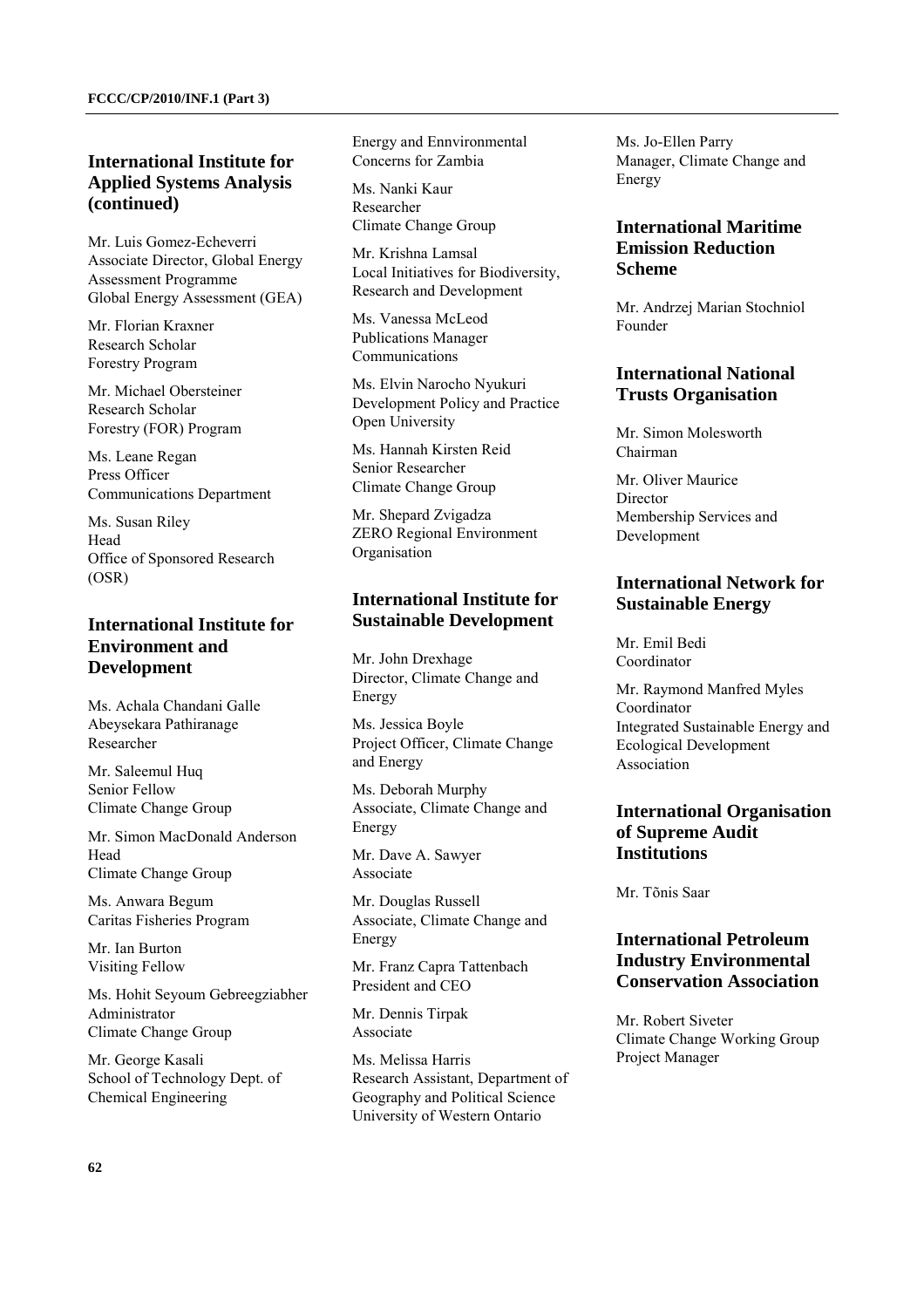# **International Petroleum Industry Environmental Conservation Association (continued)**

Mr. Wishart Robson Climate Change Advisor to the President Nexen Inc.

Mr. Arthur Lee Chevron Corporation

Mr. Georgia Callahan Chevron Corporation

Mr. Gérard Moutet VP Climate and Energy Total

Ms. Ola Morten Espolin Aanestad STATOIL.

# **International Plant Genetic Resources Institute**

Ms. Isabel Lopez Noriega Legal Specialist Policy Research & Support Unit Biodiversity International

#### **International Policy Network**

Mr. Timothy Robert Wilson Senior Research Fellow

Mr. Wolfgang Mueller Senior Research Fellow

## **International Save the Children Alliance**

Ms. Lydia Baker Disaster Risk Reduction Officer

Mr. Anthony Alfred Richardson Caswell Pérez

Mr. Petter Hveem Advocacy Advisor Save the Children Norway Ms. Nidhi Mittal

Mr. Rudolph Von Bernuth

## **International Solar Energy Society**

Mr. David S. Renné President

Mr. Vicente Estrada-Cajigal Ramírez President Asociación Nacional de Energía Solar

Mr. Alvaro Eduardo Lentz Herrera Vice President Asociación Nacional de Energía Solar

Mr. Eduardo A. Rincón Mejía Asociación Nacional de Energía Solar

Ms. Andrea Ehrenberg PR Manager Public Relations Asociación Nacional de Energía Solar

Ms. Louise Catan Social Responsibility Social Responsibility Asociación Nacional de Energía Solar

## **International Solid Waste Association**

Mr. Erik De Baedts

## **International Trade Union Confederation**

Mr. Ricardo Abrego **CTRP** 

Mr. Stewart Acuff Legislative Director Utility Workers Union of America

Ms. Cecilia Alexander Public Service Association Sra. Hilda Anderson **CTM** 

Mr. Carlos Anibal Arce Confederación General del Trabajo de la República Argentina

Sr. Manuel Antonio Arias Secretary for Health and Safety and the Environment Confederacion Nacional De Trabajadores Dominicanos

Mr. David Arnold Policy Officer

Ms. Lauren Asplen Assistant to the President International Union Of Electrical Workers

Ms. Mariama Dalanda Barry

Mr. Holger Bartels Department of Sustainable Development

Mr. Jon Barton Deputy Director for Property Services Service Employees International Union

Mr. Laxman Bahadur Basnet President Nepal Trade Union Congress - Independent

Ms. Lisa Bauch IG Bau-Steine-Erden

Sr. Jose Angel Bermudez Lazo National Executive Secretary

Ms. Pia Björkbacka Adviser, Trade and Industrial Policy The Central Organisation of Finnish Trade Unions

Ms. Sharan Leslie Burrow General Secretary

Ms. Cleonice Caetano Souza Secretary for Health and Safety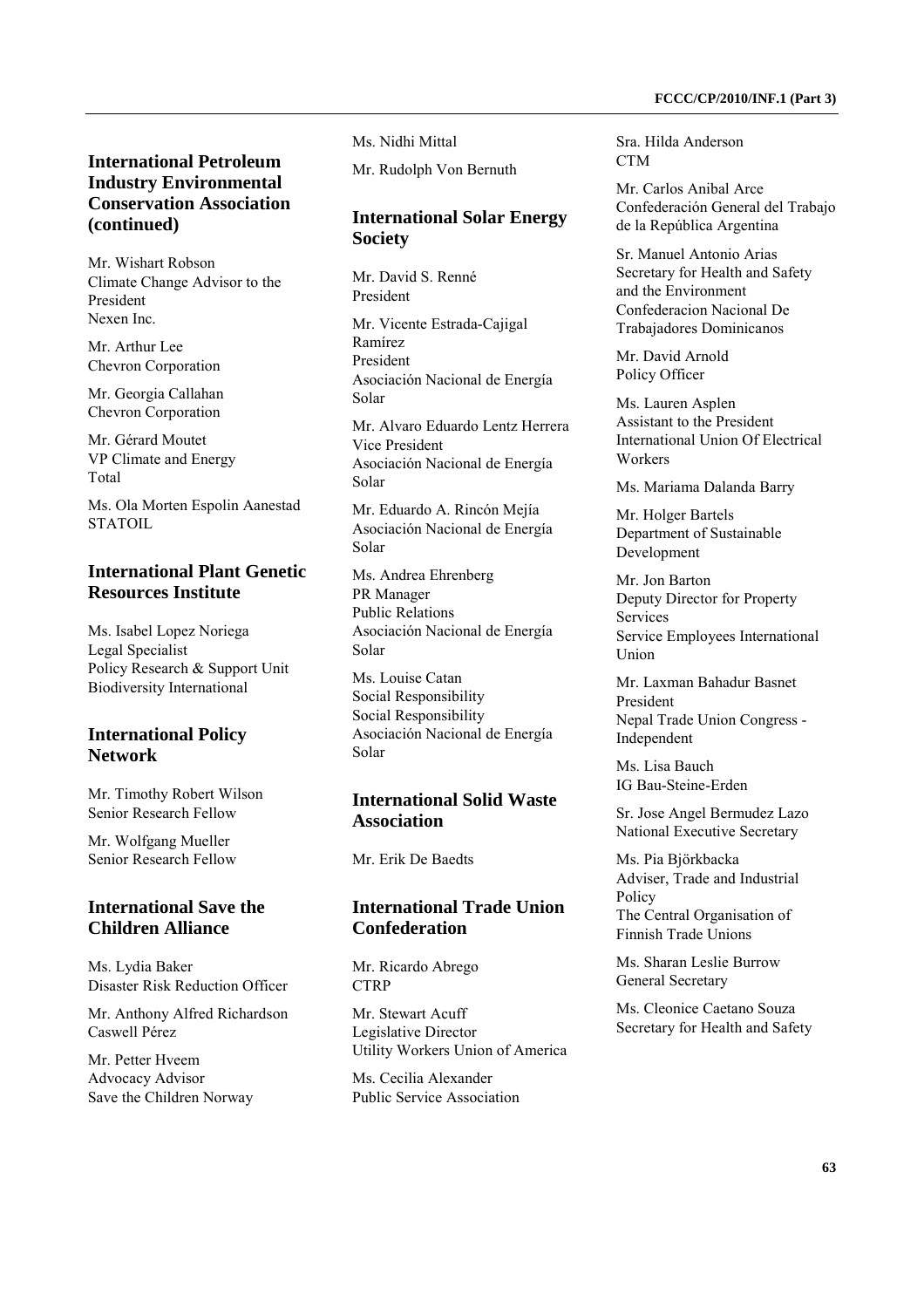## **International Trade Union Confederation (continued)**

Mr. Robert Carrick Baugh Executive Director Industrial Union Department, AFL-CIO

Mr. Arturo Alejandro Carrion Perez

Ms. Laura Caruso Director of Policy Service Employees International Union

Sr. Jose Isidro Casanova Santamaria General Secretary for the State of Quintana Roo Confederacion de Trabajadores de Mexico

Mr. Young-Bae Chang International Secretary Korean Federation of Public Services and Transportation Workers' Unions (KPTU)

Mr. Charles Pierre Chauvel Opposition Spokesperson on Climate Change, Labour Party Parliament of New Zealand

Mr. Aminur Rashid Chowdury Repon Executive Director Bangladesh Occupational Safety, Health and Environment Foundation Bangladesh Occupational Safety, Health and Environment Foundation

Mr. Javier Cifuentes ALVAREZ

Mr. Max K. Conteh Director of Education Sierra Leone Labour Congress

Mr. Edson Aparecido da Silva

Mr. Alana Dave International Transport Federation Mr. Arnaldo De Jesus Oliveira Sindicato Dos Metalúrgicos De Alumínio

Mr. Kenneth Dean Hubbard Jr Senior Counsel Transport Workers Union of America

M. Thierry Dedieu Confederation Francaise Démocratique du Travail

Mr. Eugenio Del Valle Rivas

Mr. Ricardo Delvalle Romero Confederación General del Trabajo de la República Argentina

Sr. Marcelo Diaz Unión Obrera De La Construcción De La República Argentina

Ms. Agnieszka Dojlido-smiech

Mr. Pierre Lucas Ducasse Canadian Labour Congress

Mr. Gérald Dumas

Ms. Carina Ebnoether Canadian Labour Congress

Sra. Edita Fernandez Lugo Alianza Sindical Independiente

Ms. Massiel Figuereo

Mr. Matthew Douglas Firth Canadian Labour Congress

Sr. Jorge Garduno Advisor to the Secretary of Social Affairs Confederacion de Trabajadores de Mexico

Mr. Claude Généreux

Mr. Daniel Geneste

Ms. Urbana Goncalves

Mr. Isaías González Cuévas

Ms. Sushil Jotika Gounder Programmes Coordinator Education and Training Fiji Trade Union Congress

Mr. Kazimierz Grajcarek

Mr. Antonio Granata Environment Department

Mr. Theodore Green Advisor to the General President Laborers International Union of North America

Ms. Karen Hawley

Ms. MICHIKO HAYASHIBALA Japanese-English Interpreter Japanese Trade Union Confederation

Sra. Maura Patricia Hernandez Tapia Program Coordinator for the Secretary of Political Action Confederacion de Trabajadores de Mexico

Ms. Delvia Ramona Herrera Confederation of Labor Unification Nicaragua

Mr. Dietmar Hexel German Confederation of Trade Unions

Mr. James Michael Howard Director Economic and Social Policy

Mr. Gerald Rodney Hudson Vice President Service Employees International Union

Mr. James Lee Hunter Director Utility Division International Brotherhood of Electrical Workers

Mr. Tomonori Ide Central Executive Committee Member Japan Federation of Basic Industry Workers' Union

Mr. González Alvarado Iván Antonio

Mr. Andrzej Jakubowski **SYNDEX**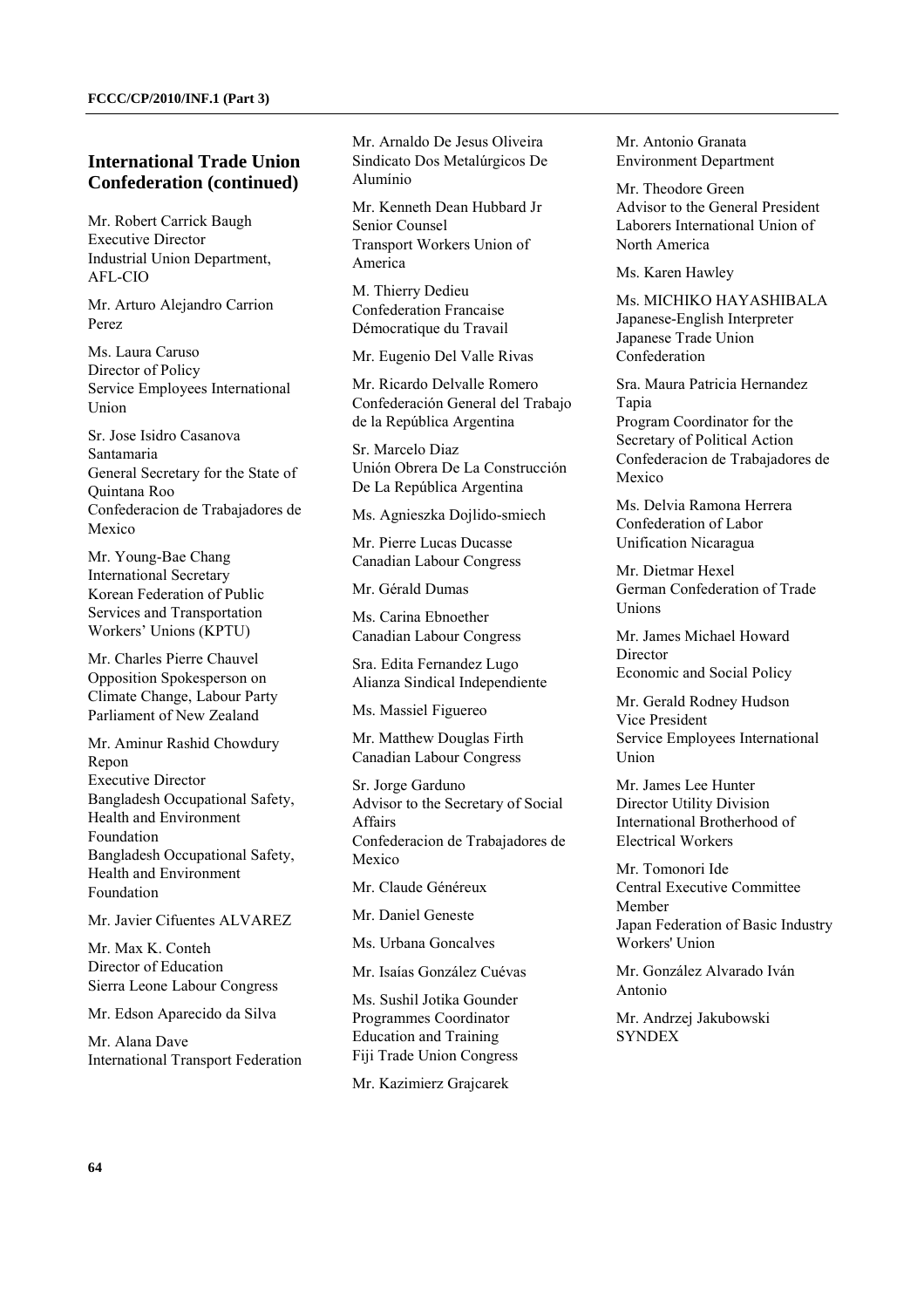#### **International Trade Union Confederation (continued)**

Mr. Alexandre Kadubicki Praça Journalist Trade Union Confederation of the Americas

Mr. Pontius Kalichero Civil Servants Trade Union Malawi

Mr. Salim Kalkach Navarro

Mr. Shoichiro Kaneko Vice President Japan Federation of Basic Industry Workers' Union

Ms. Gerardine Kearney President Australian Congress of Trade Unions

Mr. Reinhard Klopfleisch VER.DI

Ms. Marie Louise Knuppert Landsorganisationen I Denmark

Ms. Andrea Lea Peart Canadian Labour Congress

Mr. Gerald Wyman LeBlanc Coordinator Injured Workers Program

Sr. Dario Osmar Lencioni Sanidad Confederación General del Trabajo de la República Argentina

Mr. Gunnar Lingjerde Confederation of Vocational **Unions** 

Ms. Laura Maffei International Labour Foundation for Sustainbale Development

Ms. Laura Martin Murillo Director International Labour Foundation for Sustainbale Development

Mr. Kan Matsuzaki Director Shipbuilding, Non-Manual Workers International Metalworkers Federation

Mr. John Mawbey Head of organising and development South African Municipal Workers Union

Sra. Tayka Askel Medina Environmental Secretary Central General Autonoma de Trabajadores de Panama

Mr. Ricardo Medina Torres Adviser to the Secretary of Social Affairs Confederacion de Trabajadores de Mexico

Sr. Salvador Medina Torres Sub Secretary of International Relations Confederacion de Trabajadores de Mexico

Mme Isabelle Menard Confederation des Syndicats Nationaux

Mr. Alain Mestre

Sr. Roberto Molina Ugalde Secretary Asuntos Rurales y de Medio Ambiente Confederación de Trabajadores Rerum Novarum

Mr. Yahya Msangi Africa

Mr. Henry Mushonga President

Ms. Yuko Nakashima Assistant Director Confederation Of Japan Automobile Workers' Unions

Ms. Isabel Maria Navarro Union General de Trabajadores

Sr. Mikel Noval

Mr. Sven Nyberg T.U. Official Department of Industrial Policy Landsorganisationen Sweden

Mr. Kingsley Ofei-Nkansah

Sr. Neftali Ortiz Velasquez Adviser to the Secretary of Political Action Confederacion de Trabajadores de Mexico

Mr. Ortelio Palacio Cuesta Asesor para Asuntos Internacionales FS Força Sindical

Ms. Priscila Aparecida Paulino Sindicato Dos Metalúrgicos De Alumínio

Sr. José Fausto Payés Guzman Central Autónoma de Trabajadores Salvadoreños

Mr. Philip Pearson Trade Union Congress

Sra. Itzell Pedroza Ibarra Sub Secretary for Social Affairs of the State of Quinatana Roo Confederacion de Trabajadores de Mexico

Ms. Ainhara Plazaola

Mr. Ricardo Queeman Convergencia Sindical

Sr. Jose Luis Reyes Retureta Secretary for Social Affairs of the State of Quintana Roo Confederacion de Trabajadores de Mexico

Mr. Mauricio Rombaldi Building and Woodworkers International

Mr. Sergio Daniel Romero Confederación General del Trabajo de la República Argentina

Sr. Victor Hugo Rosales Assistant to the Secretary of Social Affairs Confederacion de Trabajadores de Mexico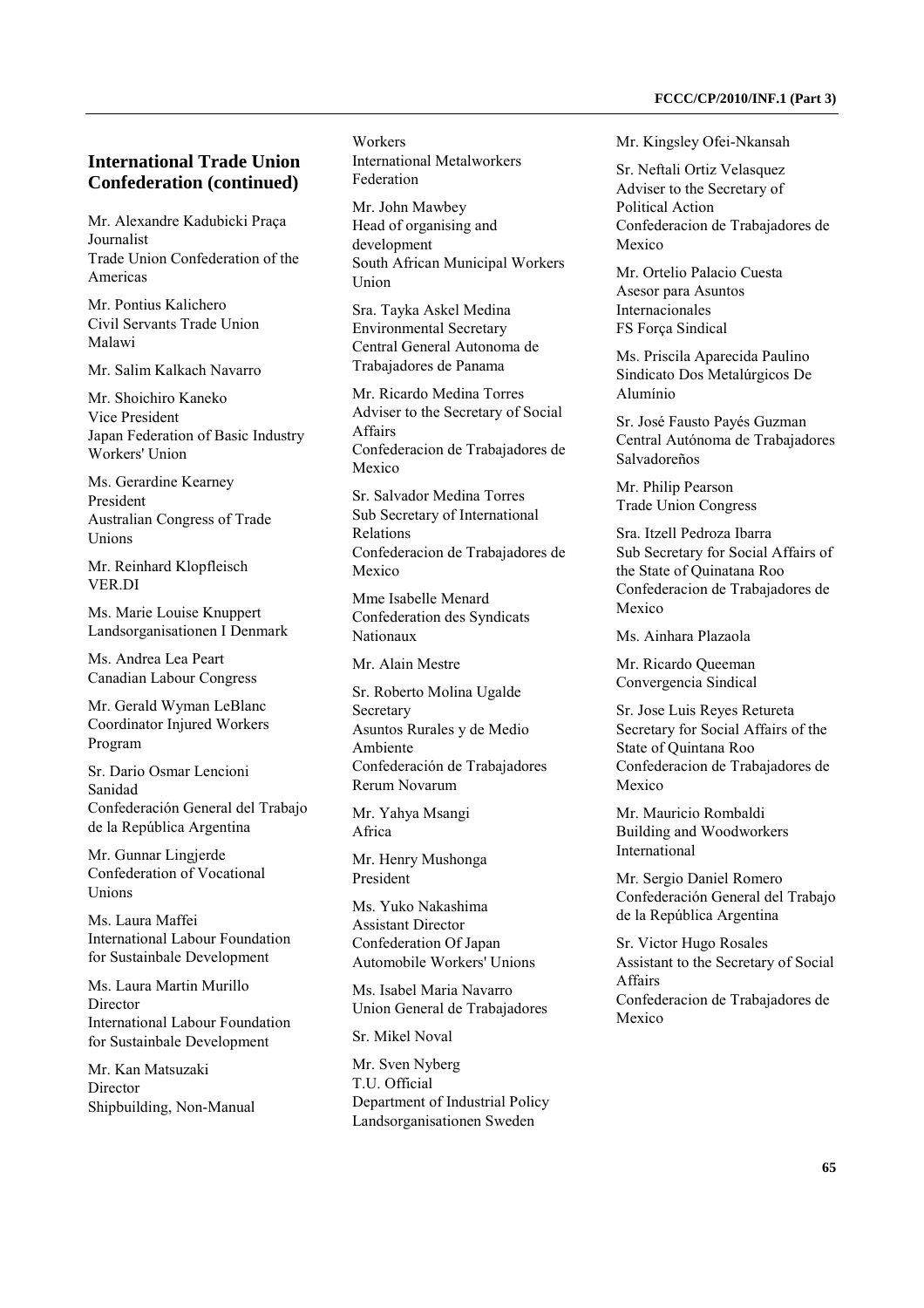#### **International Trade Union Confederation (continued)**

Ms. Anabella Rosemberg Policy Officer Environment and Occupational Health and Safety

Ms. Heidi Rønne Møller Danish Confederation of Trade Unions

Mr. Hiroo Saito Central Executive Committee Member Japanese Federation of Energy and Chemistry Workers Unions

Mr. Alejandro Sanchez Camacaro CT<sub>V</sub>

Mr. Dietmar Schäfers IG Bau-Steine-Erden

Ms. Amy Schwebel Research Officer Australian Council of Trade Unions

Ms. Natacha, Régine, Yvette Seguin

Ms. Lesego Sekano Congress of South African Trade Unions

Mr. Llorenç Serrano Confederación Sindical de Comisiones Obreras - European Trade Union Confederation

Mr. Keith Sonnet Unison

Sr. Enrique Hector Sosa Deputy Director

Mr. O'Sullivan Terence Michael President Laborers International Union of North America

Ms. Louise Thipe Congress of South African Trade Unions

Ms. Fatou Gueye Toure Syndicat des travailleurs de l'agence nationale de conseil agricole et rural

Mr. Roger Toussaint Vice President, Director of Strategic Planning Transport Workers Union of America

Mr. Joaquin Turco Central de Trabajadores Argentinos

Ms. Carolyn Joy Unsworth

Sr. Jak Melem Uriarte Velasquez **CTH** 

Ms. Lora Verheecke

Sr. José Videla Villalobos

Mr. Asbjørn Wahl Adviser International Transport Forum

Mr. Takashi Wakasugi **Officer** Social and Industrial Policy **Department** The Federation of Electric Power-Rlated Industry Workers' Unions of Japan

Mr. Daniel Angelim Trade Union Confederation of the Americas

Mr. Michel Forget ADJOINT AU COMITE **EXECUTIF** Confederation des Syndicats Nationaux

Mr. David W. Johnson Commissioner

Public Utilities Commission of Ohio

Mr. Brian Kohler Health, Safety and Sustainability **Officer** International Federation of Chemical, Energy, Mine and General Workers' Unions

Mr. Roger Valois Confederation des Syndicats Nationaux

# **International Union of Railways**

Ms. Delphine Margot Communication adviser Communication department

Ms. Margrethe Sagevik Senior Adviser Sustainable Development

Mr. Svein Olav Tveitdal

Mr. Javier Ruiz Aparicio

Ms. Lisa Pike

Mr. Dennis Nielsen Phoenix Design Aid

# **International Volunteering Center for Development Cooperation**

Mr. Marco Iob Coordinator Right to Water Campaign

Mr. Tommaso Fattori member of the Board Italian Committee World Water **Contract** 

Ms. Cinzia Thomareizis Member of the Board Italian Committee World Water **Contract** 

Ms. Daniela Del Bene Member of the Board Right to Water Campaign

## **International Work Group for Indigenous Affairs**

Sr. Jorge Agurto Aguilar Servicios en Comunicación Intercultural

Ms. Joan Carling Secretary-General Asian Indigenous People's Pact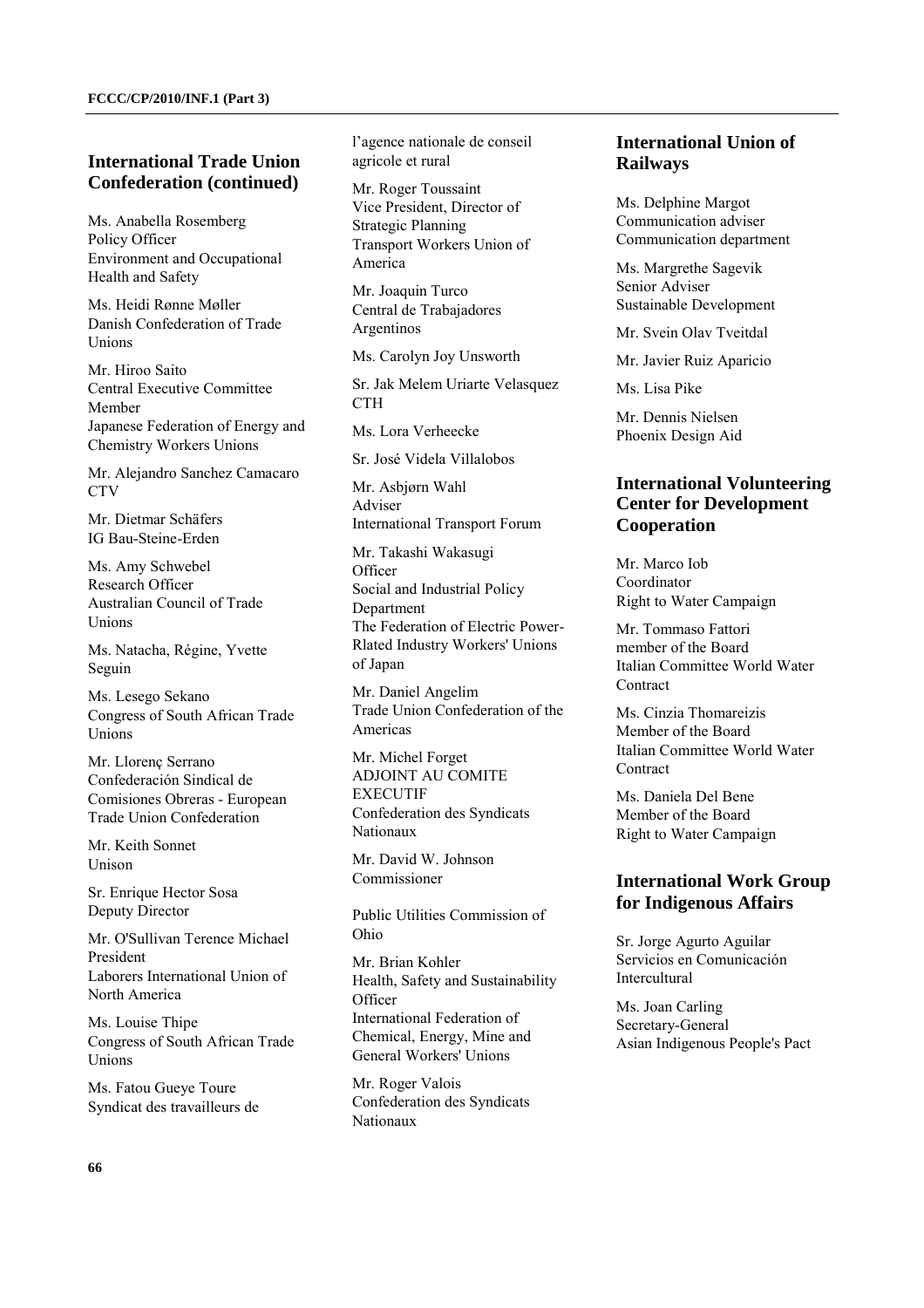# **International Work Group for Indigenous Affairs (continued)**

Sr. Neftali Diego Aquino Responsable de la investigación sobre Bosques y Cambio Climatico Asemblea Mixe para el Desarrollo Sostenible

Ms. Maria Dolores García-Alix Perez Executive Director

Mr. Famark Hlawnching Asian Indigenous People's Pact

Mr. Claudinei Nuñes da Silva Interpreter

Sr. Adelfo Regino Montes COORDINADOR EJECUTIVO Servicios del Pueblo Mixe

Sr. Francisco Regino Montes Auxiliar de investigación sobre Bosques y Cambio Climatico Asemblea Mixe para el Desarrollo Sostenible

# **International Youth and Student Movement for the United Nations**

Mr. Oluwole David Oshota President

Ms. Margaretha Johanna Wewerinke North-South XXI

Mr. Curtis F. Doebbler International Law Professor North-South XXI

Mr. Jose Gadir Lavadenz Lamadrid Care Investment Fund

Mr. Jorge Serrano López Director Care Investment Fund

#### **Interstate Natural Gas Association of America**

Ms. Lisa Beal Director, Environment and Construction policy

#### **INTERTANKO**

Mr. Kristian R. Fuglesang Assistant Director

Mr. Peter M. Swift Managing Director

#### **Inuit Circumpolar Conference**

Mr. Kirt Ejesiak Inuit Circumpolar Council

#### **Italian Local Agenda 21 Association**

Mr. Emilio D'Alessio Head of Delegation

## **Ithaca College**

Ms. Briana Bender Mr. Aaron Berg Mr. John Davis Ms. Kacey Deamer Ms. Chelsea Gallup Ms. Mary Kennedy Ms. Christina Konnaris Ms. Stephanie Lavallato Ms. Giovanna Marcantonio Mr. David Nelson Mr. John Perrotti

- Mr. Nicholas Righi
- Mr. Warren Schlesinger
- Mr. Zachary Schwab
- Mr. Victor Shelden

Mr. Thomas Shevory Mr. Orhun Unsal Ms. Jessica Wunsch

#### **Japan Consulting Institute**

Mr. Yoshiho Osada General Manager Business Department

Mr. Haruo Sawada Senior Consulting Engineer Technical Office

Mr. Tetsuya Sugita Business Department

#### **Japan Economic Research Institute**

Mr. Yasutaka Yoshida Deal Manager Japan Carbon Finance, Ltd.

Mr. Atshihito Kurozumi Director Development Bank of Japan

Ms. Mari Yoshitaka Deputy Chairman Mitsubishi UFJ Securities Co., L<sub>td</sub>

Mr. Toshinao Muto Deal Manager Japan Carbon Finance, Ltd.

## **Japan Environmental Council**

Ms. Yasuko Matsumoto Associate Professor, Graduate School of Environmental Studies, Kyoto University

Ms. Yukari Takamura Professor, International Law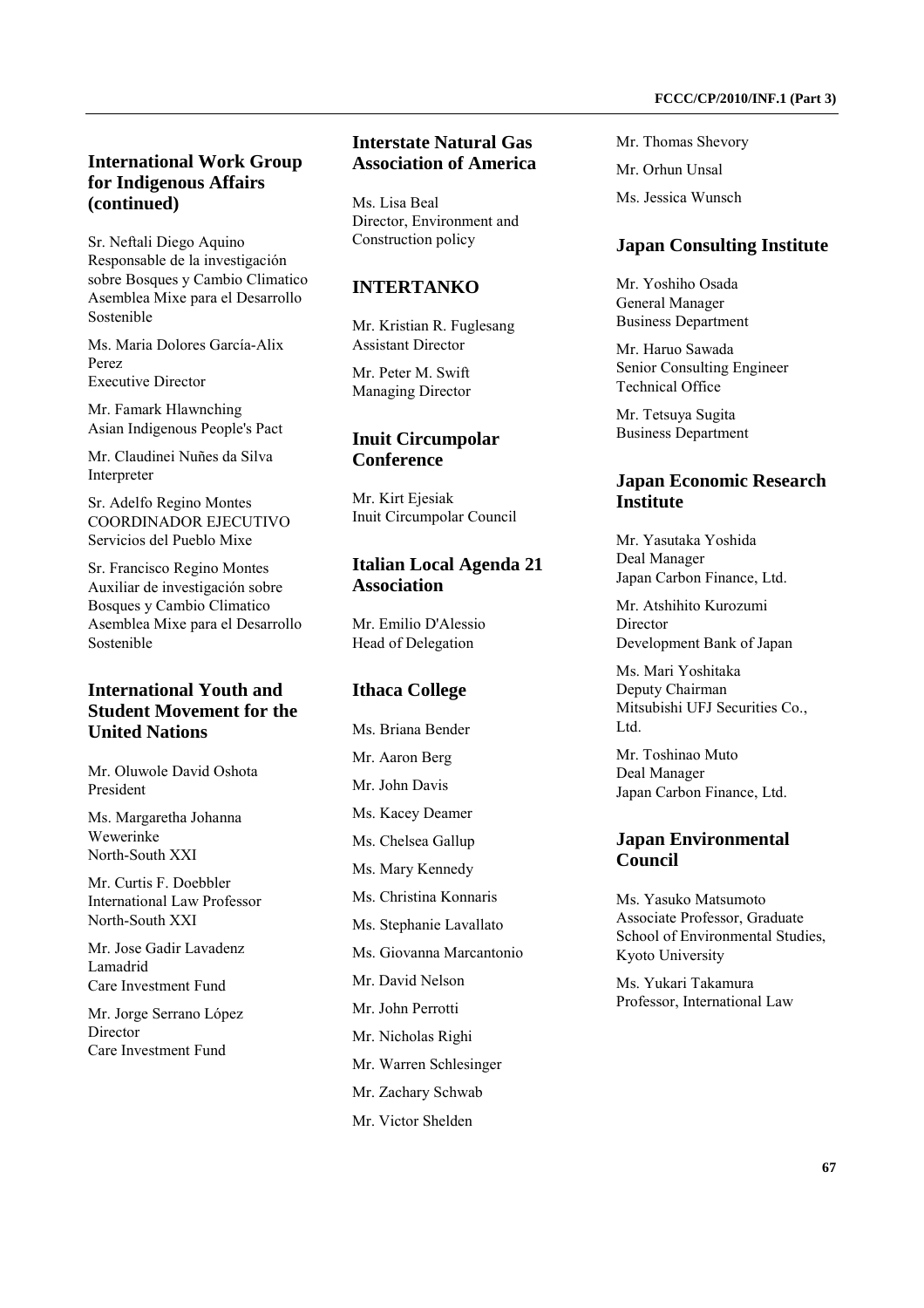## **Japan Fluorocarbon Manufacturers Association**

Mr. Katsuyuki Takise

Ms. Terumi Koike

#### **Japan Industrial Conference for Ozone Layer Protection**

Mr. Akira Okawa Deputy Secretary-General

## **Jeunes volontaires pour l'environnement**

Mr. Moubinou Atarigbe Programme Director Togo Office

M. Ange David Emmanuel Baimey Executive Director Cote d'Ivoire

Ms. Vositha Wijenayake BL Team/ Coordinating YOUNGO/ SLYCAN

#### **Joanneum Research**

Ms. Margret Koethke Johann Heinrich von Thünen-Institut

Mr. Matthias Seebauer UNIQUE Forestry Consultants GmbH

Mr. Scott Settelmyer

Mr. Kai Windhorst UNIQUE Forestry Consultants GmbH

# **John Heinz III Center for Science, Economics and the Environment**

Mr. Ralph Ashton Convenor and Chair Ms. Amber Childress Analyst

Ms. Anna Creed Advisor

Ms. Agnieszka Latawiec

Ms. Fiona McKenzie Advisor

Ms. Christine Negra

Mr. Bernardo Strassburg

# **Joint Center for Political and Economic Studies**

Mr. Rodney Ellis Ms. Leslie Fields Ms. Carolyn Green

## **Keidanren**

Mr. Toshihiro Tabuchi Gneral Manager Environmental Affairs Department Komatsu Ltd.

Mr. Junya Ankyu Manager Planning Group, Corporate Planning Division Komatsu Ltd.

Ms. Ikumi Graham Conference Interpreter Simul International

Mr. Yoshiharu Tachibana Fellow, Sustainability Advisor to the Board Tokyo Electric Power Company

Mr. YOSHIYUKI TSUJI Group Manager Global Environmental Strategies Group, Environment Department Tokyo Electric Power Company

Ms. Sumiko Takeuchi Global Environmental Strategies Group, Environment Department Tokyo Electric Power Company

Ms. Kazuko Shimizu

Mr. Hirotsugu Maruyama

Mr. Hiroki Ota

Mr. Shinji Kato

Mr. Hiroyuki Tezuka General Manager, Climate Change Policy Group Technology Planning Dept. JFE Steel Corporation

Mr. Yoshito Izumi General Manager, Sustainable Development Production and Environment Dept. JAPAN CEMENT ASSOCIATION

Mr. Masaaki Okabe Manager CSR office Asahi Glass Co. Ltd.

Mr. Atsushi Yoshida General Manager Emission Credit Business Sec. Environmental Solution Sec. Global Environment Project Dept. Marubeni Corporation

Mr. Nobuaki Tamai Manager Project Development Team C, Emissions Reduction Business Unit, New Energy and Power Generation Div. Mitsubishi Corporation

Mr. Tatsuki Matsuda Assistant Manager Project Development Team B, Emissons Reduction Business Unit, New Energy and Power Generation Div. Mitsubishi Corporation

Mr. Tsuyoshi Ogata Team Leader Environmental Solution Business Dept. Sumitomo Corporation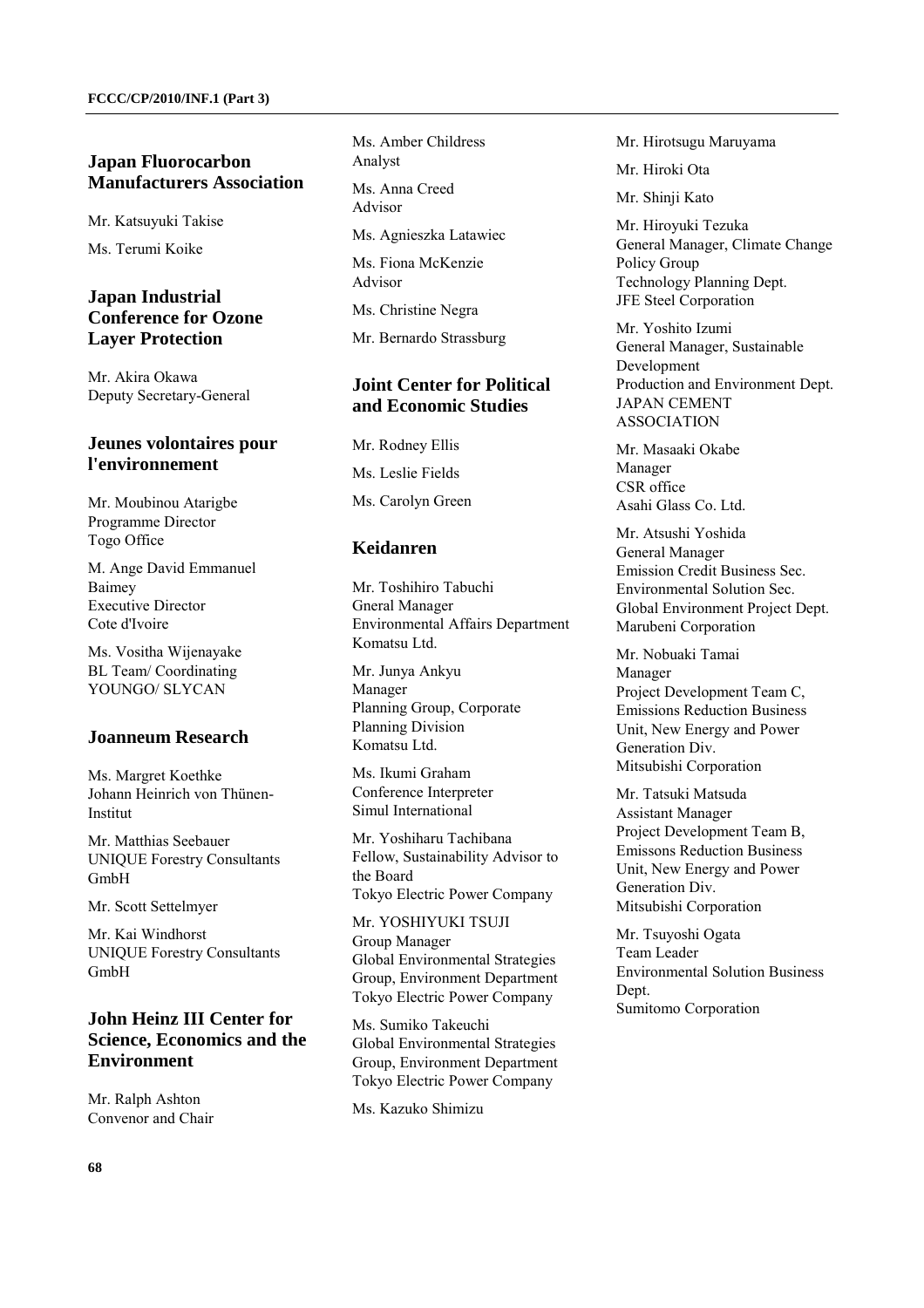#### **Keidanren (continued)**

Mr. HIDEKI SAWANO Manager Environmental Solution Business **Dept.** Sumitomo Corporation

Ms. Ruiko Kato Manager Environmental Solution Business Dept. Sumitomo Corporation

Mr. Takuya Mano Manager Environmental Affairs Department Chubu Electric Power Co.,Inc.

Mr. Yoshihisa Yamaguchi Senior Manager Environmental Affairs Department Tokyo Gas Co., Ltd.

Mr. Kazunari Tomita Chief Representative and General Manager New York Representative Office Tokyo Stock Exchange, Inc.

Mr. Hitoshi Adachi General Manager Environment Department The Japan Gas Association

Mr. Hiroshi Hamasaki Research Fellow Economic Research Center Fujitsu Research Institute

Mr. Naokazu Nakano General Manager Climate Change Sumitomi Metal Industries, LTD

Mr. Gwythian Prins Research Professor London School of Economics and Political Science

Mr. Hiromichi Aoki

Mr. Teruo Okazaki

Ms. Masayo Hasegawa

# **KfW**

Mr. Jochen Harnisch Division Head Competence Center Environment and Climate

Mr. Michael Wehinger First Vice President Development & Climate Department

Mr. Bernhard Zander First Vice President Carbon Fund

Mr. Jens Ochtrop Senior Project Manager Latin America

Mr. Pablo Obrador Senior Project Manager Carbon Fund

Mr. Florian Sekinger Vice President Carbon Trust

Ms. Monika Beck Head of Division Competence Center Financial Sector

Mr. Martin Schröder Project Manager Carbon Fund

Mr. Rüdiger Hartmann First Vice President Latin America & Caribean

Mr. Helge Jahn Head of Office Latin America and Caribean

## **Kiko Network**

Ms. Kimiko Hirata Director Tokyo Office Ms. Hitomi Kimura Ms. Yumi Sato Ms. Ikuko Abe Mr. Masayoshi Iyoda Mr. Shoya Hirose Ms. Rina Ariizumi Mr. Hiroki Fukushima Mr. Shinichi Sato Ms. Yumiko Esashika

## **KlimAktiv**

Mr. Stephan Schunkert CEO

#### **Korea Chamber of Commerce and Industry**

Mr. Yoonghi Ahn Mr. Seung Ho Baek Mr. Choong Lai Cho Mr. Kwang Lim Choi Mr. Jongshin Choi Mr. Kyoungiin Im Ms. Hyun Suk Jang Mr. Eui Chan Jeon Mr. Hyeon Chul Jeon Mr. Moonyoung Kang Mr. Young Jin Kim Mr. Dong Kyu Kim Mr. Jaerim Kim Mr. Jaeoh Kim Mr. Youngjoo Kim Mr. Jin Lee Mr. Jongin Lee Mr. Kyunghoon Lee Mr. Ung Kwon Lee Mr. Seung Jae Moon Mr. Janghyun Paik Ms. Juhyun Park Mr. Chanwoo Park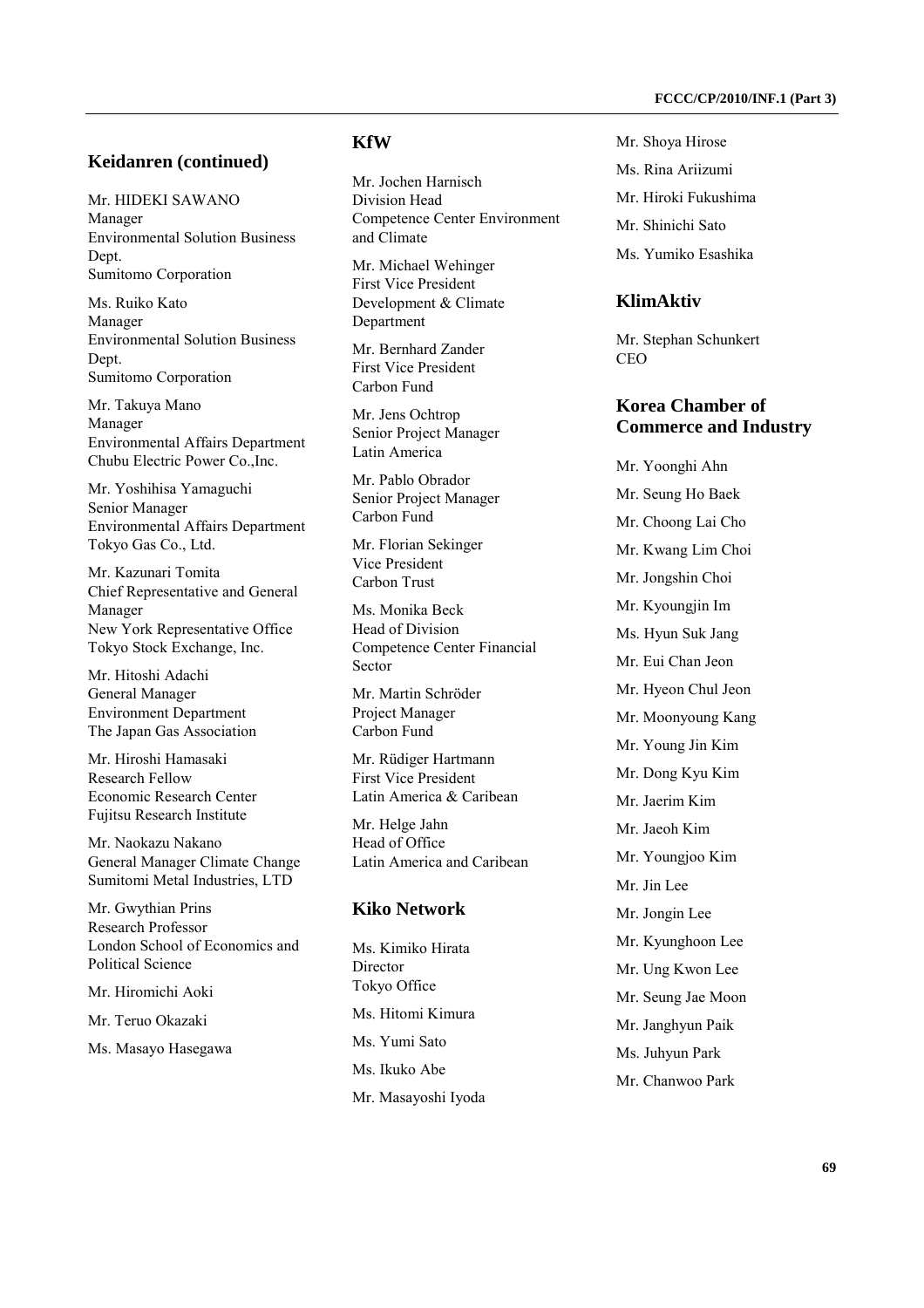## **Korea Chamber of Commerce and Industry (continued)**

Mr. Hyeon Park Mr. Sangdo Park Mr. Won Seo Park Mr. Younsik Shin Mr. Hee Suk Song Mr. Feelgeun Song Mr. Myung Soo Cha Mr. Jang Pyo Cheong Mr. Changsang Cho Mr. Min-Sung Cho Mr. Won Hee Han Mr. Joohyun Hwang Ms. Ji Eun Jang Ms. Yun Soung Kim Mr. Sang Ok Kim Mr. Jonghak Kim Mr. Sung Nam Kim Mr. Jeongwoo Lee Ms. Ji Yeun Lee Ms. Sujin Lee Mr. Tae Yong Lee Mr. Jae Hoon Lee Mr. Kikyo Lim Mr. Taewon Moon Mr. Sangwon Park Mr. Kangwon Shin Mr. Sung Min Woo Mr. Soobin Yim

# **Korea Green Foundation**

Mr. Yul Choi Pressident

Mr. Jang Moo Lee The Chair of Board Climate Change Center

Ms. Eun-Ae Lee Team Manager Climate Change Center

Mr. Sae Joong Lee Chair of the Board

Ms. SoHee Kim Director Climate Change Center

Mr. Jong Cheol Chae Director of Division Yeosu City

Mr. Joong Koo Yoo Staff

Mr. Sang Hun Lee Member

Mr. Jachoon Koo Ph. D Student Seoul National University

#### **Korea University**

Mr. Yongsung Cho Professor Department of Food and Resource Economics Seoul National University

Ms. Seung Hye Yoo Department of Climate Environment Seoul National University

Ms. Suekyoung Lee Ph D. Student Environmental Science & Ecological Engineering Korea University, Seoul, Korea

Mr. Yong Jin Kim Assistance Director Forest Policy Division Korea Forest Service

Mr. Woo Kyun Lee Professor Dempartment of Environmental Science & Ecological Engineering

#### **Korean Business Council for Sustainable Development**

Mr. Hyun Jong Hong Vice-President Environment & Safety Planning GS Caltex Corporation

Ms. Sonia Sook Nyu Hong Secretary-General

Ms. Chai-un Hahn Senior Researcher International Cooperation Division

Mr. Goosun Jung

Ms. Yu Won Kwon Researcher International Cooperation Division

Mr. Kwang Ho Choo Team Leader Strategic Industries Team Federation of Korean Industries

Mr. Sang Kug Im Manager Energy Target Management Task Force Team Korea Energy Management Corporation

Mr. Yonghoon Ji Staff Green & Environment Planning Team GS Caltex Corporation

Mr. Sung Hee Won Senior President LG Chem

Mr. Seunghan Yeom Assistant Manager Strategic Industries Team Federation of Korean Industries

#### **Kyoto University, Institute of Economic Research**

Mr. Haruo Imai Professor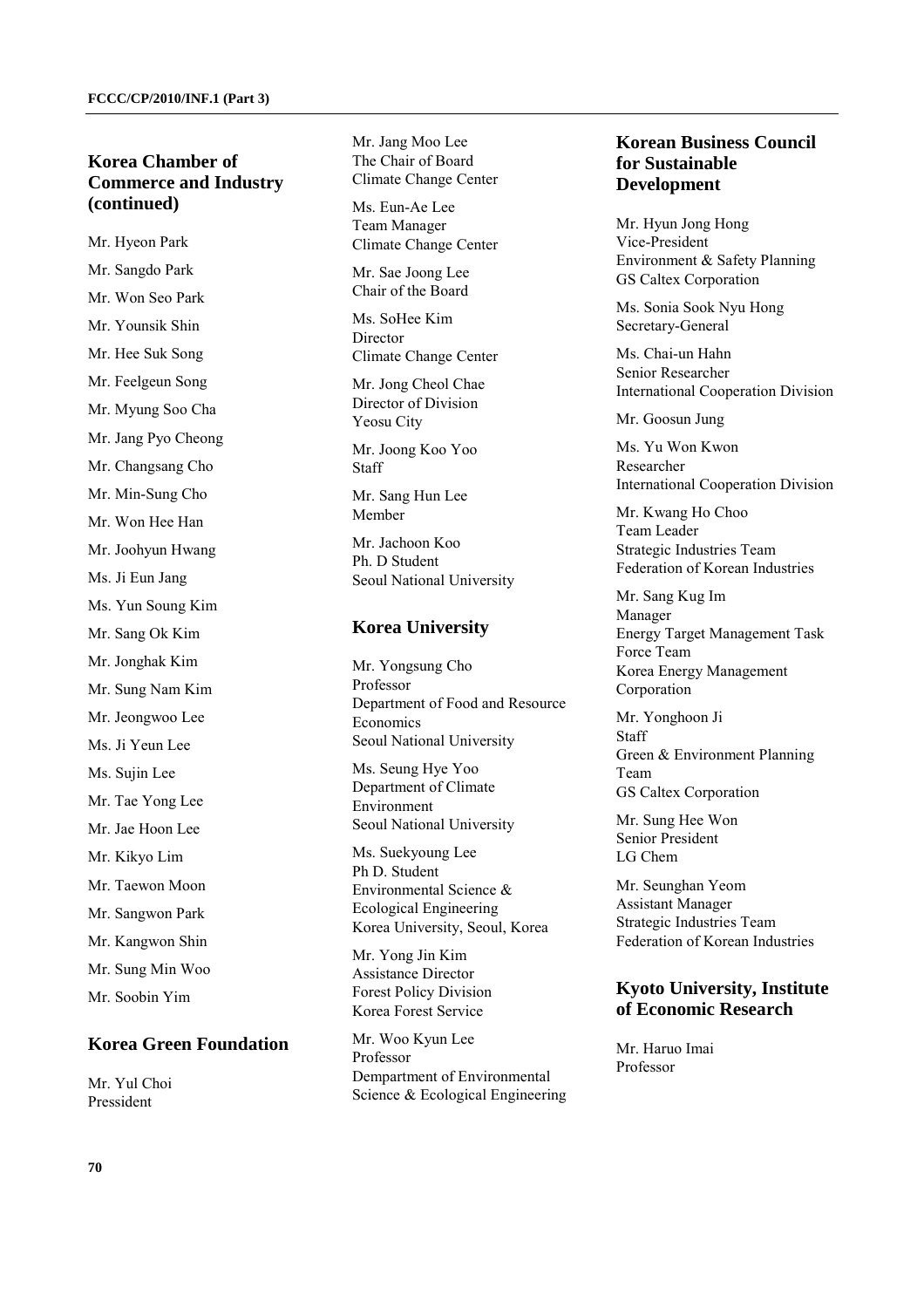## **Kyoto University, Institute of Economic Research (continued)**

Mr. Jiro Akita Professor Graduate School of Economics Tohoku University

Mr. Hidenori Niizawa Professor School of Economics University of Hyogo

# **LAYA**

Ms. Nafisa Goga Dsouza

# **Leadership for Environment and Development International**

Mr. Alex Hannant Programme Manager - Climate Change/Head of Partnerships, CDKN

Mr. Geoffrey William Barnard Head of Knowledge Management

#### **League of Women Voters of the United States**

Ms. Elaine Wiant Board of Directors

## **LEGAMBIENTE**

Mr. Maurizio Gubbiotti Responsible of the International Department and Coordinator of the National Secretariat

Mr. Maurantonio Albrizio

Mr. Santo Grammatico

Ms. Veruschka Fedi Environment Town Councillor of Lerici Municipality

Mr. Mario Gamberale AzzeroCO2 Srl

#### **Lewis and Clark College**

Mr. Chris Wold Professor Law

Ms. Erica Lyman Professor

Mr. Paul Todd International Fund for Animal Welfare

Ms. Karen Barnett

Ms. Amanda Cafall

Ms. Jenny Keatinge

Ms. Amelia Linn

Ms. Danielle Shaw

Mr. Grant Wilson

#### **LIFE e.V.**

Ms. Ulrike Röhr Director Focal Point Gender, Environment, Sustainability

Ms. Svitlana Slesarenok

Ms. Shu-Pin Liu Soochow University

Ms. Martha Ekkert

Ms. Anne Siemons

Ms. Jo-Ting Huang Graduate Institute of Environmental Education

Ms. Ning-Yi Wu Department of Environmental Engineering National Cheng Kung

Ms. En-Tien Chang Dep. of Biomedical Science and Envrionmental Biology Kaohsiung Medical University

Ms. Tzu-Jung Huang National Kaohsiung Normal University

## **Lloyd's Register**

Ms. Anne-Marie Warris Environmental Advisor

Ms. Madlen King Global Climate Change Manager

Mr. Andrew Ritchie

Mr. Luis Carneiro

Mr. Gabriel Perez

Ms. Jamie Britto RMA

Mr. Nick Facciola

#### **Lombardy Foundation for the Environment / Fondazione Lombardia per l'Ambiente**

Ms. Marcela Mc Lean Vice President

Mr. Luca Lombroso Senior Researcher Engineering Material and Environment Gephysical **Observatory** University of Modena and Reggio Emilia

# **London School of Economics and Political Science**

Mr. Anthony Hall Social Policy

Mr. Kai Monheim International Relations

Mr. Robert Ward Policy and Communications Director Grantham Institute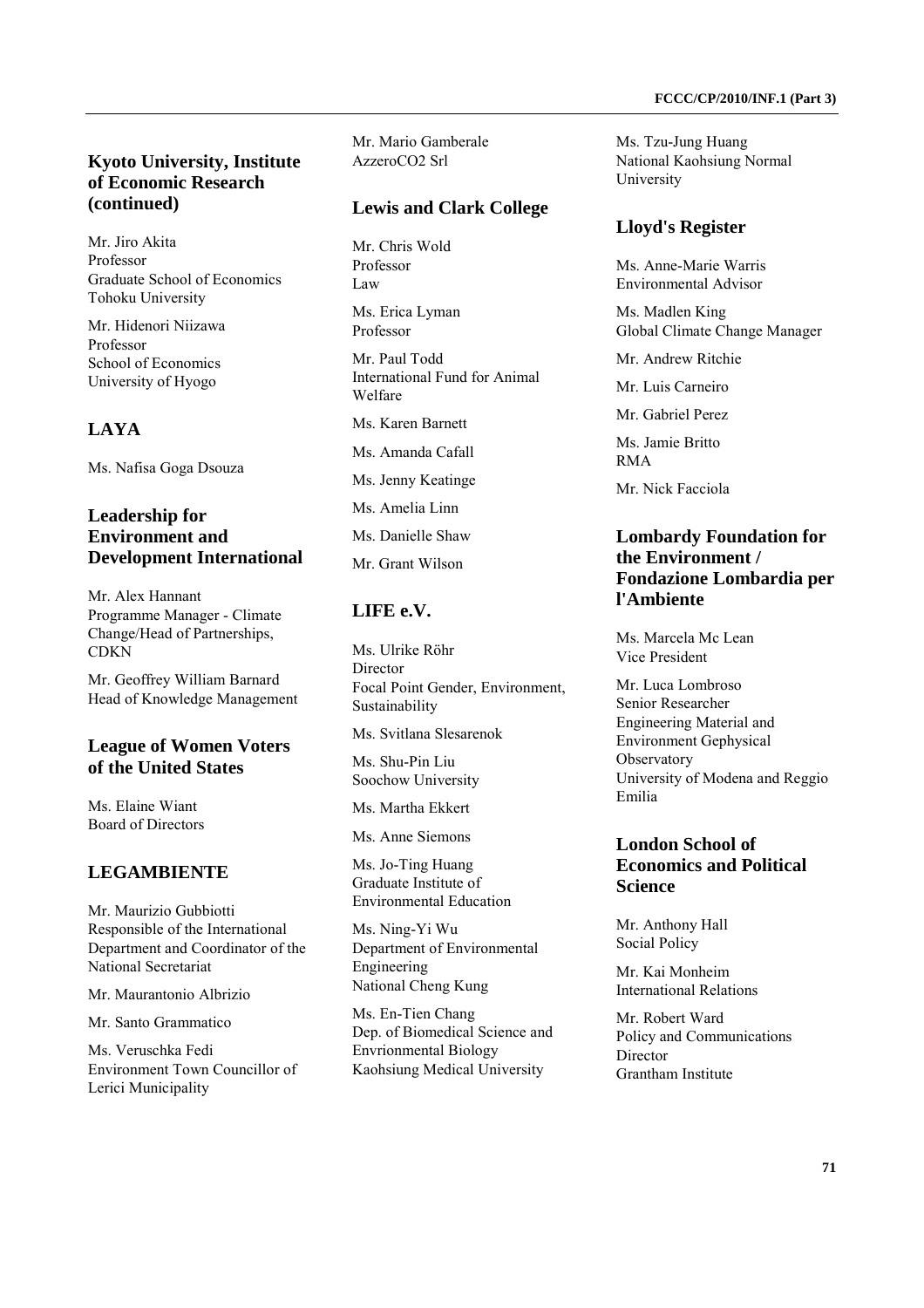# **Lund University**

Mr. Johannes Stripple Researcher Department of Political Science

M. Karin Bäckstrand Associate Professor Department of Political Science

Mr. Carl Bäckstrand White Architects Malmö

Mr. Joshua Darrach Researcher Lund University Centre for Sustainability Studies

# **Lutheran World Federation**

Sr. Sergio Rios Carrillo Iglesia Luterana de Nicaragua Fé y Esperanza

Sra. Miriam Marlene Chávez Alfaro Responsable de Comunicaciones **ACT** Comunicaciones ACT Regional Sínodo Luterano Salvadoreño

Ms. Mary Patricia Nagle World Council of Churches

Ms. Barbara Rossing Professor of Theology Lutheran School of Theology in Chicago

# **M.S. Swaminathan Research Foundation**

Mr. Sujoy Mammen Thomas

#### **Macquarie University**

Mr. Alexander Zahar Professor Law

#### **Mani Tese**

Mr. Giosuè Gianluca De Salvo Out Stretched Hands

Ms. Elena Gerebizza Development Finance Campaigner

## **Marmara University**

Mr. Tanay Sidki Uyar Professor and Director, Research Center for New Technologies Center for New Technologies (YTAM)

Ms. Rana Izci European Union Institute

Ms. Pınar Bal Beykent University

Ms. Isıl Uyar EUROSOLAR Turkey

# **Maryknoll Fathers and Brothers**

Mr. John Tiunan Brinkman

Mr. Lawrence Radice

# **Maryknoll Sisters of St. Dominic, Inc.**

Ms. Ann Braudis Associate for Ecology Office for Global Concerns

Ms. Lilyam Schwabe Temple of Understanding

Mr. Frans Verhagen International Institute of Monetary Transformation

Ms. Cicilymol Paramundayil Medical Mission Sisters

Ms. Alison Van Dyk Temple of Understanding

Ms. Martha Gallahue The National Ethical Service of The American Ethical Union

Ms. Anita Wenden UN Main Representative International Peace Research Association

Mr. Mark Wolff Pax Romana

# **Massachusetts Institute of Technology**

Mr. Travis Franck Senior Scientist and Policy Analyst Climate Interactive/MIT

Ms. Allison Ray Crimmins

Ms. Rebecca Dell EAPS

Mr. Samuel Flückiger Associate ECF Energy Strategy Centre

Ms. Amy Glasmeier Urban Studies and Planning

Mr. Andrew Jones Co-Director Climate Interactive/MIT

Ms. Elizabeth Sawin Co-Director Climate Interactive/MIT

# **McGill University**

Ms. Michelle Louise Maillet Research Assistant Geography

Ms. Alexandra Lesnikowski Research Assistant Geography

# **Mediators Beyond Borders**

Mr. P. Mark Kirwin Executive Director for Climate Change Project Desginated Contact Person, Executive Director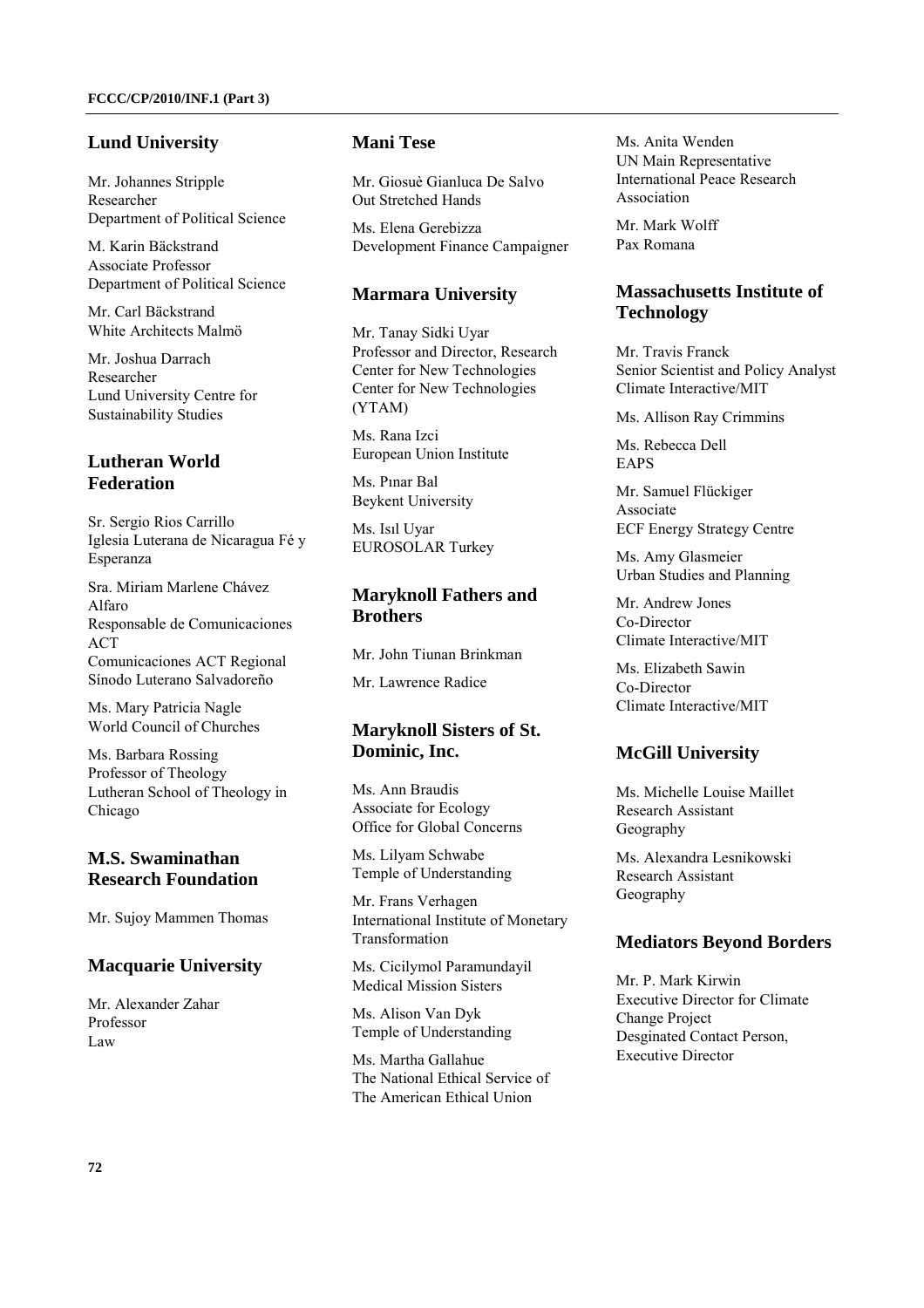### **Mediators Beyond Borders (continued)**

Mr. Thomas Richard Fiutak Senior Fellow, Institute for Technological Leadership University of Minnesota

Mr. Gregg B. Walker Director, Professor of Communication Oregon State University

Ms. Vicki Jan Isler Professor, Justice Studies Department Montclair University

Ms. Jill Sourial

Mr. Alan Gross

Ms. Maya Sepehri

Ms. Suzi Norbeck

Ms. Ann Winterman

Ms. Miriah Russo

Ms. Diane Adalbert

Ms. Rosemarie McElhaney

Ms. Eileen Barker

#### **Meridian Institute**

Mr. John Ehrmann Senior Partner

Ms. Kristy Buckley

Ms. Shelly Foston

Mr. Michael Lesnick Senior Partner

Ms. Kathleen Rutherford

Ms. Zoe Ariel Rossing

Mr. Timm Tennigkeit

#### **Met Office Hadley Center**

Ms. Victoria Pope

Ms. Elizabeth Kendon Senior climate extremes scientist Climate Science

Mr. Richard Jones

Ms. Kirsty Lewis Met Office Hadley Centre

### **Midwest Research Institute/National Renewable Energy Laboratory**

Mr. Daniel Bilello Partnerships Manager

Ms. Jaquelin Cochran

#### **MISEREOR, German Catholic Bishops' Organisation for Development Cooperation**

Ms. Nicole Piepenbrink Climate Consultant

Ms. Anika Schroeder Desk Officer for Climate Change and Development

Sr. Milton Castro Padilla Cáritas Boliviana

Sra. Alma Daysi Rivera de Magana Jefa de la Unidad de Planificatión y Estudios FUNDASAL

Sra. Zoraya Raquel Varas Catoira Técnica Vacilitadora CPS – Caritas Pastoral Social Tarija Sr. Manuel de Jesus Moran Hidalgo

Director Ejecutivo Caritas El Salvador

Sr. Carlos Alberto Esteban Chiarulli Investigador

#### **Moravian College**

Ms. Hilde Binford Associate Professor Ms. Diane Husic Mr. Garth Denton-Borhaug Ms. Rachel Johnson Mr. Ingmar Naumann Mr. Benjamin Peter Mr. Nelson Knudsen Ms. Erin McMonagle Mr. Corey Husic Ms. Terry Rene Brown Ms. Sarah Ahlgren

#### **Munich Climate Insurance Initiative**

Mr. Peter Hoeppe Head of Department GeoRisks and Climate Competence Center Munich Reinsurance Company

Mr. Thomas Loster Chairman Munich Re Foundation Munich Re Foundation

Ms. Celine Herweijer Director Sustainability and Climate Change group Price Waterhouse Cooper

# **National Association of Clean Air Agencies**

Mr. Stuart Clark Global Warming Committee cochair

Ms. Amy Royden-Bloom Senior Staff Associate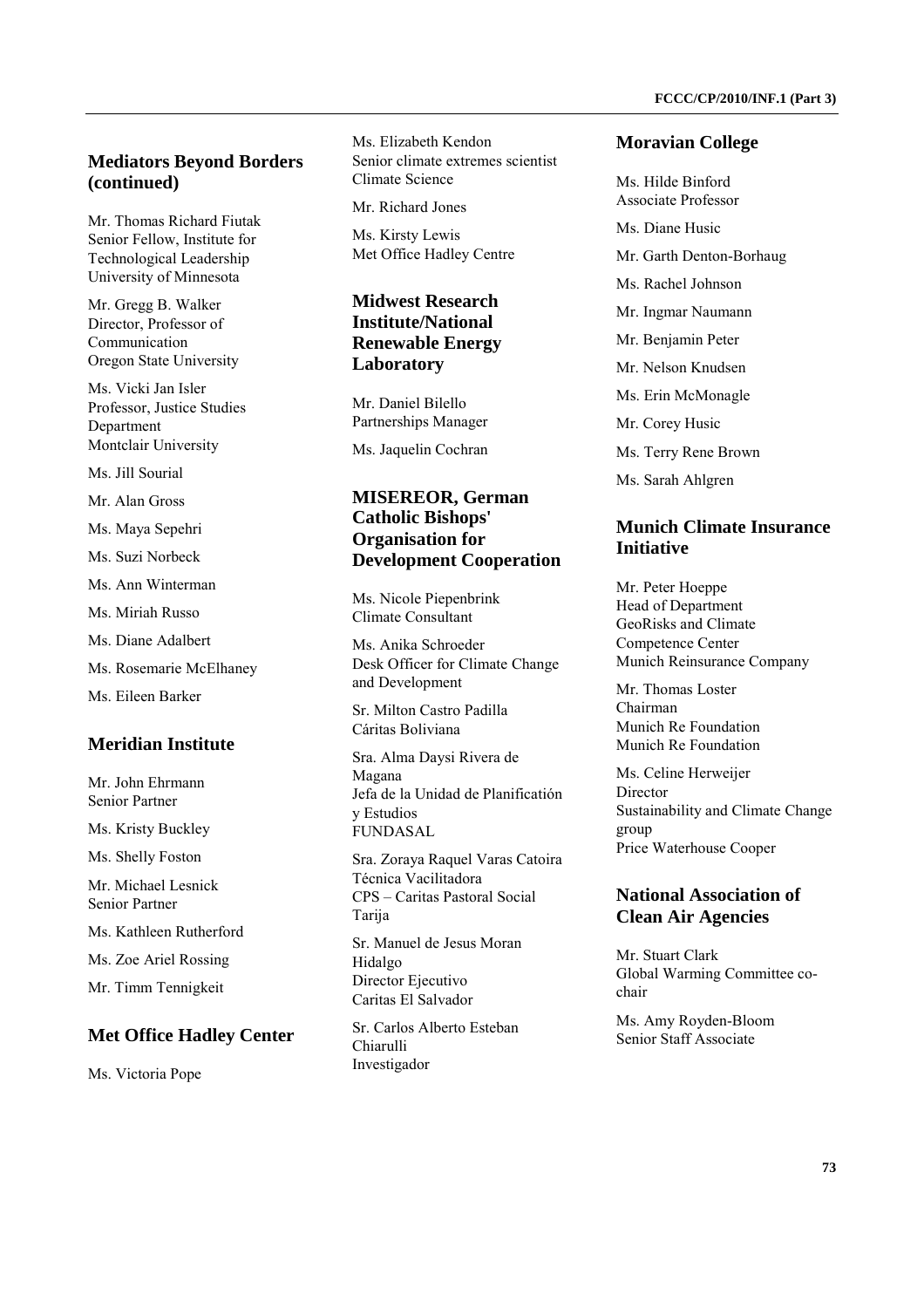### **National Association of Forest Industries**

Mr. Michael Stephens Deputy Chief Executive Officer Forestry

Ms. Lisa Marty Deputy Chief Executive Officer Forestry Victorian Association of Forest Industries

# **National Center for Public Policy Research**

Mr. Steven Crowder

# **National Foreign Trade Council**

Mr. Robert Jake Colvin Vice President National Foreign Trade Counvil

Mr. William Chernicoff Toyota Motor North America, Inc

Ms. Cynthia Curtis Office of Sustainability

Mr. Robert Craig Silvertooth Center for Environmental Innovation in Roofing

Mr. Richard Wilder Microsoft Corporation

# **National Institute for Environmental Studies**

Ms. Mikiko Kainuma Chief Climate Policy Assessment Research Section, Center for Global Environmental Research

Mr. Junichi Fujino Senior Researcher Center for Global Environmental Research

Mr. Priyadarshi Ramprasad Shukla Collaborating Researcher of NIES, Professor Public Systems Group Indian Institute of Management, Vastrapur

Mr. Yoshiro Kaburagi Executive Director

Ms. Izumi Kubota Senior Researcher Social and Environmental Systems Division

Mr. Mikiya Takayanagi Office of Public Relations and International Coordination

Ms. Sawako Tanaka Assistant Staff Office of Public Relations and International Coordination

Ms. Miho Kakinuma Specialist Center for Global Environmental Research

Mr. Tsutomu Furukawa Collaborating Researcher of NIES, Associate Professor Faculty of Humanities and Social **Sciences** Iwate University

# **National Tribal Environmental Council**

Mr. Robert Francis Gruenig Senior Policy Analyst and Attorney

# **National Wildlife Federation**

Mr. Joseph Mendelson III Director, Global Warming Policy

Mr. Johannis Herbert Verolme Climate Change Consultant

Mr. Larry Schweiger President and Chief Executive **Officer** 

Ms. Nathalie Fleur Walker Manager, Climate Change, Deforestation and Agriculture Project

Ms. Barbara J. Bramble Senior Programme Adviser, International Affairs

Mr. Antonio Iallonardo Senior Communications Manager

Mr. Douglas Morton

Mr. Walter Commins AREDAY

Mr. Joris Maarten Ecofys Energy and Environment

# **Native American Rights Fund**

Mr. Kim Jerome Gottschalk Senior Staff Attorney Legal

# **Natural Capitalism Solutions, Inc.**

Ms. L. Hunter Lovins President

Mr. Eric Carlson President Carbonfund.org Foundation

Mr. Boyd Cohen CEO CO2 Impact

# **Natural Resources Defense Council**

Mr. Jacob Zachary Schmidt Director, International Climate Policy

Ms. Heather Joanne Allen International Advocate International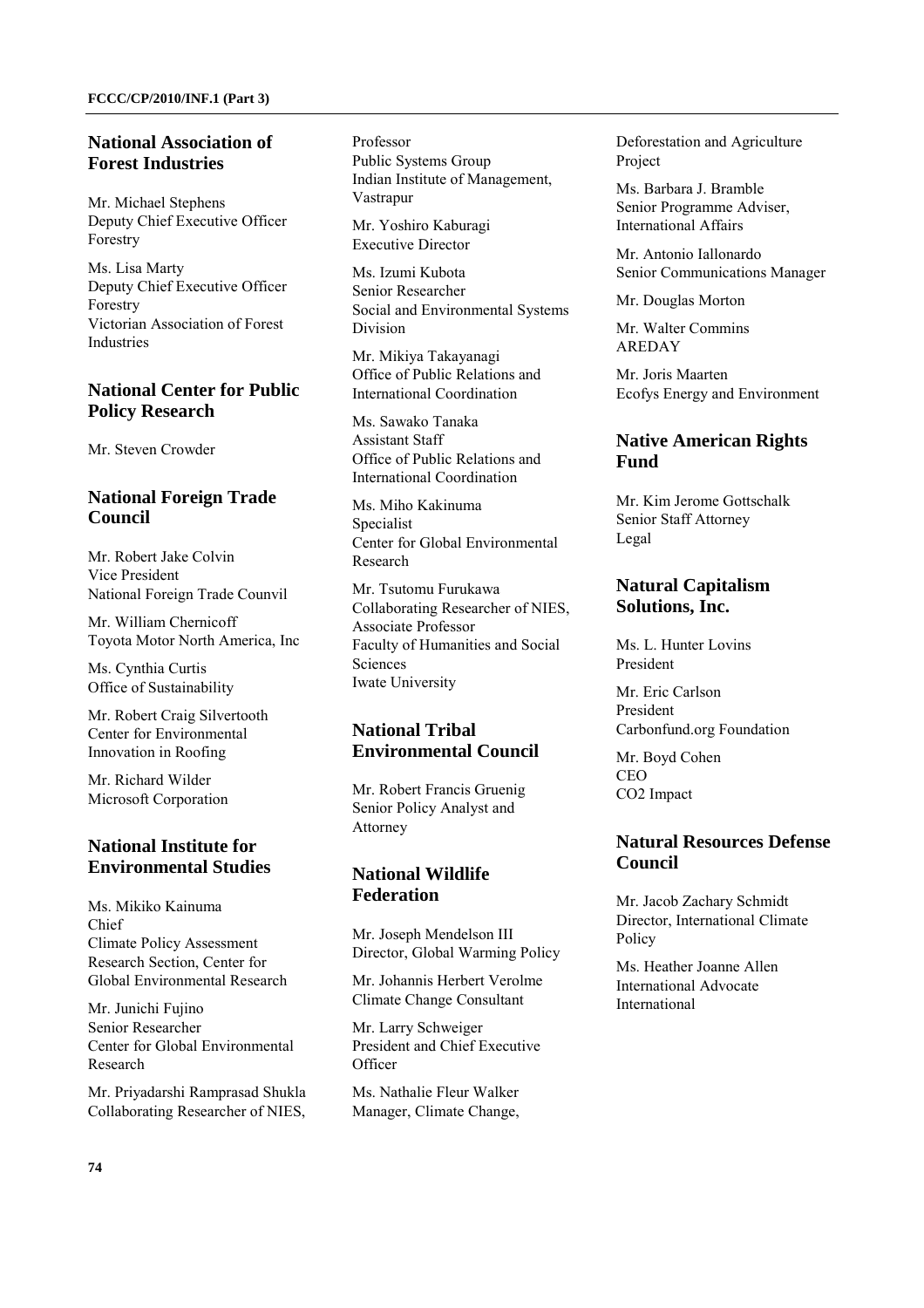## **Natural Resources Defense Council (continued)**

Mr. David Doniger Policy Director, Climate Center Climate Center

Mr. David Geoffrey Hawkins Director, Climate Programs Climate Center

Ms. Barbara Finamore **Director** China Pprogram

Ms. Susan Lefkowitz Director, International Programme International

Ms. Adrianne Isabelle Quintero Somaini Director Latino Outreach / Senior Attorney International Communications and Latino Outreach

Mr. Alvin Min Che Lin China Program

Mr. Eric Wight Young Senior Communications, Climate Climate Center

Mr. Francois Paulette International Program

Ms. Yang Li Senior Communications Specialist China Program

### **Nature and Biodiversity Conservation Union**

Mr. Carsten Wachholz Deputy Head Environmental Policy and Nature Conservation

Mr. Olaf Tschimpke President

## **Nature and Youth Denmark**

Mr. Michael Mathres Partner Copenhagen Landsforeningen Natur & Ungdom

Mr. Jens Nielsen Partner Copenhagen Landsforeningen Natur & Ungdom

### **NATURpur Institute for Climate and Environmental Protection**

Mr. Frederic Jacquemont Ms. Erin Alida Kendall Mr. Georg Schattney Mr. Michael Streck Ms. Anne Katharina Oehlschläger

### **Neighbour Organization Nepal**

Mr. Basanta Raj Gautam Senior Forestry and GIS Specialist Arbonaut Ltd./REDD and Sustainable Forestry Services

Mr. Padam Bahadur Hamal Chief Executive Officer Overall

Mr. Jarno Hamalainen Manager Arbonaut Ltd./REDD and Sustainable Forestry Services

Mr. Olli Henrikki Isotupa Environment Officer Environment

Mr. Tan Koon Peng Global Marketing Director, Global Fuel Efficiency

#### **Network of Regional Governments for Sustainable Development**

Sra. Maruxa Diaz Cardama Garcia Secretary General

Mr. Jose Maria Fernandez Alcala Responsable de Pryectos de Ecodiseño Ecodiseño **IHOBE** 

Mr. Jose Garriga Sala Generalitat de Catalunya

Mr. Andrew Mawejje Chief Administrative Officer

# **New Energy and Industrial Technology Development Organization**

Mr. Kazunari Tanaka Deputy Director Kyoto Mechanisms Promotion Department

Mr. Kazuo Yokoyama Deputy Director General Kyoto Mechanisms Promotion Department

Ms. Maki Kikuta Chief Officer Kyoto Mechanisms Promotion Department

Mr. Hisashi Yoshioka Director Representative Office in Europe

Ms. Yuko Kusano Kyoto Mechanisms Promotion Department

### **New York University**

Mr. Richard Bryce Rudyk Ms. Kiri Mattes Ms. Alexandra Khrebtukova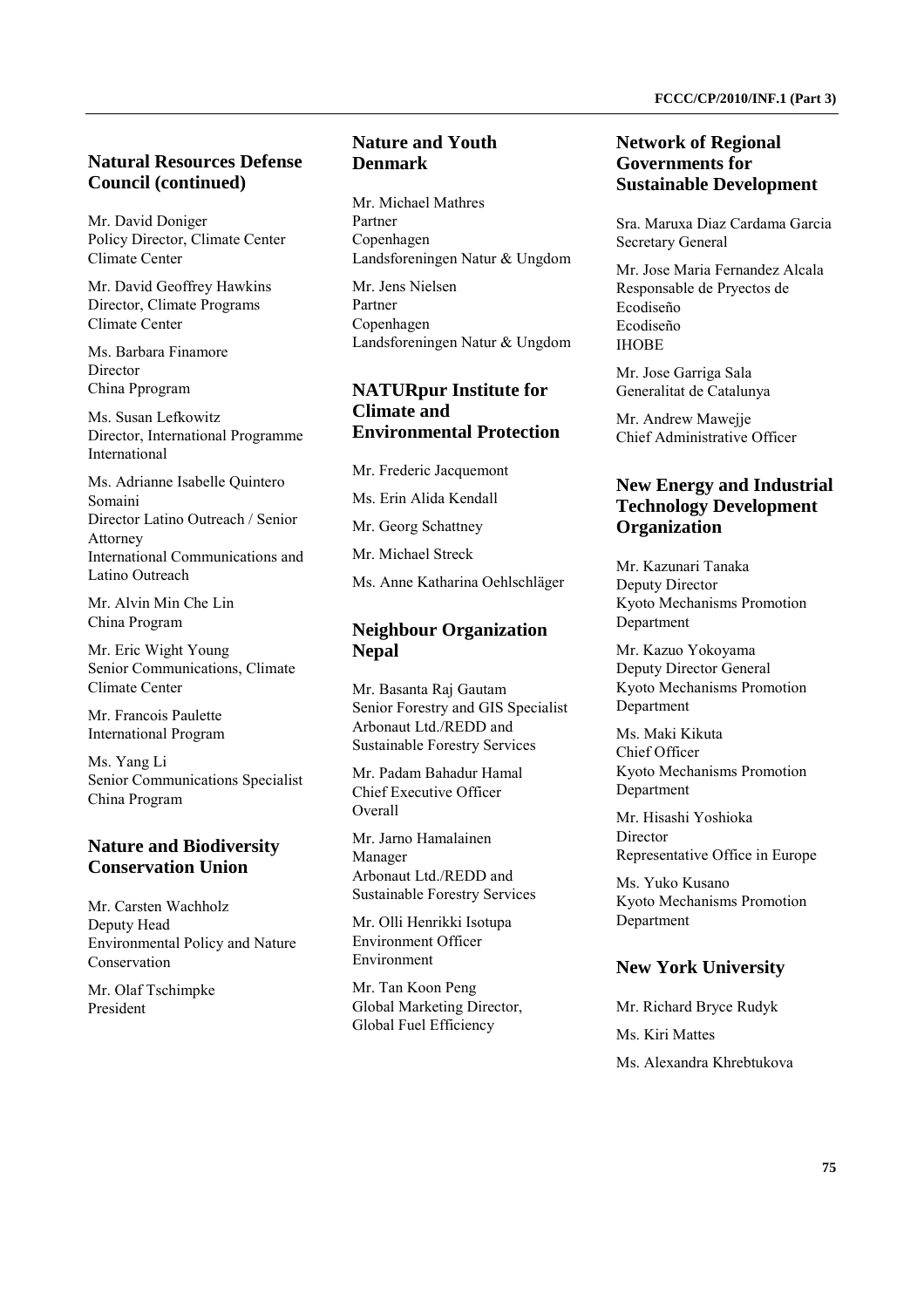# **New York University (continued)**

Mr. Gonzalo Raul Moyano Gortazar

Ms. Stephanie Tatham

Mr. John Russell Wunderlin

Ms. Aleksandra Romanovna Zolley

# **NGO Center for Environmental Innovation**

Ms. Julia Safonova Lead Expert Forestry Program

Mr. Mikhail Shishin Regional Project Director Forest Program

Ms. Elena Makarova Regional Administrator Forest Program

Mr. Mantai Khavalkhaan Regional Senior Scientific Advisor Adaptation policy

# **Norwegian Confederation of Trade Unions**

Mr. Eystein Gjelsvik

# **Norwegian Forum for Environment and Development**

Ms. Dina Hestad Youth Climate Advocate Youth Development Fund

Ms. Kari Anne Isaksen Youth Climate Advocate Youth Development Fund

Ms. Ingunn Leirset Berg Adviser on Climate Change Youth Changemaker Norway

Mr. Frikk Nesje Adviser on Climate Change Youth Changemaker Norway

Ms. Merete Nyhammer Youth Climate Advocate Youth Development Fund

Mr. Arvid Solheim Adviser

# **Norwegian Society for the Conservation of Nature**

Mr. Lars Haltbrekken Chair

Mr. Anders Haug Larsen Climate policy adviser

Ms. Silje Lundberg Vice chair Nature and Youth

Ms. Sviatlana Marozava Climate change adviser Green Alliance Belarus

### **Nurses Across the Borders**

Mr. PETERS OMORAGBON EXECUTIVE PRESIDENT/CEO ADMINISTRATIVE

# **Oceana Inc.**

Ms. Ellycia Harrould-Kolieb Marine Scientist

Ms. Thecla Keizer Affiliate International Relations Plymouth Marine Laboratory

Ms. Janot-Reine Mendler de Suarez Co-chair, Global Oceans Working Group on Oceans & Climate

# **Oeko-Institut (Institute for Applied Ecology e.V.), Berlin**

Mr. Felix Christian Matthes Senior Researcher Energy & climate

# **ONE Campaign**

Mr. Joseph Powell Research Assistant, Europe Policy

# **Organisation internationale des constructeurs d'automobiles**

Mr. Wade Newton Director Alliance of Automobile Manufacturers

# **Oro Verde - Tropical Forest Foundation**

Ms. Elke Mannigel International Project Coordination

Mr. Max Vohringer Project Associate

Mr. Stefan Mielke

# **Ouranos**

Mr. Pierre Baril Executive Director

Mr. Alain Bourque Director, Impacts and Adaptation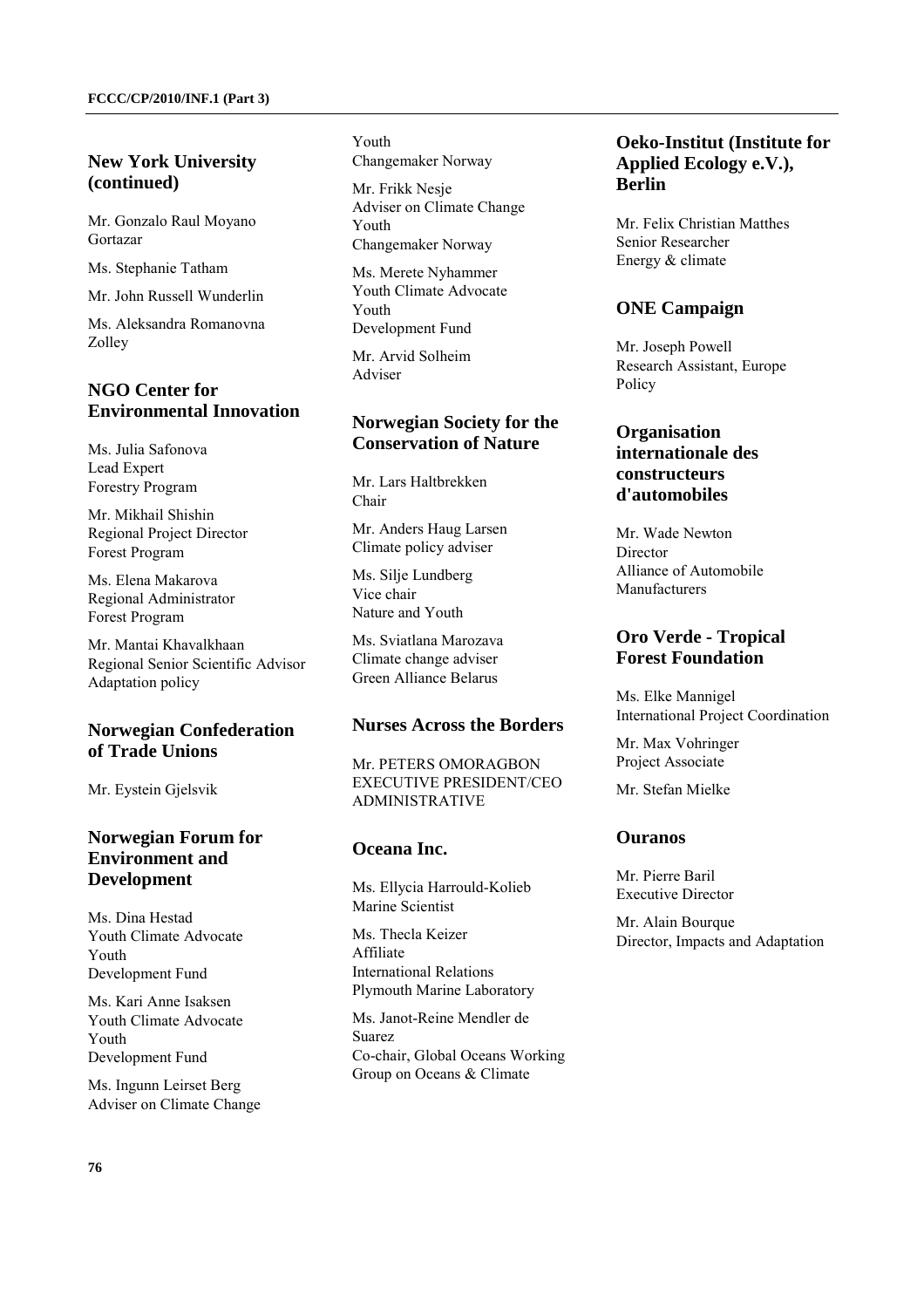#### **Overseas Development Institute**

Ms. Jessica Brown Research Officer Climate Change, Environment and Forests

Mr. Leo Peskett Research Fellow REDD-net

Ms. Francesca Iannini Programme Officer REDD-net

Mr. Tristan Michael Cormac Stubbs CDKN Communications Officer **CDKN** 

Ms. Mairi Kristina Dupar Gore CDKN Knowledge Manager Coordinator **CDKN** 

### **Overseas Environmental Cooperation Center, Japan**

Mr. Satoshi Iemoto Senior Researcher

Ms. Shiho Segawa Researcher

Ms. Mariko Fujimori

Mr. Yoshihiro Mizuno

Mr. Akifumi Nishihata

Mr. Yizheng Qiu Research Assistant

Mr. Kazuhito Yamada

Mr. Shigenari Yamamoto

# **OXFAM International**

Ms. Yuritzin Anyvette Oxfam - Mexico

Ms. Nathalie Brook Oxfam Great Britain Ms. Tracy Carty Researcher Oxfam Great Britain

Mr. Richard Casson Oxfam Great Britain

Mr. Barry Coates

Ms. Heather Coleman Oxfam - America

Ms. Kelly Dent Climate Change Policy Advisor Campaigning

Ms. Frida Eklund Oxfam Great Britain

Ms. Ainhoa Goma

Mr. Tim Gore Climate Change Policy Adviser

Mr. Antonio Hill Senior Policy Adviser, Climate Change Oxfam Great Britain

Mr. Jeremy Hobbs Executive Director

Ms. Violeta Leon Oxfam - Mexico

Mr. Bert Maerten

Mr. Asier Hernando Malax-Echevarria Intermon Oxfam

Mr. Igidio Naveda

Mr. Lamine Mouhamet Ndiaye

Ms. Emilia Ramirez Valenzuela Oxfam - Mexico

Mr. Mary Robinson

Ms. María Dolores Rojas Rubio Oxfam - Mexico

Mr. Sebastián Serrano Silva

Mr. Pui-kin So Climate Change Policy Advisor Campaign Department

Ms. Jung-ui Sul

Mr. Ahsan Uddin Ahmed

Mr. David Franklin Waskow Climate Change Programme Manager Oxfam - America

Mr. Carlos Zarco Mera Oxfam - Mexico

#### **Oxford Climate Policy**

Mr. Benito Müller Managing Director

Ms. Anju Sharma Director

#### **Oxford Institute for Energy Studies**

Mr. David Robinson

Ms. Maria Gloria Andrade Lasso

Mr. Stephan Alexander Froede

## **Pacific Forest Trust**

Ms. Andrea Tuttle

## **PAIRVI Associates**

Mr. Pana Chand Jain Board Member Legal Aid

Mr. Ravindra Vijayvargiya Coordinator Policy

Mr. Venkata Malla Reddy Yaragonda Consultant Policy

Ms. Karpa Marde Coordinator Advocacy

Mr. Jayesh Kumar Bhairavia Coordinator Policy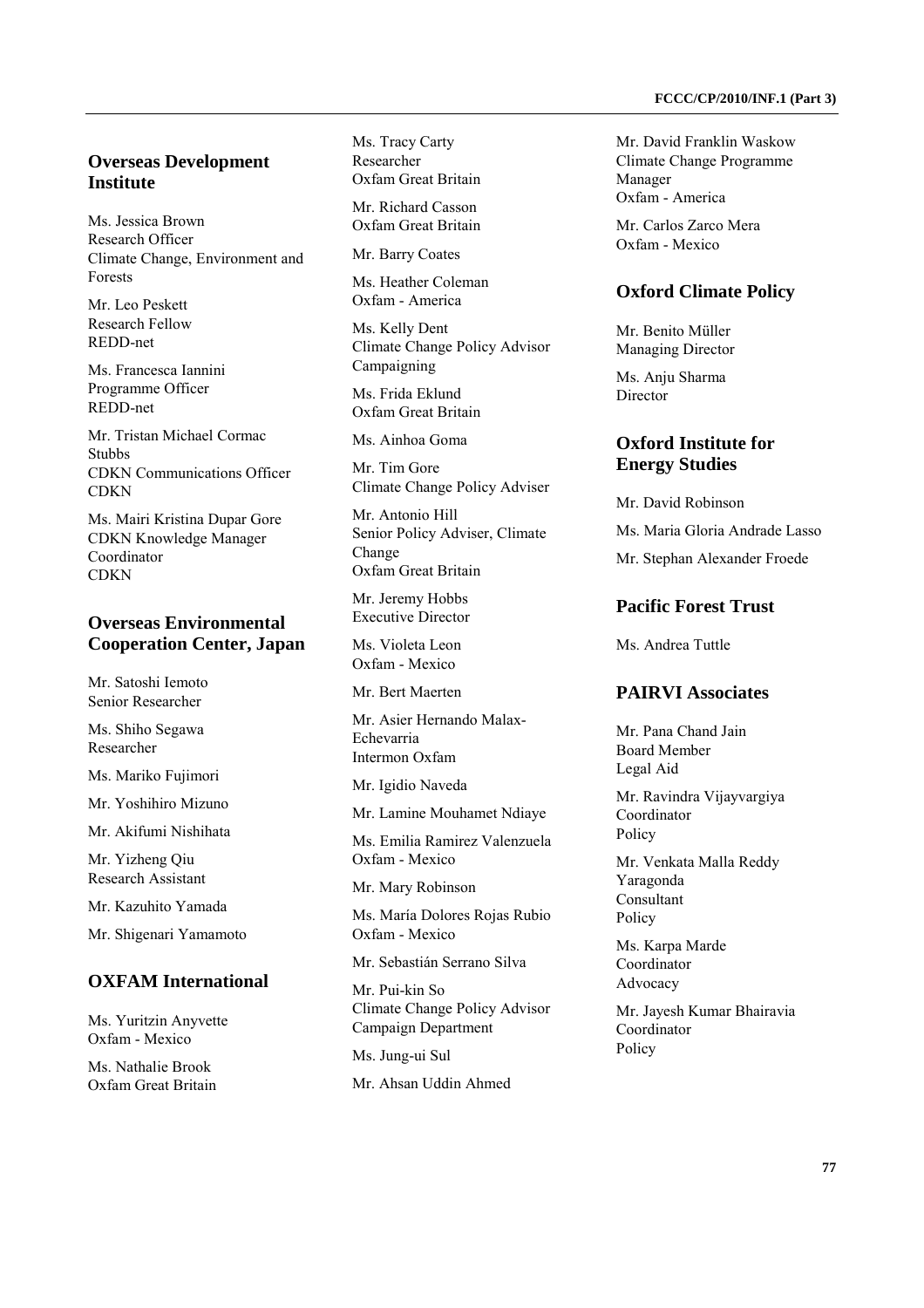#### **PAIRVI Associates (continued)**

Mr. Takar Marde Consultant Policy

Mr. Vijay Singh Negi Coordinator Agriculture

Mr. Sudip Kumar Ghosh Associate, Department of Environment SOHAM Babamission

Ms. Charita Ramnathsing Associate Soham Baba Mission, Environment

Ms. Maria Olff Associate Environment

Mr. Philippus Jacobus Aartsen associate Environment

# **Pan African Climate Justice Alliance**

Mr. Mithika Joseph Mwenda Continental Coordinator Secretariat

Ms. Fathiya Abdulmajid Finance & Administration Officer Secretariat

Mr. Noel Chimezuru Agoha. Focal Point PACJA West Africa

Mr. John Kioli Executive Director Climate Change Expert Green Africa Foundation

Ms. Cassandra Ruth O'Lenick Contract Analyst Government Contractor United States Environmental Protection Agency

Mr. Tolbert T Jallah Secretary General Fellowship Fellowship of Christian Councils and Churches in West Africa

Mr. Chakri Said Regional Focal Point North Africa Office

Ms. Josephine K Youssef Country Office

Mr. Nkuusi Johnson Luzibiza Project Manager Sustainable Livelihoods and Governance

Ms. Michelle Maynard Member Membership

Mr. Stephen Kituku Mwalyo National Executive Secretary Climate Change Caritas Kenya

Mr. Samson Malesi Shivaji Coordinator National Livelihoods Caritas Kenya

Mr. Ahmed Sékou Diallo Directeur Exécutif Ingénieur Association de formation et d'appui au développement)

#### **Panos**

Mr. Rod Harbinson Head of Climate Change Programme

# **ParisTech**

Mme Nadia Maïzi Mme Sandrine Selosse M. Edi Assoumou M. Vincent Mazauric M. Adrien Atayi M. François Briens

M. Matthieu Thiboust

#### **Peace Parks Foundation**

Ms. Catherine Traynor Scenarios analyst Climate Change Programme

# **Pembina Institute for Appropriate Development**

Ms. Clare Demerse Associate Director, Climate Change

Mr. Ed Whittingham Group Director, Consulting **Services** 

# **Pennsylvania State University**

Mr. Christian Baatz

Ms. Beth Anne Bee

Ms. Mary Biermann

Ms. Christine Cuomo University of Georgia

Ms. Mary Kohnstamm

Mr. John Lemons Jr Department of Environmental Studies University of New England

Ms. Ana-Lena Lucau

Mr. Robert McKinstry, Jr

Mr. Jon Rosales

Mr. Joseph Siegel

Mr. Noah Siegel

Mr. Allen Thompson

### **Peoples' Forum 2001 GWRG**

Ms. Erika Ono Meiji Gakuin University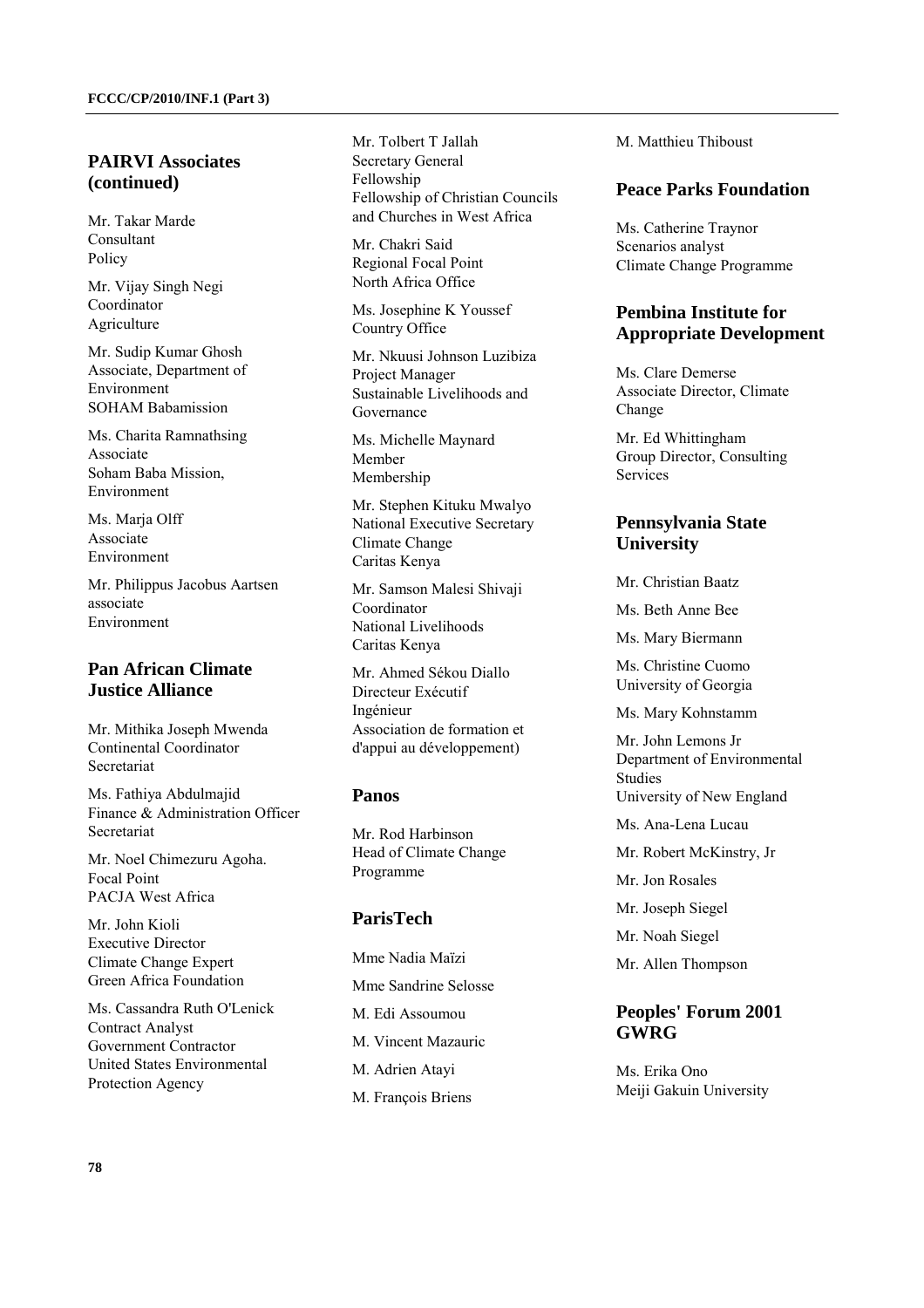# **Peoples' Forum 2001 GWRG (continued)**

Mr. Tomoaki Nishimura

Mr. Tadashi Okimura Tottori Kenritsu University

Mr. Kunihide Miyaoka

Mr. Hiroshi Ota Waseda University

# **Pew Center on Global Climate Change**

Mr. Elliot Diringer Vice President on International Strategies

Ms. Namrata Patodia International Fellow

Ms. Kate Cecys International Fellow

Mr. Timothy Juliani Director of Corporate Engagement Markets and Business Strategy

Mr. Tom Steinfeldt Communications Manager Communications

Mr. Daniel Bodansky Lincoln Professor of Law, Ethics and Sustainability Sandra Day O'Connor School of Law Arizona State University

Ms. Laura Tamayo Senior Manager External Affairs and Communication, Mexico External Affairs Daimler AG

Mr. Kevin Leahy Managing Director - Climate and Energy Policy Federal Policy Duke Energy Corporation

Mr. John Frey Americas Environmental Executive

Environmental Leadership Team HP/De Tijd

Mr. Donald Wuebbles Professor Atmospheric Sciences University of Illinois

#### **Plan International**

Ms. Mercedes Graciela Garcia Castillo El Salvador Country Office

Mr. Atiq Kainan Ahmed Regional Climate and Disaster Resilience Specialist Asia Regional Office

### **Planéte Urgence**

Mr. Burger Patrice Centres d'Actions et de Réalisations Internationales

Ms. Giraud Adeline

#### **Polish Ecological Club**

Mr. Mirosław Sobolewski Mazovian Branch

Mr. Zbigniew Karaczun President of the Board Mazovian Branch

#### **Population Action International**

Ms. Kathleen Mogelgaard Senior Advisor Research

Mr. Clive Mutunga Julius Research Associate

Ms. Ana Dutra

Mr. Khumanand Subedi Skill Information Society Nepal

Mr. Roger-Mark De Souza Vice President Research

Mr. Philip Odhiambo Otieno Kenya Young Greens

### **Potsdam Institute for Climate Impact Research**

Mr. Jürgen Kropp Climate Impacts and Vulnerabilities

Mr. Luis Costa

Mr. Mahé Perrette

### **Practical Action**

Ms. Rachel Berger Climate Change Policy Adviser

Mr. Gehendra Gurung Practical Action - Nepal

Ms. Helen Marsh

Mr. Eric Kisiangani Practical Action East Africa

Mr. Reginald Sithole Practical Action - Southern Africa

Mr. Alberto Gomez Flores La via Campesina

Mr. Jorge Espinoza Morales Manager of Risk Management and Adaptation **FUNDEPCO** 

### **Prima Klima - weltweit e.V.**

Mr. Kurt Christoph Neitzel Ms. Yougha Caroline von Laer Mr. Alberto Carrillo Pineda Mr. Fernando Rangel Villasana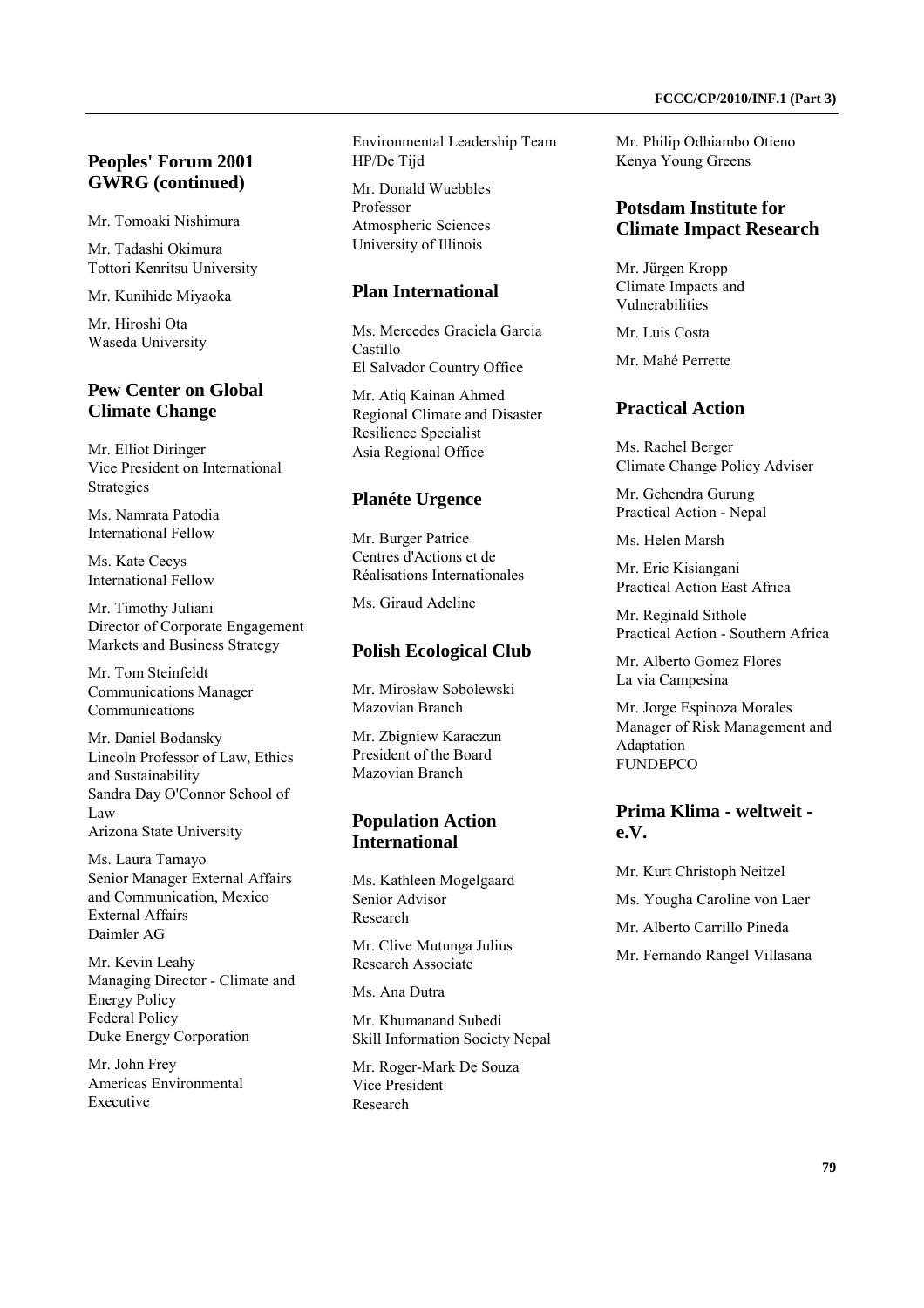# **Private Agencies Collaborating Together**

Ms. Shari Bush Business Development Advisor Opportunity Development

Ms. Leslie Durschinger Founder, Managing Director Management Terra Global Capital

Mr. Keith Eisenstadt Technical Advisor REDD Initiative

Mr. Steven De Gryze Managing Director Management Terra Global Capital

#### **Pro-Natura International**

Ms. Patricia Dankha

Ms. Jennifer Gordon Newlands

Ms. Maria Isabel Ortega

# **ProClim - Forum for Climate and Global Change**

Ms. Irma Velazquez Communications Manager SwissINSO

### **Project Developer Forum Ltd.**

Mr. Philipp Daniel Hauser GDF Suez Energy Latin America

Mr. Jonathan Avis CDM Business Manager

Mr. Eduardo Beltran Country Manager LA Carbon Group The AES Corporation

Mr. Werner Betzenbichler Senior Vice President, Climate Change Sindicatum Carbon Capital

Mr. Michael Center General Manager LA Carbon Group The AES Corporation

Mr. Christian Dannecker Head of Forestry Forestry South Pole Carbon Asset Management Ltd

Ms. Mariana Dueñas Regulatory/QA - AgCert Mexico LA Carbon Group The AES Corporation

Mr. Martin Enderlin Director and Chairman

Ms. Pamela McRoy Manager, Verification and Monitoring LA Carbon Group The AES Corporation

Mr. Mark Miller Director of Environmental Policy Legal The AES Corporation

Mr. Galo Pazmino Director, Asset Management LA Carbon Group The AES Corporation

Mr. Leo Perkowski Director, Regulatory Affairs Legal The AES Corporation

Ms. Yuko Watanabe Manager Emission Reduction Business Unit Mitsubishi Corporation

### **Pronatura Mexico**

Sra. Vivían Alegria Director Board Sr. Martin Alberto Gutierrez Lacayo

General Director

Mr. José Luis Aramburu Asistente Comunication

Sra. Leticia Espinosa Marván Coordinator Climate Change

Mr. Jose Antonio Benjamin Ordoñez Diaz Co-Director Climate Change

Sra. Cecilia Simon Diaz

Sr. Luis Eduardo Gomez Garcia

Sra. Claudia Gabriela Méndez Jaime

Environmental Consultant

Sra. Amelia Alvarez Acosta Volunteer

Sr. Alejandro Callejas Linares Secretaría Ecología

Sra. Alejandra Abraham Jarquín

Sra. Miriam Camelo Marrufo Volunteer

Sra. Gladys Aurora Estrella Güemez

# **Purdue University - Purdue Climate Change Research Center**

Ms. Charlotte Gotangco Castillo Graduate Student Earth and Atmospheric Sciences

### **Pusan National University - Marine Research Institute**

Mr. Ik Kyo Chung Professor Department of Ocean System Science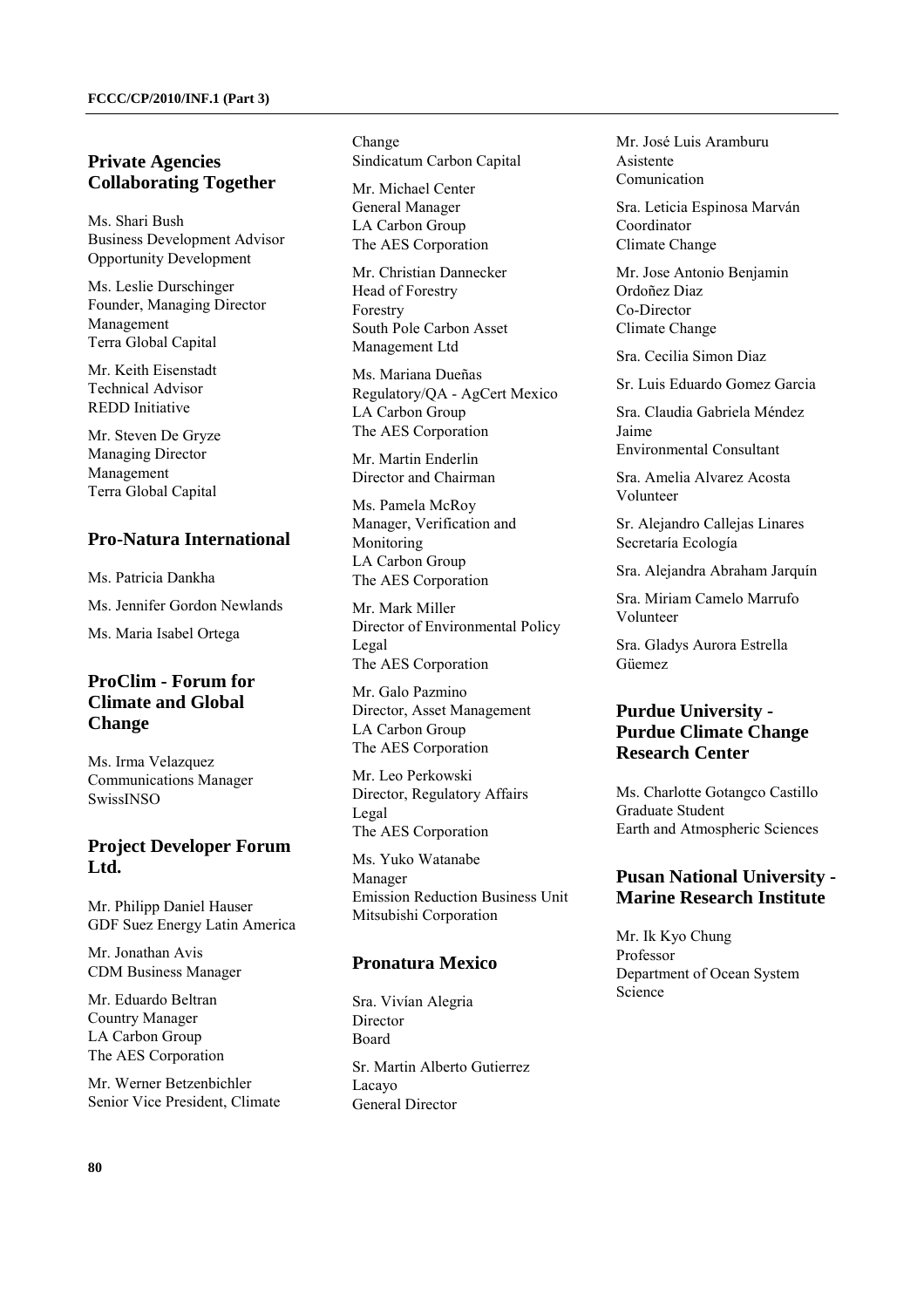# **Pusan National University - Marine Research Institute (continued)**

Mr. Hyeong-Yong Choi Staff Material Team Pegasus International, Inc.

Mr. Jong Gyu Kim Sustainable Management Department RCC Co Ltd.

Mr. Chul-Hwan Koh Professor School of Earth and Environmental Sciences Seoul National University

Ms. Inaee Lee Creative Director Inalee Design

Ms. Jin Ae Lee Professor School of Environmental Science and Engineering Inje University

Ms. Suk Hui Lee Manager Climate and Marine Environment Team Korea Marine Environment Management Corporation

Mr. Jung Hyun Oak Researcher Marine Research Institute

Mr. Hack-Churl You C.E.O. Pegasus International, Inc.

#### **Quaker Earthcare Witness**

Ms. Mary Gilbert QEW UN Program Coordinator

Ms. Judith Rae Morrell Lumb QEW UN Working Group

Mr. Juan Samuel Yujra Ticona Associate

Ms. Magaly Quispe Yujra Associate

Mr. Ruben Hilare Associate

#### **Rainforest Action Network**

Mr. Patrick Reinsborough

#### **Rainforest Alliance**

Mr. Jeffrey Hayward Director, Climate Programme

Ms. Julianne Baroody Coordinator Climate Program

Mr. Richard Zell Donovan Forestry Division

Mr. Mohammad Rafiq Senior VP, RA Worldwide and VP of Programs

Mr. Mark Moroge Associate, Climate Program Climate Program

Mr. Gianluca Gondolini Projects Manager, Sustainable Agriculture Division Sustainable Agriculture

Mr. Gregory Minnick Director, TREES Forestry Division

Mr. Jared Nunery Carbon Technical Specialist Forestry Division

Sr. William Arreaga Forester, Smartwood Forestry Division

Mr. Victor Mwiningbang Mombu Environmental Services Specialist Forestry Division

Sra. Tatiana Concepcion Velasco Flores Sustainable Tourism

Mr. Mateo Cariño Fraisse Forest and Climate Services Coordinator NEPCon

Mr. Jose Roman Carrera Forestry Manager, Central America Region Forestry Division

Mr. Mauricio Voivodic Forest Engineer Imaflora

#### **Rainforest Foundation Norway**

Ms. Maria de Lourdes Barragan

Ms. Siri Damman Policy Advisor, Climate

Ms. Julie Forchhammer

Mr. Giorgio Indrarto

Ms. Anne Martinussen

Mr. Kenn Norae Mondiai Papua New Guinea Eco-Forestry Forum

Mr. Someni Mteleka Tanzania Community Forest Conservation Network

Mr. Justin Ondopa Win

Ms. Maria Belen Paez Cano

Mr. Thomas Paka Executive Director Papua New Guinea Eco-Forestry Forum

Mr. Saul Puerta Peña

#### **Rainforest Foundation UK**

Mr. Nathaniel Dyer Policy Adviser, Climate Change and Forests

Ms. Erika Biureby Programme Coordinator, Peru and the Andean Amazon

Mr. Philippe Rother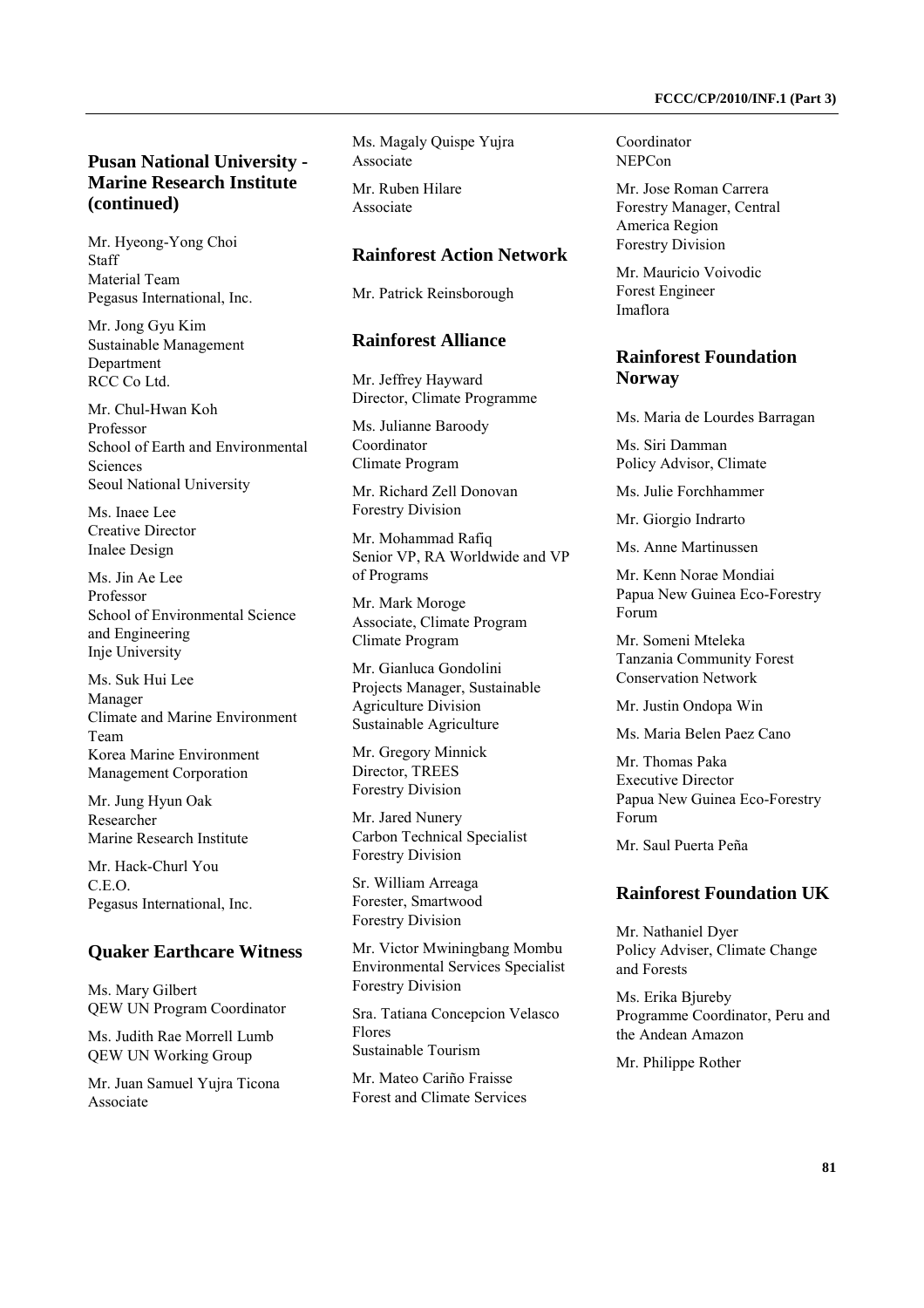# **Rainforest Foundation UK (continued)**

Mr. Bienvenu Florentin Kemanda-Yogo Point Focale REDD / Composante RCA Maison de l'enfant et de la femme pygmées

Mr. Samuel Nnah Ndobe Center for Environment and Development

Mr. Jean-Marcial Bell Center for Environment and Development

# **Redefining Progress**

- Ms. Nia Martin-robinson
- Ms. Oriana Bolden
- Ms. Paris Hatcher
- Ms. Jo Ann Bejar
- Mr. Colin Rajah
- Ms. Cindy Wiesner
- Ms. Ellen Choy
- Ms. Kari Fulton
- Ms. Laura Jimenez
- Mr. Troy Withers

#### **Reforestamos Mexico**

Sr. Ernesto Herrera Sr. Eduardo Jr. Arenas Sr. Manuel del Monte Sra. Alejandra Cors Sra. Claudia Lechuga Climate Change

# **Refrigerants, Naturally e.V.**

Ms. Rebecca Kirch Communications Officer

Mr. Dietram Oppelt Consultant

### **Regional Environmental Centre for Central Asia**

Ms. Lesley Breitner-Czuma Program Specialist Climate Change and Sustainable Energy

# **Renewable Energy and Energy Efficiency Partnership**

Ms. Marianne Moscoso-Osterkorn Director General

Mr. Binu Parthan Deputy Director General

Ms. Katrin Harvey Assistant to Director General International Secretariat

Ms. Wenqian Tang

Ms. Eva Oberenderova Regional Director Southeast Asia & Pacific

Ms. Maaike Henriet Goebel Manager Southeast Asia & Pacific

Mr. James Smith Community Facilitator

Ms. Amanda Luxande Programme Manager Regional Secretariat South Africa

Ms. Thembakazi Mali Senior Manager Clean Energy Solutions

Ms. Catherine Leslie Parker Managing Director

#### **Research Centre for Sustainable Development**

Mr. Qiongjing Bai Mr. Darren Barrows Ms. Hongmei Ding Ms. Sha Fu Ms. Xiaohua Jia Ms. Nuyun Li Ms. Zhe Liu Dr Research Centre for Sustainable Development - RCSD Bureau of International Cooperation of Chinese Academy of Social Sciences

Mr. Baojie Liu

Mr. Yunlai Pian Mr. Weidong Shi Mr. Ke Wang Mr. Yi Wang Ms. Shuping Wang Mr. Lixun Xu Mr. Zhuoran Xu Mr. Junxiang Yang Mr. Haibin Zhang Mr. Nan Zheng

### **Réseau Action Climat - France**

Mr. Sébastien Louis Blavier Climate and Development Campaigner

Mr. Marc Mossalgue

Mme Alix Anne Mazounie

Mr. Romain Benicchio

Ms. Anne Chetaille

Ms. Célia Gautier

Mr. Mohammed Saddik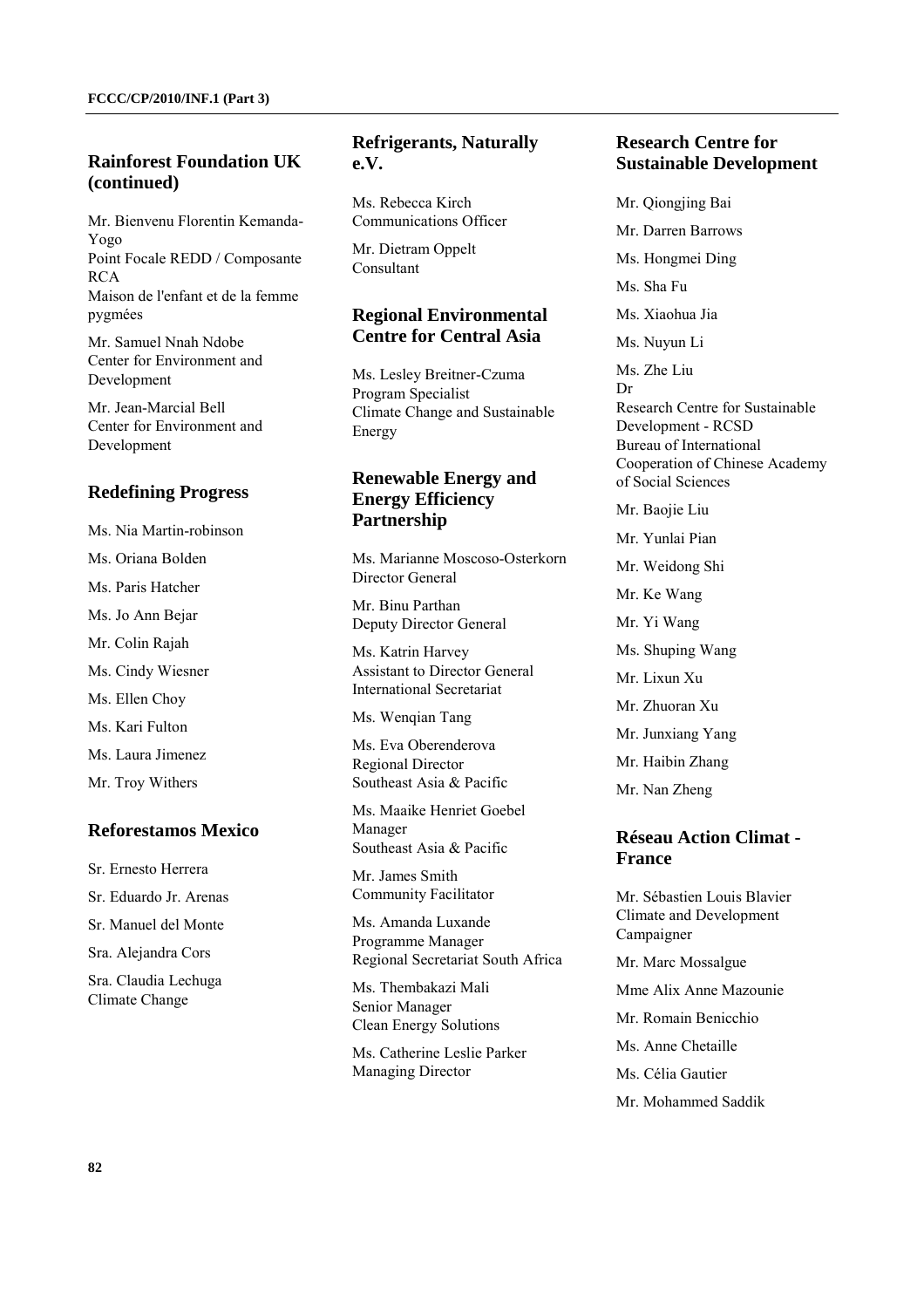#### **Resources for the Future**

- Ms. Tiffany Clements
- Mr. Dan Hammer

Ms. Kristin Hayes

- Ms. Amy Kersteen
- Mr. Raymond Kopp
- Mr. Robin Kraft
- Mr. Josh Linn
- Mr. Danny Morris
- Ms. Karen Palmer
- Mr. Ian Parry
- Mr. Nigel Purvis
- Mr. Nathan Richardson
- Mr. Phil Sharp

#### **Responding to Climate Change**

Ms. Martha Laura Gonzalez Garcia

Mr. Paul Cooper

Mr. Richard Stirling

Ms. Heather Kellett Global Director KPMG

Ms. Eleanor Land

Mr. Arvind Sharma

Mr. Fernando João Rodrigues De Barros

Mr. Carlos Eduardo Levy

Mr. Marcel Bruins

- Mr. Alberto Carmona Velázquez
- Mr. Keiichi Wakabayashi

Mr. Ronald van Wijk

Mr. Gao Jifan

Mr. Yang Xiaozhong

Mr. Rudolfus Petrus Wouterus Daelmans

Mr. Humberto Suzán Azpiri Mr. Enrique de la Madrid Cordero Mr. Uriel Galicia Hernandez Mr. Miguel Ángel Laporta De Caso Mr. Andrés Albo Márquez Mr. Patrick Thomas Sargent Mr. John Patrick Thompson Ms. Carolyn Aguilar-Dubose Ms. Dulce María Ramos Mora Mr. Alejandro Eduardo Guevara Sanginés Mr. Barry Lynham Ms. María Alejandra Moreno García Mr. Michael Robson Mr. Patricio Téllez-Girón Peón Mr. Rui Shirota Mr. Minoru Yoshida Mr. Henricus Cornelis Godefridus Verhaar Mr. Marco Baresi Ms. Wendolyne Beltrán Suárez Mr. Francois Claude Buscot Ms. Gabriela Dubcová Mr. Enrique Pablo Alfonso Fernandez Fassnacht Mr. James Patrick Hurley Mr. Federico José Llamas Vidales Ms. Lilia Rodríguez Tapia Mr. Calvin B DeWitt Mr. Sergio Jose Armella Sanchez

Mr. Francisco Alejandro Perez Quintana

- Ms. Charlotta Christina Fogde
- Mr. Masahiko Isobe
- Mr. Luis Walter Daessle Heuser
- Ms. Gabriela Ehrlich

Ms. Carmen Medina Llanos

- Mr. Ashok Swain
- Ms. Rachelle Neumann Notowicz
- Mr. Sergio Villalon Antuñano

Mr. Héctor Uriel Mayagoitia Domínguez

- Ms. Norma Patricia Muñoz Sevilla
- Mr. Gustavo Téllez Girón Peón

Mr. Giorgio Telésforo de Alcântara Silva Sampaio

Ms. Suzana Marques Domingues

Mr. Francisco Javier Domíguez Garay

Ms. Gladis Albertina Olvera Babun

Mr. Fernando José Peón Escalante

Mr. Luis Eduardo Velazquez **Contreras** 

Ms. Marìa Del Carmen Mejía Alba

Mr. Canecio Munoz

Mr. Jose Picciotto Cherem

Ms. Sabrina Chesterman

Mr. Joshua Ogada

Antonino Berrondo Aragon

#### **Rockefeller Brothers Fund, Inc.**

Mr. Thomas Kruse Program Officer

#### **Rockefeller Foundation**

Ms. Heather Maureen Grady Vice President Foundation Initiatives

Ms. Cristina Rumbaitis del Rio Associate Director, Climate Change Foundation Initiatives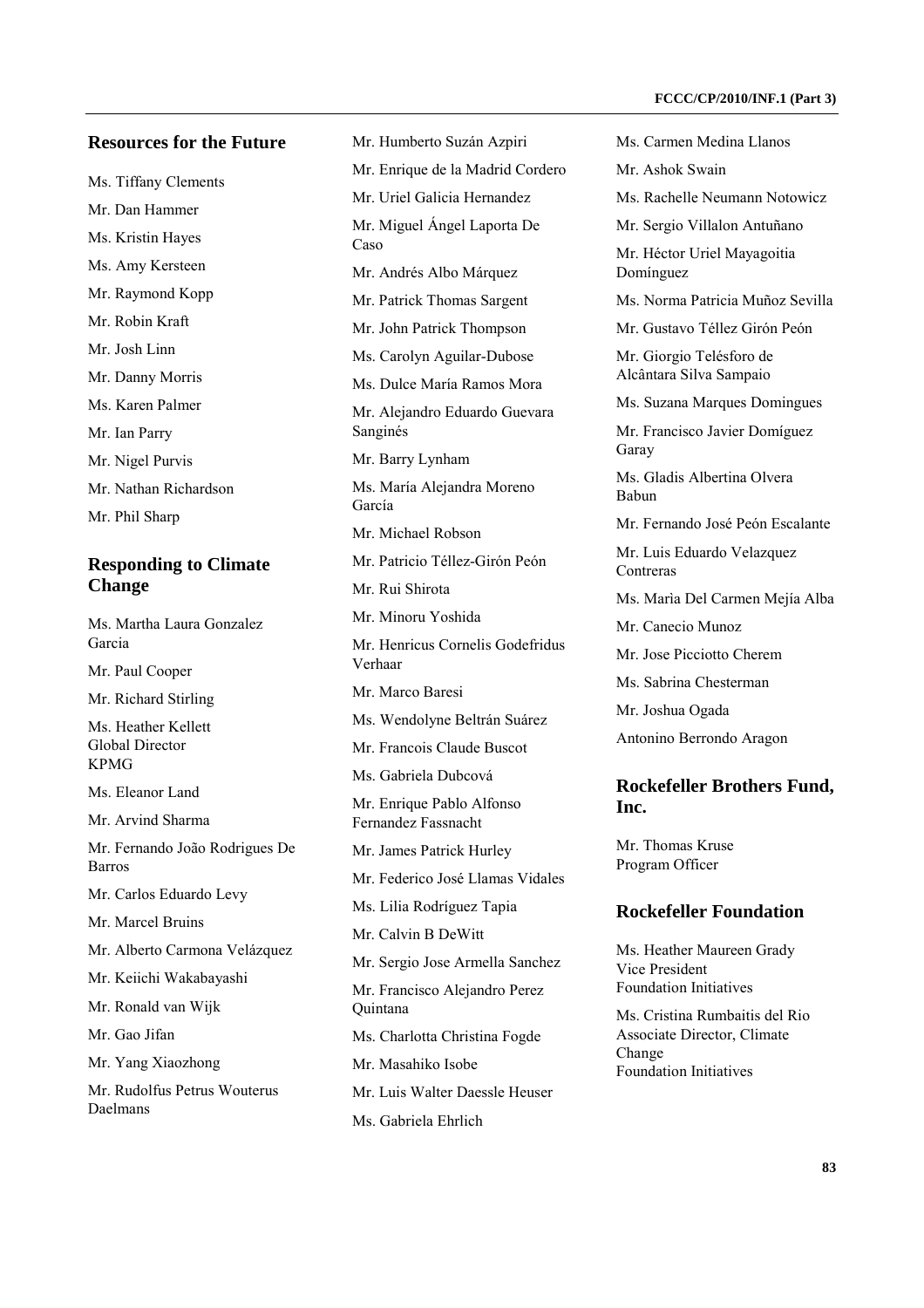#### **School of Environmental Studies Education Foundation**

Mr. Craig Johnson Head of Delegation and Faculty Delegate School of Environmental Studies

Ms. Nicole Rooney Student Delegate School of Environmental Studies

Ms. Kia Haugen Student Delegate School of Environmental Studies

Ms. Carly Lindstrom Student Delegate School of Environmental Studies

Mr. Austin Lynch Student Delegate School of Environmental Studies

Mr. Mark Helman Faculty Delegate International American School

Ms. Sara Hutchinson Tovar Student Delegate International American School

Ms. Montserrat Trigo Mendoza Faculty Delegate Interntional American School

Ms. Camila Rodriguez Groues Student Delegate International American School

Ms. Nicole Mardell Student Delegate

Ms. Brooke Ludtke Student Delegate

Ms. Patrice Callahan Faculty Delegate School of Environmental Studies

Ms. Madysen Moore Student Delegate School of Environmental Studies

Ms. Anna Cousin Student Delegate

#### **SeaTrust Institute**

Ms. Lynn Wilson Executive Director

Ms. Jade Sasser

Ms. Suzanne Petroni

#### **Service Civil International**

Mr. Sébastien Duyck OWA Poland

# **Shan Shui Conservation Center**

Mr. Fangyi Yang

#### **Shinji Shumeikai**

Ms. Kristina Mayo Representative to the UN International

#### **Sierra Club**

Mr. John Coequyt Director, International Climate

Mr. Frederic Heutte Delegation Leader Federal & International Climate Campaign

Ms. Nicole Ghio

Mr. Justin Guay

Mr. Glen Besa

Ms. Allison Chin

Mr. James Dougherty

Mr. Ernest Edwards

- Ms. Anne Ehrlich
- Mr. Lawrence Fahn
- Mr. Andy Katz
- Ms. Christine Lewis
- Mr. James Mastaler
- Ms. Tyla Matteson

Ms. Janet McGarry

- Ms. Janice Meier
- Mr. Stephen Sondheim
- Ms. Leah Sondheim
- Ms. Catherine Strickler
- Mr. Charles Strickler
- Mr. Arthur Williams

Ms. Jenny Bedell-Stiles Sierra Student Coalition

Ms. Katherine Boy Skipsey Sierra Student Coalition

Ms. Adriana Gonzalez Sierra Student Coalition

Mr. Shane Hall Sierra Student Coalition

Ms. Caroline Henderson Sierra Student Coalition

Ms. Bo Ra Kim Sierra Student Coalition

Mr. Joseph Manning Sierra Student Coalition

Ms. Kelsea Norris Sierra Student Coalition

Ms. Lauren Ressler Sierra Student Coalition

Ms. Mary Shindler Sierra Student Coalition

Mr. Robert Siadak Sierra Student Coalition

Mr. Matthew Wyatt Sierra Student Coalition

Ms. Jiakun Zhao Sierra Student Coalition

Mr. Ethan Buckner Sierra Student Coalition

#### **SILVA, Arbres, Forêts et Sociétes**

Mr. Joseph Racape Member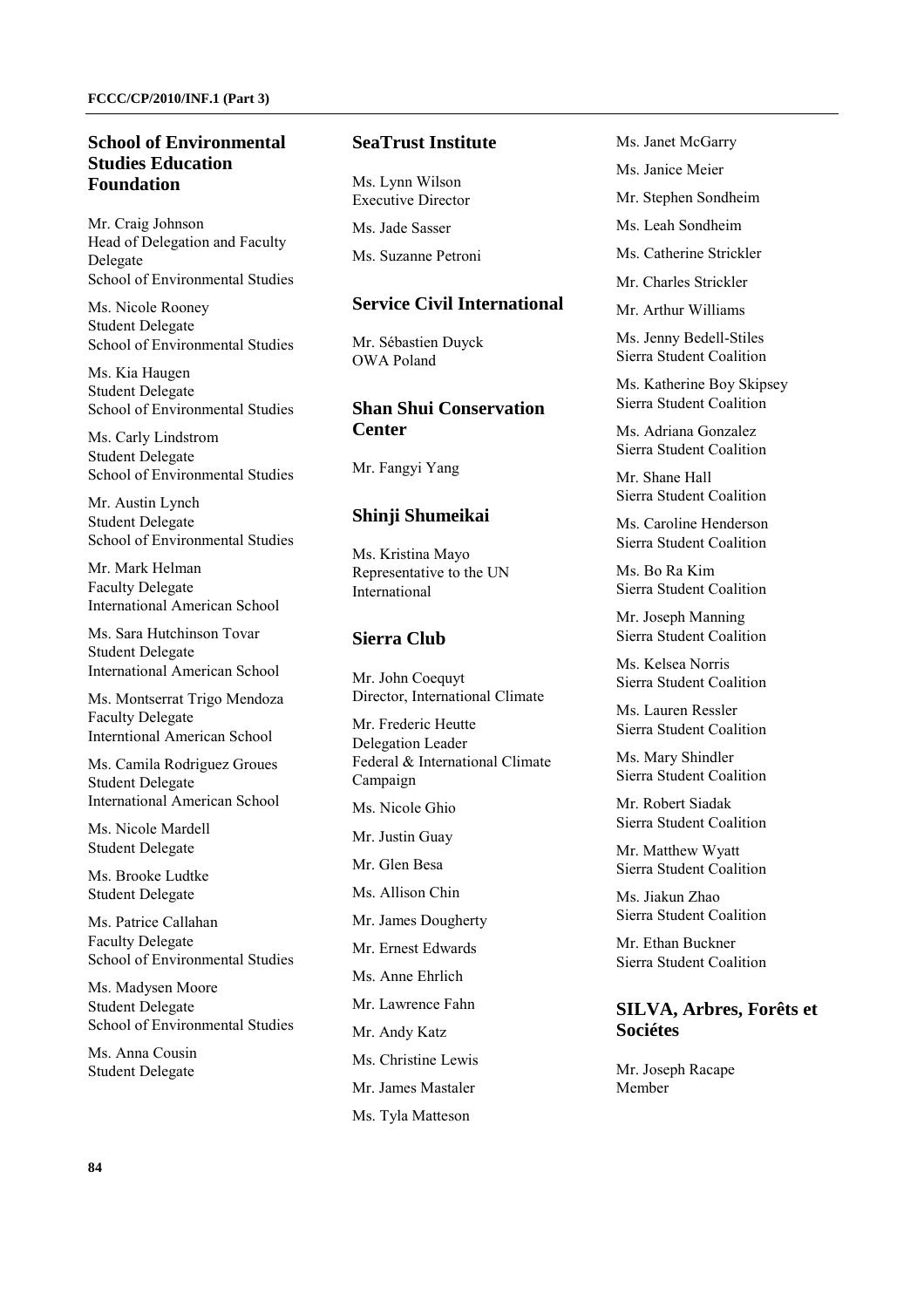### **SNV Netherlands Development Organisation**

Mr. Allert van den Ham Regional Director Regional Office

Mr. Jean de Matha Ouedraogo Country Director

Mr. Toon Keijsers Senior Partnership Officer Business Development

Mr. Jeroen van Bruggen Carbon Finance Adviser Renewable Energy

Ms. Alexandra Garcia Senior Advisor SNV DC Office

Mr. Richard McNally REDD Advisor Climate Change

Mr. Steven Martijn Veen Advisor

Mr. Denis Juneau Forestry Advisor SNV Kinshasa DRCongo

# **Society for Participatory Action and Reflection**

Mr. Sailesh Chakravarty Director Environment

Ms. Sheila Benjamin Executive Secretary Rural Development South Central India Network for Development Alternatives - SCINDeA

Mr. William Stanley Executive Secretary Environment Orissa Development Action Forum

Mr. Kumar Kalanand Mani Executive Secretary Environment Peaceful Society

Ms. Sasiprabha Stanley Director Environment Centre for Humanitarian Assistance - CEFHA

Mr. Sathish Reginald Samuel Coordinator Environment Kindernothilfe

Mr. Stefan Ernst Project Coordinator Children Development Kindernothilfe

# **Society for Threatened Peoples**

Ms. Rebecca Sommer

Ms. Nicole Alex

Ms. Twa-le Abrahamson

Ms. Jihan Gearon

Ms. Kathryn Horinek

Ms. Heather Horsefall-Milton

Ms. Kandi Mossett

Ms. Sharon Lungo

Mr. Benjamin Powless

Mr. Clayton Thomas-Muller

Mr. Jason Pan Society for threatened peoples - Tara-ring pu

Mr. Tom Goldtooth

#### **Solar Energy Industries Association**

Mr. Rhone Resch President and CEO

Ms. Katherine Stainken

Mr. Michael Paul Casey President Tigercomm LLC

Mr. Mark Evan Sokolove Vice President Tigercomm LLC

Mr. Gary Homan Dow Corning Corporation

Mr. Christopher O'Brien Head of Market Development Oerlikon Solar

Mr. Jefferey Wolfe Chair, PV Division

Mr. Mark Conroy President and CEO, Vice Chairman Solar Energy Industries Association MegaWatt Solar

Mr. John Stanton Vice President Government Affairs **SolarCity** 

Mr. James Gilliam Vice Preident Government Affairs SunEdison

Mr. Robert Petrina Managing Director Yingli Green Energy Americas, Inc

Mr. Les Nelson Western Renewables Group

Ms. Monique Hanis Director of Communications

Mr. Thomas Kimbis Director of Policy and Research

# **Stakeholder Forum for a Sustainable Future**

Mr. Michael Felix Dodds Executive Director

Ms. Hannah Stoddart Head of Policy and Advocacy Policy and Advocacy

Ms. Nicola Williams Senior Project Management - Engagement and Communicaitons Engagement and Communications Stakeholder Forum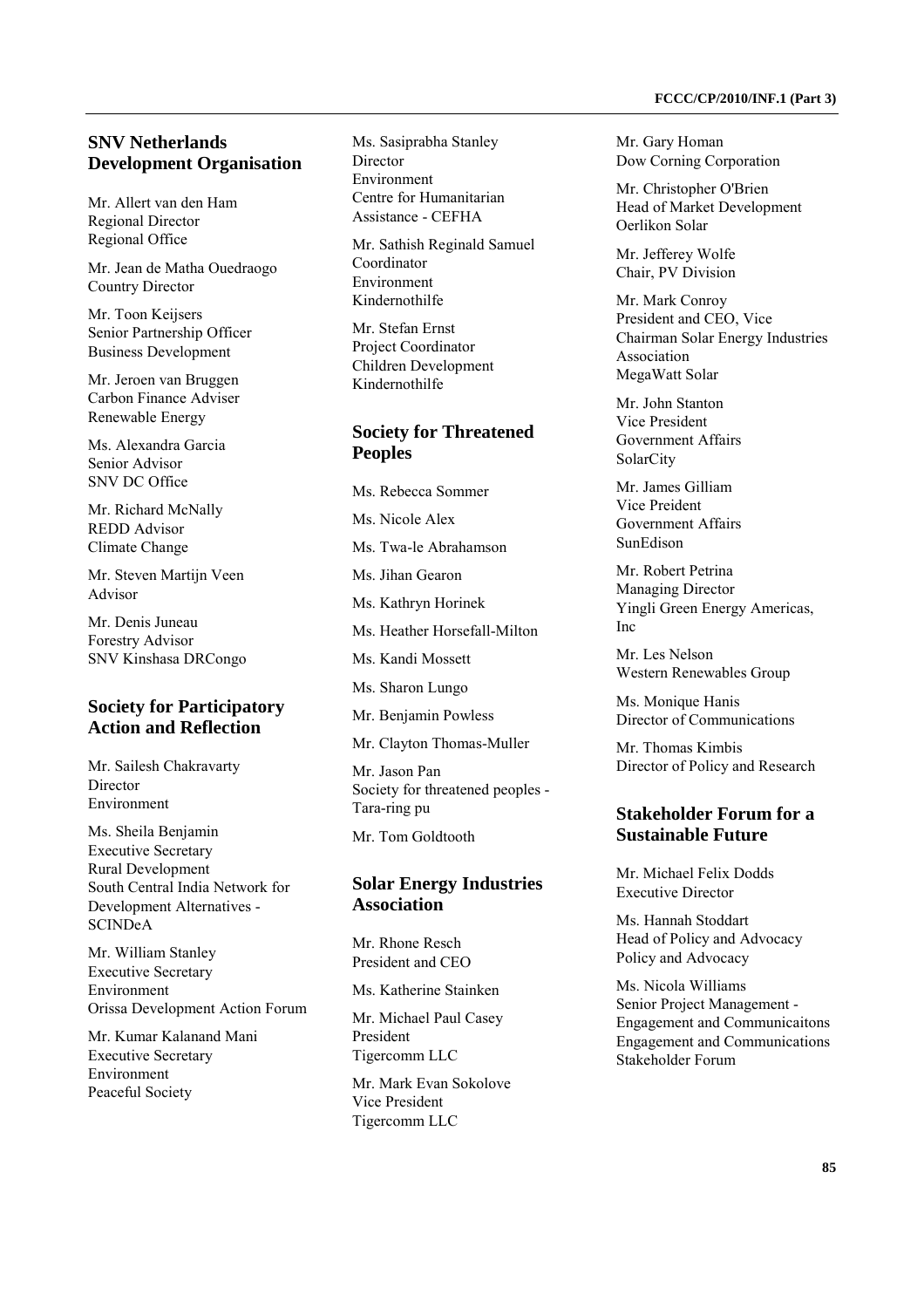### **Stakeholder Forum for a Sustainable Future (continued)**

Mr. Anders Berntell Executive Director Swedish Water House Stockholm International Water Institute

Ms. Karin Lexén Director Swedish Water House Stockholm International Water Institute

Ms. Lovisa Selander Communications Officer Swedish Water House Stockholm International Water Institute

Ms. Hanna Wolf Project Officer Swedish Water House Stockholm International Water Institute

Mr. Tanveer Arif Scientific Committee on Problems of the Environment

Mr. Rolando Castro Cordoba Executive Director Centro de Derecho Ambiental y de los Recursos Naturales

Mr. German Alberto Rocha Rozo Freshwater Action Network

Ms. Nathalie Seguin Freshwater Action Network

# **Stockholm Environment Institute**

Ms. Clarisse Kehler Siebert Research Fellow

Ms. Melinda Fones Sundell Senior Research Fellow Swedish International Agricultural Network Initiative

Mr. Francis Johnson Senior Research Fellow

Mr. Richard J. T. Klein Senior Research Fellow, Theme Leader

Ms. Annika Varnäs Research Fellow

Sra. Patricia Vilchis Tella Research Associate

Ms. Marion Stephanie Davis US Centre

Ms. Olivia Taghioff Research Associate SIANI, Swedish International Agricultural Network Initiative

Mr. Sivan Kartha Senior Scientist US Centre

Mr. Eric Kemp-Benedict Senior Scientist US Centre

Mr. Javier Gonzales Iwanciw Docente Investigador Universidad Nur

Ms. Izabela Ratajczak Research Fellow Climate Change Adaptation PrograGlobal mme, Cities Institute Royal Melbourne Institute of Technology University

Mr. Donald Feaver Associate Professor Graduate School of Business and Law Royal Melbourne Institute of Technology University

# **Stop Climate Chaos Scotland**

Ms. Jillian Wood Advocacy Policy Officer

Mr. Lang Banks

### **Sustainability Council of New Zealand Trust**

Mr. Simon Terry Executive Director Executive Director

### **Sustainable Amazonas Foundation**

Mr. Gabriel Aidar Ribenboim Manager Special Projects

Ms. Naomi Swickard AFOLU Program Coordinator VCS

Ms. Marina Gavaldão Analyst Special Projects

# **Sustainable Development Policy Institute**

Mr. Kamalesh Adhikari Research Director Research Department on Trade, Climate Change and Food Security

### **Sustainable Markets Foundation - 350.org**

Mr. Ricardo Amador Mr. Florent Baarsch Ms. Kelly Blynn Ms. Gillian May Boeve US Campaigns Coordinator Ms. Margaret Boyle Mr. Kevin Buckland Mr. Mauricio Buitron Ms. Rebecka Carlsson Ms. Jah Ying Chung Ms. Paula Collet Mr. Jakop Dalunde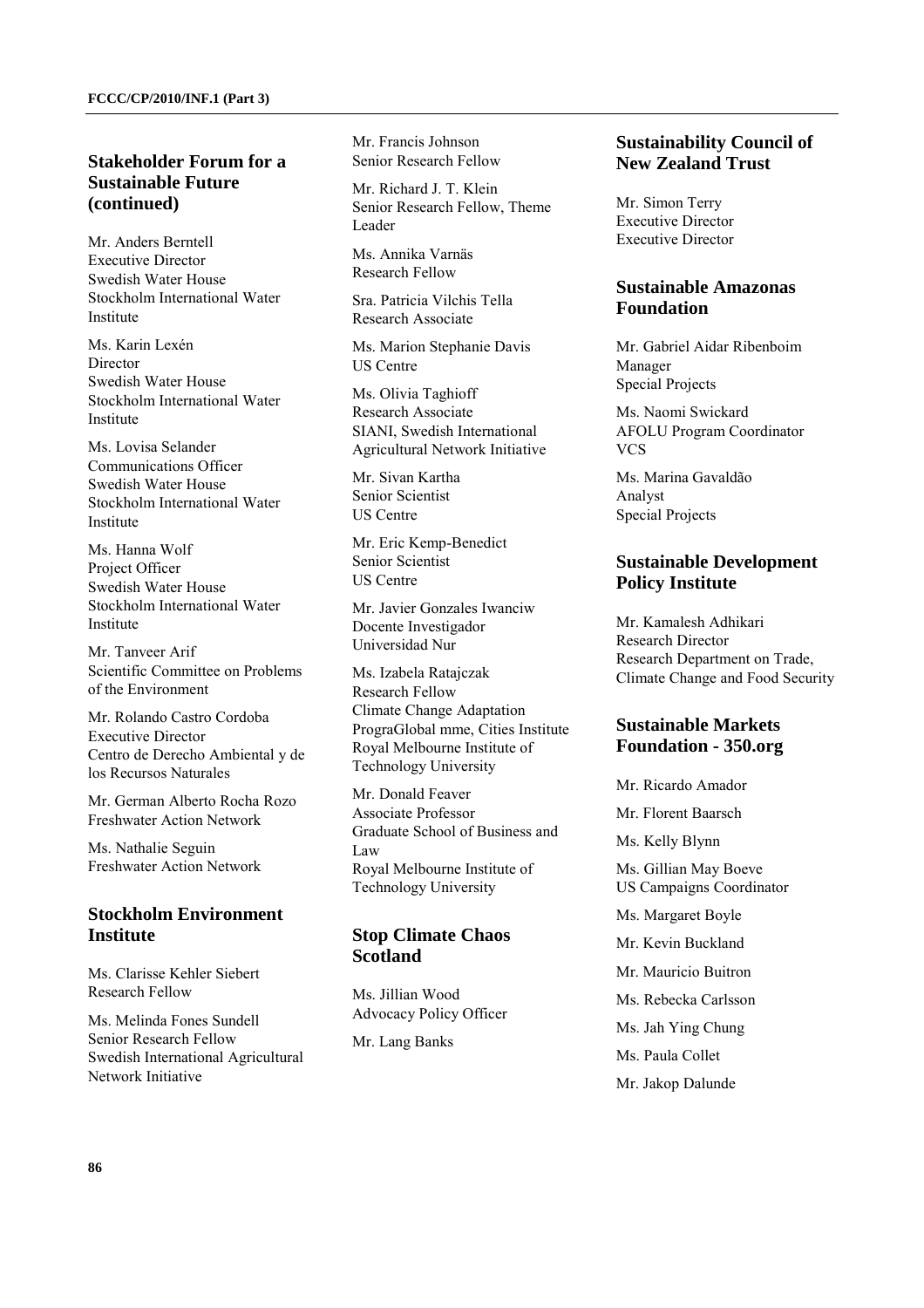# **Sustainable Markets Foundation - 350.org (continued)**

- Mr. Javier Díaz Álvarez
- Mr. Johan Enqvist
- Mme Julia Gil

Ms. Camille Gil

Ms. Aidelena Gutierrez

Mr. Jameson Henn Communications Director

Ms. Leong Chia Jang

Ms. Goh Jia Chen Judy

Mr. Zhe Yu Lee

Ms. Logaswari M

Mr. William McKibben

Mr. Jeremy Osborn

Ms. Marisol Padilla Rosas

Mr. Arturo Pineda

- Mr. Marcelo Quintanilla
- Ms. Cristina Rangel

Ms. Wen Yun Tan

Ms. Vanessa Taveras Dalmau

Ms. Yi Ying Teh

Mr. Manuel Wiechers Banuet

#### **SustainUS**

Ms. Marcie Smith Chair

Ms. Valida Prentice Agents of Change Coordinator Agents of Change

Ms. Marielle Remillard Citizen Science Coordinator Citizen Science

Mr. Reed Aronow Delegate Agents of Change Ms. Abigail Borah Delegate Agents of Change

Mr. Ethan Case Delegate Agents of Change

Ms. Carra Cheslin Delegate Agents of Change

Ms. Aurora Conley Delegate Agents of Change

Ms. Christine Curella Delegate Agents of Change

Mr. Alexander Davenport Delegate Agents of Change

Mr. Michael Davidson Delegate Agents of Change

Ms. Christine Dellert Delegate Agents of Change

Ms. Jessica LeClair Delegate Agents of Change

Mr. Nathaniel Loewentheil Delegate

Agents of Change

Ms. Sophia Peters Delegate Agents of Change

Ms. Laura Rigell Delegate Agents of Change

Ms. Syd Schulz Delegate Agents of Change

Ms. Giselle Sebag Delegate Agents of Change

Mr. Ming-Jay Shiao Delegate Agents of Change

Mr. Kyle Brian Gracey Director Board of Directors

Mr. Dominic Frongillo Partner

Mr. Rishikesh Ram Bhandary YOUNGO Focal Point YOUNGO Liaison Office

Ms. Lauren Riga Assistant Director Environment, Law & Economics Institute

Mr. Kevin Osborne Cascade Climate Network

Sr. Juan Javier Rojas Aguilar Fellow GOJoven

Ms. Anne Bigalke **Outreach** Cascade Climate Network

Sra. Karina de la Torre Garcia 2008 Fellow GOJoven

Mr. Clay Graham Partner

Ms. Veryl Achieng' Obodi Student Moi University

Sra. Wilma Esquivel Pat GOJoven

Mr. Jared Schy Cascade Climate Network

Ms. Karyn Smoot Cascade Climate Network

Sr. Lemuel Manases Mena Vega 2009 Fellow GOJoven

### **Swedish Society for Nature Conservation**

Mr. Niclas Hällström Climat expert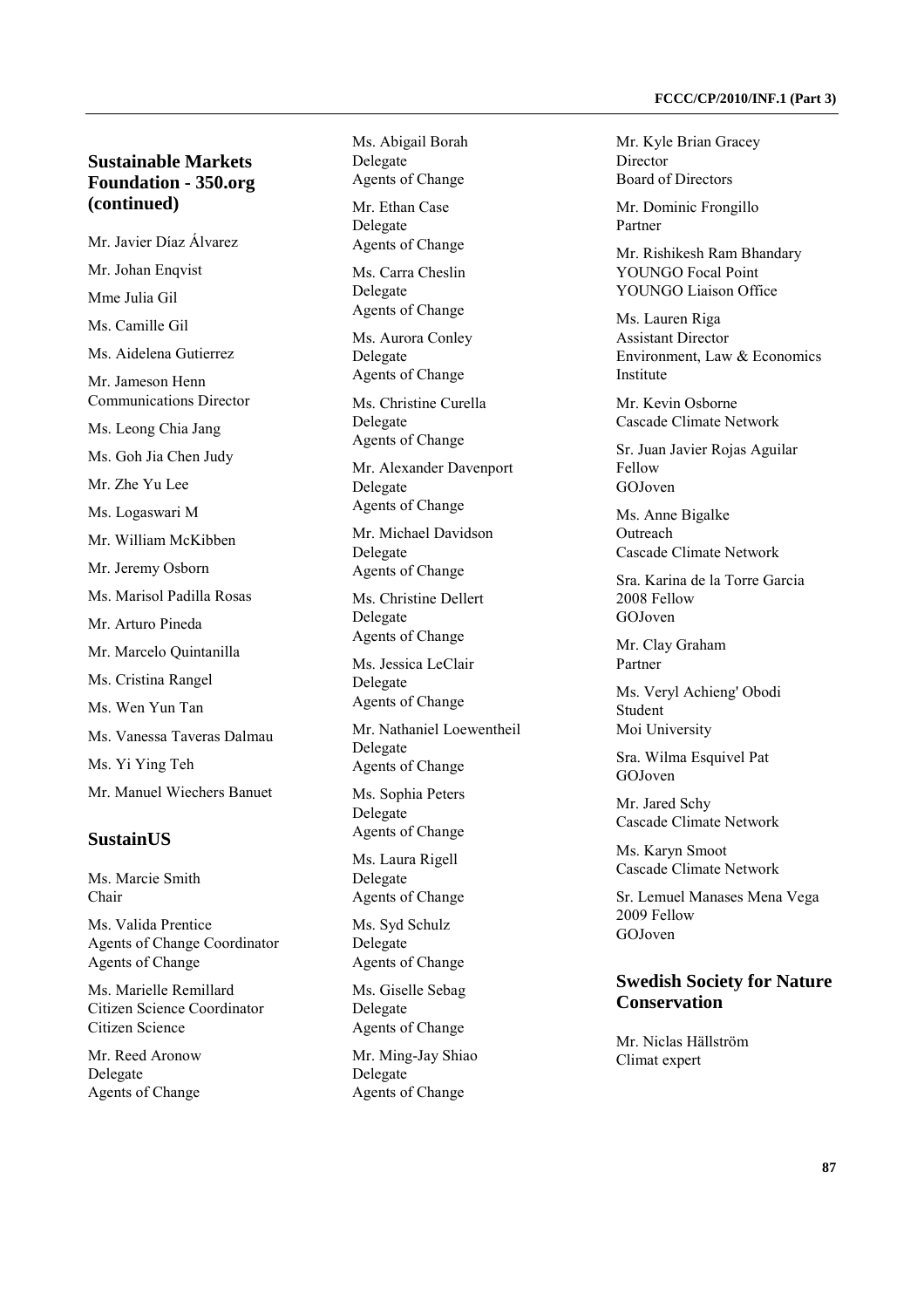### **Swiss Association for Environmentally Conscious Management**

Mr. Christoph Sutter CEO

Mr. Renat Heuberger

Ms. Michelle Braga Managing Partner Commercial Green Markets International

# **Taiwan Institute for Sustainable Energy**

Mr. You-hsin Chien Chairman

Ms. Hui-Ying Chiang Secretary

Mr. Tze Luen Lin secretary

Mr. Yen-Chung Fan Project Planner

Ms. Janice Wei-Ting Shieh assistant

Mr. Mu Huan Lee assistant

Ms. Man Shin Chang

Mr. Hao Yang Assistant

Mr. Meng Tse Hsieh Assistant

Mr. Chun Yang Hsu Assistant

Ms. Yi Chien Lai Assistant

Mr. Tsan-min Lin Division Chief Environmental Protection Bureau, Kaohsiung City Government

#### **TakingITGlobal**

Mr. Liam O'Doherty Community Partnerships Coordinator

Ms. Marioliva González

Ms. Mariana González

Mr. Jeffrey Katrencik The Ride Planet Earth Collective

Mr. Timothy Daniel Hall

Ms. Mong Linh Do

Ms. Lucrecia Almaraz Rabadan

Mr. José Santiago Machado Macías

Mr. Daniel Da Silva

Ms. Catherine Gauthier

Mr. Adam Scott

Mr. Robert Stewart

Ms. Erica Nickels

### **Tanzania Natural Resource Forum**

Mr. Latif Ukhotya Amars Project Manager ForumCC

Ms. Jessie David Communications Advisor Communications

Mr. Soud Jumah Executive Secretary Society for Natural Resources Conservation and Development (SONARECOD)

Ms. Bettie Luwuge PROJECT MANAGER, REDD (TFCG) N/A

Ms. Rahima Njaidi Executive Director, MJUMITA

Mr. Charles Meshack Executive Director TFCG

## **TEARFUND**

Ms. Oenone Chadburn DRR International Projects Manager

Mr. Raju Pandit Chhetri United Mission to Nepal

Mr. Alexis Pacheco Rivera

Ms. Holly Poulter

Mr. Richard Weaver Senior Policy Adviser Public Policy

Ms. Laura Webster Head of Public Policy

Mr. Michael Wiggins

Mr. Eugenio Araiza Bahena Amextra

Mr. Marcos Franqui Custódio A Rocha Brazil

Mr. Mario Farias Junior Diakonia

Mr. Francisco Freitas Diakonia

Mr. Jose Israel Hernandez

Mr. Mardoqueo Larez Choguaj Asociacion Vida

Mr. Charles Mukiwa Emmanuel International

Ms. Andrea Santos A Rocha Brazil

#### **Tebtebba Foundation**

Ms. Vanda Altarelli President SONIA Foundation

Ms. Grace Balawag Capacity Building Project

Mr. Catalino Corpuz, Jr.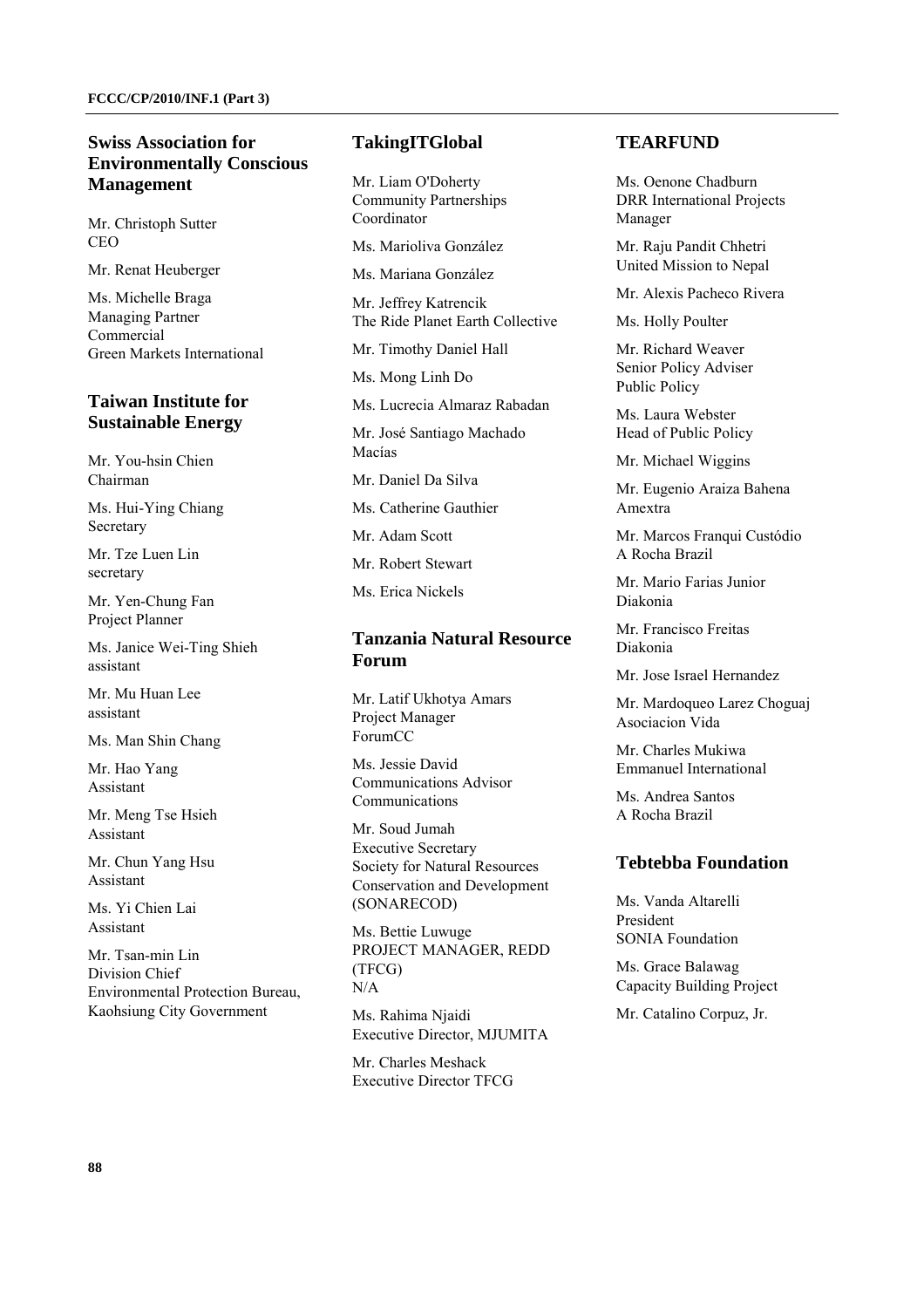Sra. Mirna Cunningham Adviser Centro para la Autonomia y Desarrollo de los Pueblos Indigenas

**(continued)** 

Mr. Raymond de Chavez

Ms. Eleanor Dictaan-Bang-oa Gender Desk Coordinator

Ms. Pasang Dolma Sherpa Climate Change and REED National Coordinator of Nepal Nepal Federation of Indigenous **Nationalities** 

Mr. Raj Kumar Lekhy Chairman Nepal Federation of Indigenous **Nationalities** 

Ms. Patricia Ann Longley Cochran Executive Director Alaska Native Science Commission

Sr. Dennis Mairena Arauz Executive Director Centro para la Autonomia y Desarrollo de los Pueblos Indigenas

Ms. Nanta Mpaayei Mainyoito Pastoralist Integrated Development Organization

Sr. Waldo Muller Lacayo Centro para la Autonomía y Desdarrollo de los Pueblos Inígenas

Mr. Abdon Nababan Secretary General Aliansi Masyarakat Adat Nusantara

Mr. Elifuraha Ole Laltaika Executive Director Association for law and advocacy for Pastoralists

Mr. Stanley Kimaren Riamit

Sra. Tarcila Rivera Zea Executive Director Centro de Culturas Indigenas del Peru

Ms. Mina Susana Setra Director, International Advocacy and Foreign Affairs Aliansi Masyarakat Adat Nusantara

Mr. Mrinal Kanti Tripura Executive Director Maleya Foundation

Ms. Hien Vu Thi Executive Director Centre of Research and Development in Upland Areas

#### **TechAmerica Europe**

Mr. Ray Pinto Senior Government Affairs Manager

Ms. Elaine Weidman-Grunewald Vice President Sustainability and Corporate Responsibility Technology and Portfolio Management Ericsson

# **Technical University of Denmark**

Mr. Emmanuel Ackom

Ms. Maryna Karavai

# **Technische Universität Darmstadt**

Ms. Linda Wallbott Mr. Jannik Pfister **IANUS** 

Mr. Tim Rühlig **IANUS** 

Ms. Hanne Weismann **IANUS** 

### **The Alliance for Climate Protection**

Ms. Claire O'Connor International Director

Ms. Emily Anne Werner International Policy Associate

Mr. Josh Nelson New Media Director

Ms. Katherine E Parsons International Project Manager

Ms. Aleza Remis

Ms. Maria Isabel Garcia Barragan Branch Manager The Climate Project

Ms. Tania Mijares The Climate Project

Mr. Gerardo Pandal The Climate Project

Ms. Anne Mairead Healy

#### **The Climate Group**

Mr. Thomas Howard-Vyse Head of Media Europe

Mr. Mark Kenber Deputy CEO

Mr. Damien Ryan

Ms. Changhua Wu Greater China Director

Mr. Luc Bas Director of European Programmes

Ms. Stephanie Pfeifer IIGCC Executive Director

Ms. Xia Wu

Ms. Shelby Watts

Mr. Yongsheng Lei

Mr. Jing Li

Mr. Dawei Li

Mr. Yaojun Lin

Mr. Zhigang Luo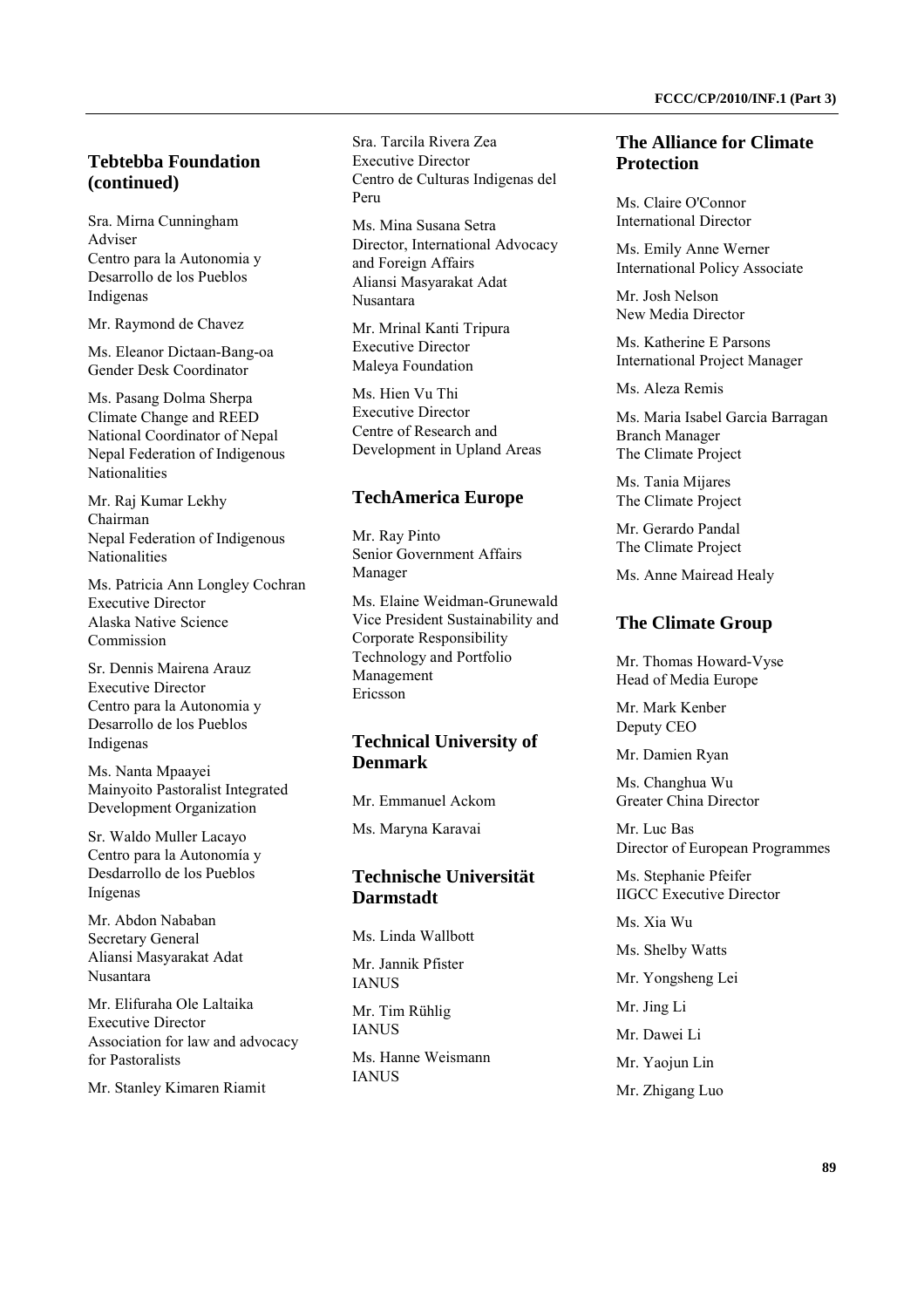### **The Climate Group (continued)**

Mr. Zhou Zhou

Ms. Itzel Olague

Mr. Juan Carlos Castilla-Rubio Cisco

Mr. Albert Cho Cisco

Mr. Parag Chokshi

Mr. Renaud Layadi Regional Council of Brittany

Mr. Dominique Ramard Regional Council of Brittany

Ms. Kristina Stefanova Global CCS Institute

Mr. Ole Beier Sørensen ATP / IIGCC

Mr. Michael Terrell

### **The Climate Registry**

Mr. Douglas Scott Director Environmental Protection Agency State of Illinois

Ms. Denise Sheehan Executive Director

Ms. Robyn Camp Executive Vice President

Ms. Jordana Aarons Producer Production Neko Harbour Entertainment, Inc.

Ms. Mary Barthelmes

Mr. Robert Barthelmes EVP & General Manager Open Source Solutions Misys

Ms. Alexandra Carr Canadian Director Communications

Ms. Karin Corfee Vice President Sustainable Generation and Climate Services KEMA, Inc.

Ms. Anja Gilbert Program Associate

Mr. Robert Jones President Ecolinx Foundation

Mr. Arthur Kawamura Secretary Department of Food and Agriculture State of California

Ms. Patricia Zwarts Kouyoumdjian Deputy Secretary for Policy and Legislative Affairs Environmental Protection Agency State of California

Mr. Kevin Kubarycz

Mr. Michael Miller State of New York

Ms. Natalie Pawelski

Mr. Blas Perez Henriquez **Director** Center for Environmental Public Policy University of California, Berkeley

Ms. Tammy Scott

Mr. Mark Terry Producer/Filmmaker Production Neko Harbour Entertainment, Inc.

Mr. Brian Turner Assistant Executive Officer Air Resources Board State of California

Ms. Sonia Weinstock Hamel Hamel Environmental Consulting

### **The Corner House**

Mr. Michael Kevin Dorsey Mr. Jerome Oakes Whitington Ms. Lauren Dawn Gifford Mr. Gerardo C. Gambirazzio Ms. Rachel Smolker

#### **The Energy and Resources Institute**

Ms. Suruchi Bhadwal Associate Director Earth Science and Climate Change Division

Ms. Mili Majumdar **Director** Sustainable Habitat, ADaRSH

Ms. Ritu Mathur Associate Director Modelling and Economic Analysis

Ms. Akshima Ghate Associate Fellow Sustainable Habitat

Ms. Priyanka Kochhar Associate Fellow Sustainable Habitats Division

Ms. Neha Pahuja Research Associate Earth Science and Climate Change Division

Mr. Prosanto Pal Senior Fellow Industrial Energy Efficiency

Mr. Manish Shrivastava Research Associate Earth Science and Climate Change Division

Mr. Sasanka Thilakasiri Associate Fellow Earth Science and Climate Change Division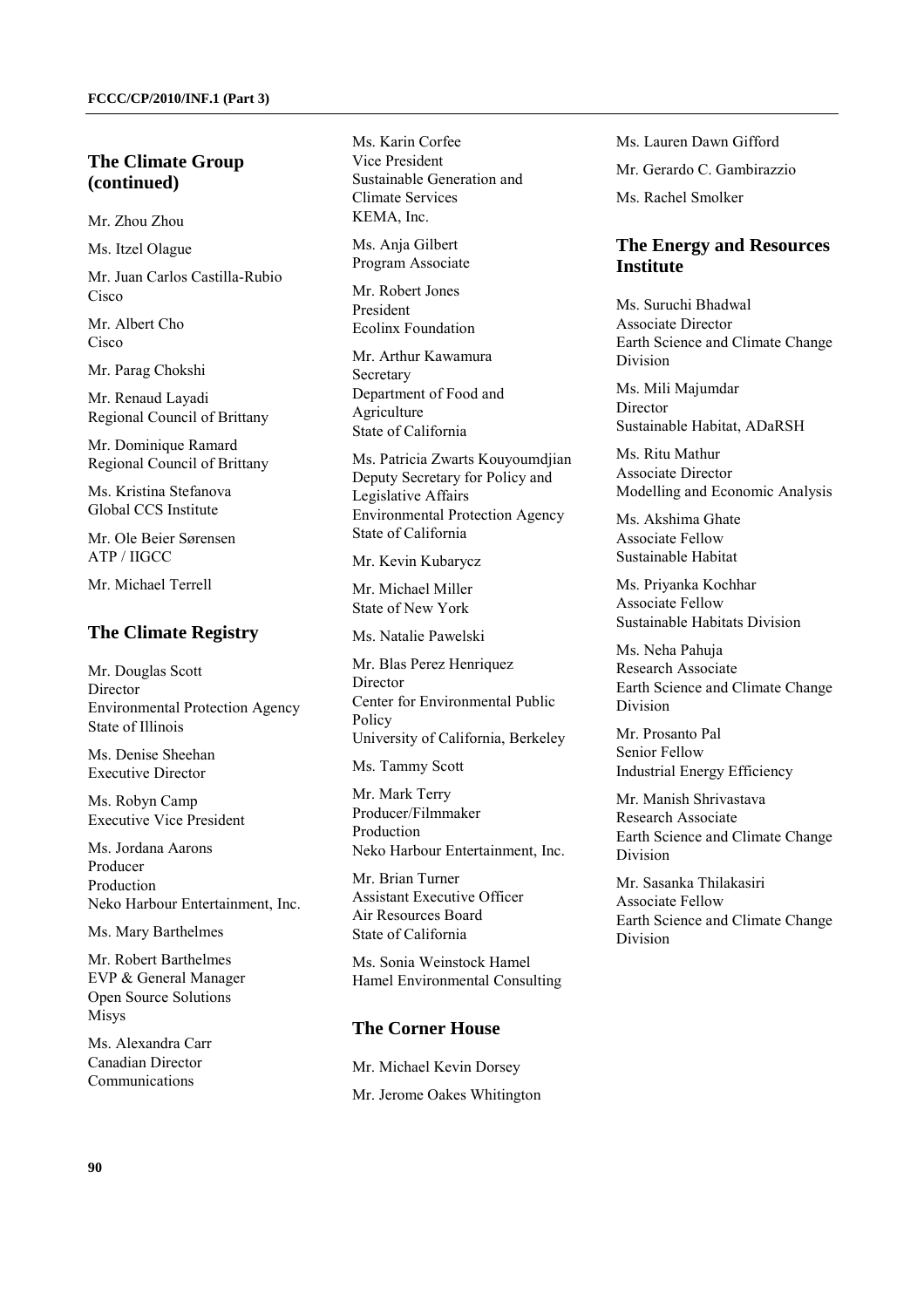#### **The George Washington University**

Ms. Elizabeth Davis Associate Professor, Program Director, and Chair Organizational Sciences & Communication

Ms. Maria Cseh Associate Professor and Department Chair Human and Organizational Learning

### **The Gold Standard Foundation**

Mr. Adrian Rimmer **CEO** 

Ms. Nahla Sabet Director of Regions

Ms. Lisa Hodes Director US Markets and Legal Counsel

Mr. Ian Watt Associate Low Carbon and Sustainability Booz and Company

Mr. Rob Fowler Executive Advisor Low Carbon and Sustainability Booz and Company

Ms. Alison Hill Global Health Policy Advisor Vestergaard Frandsen Group

Mr. Evan Thomas Vestegaard Project

Ms. Sandrina Clement Consultant Low Carbon OXFAM International

#### **The Nature Conservancy**

Mr. Andrew Deutz Director

International Government Relations

Ms. Sarene Marshall Managing Director Climate Change Team

Sra. Rosario Alvarez Gutierrez Director Mexico and Northern Central America Program

Sr. Juan E. Bezaury-Creel Mexico Country Representative Mexico and Northern Central America Program

Ms. Jill Blockhus Senior Policy Advisor External Affairs

Mr. Louis Blumberg Director of California Climate Change

Sr. Hernando Cabral Perdomo Climate Change & Ecosystem Based Adaptation Coordinator Mexico & Northern Central America Program

Sr. Felipe Carazo Ortiz Conservation Strategies Manager Mexico and Northern Central America

Ms. Fernanda Carvalho Senior Policy Advisor External Affairs

Ms. Rane Cortez REDD+ Specialist Climate Change

Mr. Jeffrey Fiedler Senior Policy Advisor, Climate and Forests US Climate Policy

Mr. Gregory Fishbein Managing Director Forest Carbon

Mr. David Ganz Director, Forest Carbon Science Climate Change

Mr. Jorge L. Gastelumendi Senior Policy Advisor International Climate Policy Mr. Christopher Heishman Global Events Manager External Affairs

Ms. Karin Krchnak International Water Policy External Affairs

Mr. Frank Lowenstein Climate Adaptation Strategy Leader Global Climate Change Team

Mr. Jian Ma Climate Change Project Manager North Asia Region

Mr. Paul Mackie Associate Director, Climate Change Strategic Communications Strategic Communications

Mr. Duncan R. Marsh **Director** International Climate Policy

Ms. Jennifer McKnight Climate Adaptation Policy Advisor International Climate Policy

Mr. Sascha Müller-Kraenner European Representative External Affairs

Ms. Erin Myers Madeira Senior Advisor Forest Carbon

Mr. Diego Ochoa Associate Director of Marketing Latin America Region

Mr. Yves Paiz Merino Sustainable Harvest Specialist Mexico & Northern Central America Program

Ms. Marie-Claire Paiz Merino Conservation Program Manager Mexico and Northern Central America

Ms. Michelle Passero Senior Climate Policy Advisor External Affairs/Climate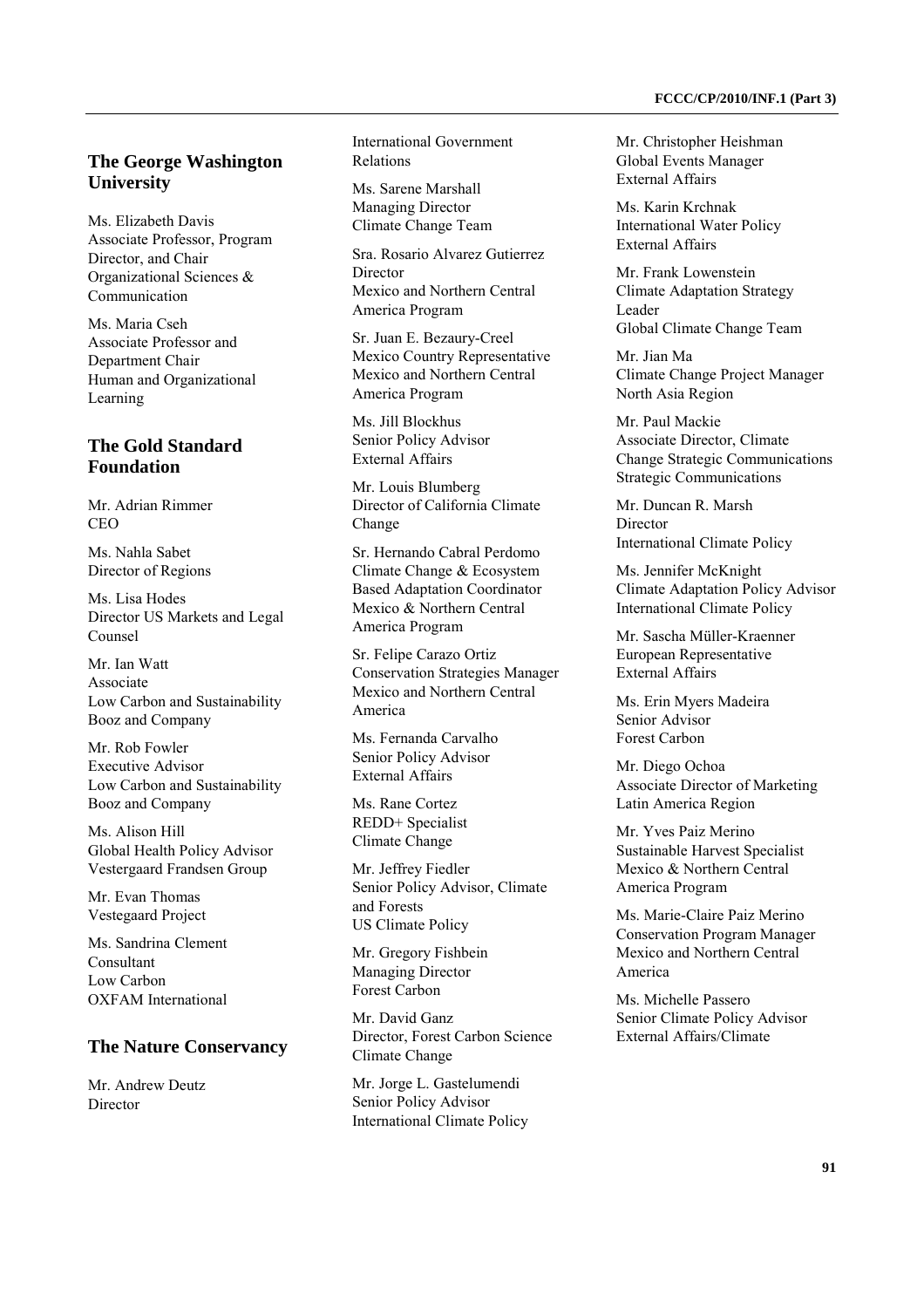#### **The Nature Conservancy (continued)**

Ms. Nadia Peimbert Marketing Specialist Mexico and Northern Central America Program

Ms. Sandra Rodriguez Media Relations Manager Strategic Communications

Ms. Susan Ruffo Director, Coastal Climate Adaptation Global Marine Team

Ms. Ariane Steins-Meier SPA European Climate Finance TNC Europe

Mr. Xiaoquan Zhang Senior Scientist of Climate Change China Program

#### **The Wilderness Society**

Ms. Virginia Young National Strategic Campaigns Coordinator

Ms. Margaret Ann Putt Consultant on Forests and Climate

# **The Woods Hole Research Center**

Mr. Alessandro Baccini Assistant Scientist

Ms. Elizabeth Braun Director of Communications

Mr. William Yancey Brown President and CEO

Mr. Glenn Bush Assistant Scientist

Ms. Lisa Mary Cavanaugh Vice President and Director of Development

Mr. Scott Goetz

Ms. Nora Greenglass Research Assistant

Mr. Robert Max Holmes Senior Scientist

Mr. Richard Houghton Deputy Director

Mr. Josef Kellndorfer **Scientist** 

Ms. Danielle Knight

Ms. Nadine Laporte-Goetz Associate Scientist

Mr. Wayne Walker Assistant Scientist

#### **TheCompensators**

Mr. Michel Gelobter Chief Green Officer Hara Inc.

Mr. Amit Chatterjee Chief Executive Officer Hara Inc.

Mr. Pieter van Geel

#### **Third World Network**

Ms. Chengcheng XU International Forum on Globalization Inc.

Ms. Yoke Ling Chee Director of Programmes

Ms. Hilary Chiew Researcher

Mr. Tetteh Hormeku Head of Programmes, Africa Secretariat

Ms. Li Lin Lim Senior Researcher

Ms. Yvonne Miller Berlie

Ms. Meenakshi Raman Senior Legal Adviser

### **Tides Canada Initiatives Society**

Ms. Amber Church National Director Canadian Youth Climate Coalition

Mr. Adam Scott Montor Canadian Youth Delegation

Mr. Lars Boggild Canadian Youth Delegation

Mr. Malcolm Boothroyd Canadian Youth Delegation

Mr. Stephan Cronin Canadian Youth Delegation

Ms. Jennifer Dagg Canadian Youth Delegation

Ms. Holly Goulding Canadian Youth Delegation

Mr. Cameron Gray Canadian Youth Delegation

Ms. Yujing Gu Canadian Youth Delegation

Ms. Arielle Kayabaga Canadian Youth Delegation

Ms. Raili Lakanen Canadian Youth Delegation

Ms. Joanna MacDonald Canadian Youth Delegation

Ms. Emily Novaczek Canadian Youth Delegation

Ms. Natasha Peters Canadian Youth Delegation

Ms. Lena Phillips Canadian Youth Delegation

Ms. Amara Possian Canadian Youth Delegation

Ms. Marie-Marguerite Sabongui Canadian Youth Delegation

Mr. Daniel T'seleie Canadian Youth Delegation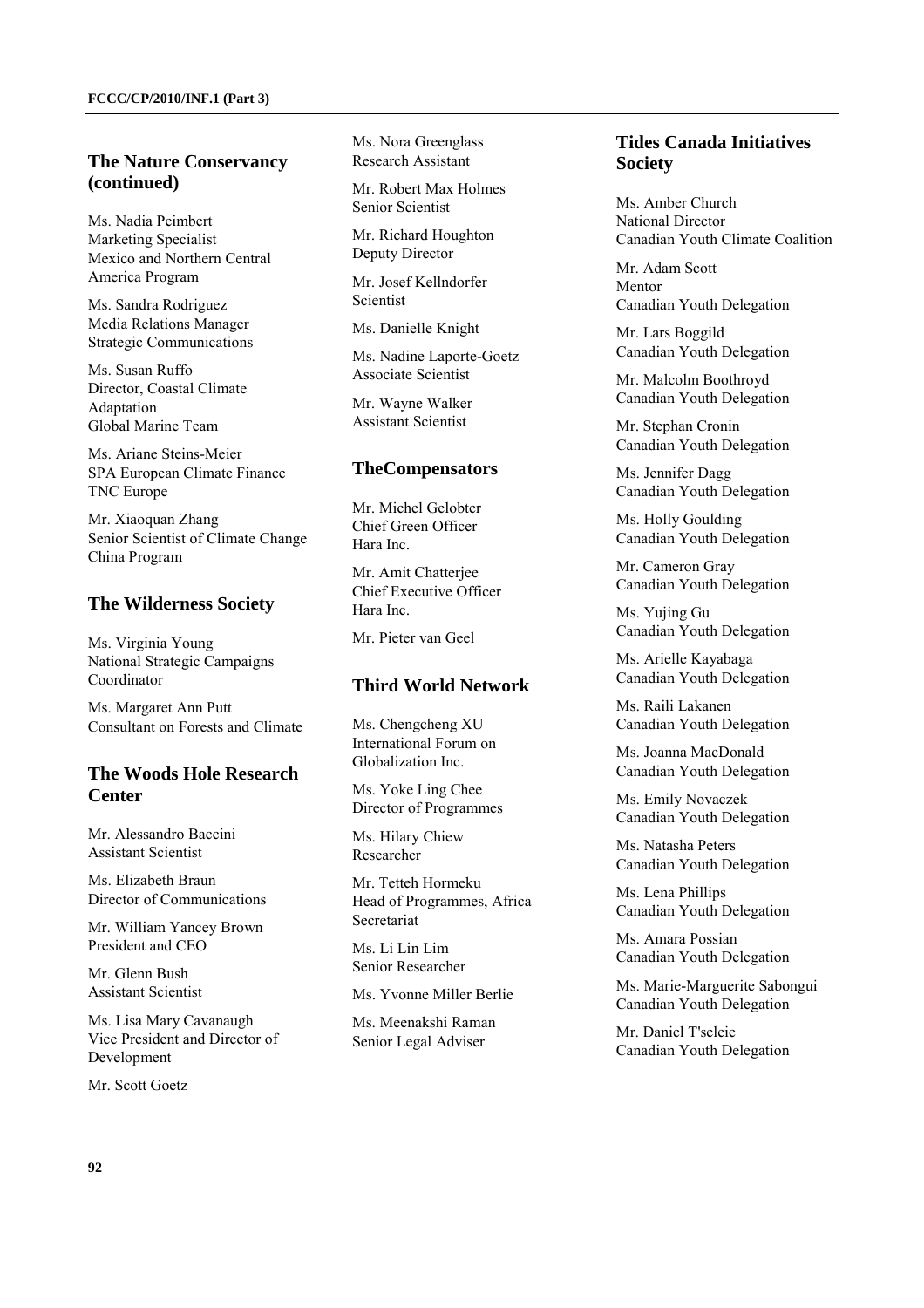Mr. Adam Thomas Canadian Youth Delegation

Ms. Olivia Toussaint-Martin Canadian Youth Delegation

Ms. Robin Tress Canadian Youth Delegation

Ms. Audrey Yank Canadian Youth Delegation

Ms. Gillian Cerbu Canadian Youth Delegation

Ms. Margaret Knight

Mr. Stephen William McGlenn

Mr. Jonathan Williams

# **Transparency International**

Ms. Lisa Ann Elges Climate Governance Programme Manager

Mr. Manoj Nadkarni Programme Manager Asia Pacific

Mr. Michel Gary Programme Coordinator Asia Pacific

Mr. Gareth Sweeney Editor, Global Corruption Report Policy and Research

# **Transport Research Foundation**

Mr. Holger Dalkmann Programme Director, Sustainable Transport and Climate Change C4S

Mr. Daniel Bongardt Transport Policy Adviser German Agency for Technical Cooperation

Mr. Ko Sakamoto Senior Consultant C4S

Mr. Yoshitsugu Hayashi Director and Professor, International Research Center for Sustainable Transport and Cities Graduate School of Environmental Studies Nagoya University

Ms. Maria Joao Cordeiro Principal Consultant

### **Tropical Forest Group**

Mr. Anthony Brunello Principal California Strategies, LLC

Ms. Myriam Davila Robles Affiliate

Mr. Jeff Jackson Project Coordinator

Mr. Christopher Jenkins TFG Affiliate Communications

Ms. Gabriella Klein Writer

Mr. Ezra Neale Technical Advisor BiocClimate Research and Development

Mr. John Oliver Niles Director

Mr. Fadmi Ridwan Government of Aceh

### **Trustees of Tufts College**

Ms. Kelly Sims Gallagher Director of the Energy, Climate, & Innovation Research Program Center for International Environment and Resource Policy

Ms. Anna Maria Jonsine van der Wansem Associate Director The Fletcher School

Center for International Environment and Resource Policy

Ms. Nancy Webster Gleason PhD student The Fletcher School Tufts University

Mr. Aaron Strong Center for International Environment and Resource Policy

## **Tsinghua University, Global Climate Change Institute**

Ms. Xiaoyi He Researcher Ms. Hong Huo Ms. Dongmei Jiang Mr. Mingshan Su Ms. Qing Tong Ms. Yu Wang Ms. Yanjia Wang Ms. Li Zhou

# **U.S. Climate Action Network**

Ms. Ada Aroneanu Leadership Development Coordinator 1Sky Education Fund

Ms. Elizabeth Bast Managing Director Oil Change International

Mr. Stephen Kretzmann Oil Change International

Ms. Jennifer Kurz Outreach Director

Ms. Angela Ledford Anderson Program Director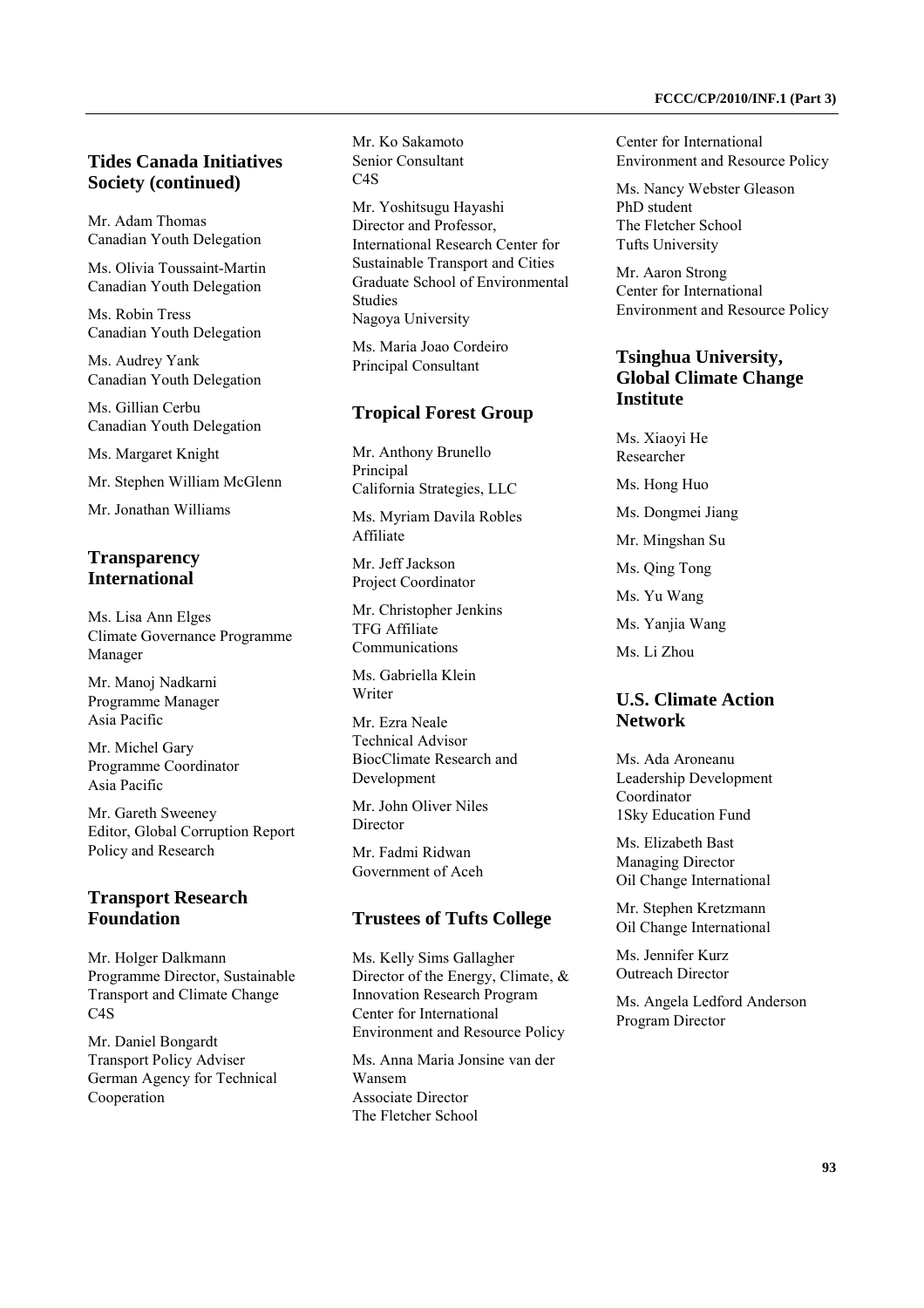## **U.S. Climate Action Network (continued)**

Mr. Mark Magana Executive Director National Latino CoalitionOn Climate Change

Mr. Aditya Nochur Partnerships Coordinator 1Sky Education Fund

Mr. Ryan Patterson Administrative Director

Ms. Janet Redman Sustainable Energy and Economic Network - Institute for Policy Studies

# **U.S. Green Building Council**

Mr. Roger Platt Senior Vice President, Global Policy and Law

Ms. Jennifer Layke Director Institute for Building Efficiency Johnson Controls

Ms. Hope Lobkowicz Manager, Policy

Ms. Theresa Lehman Director of Sustainable Services Miron Construction Company

Mr. Jose Fernando Macedo Ramirez Mexico Green Building Council

## **UK Business Council for Sustainable Energy**

Ms. Kirsty Hamilton International Policy Advisor

#### **Umea University**

Ms. Maria Nilsson Umea Centre for Global Health Research

### **UNANIMA International**

Ms. Jessica Chen Programme Coordinator

Ms. Catherine Ferguson Coalition Coordinator

Mr. Christopher Brent Patterson Council of Canadians

Ms. Andrea Rose Harden Council of Canadians

Ms. Maude Barlow Council of Canadians

Mr. Anil Naidoo Blue Planet Project

#### **UNEP - Finance Initiative**

Ms. Flora Bernard La Compagnie Benjamin de Rothschild S.A.

Mr. Remco Fischer

Ms. Laura Fuller

Mr. Mark Fulton Deutsche Bank

Ms. Jenny Lopez

Mr. Carlos Paredes Corporación Financiera de Desarrollo

Ms. Susan Shuford Deutsche Bank

Mr. Lars Stuehlen

Mr. Seb Walhain ABN AMRO Group Australia/NZ

# **Union of Concerned Scientists**

Mr. Alden Meyer Director, Strategy and Policy

Mr. Douglas Boucher Director, Tropical Forest and Climate Initiative

Ms. Patricia Elias Policy Analyst,Tropical Forests and Climate Initiative

Mr. Elliott Negin Media Director

Mr. Earl C. Saxon Consultant, Tropical Forests and Climate Initiative

### **Unions for Jobs and Environment**

Mr. William Cunningham President

## **Unis-Terre**

Ms. Gaelle Nuttall

Mme Maelle Durant

Mme Lucie Kanius

Ms. Oingging Li

Ms. Chen Shuyi

## **United Cities and Local Governments**

Mr. Ronan Dantec Vice Mayor Nantes Métropole

Ms. Natalène Poisson Junior Policy Officer

M. Thomas QUÉRO Cabinet du président Nantes Métropole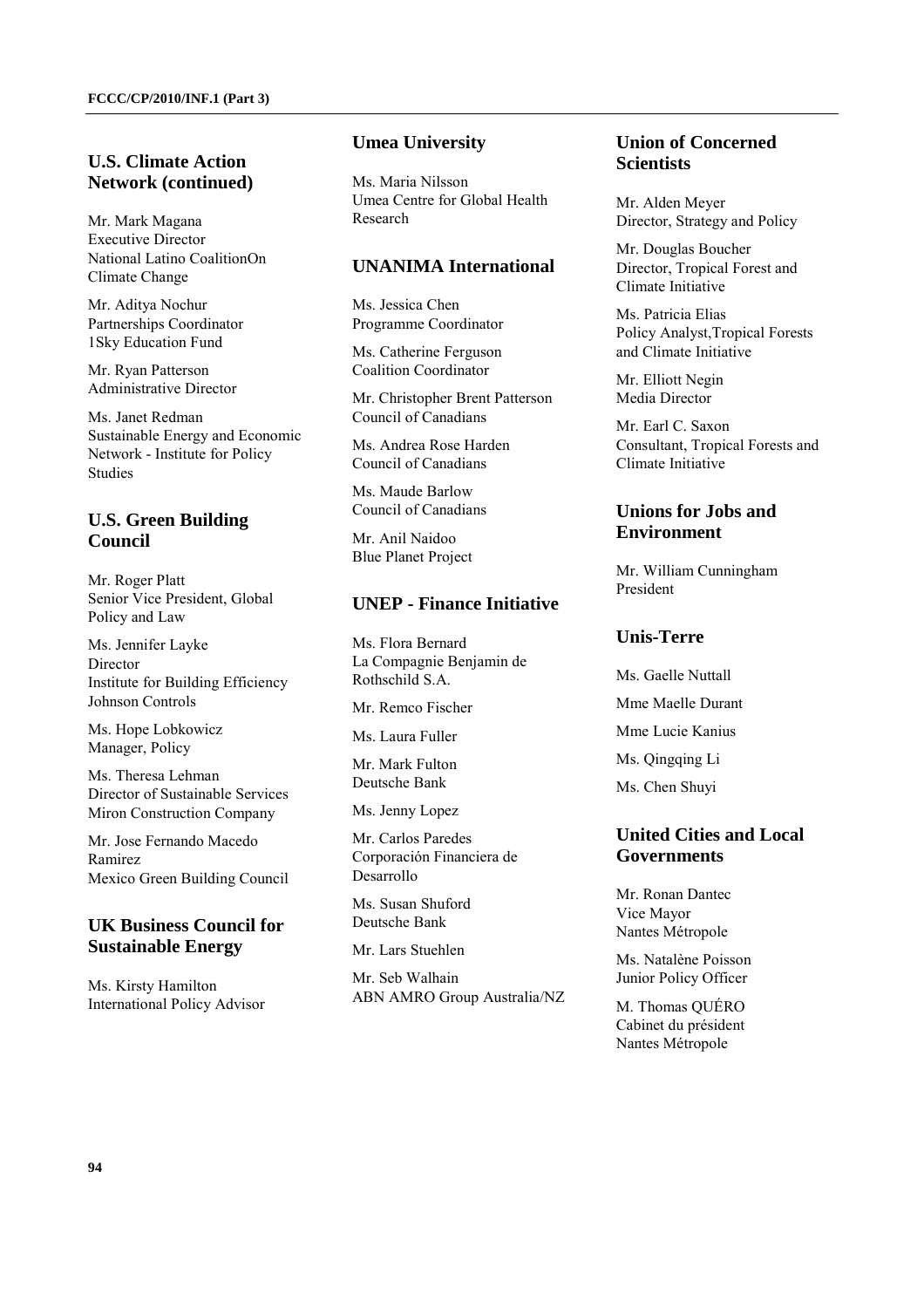#### **United Cities and Local Governments (continued)**

Mr. Mili Spahic Research Fellow, Environment, Transport and Energy Council of European Municipalities and Regions - Belgium

#### **United Kingdom Youth Climate Coalition Limited**

Ms. Hannah Smith UN Engagement Coordinator

Ms. Neva Frecheville Support Officer

Mr. Thomas Sutton

Mr. Daniel Hutley

Mr. Christopher Hardman

Ms. Isobel Tarr

Ms. Eleanor Benton-Gunn

Mr. Morgan Hamilton-Griffin Accessibility Support Assistant

Mr. Anthony Ford-Shubrook

Ms. Eleanor Hopkins Co-Director

Mr. Andrew Hix Accessibility Support Assistant

Mr. Dominik Fachet International Engagement Officer

### **United Mine Workers of America**

Mr. Frederick Wiliiam Banig Director, Governmental Affairs

Mr. Eugene M. Trisko Attorney at Law

### **United Nations Environment Programme National Committee for the Republic of Korea**

Mr. Jaebum Kim Secretary General United Nations Environment Programme

Mr. Jae Kwang Park

Mr. SeungJin Lee Board Member United Nations Environment Programme

Ms. Jeehee Han Team of Eduction United Nations Environment Programme

Ms. Jin Ha Kim Team of Education United Nations Environment Programme

Ms. Yunghyun Suh

Ms. Onjoe Ahn

Mr. Jong Won Yun Senior Marketer Marketing infra Team NHN Corporate

Mr. Sung-chul Kim

Mr. Jinkyu Kim

Ms. Hyun Kyung Park

Mr. Jong Yul Kim Game Content Industry Division

Ms. Minjae Kim

Ms. Jungah Oh

Mr. Jihyung Hong

#### **United Nations Foundation**

Mr. Reid Detchon Vice President, Energy and Climate

Mr. Timothy Wirth President

Ms. Wren Winslow Wirth Winslow Foundation

Ms. Corinne Hart

Mr. Mark Hopkins Director, International Energy Efficiency

Ms. Allison Nordberg

Mr. Richard Grinnell

# **Universidad Politécnica de Cataluña**

Mr. Alfons Pérez

### **University Corporation for Atmospheric Research**

Mr. Peter Backlund Director Research Relations and Integrated Science Program National Centre for Atmospheric Research

Mr. Brian O'Neill National Centre for Atmospheric Research

Ms. Patricia Romero Lankao National Centre for Atmospheric Research

#### **University of Amsterdam**

Ms. Elena Kosolapova PhD Student Centre for Environmental Law

#### **University of Bayreuth**

Mr. Johannes Forster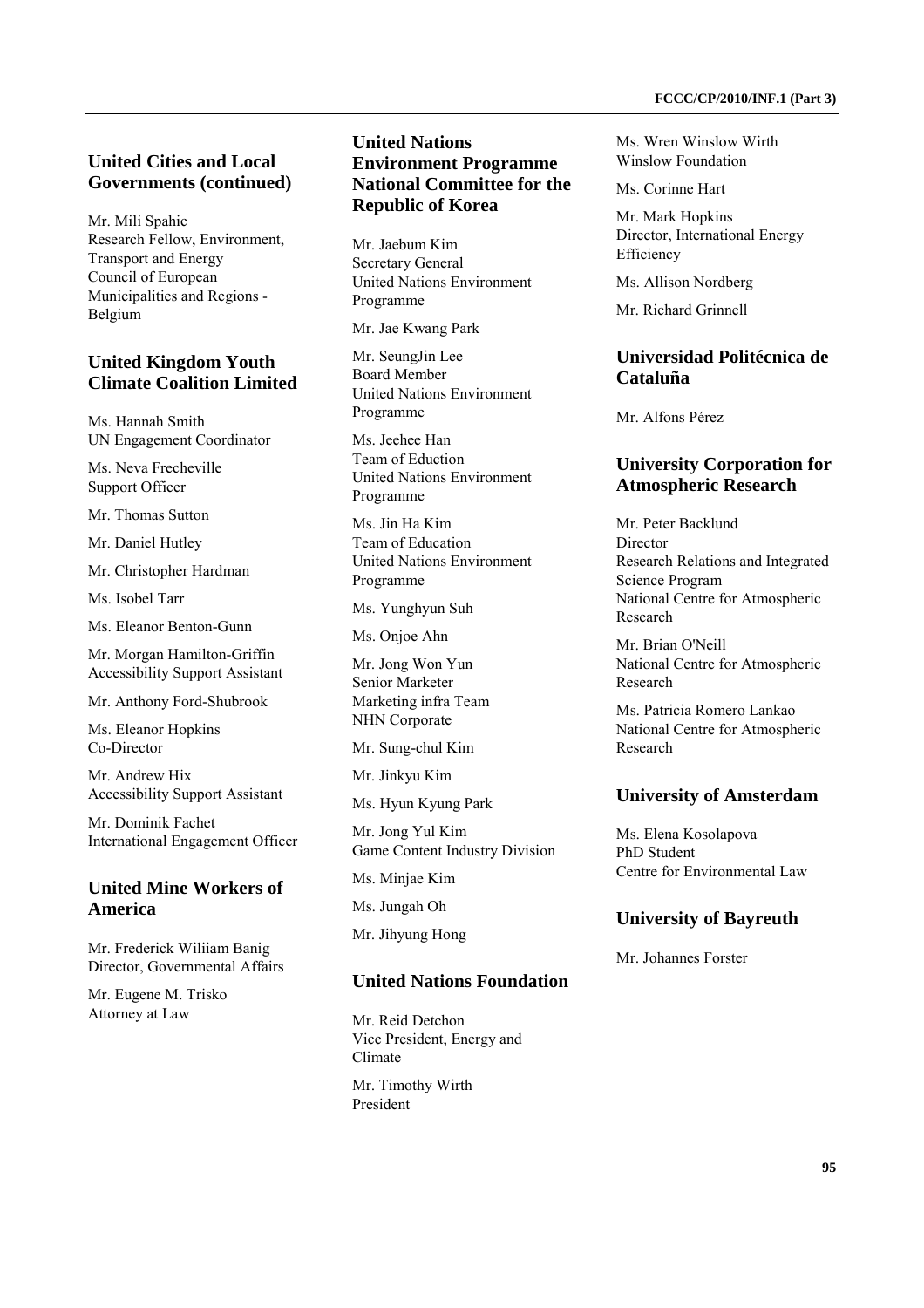#### **University of California**

Mr. Anthony Haymet Director/Head of Delegation Scripps Institution of Oceanography University of California, San Diego

Mr. John Doherty

Mr. Grantly Galland Student Scripps Institution of Oceanography University of California, San Diego

Ms. Patricia Kaye Scripps Institution of Oceanography University of California, San Diego

Mr. Robert Marshall Scripps Institution of Oceanography University of California, San Diego

Mr. Robert Monroe Scripps Institution of Oceanography University of California, San Diego

Mr. Stephen Strachan Delegate Scripps Institution of Oceanography University of California, San Diego

Ms. Erica Jue Student International Relations and Pacific Studies Graduate School University of California, San Diego

Mr. Tyler Petersen student International Relations and Pacific Studies Graduate School University of California, San Diego

Mr. Jarrod Russell Student Graduate School of International Relations and Pacific Studies University of California, San Diego

Mr. Ranjit Bharvirkar Visiting Researcher Energy Analysis University of California/Lawrence Berkeley National Laboratory

Ms. Carol Turley Senior Scientist Plymouth Marine Laboratory

Mr. Justin Fishkin Senior Portfolio Manager Operations Carbon War Room

Ms. Elise Rindfleisch Operations Executive Operations Carbon War Room

Mr. Jigar Shah CEO Executive Carbon War Room

Ms. Claire Tomkins Director of Research Research Carbon War Room

#### **University of Cambridge**

Ms. Nicolette Bartlett Ms. Sandrine Dixson-Declève Mr. Andrew Voysey Mr. Lew Rothstein RenaissanceRe Holdings Ltd

#### **University of Cape Town**

Ms. Anya Sofie Boyd Research Officer Energy Research Centre

Mr. Sebataolo Rahlao Energy Research Centre - Climate Change Group

# **University of Colorado at Boulder**

Ms. Elise Margaret Aiken Law Student School of Law

Ms. Jessica Frances Anderson Law Student School of Law

Ms. Marilyn Averill Doctoral Student Center for Science and Technology Policy Research

Mr. William Clarence Boyd IV Associate Professor School of Law

Mr. Maxwell Thomas Boykoff Assistant Professor Center for Science and Technology Policy Research

Mr. Kevin Lee Doran Senior Research Fellow School of Law

Ms. Lauren Elaine Eastwood Assistant Professor Sociology State University of New York at Plattsburgh, Center for Earth and Environmental Science

Mr. Jorge Rafael Figueroa School of Law

Mr. Benjamin Slater Hale Assistant Professor Center for Science and Technology Policy Research

Ms. Katherine DeLoache Patterson Law Student School of Law

Ms. Julie Anne Teel Senior Research Fellow School of Law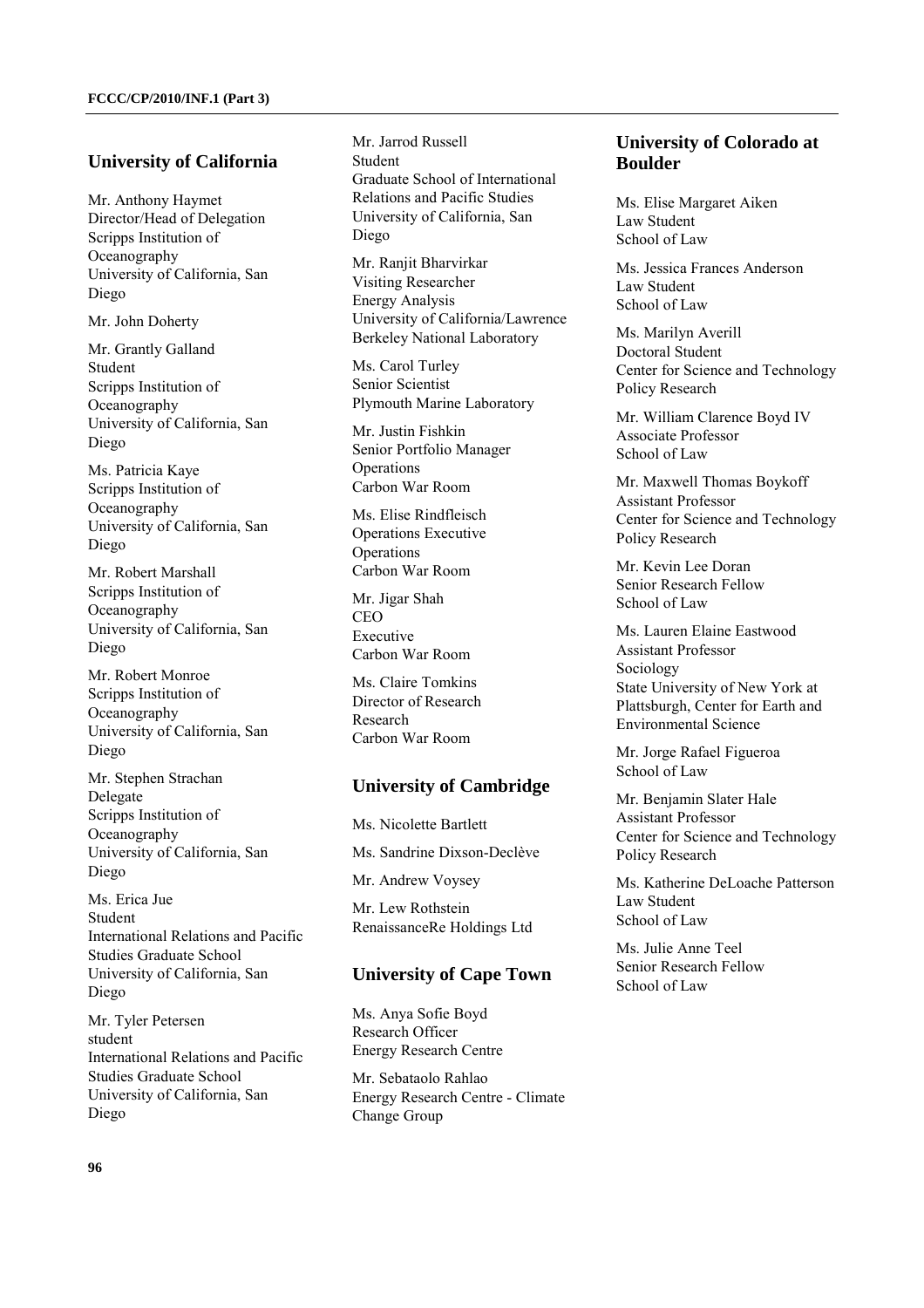#### **University of Copenhagen**

Mr. Torben Mandrup Timmermann Deputy Director Administration and Communications Faculty of Life Science, The Challenge Program on Climate Change, Agriculture and Food Security (CCAFS)

Mr. Bruce Morgan Campbell Director Faculty of Life Sciences, The Challenge Program on Climate Change, Agriculture and Food Security (CCAFS)

Ms. Misha Louise Wolsgaard-Iversen Program Manager Faculty of Life Sciences, The Challenge Program on Climate Change, Agriculture and Food Security (CCAFS)

Ms. Vanessa Meadu Communications Consultant Faculty of Life Sciences, The Challenge Program on Climate Change, Agriculture and Food Security (CCAFS)

Ms. Ratih Septivita Events and Programme Support Consultant Faculty of Life Sciences, The Challenge Program on Climate Change, Agriculture and Food Security (CCAFS)

### **University of East Anglia**

Mr. Asher Minns Manager Tyndall Centre for Climate Change Research

Ms. Annela Anger-Kraavi Research Associate Tyndall Centre for Climate Change Research University of Cambridge

Ms. Tracey Osborne Researcher Institute of the Environment University of Arizona

Mr. Owen Day Head of Biodiversity and Communication Caribsave Partnership

Mr. Alessandro De Matteis Researcher International Development

### **University of Leeds**

Ms. Claire Quinn Lecturer Centre for Climate Change Economics and Policy

Ms. Lindsay Stringer Senior Lecturer Centre for Climate Change Economics and Policy

# **University of Linköping**

Ms. Anna Katarina Buhr Researcher Centre for Climate Science and Policy Research

Ms. Anna-Katharina Marlies Deinhard

Mr. Lars-Erik Mathias Friman Researcher Centre for Climate Science and Policy Research, CSPR

Mr. Karl Valdemar Mattias Hjerpe Researcher Centre for Climate Science and Policy Research, CSPR

Mr. Björn-Ola Linnér Professor and Director Centre for Climate Science and Policy Research, CSPR

Ms. Eva Louise Lövbrand Researcher Centre for Climate Science and Policy Research

Ms. Naghmeh Nasiritousi Researcher Centre for Climate Science and Policy Research

Mr. Charles Francis Parker Researcher

# **University of Mannheim**

Mr. Manuel Georg Adolphsen Research Associate Media and Communication Studies

Ms. Julia Lueck Researcher Media and Communication Studies

# **University of Michigan**

Mr. Andrew John Hoffman

Mr. Gabriel Andres Thoumi Lecturer Strategy

Ms. Laura Ann Rickloff

Ms. Talitha Louise Haller

Ms. Merry Michelle Walker

Ms. Bridget Ann Scallen

Ms. Marisol Ramos

Ms. Chandni Shashank Shah

Ms. Hung Wai Michelle Lee

Ms. Sarah Katherine Pethan

Mr. Donald MacGregor Tuttle

Mr. Ethan Hillel Freid

Mr. Brandon Blattner

Mr. Miguel Andres Sossa-Mardomingo

Mr. Kevin Adams Reed

Mr. Ryan Sisson

Mr. Douglas Roby Glancy

Mr. Lindiwe Katlego Moilwa

Ms. Jennifer Marie Perron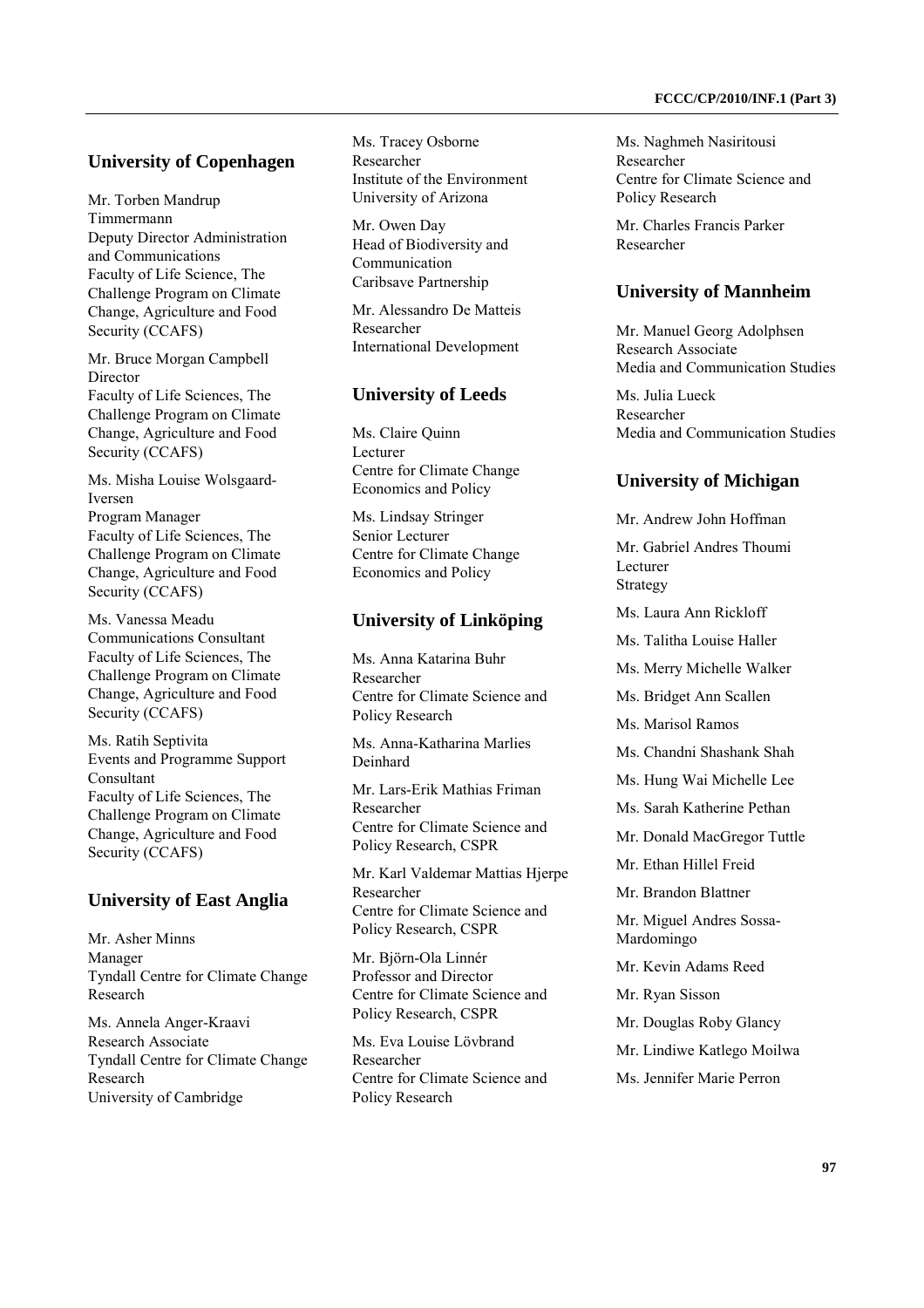### **University of Michigan (continued)**

Mr. Richard Paul Manczak Mr. David Brian Billings Ms. Emily Roynestad

#### **University of Minnesota**

Ms. Ellen Anderson Faculty Sustainability Studies

Ms. Katherine Knuth Faculty and Graduate Student Sustainability Studies

Mr. Andrew Pearson Undergraduate Student Sustainability Studies

Ms. Genevieve Caldwell Undergraduate Student Sustainability Studies

Ms. Caitlin Tomson-Moylan Undergraduate Student Sustainability Studies

Ms. Bridget Rathsack Undergraduate Student Sustainability Studies

Ms. Kendra Tillberry Undergraduate Student Sustainability Studies

Ms. Jamie Leigh Dittmar Undergraduate Student Sustainability Studies

Mr. Peter Schmitt Undergraduate Student Sustainability Studies

Mr. Stuart Sexton Undergraduate Student Sustainability Studies

Mr. Andrew Gerdeen Undergraduate Student Sustainability Studies

Ms. Sarah Burridge Graduate Student Conservation Biology Ms. Christine O'Connell Graduate Student Ecology Evolution and Behavior

Mr. Hernan Vazquez Miranda Graduate Student Ecology, Evolution and Behavior

Mr. Nathan Shepherd Law Student Law School

Mr. Philip Claude-Dziuk Vaughter Graduate Student Conservation Biology

Mr. Vipin Kumar Professor Computer Science and Engineering

Mr. Shyam Boriah Research Associate Computer Science and Engineering

Mr. Marc Dunham Research Assistant Computer Science and Engineering

Mr. Ashish Garg Research Assistant Computer Science and Engineering

Ms. Emily Aileen Lowery Graduate Student Sustainability Studies

Mr. Varun Mithal Research Assistant Computer Science and Enginering

Mr. Vikrant Krishna Research Assistant Sustainability Studies

#### **University of Nijmegen**

Ms. Irene Elisabeth Maria Dankelman Lecturer, Sustainable Development ISIS/PGM

## **University of Oxford, Environmental Change Institute**

Ms. Adia Njuma Bey Helveta Ltd

Ms. Sarah Burch Visiting Research Associate Environmental Change Institute University of Oxford

Ms. Lauren Coad Researcher ECI Forest Governance Group University of Oxford

Mr. Richard Dent Consultant, Communication Strategies Julie's Bicycle University of Oxford

Mr. Rohitesh Dhawan Senior Consultant KPMG

Ms. Miriam Gay-Antaki Master's Student University of Arizona

Mr. Alex Guerra Noriega Director Director's Office Climate Change Research Institute

Ms. Lysete Sandra Hernandez Gamez Phd Student University Mexico

Ms. Antares Hernández-Sirvent Alumnus Environmental Change Institute University of Oxford

Ms. Diana Liverman Ex-Director Environmental Change Institute University of Oxford

Mr. Arnoldo Matus Kramer Doctoral Student Environmental Change Institute School of Geography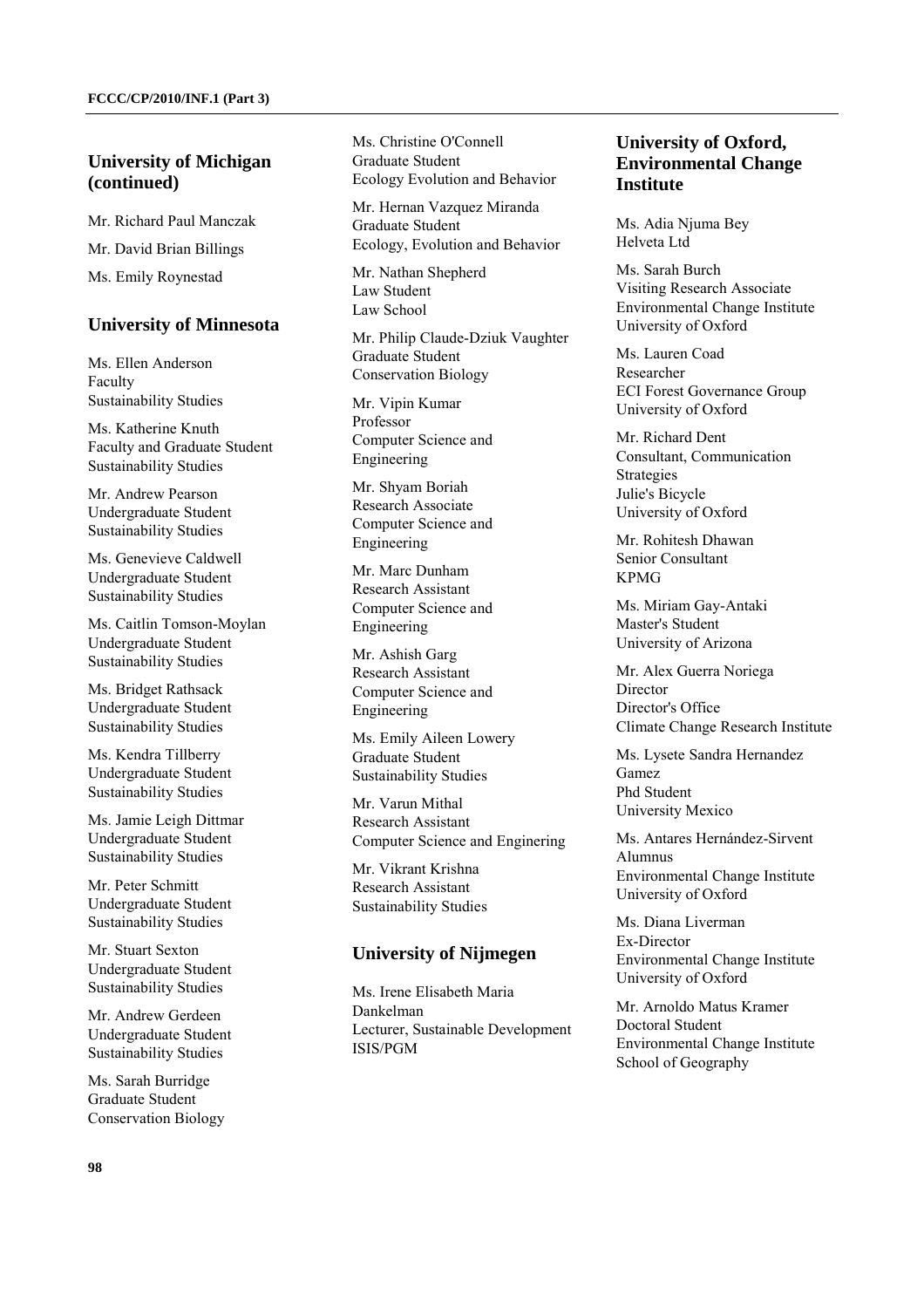Ms. Constance Lynn McDermott Environmental Change Institute - ECI Environmental Change Institute - ECI

Mr. Ramesh Nadarajah General Manager Carbon Services - Greater China TUV Rheinland Hong Kong Ltd.

Ms. Inka Schomer MSc Candidate Environmental Change Inst. University of Oxford

Ms. Heike Schroeder Senior Research Fellow Environmental Change Institute

Mr. Stefan Sulek Graduate Student Dept Economics University of Oxford

Mr. Alex Teytelboym Doctoral Student and College Lecturer Department of Economics University of Oxford

Ms. Erika Trigoso Rubio Lecturer Environmental Change Institute University of Oxford

Ms. Jimin Zhao Senior Research Fellow Environmental Change Institute University of Oxford

#### **University of Queensland**

Ms. Elizabeth Law

Mr. Jorge Acevedo Sustainable Strategies Officer SMART

Mr. Paul-Emmanuel Muylaert School of Geography, Environmental Management and Planning

# **University of Sussex - Sussex Energy Group**

Mr. William Watson Director

Mr. Michele Stua

# **University of Technology, Sydney**

Mr. Ian McGregor Lecturer

### **University of Tokyo**

Ms. Takako Ogimoto Mr. Makoto Tamugi Ms. Yumiko Takemae Mr. Kiyomine Sato Ms. Yerim Jang Mr. Juan Watanabe Osorio Ms. Fang-Ting Cheng

### **University of Toronto**

Mr. Mark Purdon Mr. David Gordon Mr. David Houle

#### **University of Twente**

Ms. Margaret Skutsch Mr. Jon Lovett Sr. Arturo Balderas Torres Ms. Eveline Trines Sra. Alejandra Larrazabal Sr. Adrian Ghilardi Ms. Yan Gao

#### **Vermont Law School**

Ms. Katherine Garvey Assistant Professor Land Use Clinic

Mr. Daniel Miller Student

### **Victoria University Wellington**

Mr. Kirk Serpes Victoria University of Wellington

Ms. Chelsea Robinson IPS Victoria University of Wellington

Mr. Michael Price IPS Victoria University of Wellington

Ms. Rachel Dobric **IDS** 

Victoria University of Wellington

Ms. Brittany Packer IPS Victoria University of Wellington

Mr. Luke Carey IPS Victoria University of Wellington

Ms. Emma Moon

IPS Victoria University of Wellington

Ms. Emily Harris IPS Victoria University of Wellington

Mr. Paul Young IPS

Victoria University of Wellington

Ms. Jessie Dennis IPS Victoria University of Wellington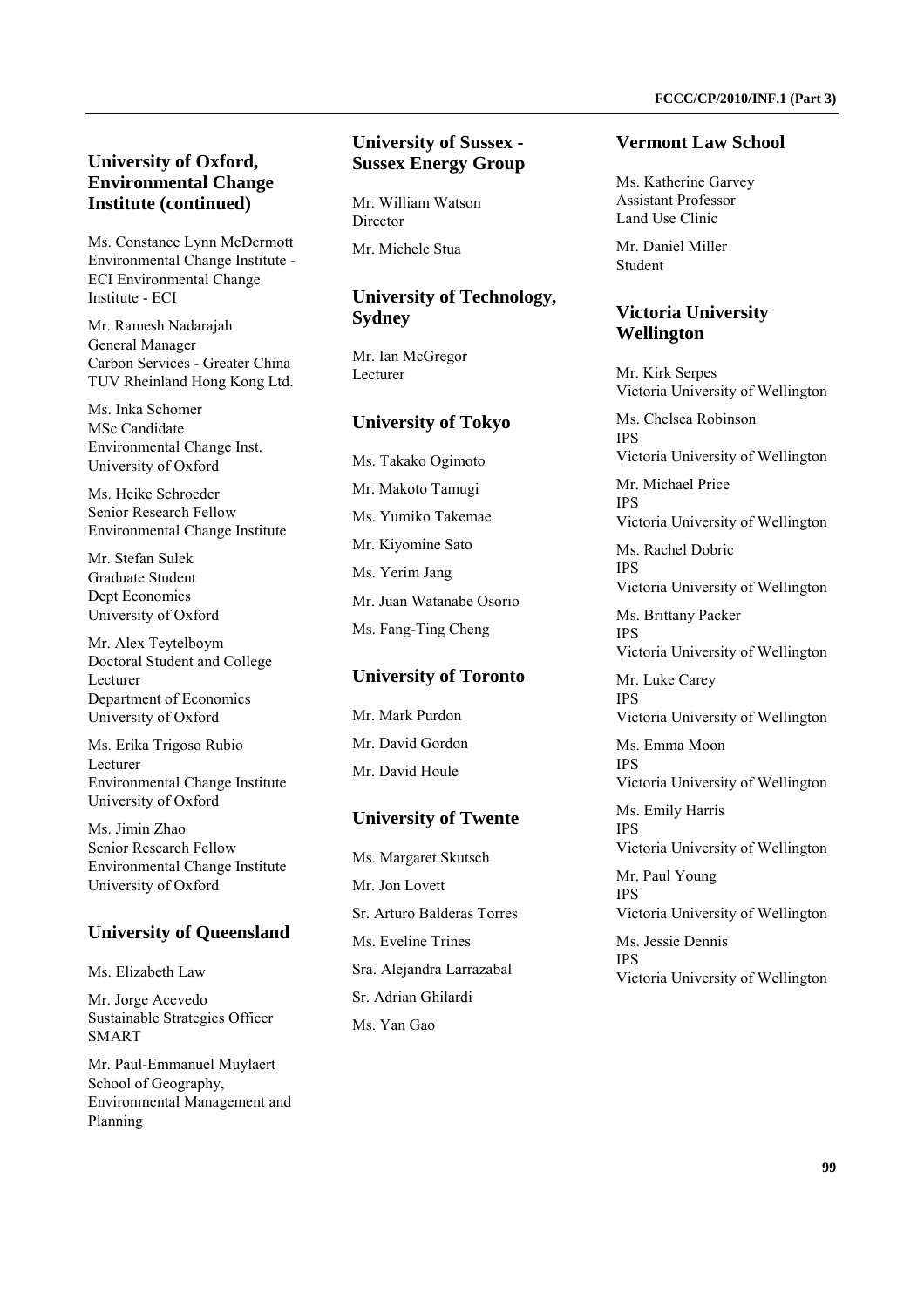# **Victoria University Wellington (continued)**

Ms. Suzanna Remmerswaal Hughes IPS Victoria University of Wellington

Mr. Rick Zwaan IPS Victoria University of Wellington

Mr. Charles Belton Victoria University of Wellington

# **Vitae Civilis Institute for Development, Environment and Peace**

Mr. Morrow Gaines Campbell III Policy Analyst Climate Change, Energy and Consumption Programme

# **Vivre en Ville**

M. Simon C. Roy

Mr. Pierre Grégoire

Mme Myriam Poliquin

# **Wetlands International**

Ms. Susanna Bernadette Maria Tol Senior Communications Officer Communications

Mr. Papa Mawade Wade Policy Officer Policy

# **Widener University**

Mr. Donald Brown Associate Professor Science, Technology, Society Pennsylvania State University

Ms. Nancy Tuana Professor

Philosophy Pennsylvania State University

Mr. Stephen Gardiner Professor Philosophy University of Washington

Ms. Patricia Glazebrook Professor Philosophy and Religion University of North Texas

# **Wildlife Conservation Society**

Ms. Marisa Arpels Climate Change Mitigation Specialist

Mr. Tom Clements Research and Policy Advisor and Cambodia REDD Taskforce Advisor

Ms. Kelly Aylward Director, Washington Office

# **Will Steger Foundation**

Mr. Paul Thompson Volunteer Educator

Ms. Katherine Ball

Mr. Alec Neal

# **Windfall Energy Project**

Mr. Brent Kopperson Executive Director

Ms. Violet Kopperson Assessor Energy and Water

Mr. Tim Higgs Youth Member Windfall Centre

### **Winrock International**

Mr. John Kadyszewski Director Environmental Resources Trust

Ms. Sandra Brown Director and Chief Scientist Ecosystem Services Unit

Ms. Sarah Walker AFOLU Climate Mitigation Specialist Ecosystem Services Unit

Ms. Nancy Harris Carbon and Land Use Specialist Ecosystem Services Unit

Mr. Nicholas Martin Chief Technical Officer American Carbon Registry

Ms. Mary Harris Vice President Communications & NBSU

Ms. Lauren Alicia Nichols Technical Manager American Carbon Registry

# **Women in Europe for a Common Future**

Ms. Sabine Bock Director and Project Coordinator, Energy and Climate Change Women in Europe for a Common Future - Germany

Ms. Marine Franck Climate Policy Officer

Mr. Andriy Martynyuk Ecoclub

Mr. Yuri Mun

Ms. Khrystyna Rudnytska Climate Change Programme Coordinator National Ecological Centre of Ukraine

Ms. Nataliya Shulepina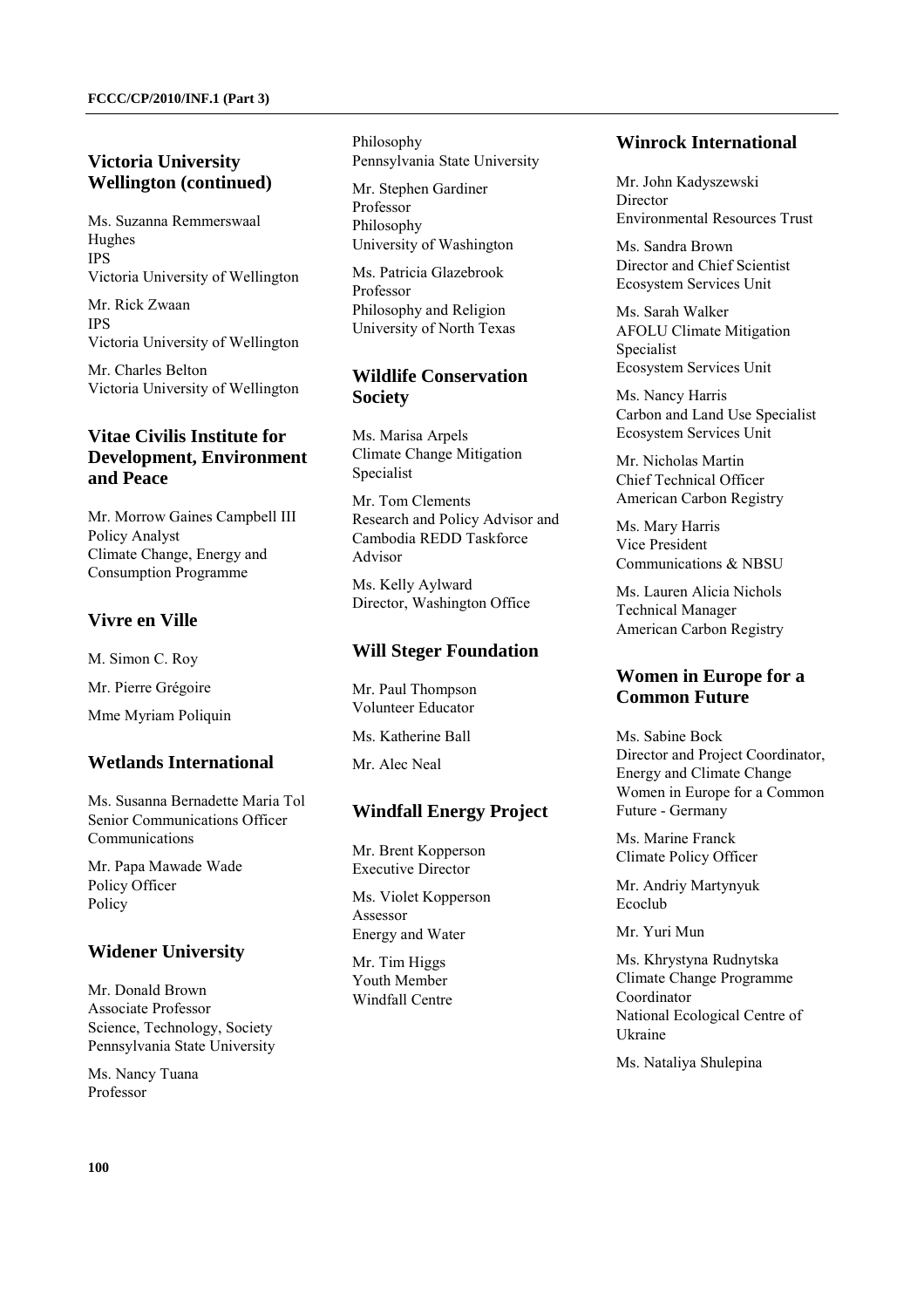### **Women's Environment and Development Organization**

Ms. Cate Owren Programme Director

Ms. Monique Essed-Fernandes Interim Executive Director

Ms. Rachel Tricha Harris U.S. Climate Change Campaign Coordinator

Ms. Bridget Burns Project Coordinator

Ms. Natalia Kostus Programme Manager

Ms. Andrea Quesada Aguilar Consultant

Ms. May Dibo Akale

Ms. Miriam Beatrice Ott Delegation Coordination Assistant

Ms. Soon Young Yoon UN representative International Alliance of Women

Ms. Katherine Anne McDonald Executive Director Action Canada for Population and Development

Ms. Gail Victoria Karlsson Senior Policy Advisor ENERGIA

Ms. Bandana Rana

Ms. Feri G. Lumampao Executive Director Approtech Asia

Ms. Elizabeth Brefo Adubofuor

Ms. Vivienne Solís Rivera Founder and General Manager CoopeSoliDar

Ms. Jeannette Denholm Gurung Women Organization for Change in Agriculture & NRM

Ms. Manohara Khadkha Women Organization for Change in Agriculture & NRM

Ms. Constance Achom Okollet Chairperson And Member of Climate Wise Women Osukuru United Women's Network

Ms. Sharon Simone Jackson Research Officer, Women's Leadership and Climate Justice Mary Robinson Foundation - Climate Justice

Ms. Ursula Regina Rakova Executive Director Tulele Peisa

Ms. Regina Josephine Cornwell

Ms. Pamela J. Puntenney Head of Climate Change Delegation and Co-Coordinator Environmenntal and Human Systems Management

Mr. Bremley W.B. Lyngdoh Worldview Impact

Ms. Tiahoga Ruge Scheffer Bioplaneta AC

Mr. Damian Orvañanos Ruiz Worldview Impact

Mr. Jonathan Russell Elam Tamalpais Community Services District

Ms. Aline Ortega Pieck Worldview Impact

Ms. Nayla del Carmen Altamirano Allende Worldview Impact

Ms. Annette Louise Tjon Sie Fat Chair of the Projekta Foundation for Women and Development Conservation International

# **World Alliance of Young Men's Christian Associations**

Ms. Natalia Ibarra

- Mr. Ricardo Moyano Mr. Fernando Ondarza
- Ms. Elina Sundström

Ms. Ingrid Widen

#### **World Association of Girl Guides and Girl Scouts**

Ms. Bernadette Fischler Advocacy Coordinator

Ms. Katharine Elizabeth Chadwick

Ms. Fatima Irais Espinoa Rodriguez

Ms. Karen Julie Fink

Ms. Suseth Damaris Gómez Aguilar

Ms. Bronwyn Shea Hughes

Ms. Céline Lefevre

Ms. Christine MacRae

Ms. Angela Jennifer Rebecca Mills

Ms. Miriam Oluoch Otieno

Ms. Emily Rodriguez

Ms. Katie Victoria Scales

Ms. Marie Gro Svenstrup

Ms. Trine Graungaard Hjerrild Thomsen

Ms. Megan Van Buskirk

Ms. Victoria Karina Vega Usmanova

# **World Bioenergy Association**

Ms. Karin Haara

Mr. Kent Nyström President

Mr. Heinrich Kopetz Board Member

Mr. Luis Carlos Augusto Gutierrez-Negrin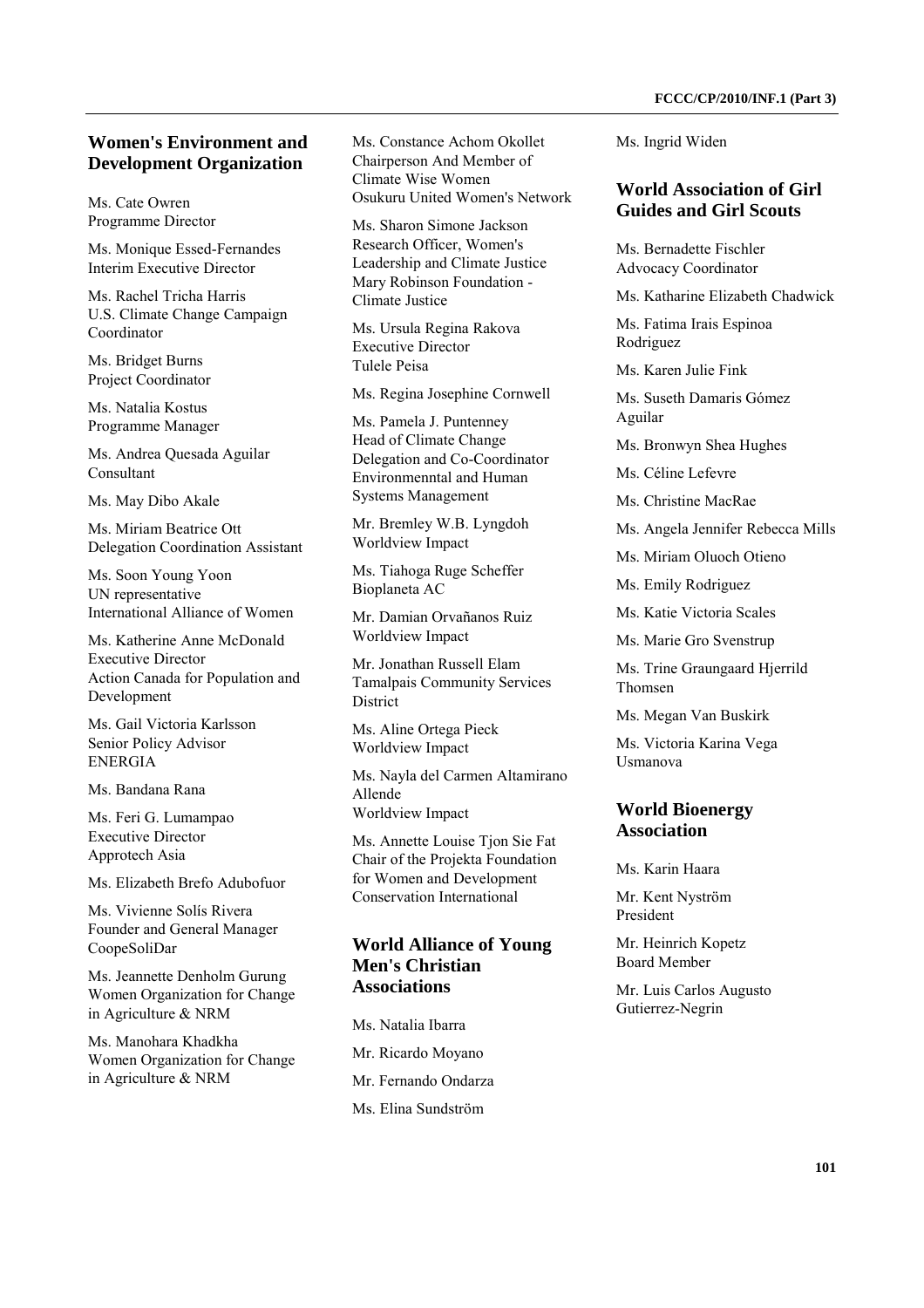#### **World Business Council for Sustainable Development**

Mr. Björn Stigson President

Ms. Barbara Black Manager, Energy and Climate

Mr. Matthew Bateson Managing Director, Energy and Climate

Ms. Maria Mendiluce Programme Manager, Focus Area Energy and Climate

Mr. Takeo Tanaka Program Manager

Ms. Helle Juhler-Verdoner Vice President, Global Affairs

Mr. David Hone Senior Climate Change Adviser Shell International

Mr. Thomas Jostmann Senior VP Corporate ESH Evonik Industries AG

Mr. Bernhard Schwager Director Robert Bosch GmbH

Mr. Kevin Tuerff EnviroMedia Social Marketing

Mr. Bruno Lafont Chairman and CEO Lafarge

Mr. Stephen Starbuck Partner Ernst and Young

Ms. Bente Pretlove Principal Advisor Det Norske Veritas

Mr. Damien Leonard Head of Climate and Energy Pole Association Française des Entreprises pour l'Environnement

Mr. Siegmar Pröbstl Sustainability Director Siemens AG

Mr. Thaddeus Senko Global Chief Executive Climate Change and Sustainability **Services** KPMG

Mr. Manuel A. Milan General Director Grupo Cementos De Chihuahua

Mr. Luis Farias Senior Vice President **CEMEX** 

Mr. Russel Mills Global Director Energy and Climate Policy The Dow Chemical Company

Ms. Jeanne Ng Director

Ms. Claude Nahon Senior Vice President , Sustainable **Development** 

Mr. Dan Ormond Founding Ideas Shop

Mr. Jeff Seabright VP Environment and Water Resources Coca-Cola Company

Ms. Enrica Millozza ENI

Ms. Carole Dorgans Climate Champion **HSBC** 

Mr. Sachin Kapila Manager: Environmental Footprint Innovation Shell International

Mr. Paul Jefferiss Head of Policy BP plc

Ms. Valerie Davis EnviroMedia Social Marketing

Mr. Sylvain Goupille Head Carbon Finance BNP Parisbas

Mr. Sören Buttkereit Corporate Sustainability - Head External Office Siemens AG

Mr. Isaias Zapata President

Ms. Eva Willmann de Donlea The Climate Council Inc

Sra. Laura Bonilla Corporate Affairs Manager UNILEVER

Mr. Bryan Jacob Director, Energy Efficiency and Climate Protection Coca-Cola Company

Mr. Vincent Mages Vice President Climate Change Initiatives Lafarge

Ms. Catherine Lewis Partner KPMG

Mr. Jaime Rodríguez

Ms. Anne-Maree Huxley Founder & CEO Models of Success & Sustainability

Mr. Mauricio Bermudez Neubauer Senior Manager Resources Operating Group

Mr. Jesus Gonzalez Arellano Partner KPMG

Mr. Carlos Sandoval President

Mr. Kadri Ozen Public Affairs Director, Eurasia and Africa Coca-Cola Company

Mr. Charles Bradley Sparks Director KPMG

Mr. Wim Bartels Partner KPMG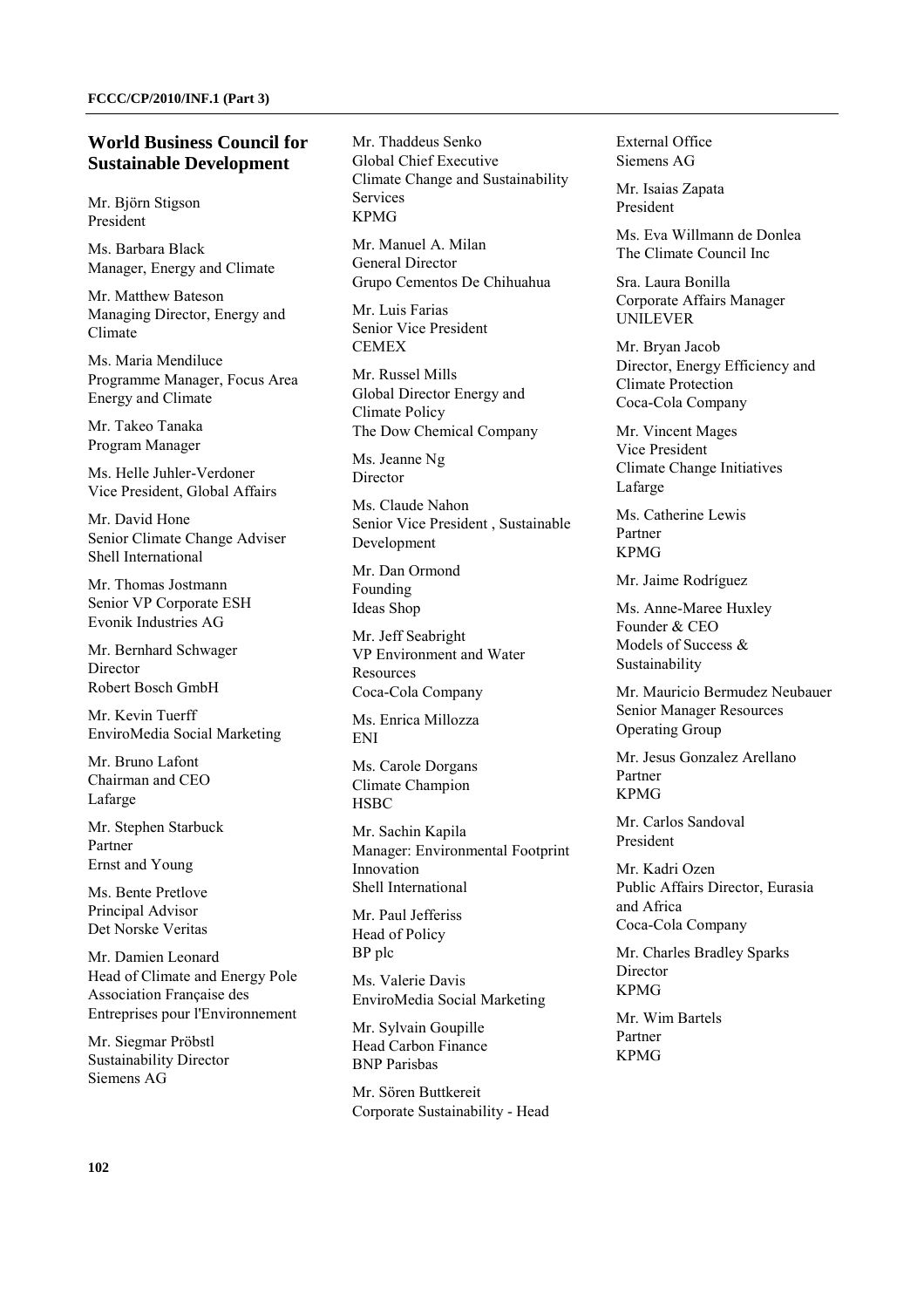# **World Business Council for Sustainable Development (continued)**

Mr. Miguel Benedetto General Director Asociación Nacional de la Industria Química

Mr. Arturo Mendicuti President Canaco Servitur

Mr. Ricardo Navarro Vice President Canaco Servitur

Mr. J. Eduardo Cervantes Director, Public Affairs Coca-Cola de México

Mr. Luis Fuentes Senior Corporate Communication Manager Coca-Cola de México

Mr. Emilio Josè Vazquez Lara Regional Comercial Manager Embotelladoras Bepensa, S.A de C.V.

Sra. Carolina Santiago Latin America Group Environment Affairs Senior Manager Coca-Cola de México

Ms. Sabrina Wisner Marketing Manager Accenture

Ms. Valerie Geen Director, Climate and Energy National Business Initiative

Mr. Barney Stephen Kgope Programme Manager for Climate Change National Business Initiative

Mr. Jorge Aguilar Partner FWD Consultores

Mr. Juan Manuel Diosdado **CONCAMIN** 

Mr. Alejandro Lorea Execurtive Director CESPEDES - BCSD MEXICO

Mr. Yvo de Boer Special Global Advisory KPMG

Mr. Hitesh Sharma

#### **World Coal Association**

Mr. Milton Catelin

Mr. Benjamin Robert Sporton Director, Policy

#### **World Council of Churches**

Mr. Elias Crisostomo Abramides WCC Designated Contact Point to UNFCCC

Mr. Guillermo Eduardo Kerber Mas

Mr. William Jackson Jarman

Mr. Per Henrik Gunnar Grape

Ms. L. Joy Kennedy

Mr. Mohammad Abdus Sabur

Ms. Larisa Skuratovskaya

Mr. Abraham Colque Jimenez

Mr. Jesse Ndwiga Kanyua Mugambi

Mr. Ranawaka Arachchige Freddy de Alwis

Ms. Carol Lynn Somplatsky-Jarman

Mr. Daler Ibrohimov

Mr. Timur Idrisov

Mr. David Brian Falla Le Page

#### **World Development Movement**

Mr. Julian Oram Campaigns

Ms. Kate Blagojevic Press

Mr. Felix Gonzales Media

Ms. Kirsty Wright Campaigns Officer

#### **World Economic Forum**

Ms. Emily Brichart Team Coordinator Environmental Initiatives

Mr. James Cameron Vice-Chairman Climate Change Capital

Mr. Hsiao Peng Michael Chen Project Manager Environmental Initiatives

Mr. Mark Dominik Vice President Deutsche Bank London AG

Ms. Andreea Brindusa Fidanza Associate Director Environmental Initiatives

Ms. Helene Gagnon Vice President, Public Affairs, Communications and Corporate Social Responsibility Bombardier inc.

Ms. Alicja Kacprzak Project Associate, Environmental Initiatives

Mr. Pawel Konzal Associate Directore, Head of Oil & Gas Industry

Ms. Monique Meche Director, Environment Policy **Cisco** 

Ms. Sabine Miltner Director Deutsche Bank AG

Mr. Alexander Mung Associate Director Water Initiative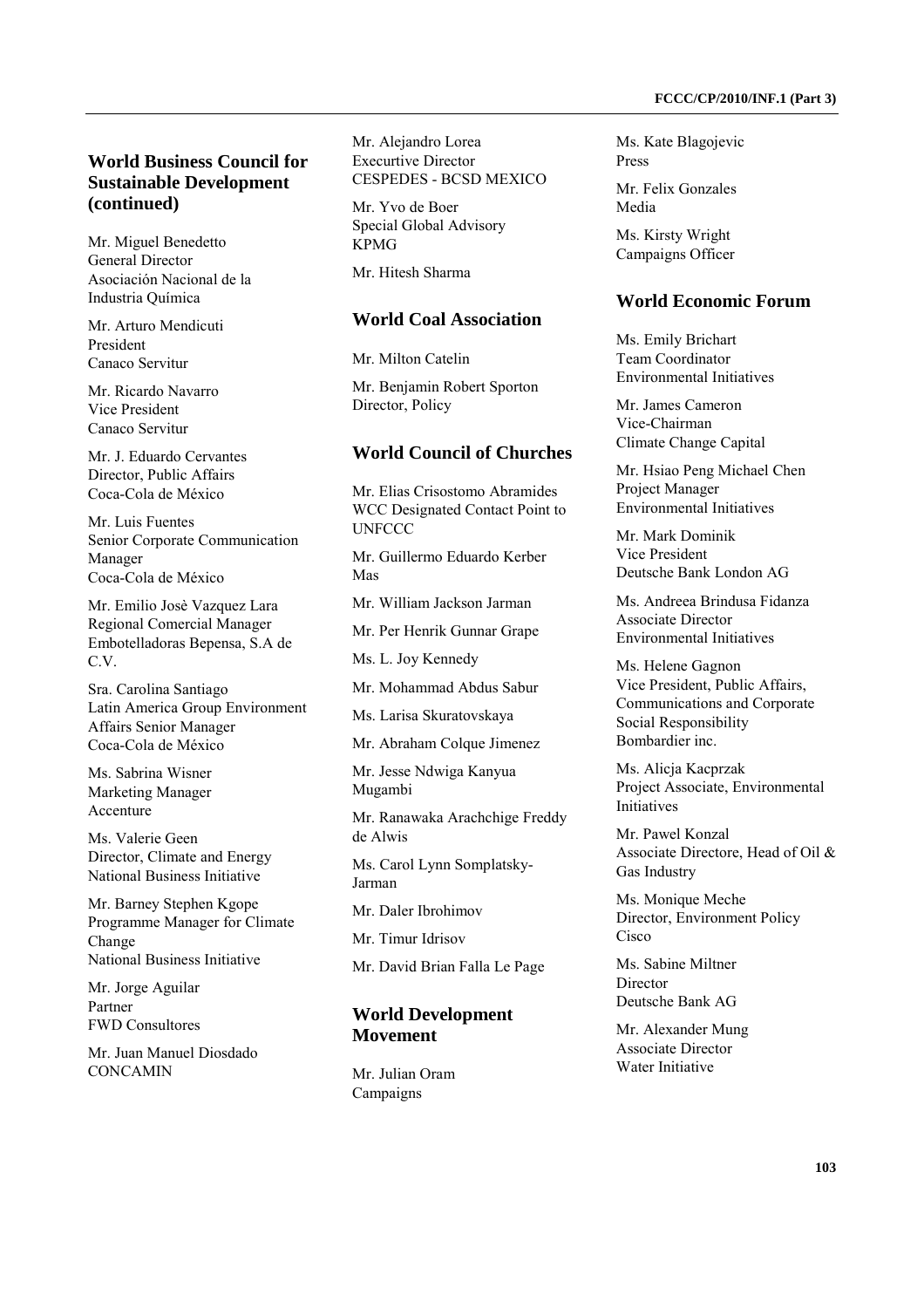## **World Economic Forum (continued)**

Mr. Richard Samans Managing Director

Mme Lieske van Santen Project Associate Environment Initiatives

Mr. Dominic Waughray Senior Director Environmental Initiatives

Mr. Simon Zadek Senior Advisor, Sustainability

#### **World Energy Council**

Mr. Seijin Kim Senior Fellow Golbal Agenda

# **World Federation of Engineering Organizations**

Mr. Darrel J. Danyluk Vice President Engineering and the Environment

Mr. David Lapp Manager, Professional Practice Engineers Canada

Mr. Freddy Bolanos Upadi

# **World Federation of United Nations Associations**

Ms. Elizabeth DeGori Climate Change Coordinator

### **World Future Council**

Mr. Stefan Schurig Director Climate Energy

Mr. Herbert Girardet Director Programmes Mr. Stefan Biskamp Director Future Finance

Mr. Randall Hayes Director

Ms. Anna Leidreiter Climate and Energy

Mr. Jasper Sky Future Finance

# **World Green Building Council, Inc.**

Ms. Jane Henley CEO

Mr. César Ulises Treviño President

Ms. Laura Alejandra Téllez Martínez Membership Director

Ms. Estela Tijerina Sánchez Vice President

Ms. María de Lourdes Salinas Cortina Mexico Green Building Council

# **World Growth**

Mr. Patrick de Laperouse Research Advisor

Mr. Khalil Hegarty Senior Advisor

Mr. Alan Oxley Chairman

Ms. Miriam Warren Communications Director

Mr. Oliver Wolf Research Advisor

### **World Information Transfer Inc.**

Ms. Jessica Williamson

#### **World Nuclear Association**

Ms. Danielle Goodman Planergie

#### **World Ocean Network**

Mr. Mark Cheng Jin Quan Executive Director Avelife Foundation

### **World Organization of the Scout Movement**

Mr. John Dunbar Mr. Jose Adolfo Lopez Sampsom Ms. Carolina Aguayo Mr. Ernesto Alfonsin Mr. Eduardo De Avila Ms. Yanet De Jesus Ms. Adriana Isaak Delgado Ms. Judith Rodriguez Mr. Luis Ernesto Tamayo Ms. Cassandra Adame Mr. Gustavo Lara Mr. Francisco Antonio Meza Mr. Luis Abraham Perales Vargas Ms. Marlen Reyes Ms. Valeria Lina Robles

#### **World Resources Institute**

Ms. Jennifer Morgan Director Climate & Energy Program

Mr. Francisco Almendra Associate Climate and Energy Program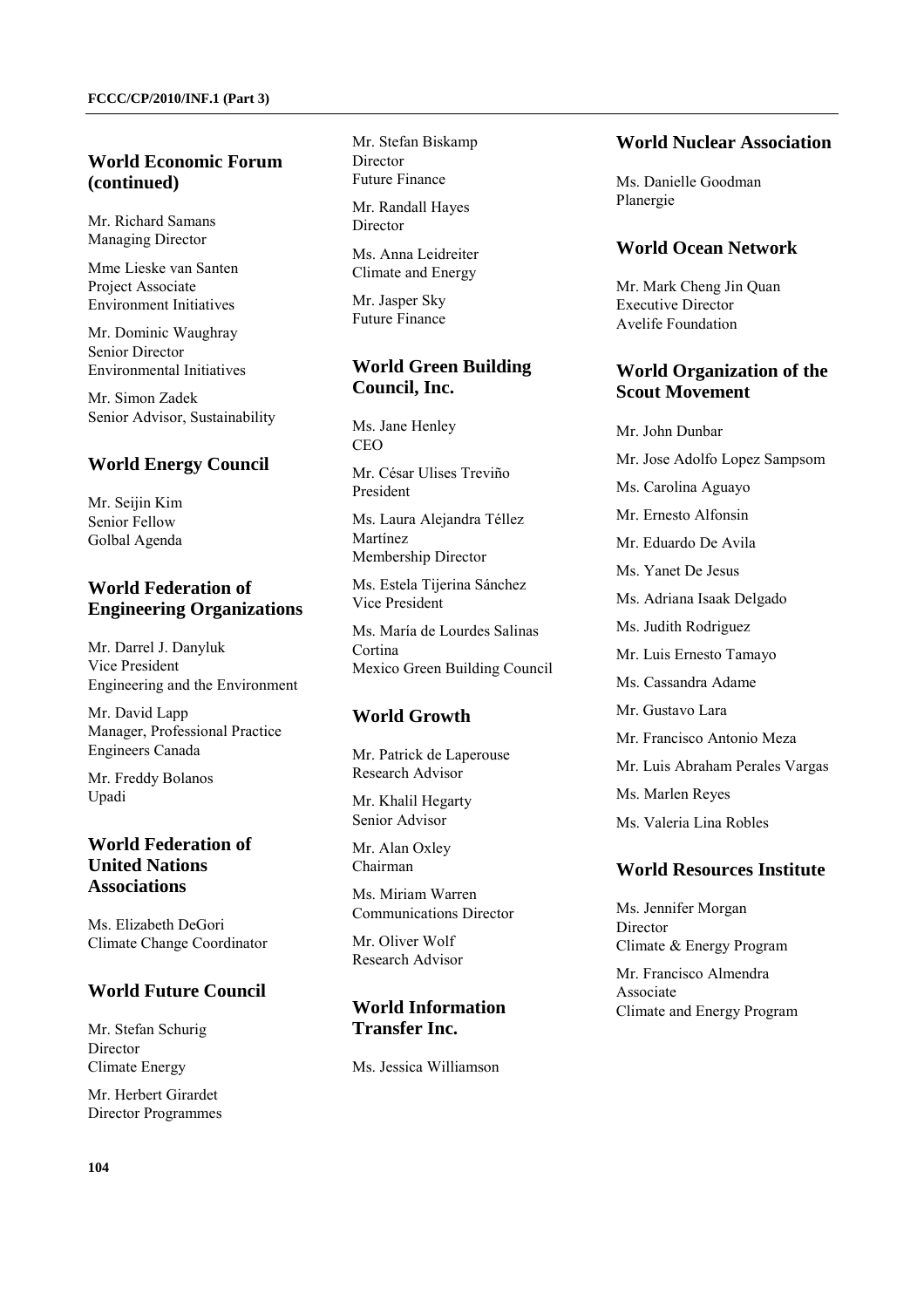# **World Resources Institute (continued)**

Ms. Kemen Austin Research Assistant People and Ecosystems Program

Mr. Siddarthan Balasubramania Director, Major Emerging Economies Initiative Climate and Energy Program

Mr. Pankaj Bhatia Director, GHG Protocol Initiative Climate & Energy Program

Mr. Nicholas Bianco Senior Associate Climate & Energy Program

Mr. Thomas Damassa Associate Climate & Energy Program

Ms. Florence Daviet Senior Associate Climate & Energy Program

Ms. Crystal Davis Associate Institutions and Governance Program

Ms. Sarah Forbes Senior Associate Climate & Energy Program

Ms. Taryn Fransen Senior Associate Climate & Energy Program

Mr. Lars Laestadius Senior Associate People and Ecosystems Program

Ms. Kelly Levin Senior Associate Climate & Energy Program

Mr. Franz Litz Senior Fellow Climate & Energy Program

Ms. Heather McGray Senior Associate, Vulnerability & Adaptation Climate & Energy Program

Mr. Moray McLeish Manager, Project POTICO People and Ecosystem Program

Ms. Hilary McMahon Senior Associate Climate & Energy Program

Mr. Remi Moncel Associate Climate & Energy Program

Mr. Michael Oko Media Director External Relations

Mr. Clifford Polycarp Senior Associate Institutions & Governance Program

Ms. Deborah Seligsohn Principal Advisor China Representative Office, Climate & Energy Program

Ms. Margaret Spearman Associate Climate and Energy Program

Ms. Kirsten Stasio Research Assistant Climate & Energy Program

Mr. Alfred Stolle Project Manager People & Ecosystem Program

Mr. Lutz Weischer Research Analyst Climate & Energy Program

Mr. Ji Zou China Country Director China Representative Office

# **World Society for the Protection of Animals**

Ms. Jennifer Lee Lanier Policy Advisor Policy and Research

Ms. Mayumi Sakoh Policy Advisor Policy & Research

Sr. John Patricks O'Marr Christie Regional Director

Sr. Luis Carlos Sarmiento Martínez Regional Director

Sr. Guilherme Carvalho Felipe Leal Campaign Manager - Brazil HSI Farm Animals Humane Society International

Sr. Maximiliano Hernan Brandt Chamorro Regional Office for Central America, Mexico and the Caribbean

Ms. Brigitte Alarcon Programmes Officer

### **World Travel and Tourism Council**

Ms. Eva Aimable Manager, Policy and Research Policy and Research

#### **World Vision International**

Mr. Christopher Shore Director, Natural Environment and Climate Issues

Ms. Linda Rademakers Government Relations Policy Adviser

Mr. Stephen Latham Community Resilience Project Manager Latin America and the Caribbean  $Office$ 

Ms. Melisa Bodenhamer Senior Adviser for Disaster Risk Reduction and Community Resilience

Ms. Claudia da Costa Ferreira Moreira World Vision Brazil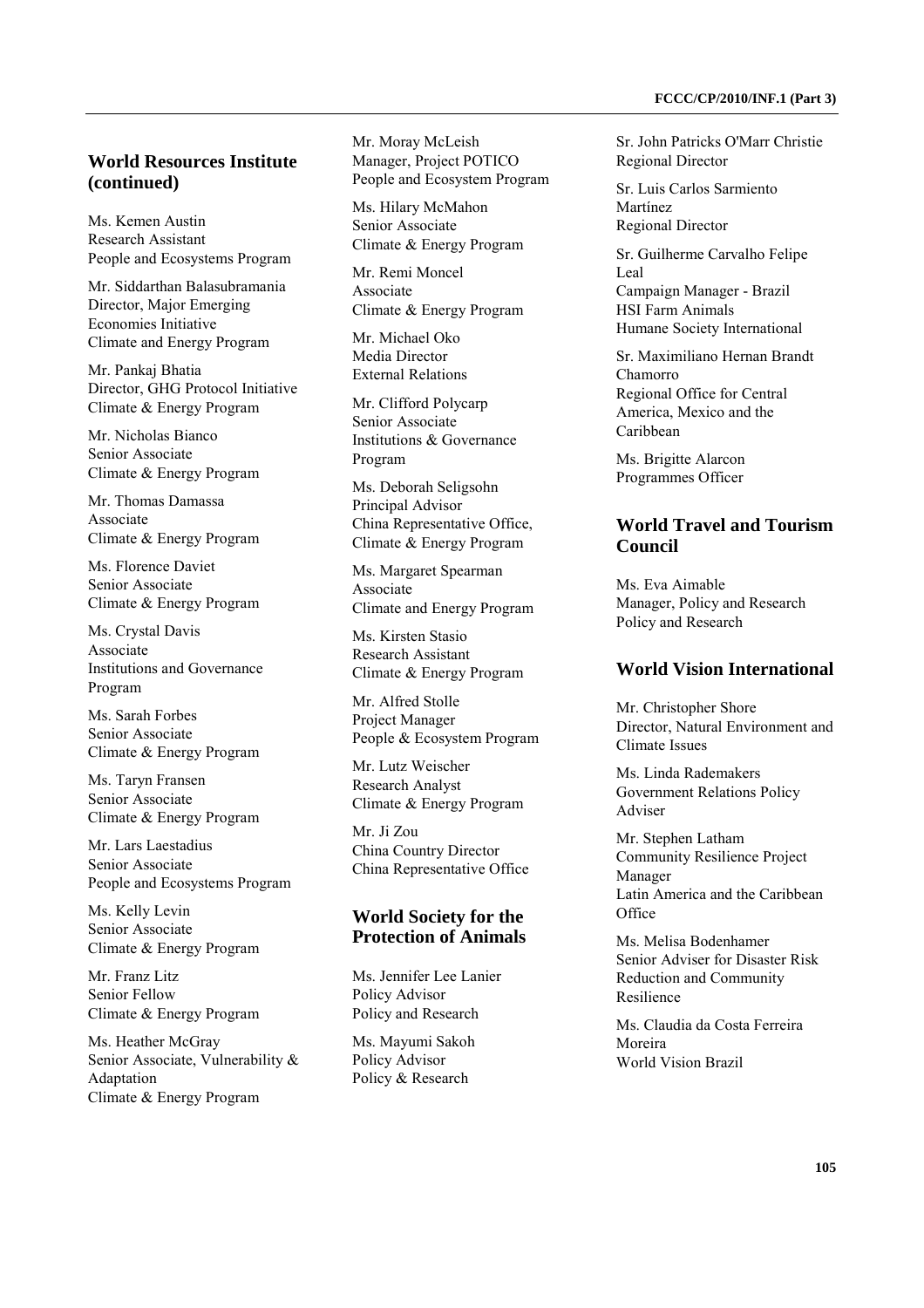#### **Worldwatch Institute**

Mr. Alexander Ochs Director Climate and Energy Program

Mr. Christopher Flavin President

Ms. Saya Kitasei Sustainable Energy Fellow Climate and Energy Program

Mr. Samuel Shrank Sustainable Energy Fellow Climate and Energy Program

Mr. Haibing Ma Manager China Program

# **Wuppertal Institute for Climate, Environment and Energy**

Mr. Christof Arens Research Fellow

Mr. Antoine Durand

Ms. Urda Eichhorst Research Fellow

Mr. Peter Hennicke

Mr. Florian Mersmann Research Assistant

Mr. Wolfgang Sterk Project Coordinator

Mr. Stefan Thomas Research Group Director

Ms. Hanna Wang-Helmreich Research Assistant

#### **WWF**

Ms. Keith Allot Head of Climate Change Climate Change WWF - UK

Ms. Diana Alvarez-Tostado

Ms. Li Ang Global Climate Initiative China Coordinator/Climate and Energy Programme Officer WWF - China

Ms. Valerie Benguiat Climate Change Communicatior Climate Change WWF Mexico

Ms. Denise Boatwright Sr. Admin Assistant Climate Change WWF - USA

Mr. Sandeep Chamling Rai Policy Coordinator, Adaptation WWF - Singapore

Ms. Lina Dabbagh Climate Change Program Assistant Climate Change WWF Mexico

Ms. Liliana Davila Forest & Climate Coordinator Climate Change WWF Mexico

Ms. Monica Echeverria Deputy Director, Media Relations & External Communications Communications WWF - USA

Mr. Steve Ertel Senior Director, Media Relations and External Communications Climate Change WWF - USA

Mr. Vicente Ferreyra Sustainable Tourism Coordinator Mesoamerican Reef Program WWF Mexico

Mr. Rhys Gerholdt Media Relations Manager WWF - USA

Ms. Regine Günther Director Climate and Energy Policy WWF - Germany (Berlin)

Ms. Kathrin Gutmann Head Policy and Advocacy, Global Climate Inititative

Ms. Becky Lynn Huinker

Ms. Marianne Jacobsen Werth Programme Officer, Operations and Southern Liaison WWF - Denmark

Mr. Alexey Olegovich Kokorin Coordinator, Climate Change Programme

Ms. Masako Konishi Climate Change Project Leader Climate Change WWF - Japan

Mr. Louis G. Leonard III Director, US Policy on International Climate Affairs WWF - USA

Mr. Mark Lutes Team Coordinator, Global Climate Change Programme WWF - Germany (Berlin)

Mr. Tirthankar Mandal Programme Coordinator, Climate Policy WWF - India

Mr. Ian Morrison

Mr. John Nordbo Conservation Director WWF - Denmark

Ms. Jatziri Perez Communications Director Communication WWF Mexico

Sra. Vanessa Perez-Cirera Directora de Cambio Climatico

Ms. Ashwin Anjini Prabha Communications Manager

Ms. Tara Rao WWF - UK

Mr. Gordon Shepherd Leader, Global Climate Initiative

Ms. Mira-Bai Simon Communication Officer Communications WWF Mexico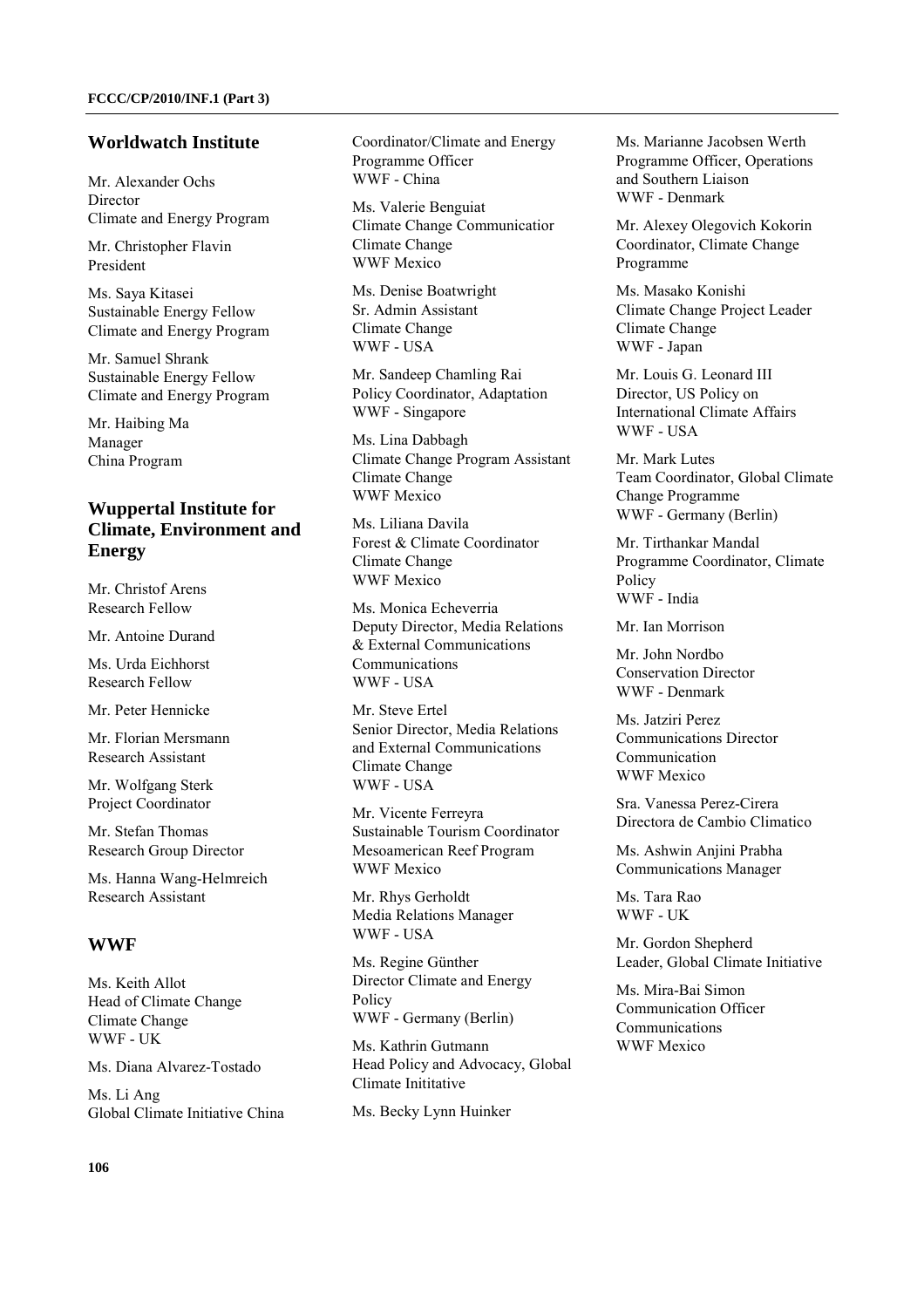#### **WWF (continued)**

Ms. Samantha Smith

Mr. Gerald Steindlegger Policy Director Forest Carbon Initiative

Mr. Ivan Valencia PO Climate Change WWF - USA

Mr. Omar Vidal Director General WWF Mexico

Mr. Richard Worthington Climate Change Programme Manager Climate Change WWF - South Africa

#### **Xiamen University**

Ms. Hongxia Duan

Mr. Tao HU Visiting Professor School of Environment Beijing Normal University

Mr. Fei Xie

Mr. Xiangming Meng China Clean Development Mechanism Fund

### **Yale University**

Ms. Deborah Michelle Addington Professor School of Architecture

Mr. Lloyd Irland Lecturer and Senior Research **Scientist** School of Forestry and Environmental Studies

Ms. Qiong Wang Assistant Director Yale Climate and Energy Institute

Mr. Arvind Krishan Professor Department of Architecture. School Of Planning & Architecture, New Delhi, India

Mr. Torjia Karimu School of Forestry and Environmental Studies

Mr. Adrián Cerezo Doctoral Student School of Forestry and Environmental Studies

Mr. Sameer Kwatra School of Forestry and Environmental Studies

Ms. Amy Higgins MESc Candidate Climate Change Centre Red Cross/Red Crescent Climate Center

Mr. Yupu Zhao MESc Candidate School of Forestry and Environmental Studies

Mr. Pragyajan Yalamber Rai School of Forestry and Environmental Studies

Ms. Shereen D'Souza School of Forestry and Environmental Studies

Mr. Randal Strobo School of Forestry and Environmental Studies

Ms. Claire Schlemme School of Forestry and Environmental Studies

Ms. Selin Devranoglu MEM Candidate School of Forestry and Environmental Studies

Ms. Kyounghee Kim PhD Candidate School of Forestry and Environmental Studies

Mr. Giancarlo Raschio School of Forestry and Environmental Studies

Mr. Pablo Reed School of Forestry and Environmental Studies Mr. Jeffrey Chow PhD Candidate School of Forestry and Environmental Studies

Mr. Jaime Severino-Romo MEM Candidate School of Forestry and Environmental Studies

Mr. Alark Saxena PhD Candidate School of Forestry and Environmental Studies

Mr. Nicholas Tapert Student School of Forestry and Environmental Studies

Mr. Robin Barawid Student Yale College

Ms. Kanchan Shrestha MESc Candidate School of Forestry and Environmental Studies

Ms. Angel Hsu PhD candidate School of Forestry & Environmental Studies

Mr. Howard Kai-hao Chang School of Management and School of Forestry & Environmental Studies

Mr. Ethan Carlson Student Yale College

Mr. Jensen Reckhow Student Yale College

Mr. Chandrika Srivastava Student Yale College

Mr. Kevin Taylor Hoffman Student Yale College

Ms. Wanting Zhang School of Forestry and Environmental Studies